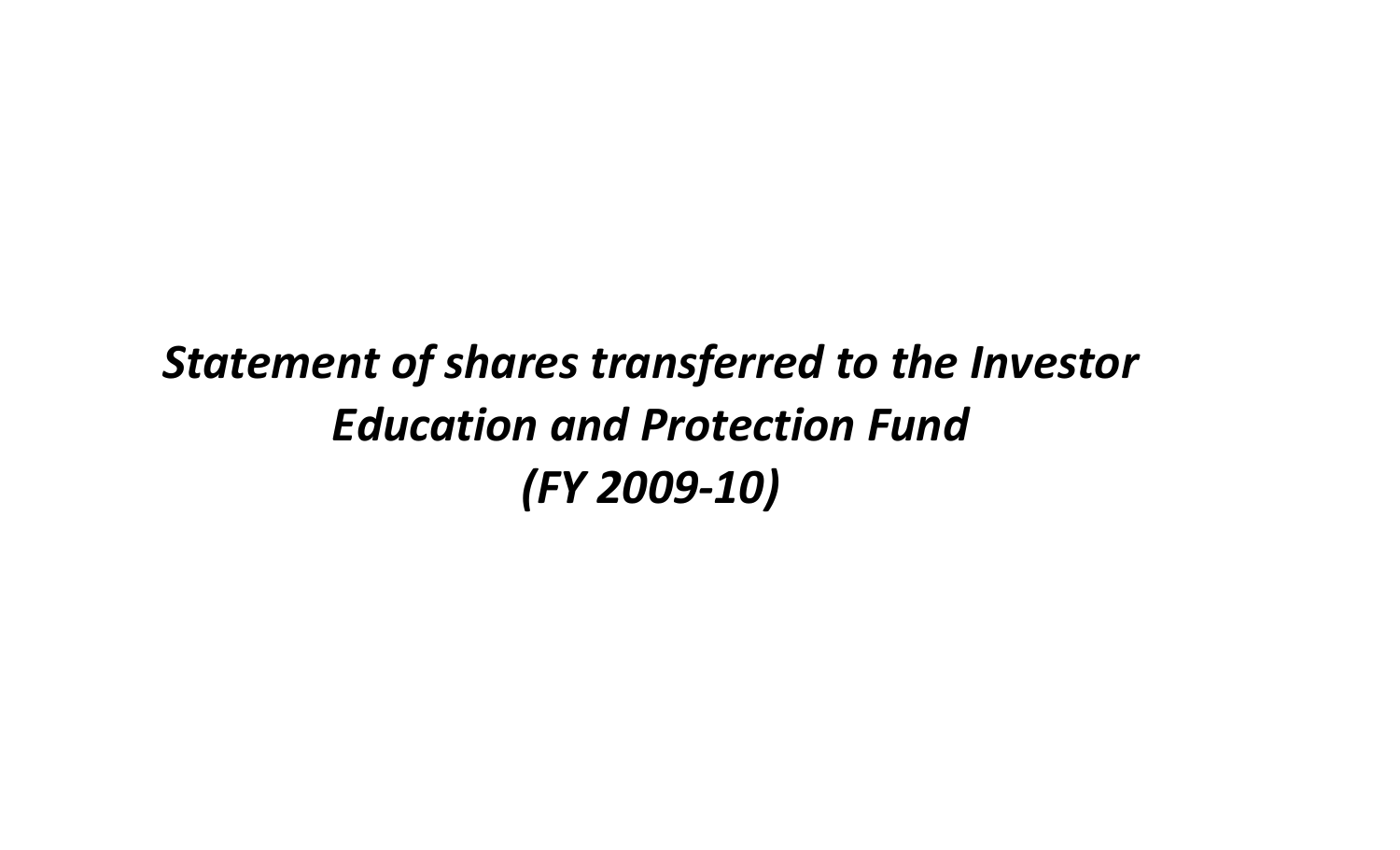|                               |                               |                                     |                                     | Make sure that the details are in accordance with the information already provided in e-form IEPF-4. | Note: This sheet is applicable for uploading the particulars related to the shares transferred to Investor Education and Protection Fund. |                                                                                                                       |                              |                            |                 |                 |                                  |                                           |                         |                            |                                                            |
|-------------------------------|-------------------------------|-------------------------------------|-------------------------------------|------------------------------------------------------------------------------------------------------|-------------------------------------------------------------------------------------------------------------------------------------------|-----------------------------------------------------------------------------------------------------------------------|------------------------------|----------------------------|-----------------|-----------------|----------------------------------|-------------------------------------------|-------------------------|----------------------------|------------------------------------------------------------|
| CIN                           | L15420PN1933PLC133303         |                                     | Prefill                             |                                                                                                      | <b>Company Name</b>                                                                                                                       | <b>TILAKNAGAR INDUSTRIES LIMITED</b>                                                                                  |                              |                            |                 |                 |                                  |                                           |                         |                            |                                                            |
| Nominal value of shares       |                               |                                     |                                     |                                                                                                      | 1006870.00                                                                                                                                |                                                                                                                       |                              |                            |                 |                 |                                  |                                           |                         |                            |                                                            |
|                               |                               |                                     |                                     | Validate                                                                                             | Clear                                                                                                                                     |                                                                                                                       |                              |                            |                 |                 |                                  |                                           |                         |                            |                                                            |
| <b>Investor First</b><br>Name | nvestor Middle<br><b>Name</b> | <b>Investor Last</b><br><b>Name</b> | Father/Husband<br><b>First Name</b> | Father/Husband<br><b>Middle Name</b>                                                                 | Father/Husband Last<br><b>Name</b>                                                                                                        | <b>Address</b>                                                                                                        | Country                      | State                      | <b>District</b> | <b>Pin Code</b> | <b>Folio Number</b>              | DP Id-Client Id-<br><b>Account Number</b> | <b>Number of shares</b> | Nominal value of<br>shares | <b>Actual Date of</b><br>transfer to IEPF (DD<br>MON-YYYY) |
|                               |                               |                                     |                                     |                                                                                                      |                                                                                                                                           | 24-1-66, A SAMBAMURTHY<br>RD, DURGAPURAM                                                                              |                              |                            |                 |                 |                                  |                                           |                         |                            |                                                            |
| ANUPAMA                       | DISTRIBUTORSP LTD             |                                     | <b>DISTRIBUTORSP</b>                |                                                                                                      | LTD                                                                                                                                       | VIJAYAWADA, ANDHRA PRADESH<br>3/27 GOREGAONKAR                                                                        | <b>INDIA</b>                 | Telangana                  | Hyderabad       |                 | 500003 A000430                   |                                           | 3196                    | 31960                      | 06-FEB-2018                                                |
| MATHURABAI                    | RAMCHANDRA TAMHANKAR          |                                     | RAMCHANDRA                          |                                                                                                      | TAMHANKAR                                                                                                                                 | BLDG, GIRGAUM, MUMBAI,                                                                                                | <b>INDIA</b>                 | Maharashtra                | Mumbai City     |                 | 400004 M000918                   |                                           | 2397                    | 23970                      | 06-FEB-2018                                                |
|                               |                               |                                     |                                     |                                                                                                      |                                                                                                                                           | C/O APTE AMALGAMATIONS<br>LTD, UNIT NO.4, SUMER<br>KENDRA, PANDURANG BUDHKAR                                          |                              |                            |                 |                 |                                  |                                           |                         |                            |                                                            |
| SHEELA                        | MADHAV                        | APTE                                | MADHAV                              | LAXMAN                                                                                               | APTE                                                                                                                                      | MARG, WORLI, MUMBAI                                                                                                   | <b>INDIA</b>                 | Maharashtra                | Mumbai City     |                 | 400018 S001795                   |                                           | 2292                    | 22920                      | 06-FEB-2018                                                |
| PERIN                         | ERUCH                         | <b>DASTUR</b>                       | ERUCH                               |                                                                                                      | <b>DASTUR</b>                                                                                                                             | 23 NEPEAN SEA ROAD, MUMBAI,,<br>4TH FLOOR MOHAN NIWAS, 20                                                             | <b>INDIA</b>                 | Maharashtra                | Mumbai City     |                 | 400006 P000754                   |                                           | 2106                    | 21060                      | 06-FEB-2018                                                |
| RATILAL                       | CHHABILDAS                    | <b>MUKHTYAR</b>                     | CHHABILDAS                          |                                                                                                      | <b>MUKHTYAR</b>                                                                                                                           | KUMBHAR TUKDA, MUMBAI,                                                                                                | <b>INDIA</b>                 | Maharashtra                | Mumbai City     |                 | 400004 M000807                   |                                           | 1968                    | 19680                      | 06-FEB-2018                                                |
|                               |                               |                                     |                                     |                                                                                                      |                                                                                                                                           | C/O PREMIER SALES<br>CORPORATION,1 1 10 NAVJIVAN<br>SOCIETY, LAMINGTON                                                |                              |                            |                 |                 |                                  |                                           |                         |                            |                                                            |
| RUKI                          | <b>HASMATRAI</b>              | BHAVNANI                            | HASMATRAI                           |                                                                                                      | BHAVNANI                                                                                                                                  | ROAD, MUMBAI<br>1952 GALI NEELAWALI, BAZAR                                                                            | <b>INDIA</b>                 | Maharashtra                | Mumbai City     |                 | 400008 B000211                   |                                           | 1950                    | 19500                      | 06-FEB-2018                                                |
| PARKASH                       |                               | CHAND                               | MR                                  |                                                                                                      | CHAND                                                                                                                                     | SITARAM, DELHI,<br>41 PATEL TERRACE, PAREL                                                                            | <b>INDIA</b>                 | Delhi                      | Central Delhi   |                 | 110006 P000202                   |                                           | 1686                    | 16860                      | 06-FEB-2018                                                |
| KUSUM                         | BALKRISHNA                    | BHIDAY                              | BALKRISHNA                          |                                                                                                      | BHIDAY                                                                                                                                    | MUMBAI,,                                                                                                              | <b>INDIA</b>                 | Maharashtra                | Mumbai City     |                 | 400012 B000157                   |                                           | 1539                    | 15390                      | 06-FEB-2018                                                |
| KESHAO                        | MADHAO                        | DESHPANDE                           | MADHAO                              | RAJESHWAR                                                                                            | DES                                                                                                                                       | MOUKTIKA, VIDYA WARDHINI<br>HOUSING SOCIETY, SAKRI ROAD,<br>USHA COOP HSG SOCIETY, A-11<br>IIIRD FLOOR RAMBAG LANE NO | <b>INDIA</b>                 | Maharashtra                | Dhule           |                 | 424001 K001232                   |                                           | 1536                    | 15360                      | 06-FEB-2018                                                |
| <b>MANDVI</b><br>ANAND        | SHAILENDRA<br>KASHINATH       | GANGWAR<br>CHINCHANKAR KASHINATH    | SHAILENDRA                          | KUMAR                                                                                                | GAN<br>CHINCHANKAR                                                                                                                        | 4, KALYAN W,<br>ANAND PARK, AUNDH, PUNE,                                                                              | <b>INDIA</b><br><b>INDIA</b> | Maharashtra<br>Maharashtra | Thane<br>Pune   |                 | 421304 M001549<br>411007 C000052 |                                           | 1200<br>1050            | 12000<br>10500             | 06-FEB-2018<br>06-FEB-2018                                 |
|                               |                               |                                     |                                     |                                                                                                      |                                                                                                                                           | B/5 PAVAN APARTMENTS, OPP<br><b>JUDGES</b>                                                                            |                              |                            |                 |                 |                                  |                                           |                         |                            |                                                            |
| DHANJIBHAI                    | ARAJANBHAI                    | PORIA                               | ARJANBHAI                           | G                                                                                                    | PORIA                                                                                                                                     | BUNGLOW, BODAKDEV, AHMEDAB<br>AD                                                                                      | <b>INDIA</b>                 | Gujarat                    | Ahmedabad       |                 | 380054 D000881                   |                                           | 1008                    | 10080                      | 06-FEB-2018                                                |
| LAKSHMI                       |                               | GANAPATHI                           | MR                                  |                                                                                                      | GANAPATHI                                                                                                                                 | C-303 GOLDEN<br>OAK, HIRANANDANI GARDENS<br>POWAI, MUMBAI,                                                            | <b>INDIA</b>                 | Maharashtra                | Mumbai City     |                 | 400076 L000113                   |                                           | 1008                    | 10080                      | 06-FEB-2018                                                |
| <b>JYOTIKA</b>                |                               | RATNAM                              | <sub>S</sub>                        | N                                                                                                    | BARANWAL                                                                                                                                  | 42 GRAND SQUARE, DANAPUR<br>CANTT, PATNA,                                                                             | <b>INDIA</b>                 | Bihar                      | Patna           |                 | 801503 J000766                   |                                           | 900                     | 9000                       | 06-FEB-2018                                                |
| RATHINAM                      |                               | SUBRAMANIEN MR                      |                                     |                                                                                                      | SUBRAMANIEN                                                                                                                               | 110 NIDARAJAPYER<br>STREET, PONDICHERRY STATE,,                                                                       | <b>INDIA</b>                 | Pondicherry                | NA              |                 | 605001 R000977                   |                                           | 900                     | 9000                       | 06-FEB-2018                                                |
| SRI                           | KUMAR                         | RAJAN                               | M                                   | S                                                                                                    | RAJAN                                                                                                                                     | A 6 KAILASH NAGAR NO<br>1, NIMBAHERA, RAJASTHAN,                                                                      | <b>INDIA</b>                 | Rajasthan                  | Chittorgarh     |                 | 312601 S002531                   |                                           | 900                     | 9000                       | 06-FEB-2018                                                |
| EVA                           | <b>VICTOR</b>                 | ABOODY                              | <b>VICTOR</b>                       |                                                                                                      | ABOODY                                                                                                                                    | QUESTAND, 47 CUFFE<br>PARADE, MUMBAI,                                                                                 | <b>INDIA</b>                 | Maharashtra                | Mumbai City     |                 | 400005 A000007                   |                                           | 825                     | 8250                       | 06-FEB-2018                                                |
|                               |                               |                                     |                                     |                                                                                                      |                                                                                                                                           | 302 HIMGIRI, ABOVE BANK OF<br>MAHARASHTRA, 105-A TAKANDAS<br>KATARIA ROAD, MATUNGA W                                  |                              |                            |                 |                 |                                  |                                           |                         |                            |                                                            |
| AHMED                         | MOHAMED                       | <b>MAMSA</b>                        | MOHAMED                             | <b>ISMAIL</b>                                                                                        | MAMSA                                                                                                                                     | <b>MUMBAI</b>                                                                                                         | <b>INDIA</b>                 | Maharashtra                | Mumbai City     |                 | 400016 A000299                   |                                           | 807                     | 8070                       | 06-FEB-2018                                                |
|                               |                               |                                     |                                     |                                                                                                      |                                                                                                                                           | C/O APTE AMALGAMATIONS<br>LTD, UNIT NO.4, SUMER<br>KENDRA, PANDURANG BUDHKAR                                          |                              |                            |                 |                 |                                  |                                           |                         |                            |                                                            |
| SHEELA                        | MADHAV                        | APTE                                | MADHAV                              |                                                                                                      | APTE                                                                                                                                      | MARG, WORLI, MUMBAI                                                                                                   | <b>INDIA</b>                 | Maharashtra                | Mumbai City     |                 | 400018 A000149                   |                                           | 798                     | 7980                       | 06-FEB-2018                                                |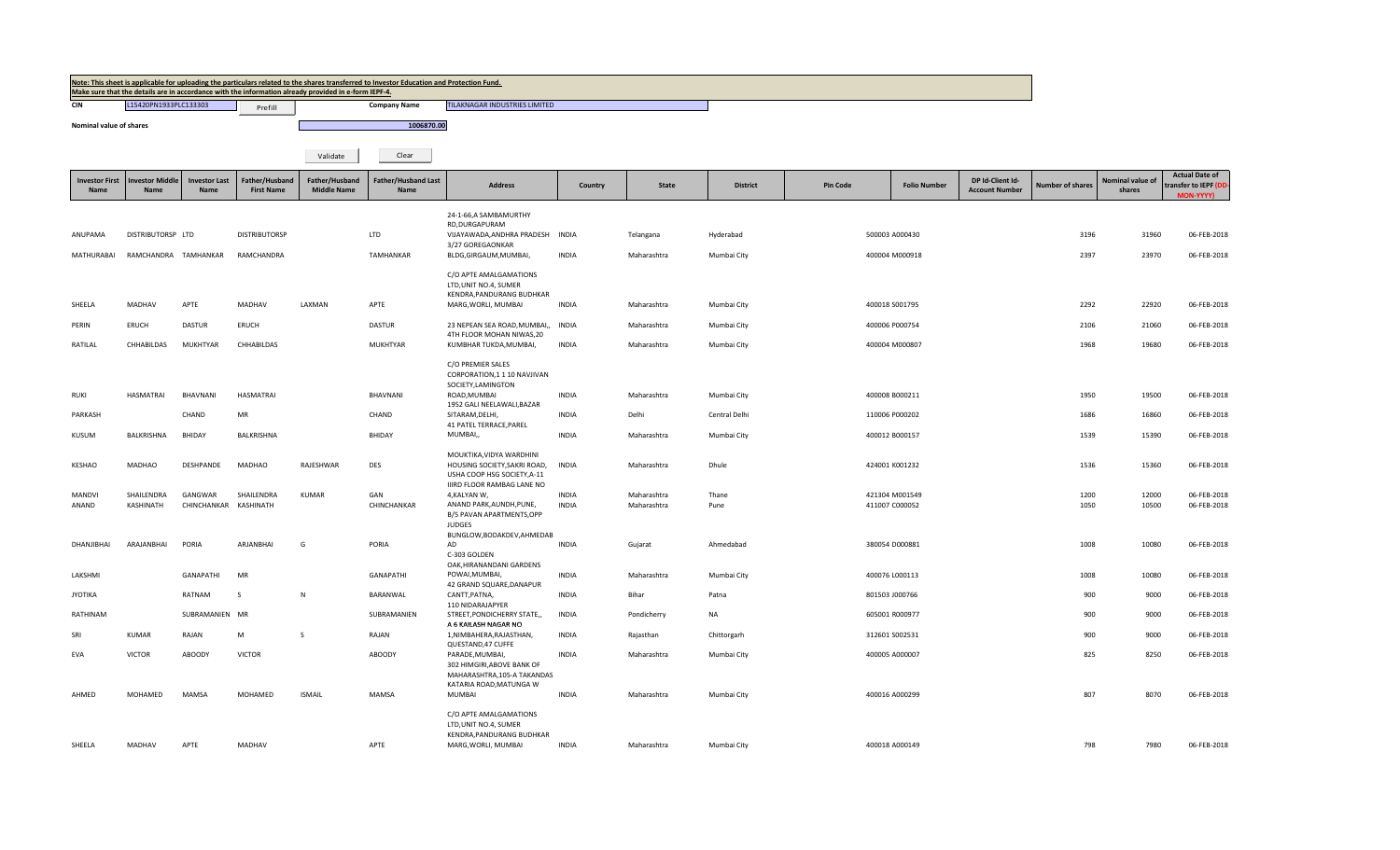| JAYANTILAL     | BHIMGIBHAI     | THAKKAR             | <b>BHIMGIBHAI</b>                       |           | THAKKAR          | H/5 SUSHMITA APARTMENT, OPP<br>ANJLI CINEMA VASNA<br>ROAD, AHMEDABAD,                             | <b>INDIA</b> | Gujarat              | Ahmedabad       | 380007 J000545 | 774 | 7740 | 06-FEB-2018 |
|----------------|----------------|---------------------|-----------------------------------------|-----------|------------------|---------------------------------------------------------------------------------------------------|--------------|----------------------|-----------------|----------------|-----|------|-------------|
| RATILAL        | NATHALAL       | SHAH                | NATHALAL                                |           | SHAH             | 25/37 LAXMI BHUVAN, BHATIA<br>SHERI BAJWADA, BARODA,<br>C/O MRS MARY S MAMA, MEHR                 | <b>INDIA</b> | Gujarat              | Vadodara        | 391310 S000309 | 750 | 7500 | 06-FEB-2018 |
| MEHERA         | ARDESHIR       | <b>NARIMAN</b>      | ARDESHIR                                |           | NARIMAN          | DAL FLAT NO 174, CUFF PARADE<br>COLABA, MUMBAI<br>4 SHRI SHEETALA APARTMENT, 146                  | <b>INDIA</b> | Maharashtra          | Mumbai City     | 400005 M001050 | 744 | 7440 | 06-FEB-2018 |
| SHANTABAI      | $\overline{A}$ | CHINCHANKAR ATMARAM |                                         | KESHAV    | CHINC            | LT DILIP GUPTE MARG, MAHIM<br>MUMBAI,<br>1787 SADASHIV PETH, NEAR PUNE                            | <b>INDIA</b> | Maharashtra          | Mumbai City     | 400016 C000027 | 735 | 7350 | 06-FEB-2018 |
| TEJAPAL        | KRISHNAJI      | VERLEKAR            | KRISHNAJI                               |           | VERKEKAR         | VIDYARTHI GRIHA, 20<br><b>BHAGYASHREE APTS PUNE,</b>                                              | <b>INDIA</b> | Maharashtra          | Pune            | 411030 T000324 | 711 | 7110 | 06-FEB-2018 |
|                |                |                     |                                         |           |                  | SHREE SADAN V B PHADKA<br>MARG, 90 FT RD SANE GURUJI                                              |              |                      |                 |                |     |      |             |
| <b>ANANT</b>   | P              | MASURKEAR           | PARSHURAM                               |           | MASURKAR         | NAGAR, MULUND EAST MUMBAI, INDIA                                                                  |              | Maharashtra          | Mumbai City     | 400081 A000534 | 675 | 6750 | 06-FEB-2018 |
| PRAKASHBEN     |                | MODI                | NAVNITLAL                               |           | <b>MODI</b>      | BAJWADA SETH SERI, KATWALAS<br>KHADKI, VADODARA,<br>C/O G R MOKASHI, TRUPTI<br>SUBHASH            | <b>INDIA</b> | Gujarat              | Vadodara        | 390001 P000869 | 675 | 6750 | 06-FEB-2018 |
| SHOBHANA       | GAJANAN        | NAMPURKAR           | GAJANAN                                 |           | NAMPURKAR        | COLONY, SHRIRAMPUR, DIST<br>AHMEDNAGAR<br>C/O G R MOKASHI, TRUPTI                                 | <b>INDIA</b> | Maharashtra          | Ahmednagar      | 413709 S001485 | 675 | 6750 | 06-FEB-2018 |
| SUHASINI       | MADHUKAR       | POL                 | MADHUKAR                                |           | POL              | SUBHASH<br>COLONY, SHRIRAMPUR, DIST<br>AHMEDNAGAR<br>D/10 JANARDAN<br>APARTMENTS, SHANKAR         | <b>INDIA</b> | Maharashtra          | Ahmednagar      | 413709 S001486 | 675 | 6750 | 06-FEB-2018 |
|                | D              | KINI                | D                                       |           | KINI             | <b>GHANEKAR MARG, DADAR</b><br>MUMBAI,                                                            | <b>INDIA</b> | Maharashtra          | Mumbai City     | 400028 D001031 | 600 | 6000 | 06-FEB-2018 |
| к              |                |                     | PPARAMESWARA NAMBUDIRIPAD PPARAMESWARAN |           | NAMBUDIRIPAD     | 36/188 LAYAM<br>ROAD, ERNAKULAM, COCHIN,<br>C/O MANOJ SHARMA, JOSHI                               | <b>INDIA</b> | Kerala               | Ernakulam       | 682011 K000745 | 600 | 6000 | 06-FEB-2018 |
| OM             | PRAKASH        | <b>GUPTA</b>        | N                                       | К         | <b>GUPTA</b>     | ELECTRICAL MANGO DIMNA<br>ROAD, JAMSHEDPUR,<br>C/O SGT MAHTO RS                                   | <b>INDIA</b> | Jharkhand            | Purba Singhbhum | 831012 0000103 | 600 | 6000 | 06-FEB-2018 |
| RAM            | SHANKAR        | <b>MAHTO</b>        | BALESHWAR                               |           | MAHTO            | WPN/FIT, SNCOS MESS, A F STN<br>OJHAR NASIK,                                                      | <b>INDIA</b> | Maharashtra          | Nashik          | 422206 R000885 | 600 | 6000 | 06-FEB-2018 |
| SHARFUDHEEN    |                | ALI                 | MAYAN                                   |           | ALI              | MUDHUVANA HOUSE, PO<br>ALIYUR, KERALA,                                                            | <b>INDIA</b> | Kerala               | Kozhikode       | 673309 S001962 | 600 | 6000 | 06-FEB-2018 |
| <b>HORILAL</b> |                | PATWA               | NENHALAL                                |           | PATWA            | NEAR GANNA OFFICE CIVIL<br>LINES, PATEL NAGAR, BUDAUN U P, INDIA<br>C/O MRS MARY S MAMA, MEHR     |              | <b>Uttar Pradesh</b> | Badaun          | 243601 H000470 | 600 | 6000 | 06-FEB-2018 |
| MEHERA         | ARDESHIR       | <b>NARIMAN</b>      | ARDESHIR                                |           | NARIMAN          | DAL FLAT NO 174, CUFF PARADE<br>COLABA, MUMBAI                                                    | <b>INDIA</b> | Maharashtra          | Mumbai City     | 400005 M000907 | 528 | 5280 | 06-FEB-2018 |
| <b>BRIJ</b>    |                | GARG                | PAWAN                                   |           | KUMAR            | ICIM BHAVAN, PLOT NO 318<br><b>GIDNEY PARK, PUNE,</b><br>C-303 GOLDEN<br>OAK, HIRANANDANI GARDENS | <b>INDIA</b> | Maharashtra          | Pune            | 411001 B000662 | 525 | 5250 | 06-FEB-2018 |
| LAKSHMI        |                | GANAPATHI           | G                                       | S         | <b>GANAPATHI</b> | POWAI, MUMBAI,<br>HONEE DEN 39/79<br>KRISHNA, SWAMY CROSS                                         | <b>INDIA</b> | Maharashtra          | Mumbai City     | 400076 G000021 | 525 | 5250 | 06-FEB-2018 |
| SHEEBA         |                | THOMAS              | P                                       | M         | THOMAS           | ROAD, ERNAKULAM,<br>C-909 USHA NAGAR CO OP HSG<br>SOCIETY, KHANDELWAL                             | <b>INDIA</b> | Kerala               | Ernakulam       | 682011 S001576 | 486 | 4860 | 06-FEB-2018 |
| BELTHANGADI    | VIVEKANAND     | RAO                 | BELTHANGADI                             |           | CHIDANAN         | MARG, BHANDUP MUMBAI,                                                                             | <b>INDIA</b> | Maharashtra          | Mumbai City     | 400078 B000603 | 450 | 4500 | 06-FEB-2018 |
|                |                |                     |                                         |           |                  | A2/55 MAYURI<br>APARTMENTS, BLOCK A2 FLAT NO<br>55, MAYURI MARG, PO                               |              |                      |                 |                |     |      |             |
| DAULAT         | JAMSEDJI       | TALATI              | JAMSEDJI                                |           | TALATI           | BAGUMPET, HYDERABAD A P PIN, INDIA<br>113 NEELMAHAL OUT<br>HOUSE, SURVEYOR STREET                 |              | Telangana            | Hyderabad       | 500016 D000924 | 450 | 4500 | 06-FEB-2018 |
|                | <b>NSHESH</b>  | <b>KUMAR</b>        | H                                       | SNAGARAJA | SETTY            | BASAVANAGUDI, BANGALORE,                                                                          | <b>INDIA</b> | Karnataka            | Bangalore Urban | 560004 H000243 | 450 | 4500 | 06-FEB-2018 |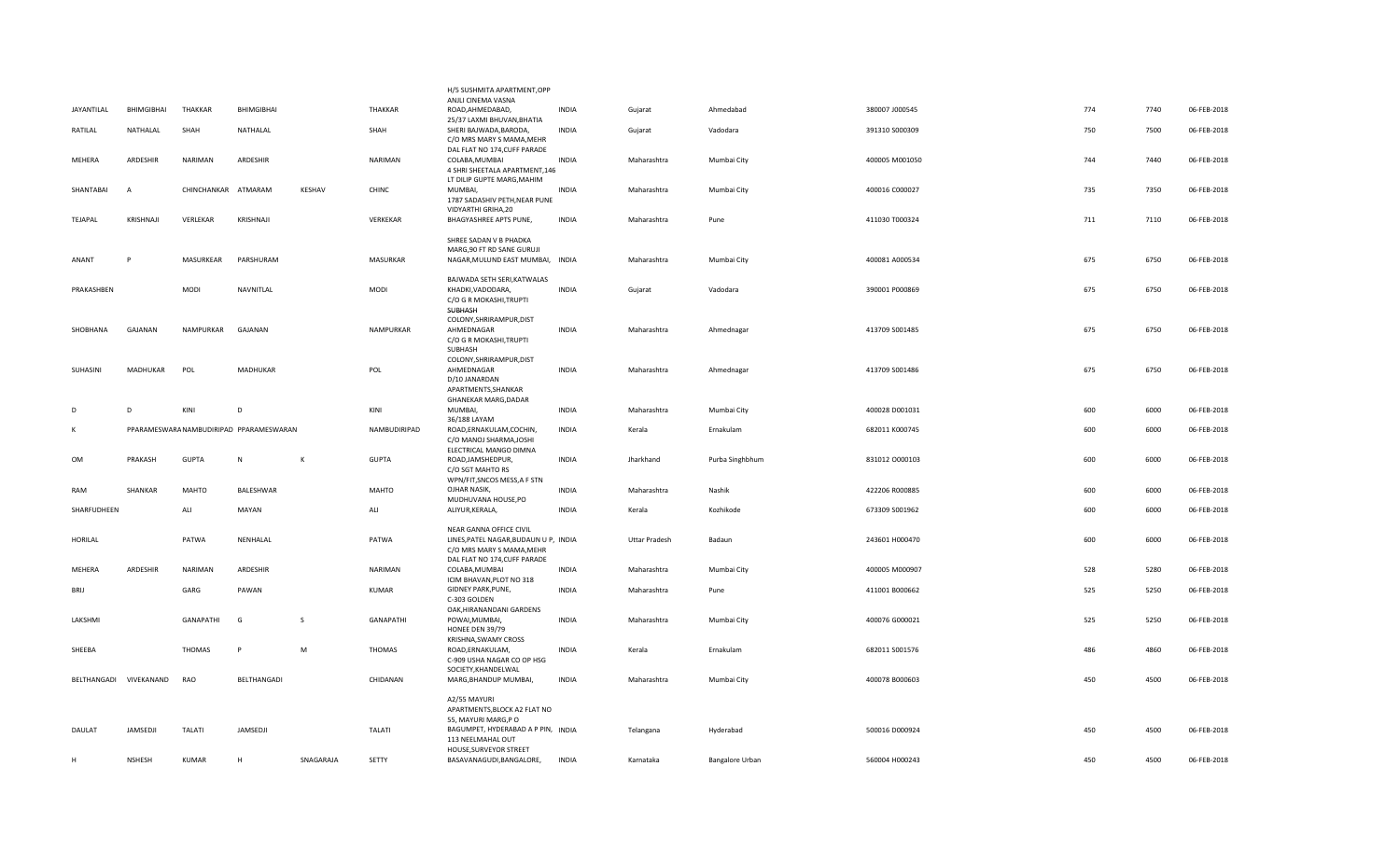|                      |            |                        |             |                 |                | MONTY S WEAR NO 198 R T<br>STREET 1ST F, SANTVANI |              |                |                        |                |     |      |             |
|----------------------|------------|------------------------|-------------|-----------------|----------------|---------------------------------------------------|--------------|----------------|------------------------|----------------|-----|------|-------------|
| К                    |            | GEETHA                 | MR          |                 | GEETHA         | MINSONS, BANGALORE,                               | <b>INDIA</b> | Karnataka      | Bangalore Urban        | 560053 K000954 | 450 | 4500 | 06-FEB-2018 |
|                      |            |                        |             |                 |                | H NO 10-2-74,101, SARADA                          |              |                |                        |                |     |      |             |
|                      |            |                        |             |                 |                | NIWAS, PLOT NO 312 STREET NO                      |              |                |                        |                |     |      |             |
|                      |            |                        |             |                 |                | 7, WEST MARRADPALLY                               |              |                |                        |                |     |      |             |
| к                    | L          | TULASI                 | N           | $\mathsf{v}$    | RAMANA         | SECUNDERABAD<br>FLAT NO 15 UTTARADHI MUTT         | <b>INDIA</b> | Telangana      | Hyderabad              | 500026 K000958 | 450 | 4500 | 06-FEB-2018 |
|                      |            |                        |             |                 |                | BLDGS, SHANKARA                                   |              |                |                        |                |     |      |             |
| M                    | G          | SRIHARI                | M           | <b>GURURAJA</b> | RAO            | PURAM, BANGALORE,                                 | <b>INDIA</b> | Karnataka      | <b>Bangalore Urban</b> | 560004 M001155 | 450 | 4500 | 06-FEB-2018 |
|                      |            |                        |             |                 |                | EAST INDIA TRANSPORT                              |              |                |                        |                |     |      |             |
|                      |            |                        |             |                 |                | AGENCY, 112 5TH CROSS                             |              |                |                        |                |     |      |             |
|                      |            |                        |             |                 |                | KALASIPALYAM NEW                                  |              |                |                        |                |     |      |             |
| MIRCHAMAL            |            | ASHOK                  | MR          |                 | ASHOK          | EXTN, BANGALORE,<br>98/2 LOHAR CHAWL, HARHAR      | <b>INDIA</b> | Karnataka      | <b>Bangalore Urban</b> | 560002 M001188 | 450 | 4500 | 06-FEB-2018 |
|                      |            |                        |             |                 |                | WALA BUILDING NO 2 1ST                            |              |                |                        |                |     |      |             |
| NITINKUMAR           |            | MANILAL                | MANILAL     |                 | JAMNALAL       | FLOOR, MUMBAI,                                    | <b>INDIA</b> | Maharashtra    | Mumbai City            | 400002 N000403 | 450 | 4500 | 06-FEB-2018 |
|                      |            |                        |             |                 |                | 98/2 LOHAR                                        |              |                |                        |                |     |      |             |
|                      |            |                        |             |                 |                | CHAWL, HARHARWALA BLDG NO                         |              |                |                        |                |     |      |             |
| <b>NITIN</b>         | KUMAR      | MANILAL                | MANILAL     |                 | JAMNADAS       | 2, MUMBAI,<br>C/O P PARASMULL BANTIA,I            | <b>INDIA</b> | Maharashtra    | Mumbai City            | 400002 N000412 | 450 | 4500 | 06-FEB-2018 |
|                      |            |                        |             |                 |                | CROSS ROAD, ROBERTSONPET, K G                     |              |                |                        |                |     |      |             |
|                      |            | ANILKUMAR              | MR          |                 | ANILKUMAR      | F KARNATAK                                        | <b>INDIA</b> | Karnataka      | Kolar                  | 563122 P000926 | 450 | 4500 | 06-FEB-2018 |
|                      |            |                        |             |                 |                | W/O VENKATA                                       |              |                |                        |                |     |      |             |
|                      |            |                        |             |                 |                | SATYANARAYANA, D NO. 11-63-3/1                    |              |                |                        |                |     |      |             |
| VIJAYA               |            | NIRMALA                | VENKATA     |                 | SATYANARAYAN   | 1ST FLOOR,, BRAHMIN<br>STREET,, VIJAYWADA         | <b>INDIA</b> | Andhra Pradesh | Krishna                | 520001 V000419 | 450 | 4500 | 06-FEB-2018 |
|                      |            |                        |             |                 |                | MITHAIWALA CONSULTANCY                            |              |                |                        |                |     |      |             |
|                      |            |                        |             |                 |                | SERVICES, 5/B NANDANVAN                           |              |                |                        |                |     |      |             |
|                      |            |                        |             |                 |                | COMPLEX, SINDHVAI ROAD                            |              |                |                        |                |     |      |             |
| YOGESH               | К          | SHUKLA                 | KRASHNAKANT |                 | BHAI           | BHARUCH,                                          | <b>INDIA</b> | Gujarat        | Bharuch                | 392001 Y000115 | 450 | 4500 | 06-FEB-2018 |
|                      |            |                        |             |                 |                | 302 HIMGIRI, ABOVE BANK OF                        |              |                |                        |                |     |      |             |
|                      |            |                        |             |                 |                | MAHARASHTRA, 105-A TAKANDAS                       |              |                |                        |                |     |      |             |
|                      |            |                        |             |                 |                | KATARIA ROAD, MATUNGA WEST                        |              |                |                        |                |     |      |             |
| AHMED                | MOHAMED    | MAMSA                  | MOHAMED     |                 | MAMSA          | <b>MUMBAI</b>                                     | <b>INDIA</b> | Maharashtra    | Mumbai City            | 400016 M000069 | 441 | 4410 | 06-FEB-2018 |
|                      |            |                        |             |                 |                | C-303 GOLDEN                                      |              |                |                        |                |     |      |             |
| LAKSHMI              |            | GANAPATHI              | MR          |                 | GANAPATHI      | OAK, HIRANANDANI GARDENS<br>POWAI, MUMBAI,        | <b>INDIA</b> | Maharashtra    | Mumbai City            | 400076 L000108 | 423 | 4230 | 06-FEB-2018 |
|                      |            |                        |             |                 |                | C/O RAMESH B JHEEL, 2078                          |              |                |                        |                |     |      |             |
|                      |            |                        |             |                 |                | MUNDVIS POLE NAGJIBHUDERS                         |              |                |                        |                |     |      |             |
| BHAILAL              | MULCHAND   | SHAH                   | MULCHAND    |                 | KURMCHAND      | POLE, AHMEDABAD,                                  | <b>INDIA</b> | Gujarat        | Ahmedabad              | 380001 B000612 | 387 | 3870 | 06-FEB-2018 |
| GURDEV               |            | KUMAR                  | MR          |                 | KUMAR          | Y 17 GREEN PARK, NEW DELHI,,                      | <b>INDIA</b> | Delhi          | South Delhi            | 110016 G000435 | 387 | 3870 | 06-FEB-2018 |
|                      |            |                        |             |                 |                | C/O R B SHAH, 2078 MANDVIS<br>POLE, NAGJIHHYDERS  |              |                |                        |                |     |      |             |
| <b>JOYSTNA</b>       | RAMESH     | SHAH                   | RAMESH      |                 | BHAILAL        | POLE, AHMEDABAD                                   | <b>INDIA</b> | Gujarat        | Ahmedabad              | 380001 J000444 | 387 | 3870 | 06-FEB-2018 |
|                      |            |                        |             |                 |                |                                                   |              |                |                        |                |     |      |             |
|                      |            |                        |             |                 |                | 11 HARGAVAN PARK NEAR ANKUR                       |              |                |                        |                |     |      |             |
| NAROTTAMDAS LALUBHAI |            | PATEL                  | LALUBHAI    | BAJIBHAI        | PA             | 2, NARANPURA, AHMEDABAD,                          | <b>INDIA</b> | Gujarat        | Ahmedabad              | 380013 N000328 | 387 | 3870 | 06-FEB-2018 |
| SUSHILA              | RAMCHANDRA | <b>BODHE</b>           | RAMCHANDRA  |                 | <b>BODHE</b>   | 2 DAMODAR APARTMENT, 7<br>ERANDWANA, PUNE,        | <b>INDIA</b> | Maharashtra    | Pune                   | 411004 S001917 | 387 | 3870 | 06-FEB-2018 |
|                      |            |                        |             |                 |                | 1080 KIKABHAT'S                                   |              |                |                        |                |     |      |             |
| <b>TUSHAR</b>        | HIRALAL    | SHAH                   | HIRALAL     | VIRCHAND        | SHA            | POLE, DARIAPUR, AHMEDABAD,                        | <b>INDIA</b> | Gujarat        | Ahmedabad              | 380001 T000333 | 387 | 3870 | 06-FEB-2018 |
|                      |            |                        |             |                 |                | DEEPALI, ST CYRIL ROAD, BANDRA                    |              |                |                        |                |     |      |             |
| HARIRAM              | NIHCHALDAS | RAMCHANDANI NIHCHALDAS |             |                 | RAMCHANDANI    | MUMBAI,<br>903 CUMBALLA CREST, 42 PEDDER          | <b>INDIA</b> | Maharashtra    | Mumbai City            | 400050 H000102 | 378 | 3780 | 06-FEB-2018 |
| <b>DINSHAW</b>       | COOVERJI   | <b>DINSHAW</b>         | COOVERJI    |                 | <b>DINSHAW</b> | ROAD, MUMBAI,                                     | <b>INDIA</b> | Maharashtra    | Mumbai City            | 400026 D000639 | 375 | 3750 | 06-FEB-2018 |
|                      |            |                        |             |                 |                |                                                   |              |                |                        |                |     |      |             |
|                      |            |                        |             |                 |                | 38A KACHHI SOCIETY, CHHAPARIA                     |              |                |                        |                |     |      |             |
|                      |            |                        |             |                 |                | ROAD HIMATNAGAR, DIST                             |              |                |                        |                |     |      |             |
| NIRMALABEN           | RAMNIKLAL  | MEHTA                  | RAMNIKLAL   |                 | MEHTA          | SABARKANTHA,                                      | <b>INDIA</b> | Gujarat        | Sabar Kantha           | 383001 N000356 | 375 | 3750 | 06-FEB-2018 |
|                      |            |                        |             |                 |                | 1 MANAS PALNAKAMAL CO OP                          |              |                |                        |                |     |      |             |
|                      |            |                        |             |                 |                | HSG SOCIETY, M L C ROAD PESTAM                    |              |                |                        |                |     |      |             |
| SHANKAR              | NARAYAN    | MORALWAR               | NARAYAN     |                 | MORALWAR       | SAGAR, CHEMBUR MUMBAI,                            | <b>INDIA</b> | Maharashtra    | Mumbai City            | 400089 S001382 | 375 | 3750 | 06-FEB-2018 |
|                      |            |                        |             |                 |                |                                                   |              |                |                        |                |     |      |             |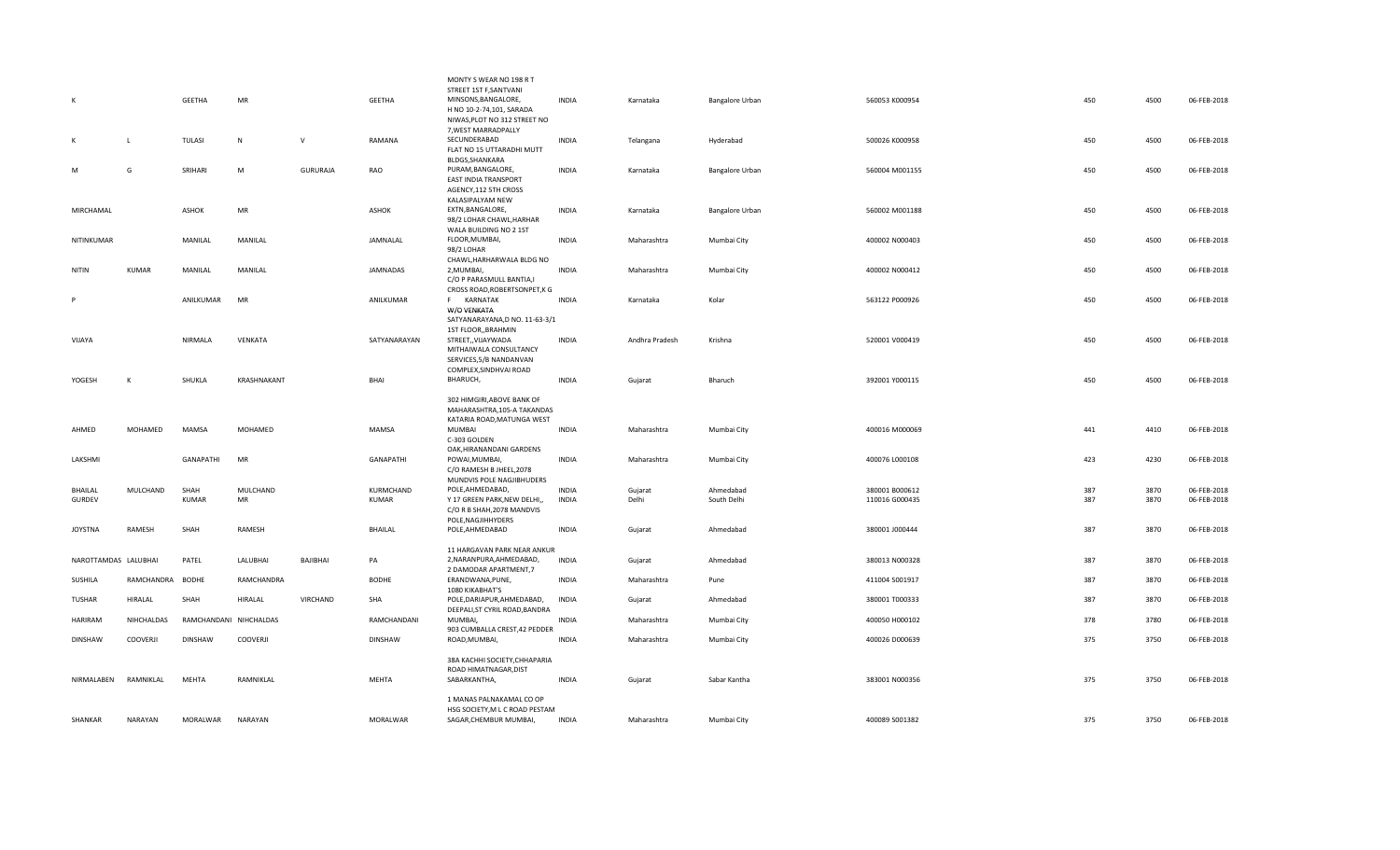|                    |                         |                |                    |          |                | VIVEKANAND ROAD, NEAR<br>AKBARALLY S STORES, SANTACRUZ     |              |                      |                     |                |     |      |             |
|--------------------|-------------------------|----------------|--------------------|----------|----------------|------------------------------------------------------------|--------------|----------------------|---------------------|----------------|-----|------|-------------|
| VEENA              | JASHWANTLAL JOLIA       |                | <b>JASHWANTLAL</b> |          | <b>JOLIA</b>   | W.MUMBAI                                                   | <b>INDIA</b> | Maharashtra          | Mumbai City         | 400054 V000252 | 375 | 3750 | 06-FEB-2018 |
|                    |                         |                |                    |          |                | C/O MESSRS HUKMATRAI<br>KEVALRAM, 406/24 SUKHASAGAR        |              |                      |                     |                |     |      |             |
|                    |                         |                |                    |          |                | BUILDING, NEAR QUARTER                                     |              |                      |                     |                |     |      |             |
| HUKMATRAI          | KEVALRAM                | MOTWANI        | KEVALRAM           |          | MOTWANI        | GATE, POONA<br>A-1 AMAR TOWER, WANOWARI                    | <b>INDIA</b> | Maharashtra          | Pune                | 411002 M000702 | 372 | 3720 | 06-FEB-2018 |
| PRITILATA          |                         | CHAUDHURI      | H                  | C        | CHAUDHURI      | VAIRABINALA, PUNE,                                         | INDIA        | Maharashtra          | Pune                | 411013 C000017 | 366 | 3660 | 06-FEB-2018 |
|                    |                         |                |                    |          |                | OVAL VIEW 1ST FLOOR FLAT NO<br>3, CHURCHGATE               |              |                      |                     |                |     |      |             |
|                    |                         |                |                    |          |                | RECLAMATION, MUMBAI, MUMBAI                                |              |                      |                     |                |     |      |             |
| RUSTOM             | <b>DINSHAW</b>          | PATEL          | <b>DINSHAW</b>     |          | PATEL          | 400020<br>C-303 GOLDEN                                     | <b>INDIA</b> | Maharashtra          | Mumbai City         | 400020 R000399 | 351 | 3510 | 06-FEB-2018 |
|                    |                         |                |                    |          |                | OAK, HIRANANDANI GARDENS                                   |              |                      |                     |                |     |      |             |
| G                  | s                       | GANPATI        | <sub>S</sub>       |          | GANPATI        | POWAI, MUMBAI,<br>12A UMIYAVIJAY                           | <b>INDIA</b> | Maharashtra          | Mumbai City         | 400076 G000366 | 351 | 3510 | 06-FEB-2018 |
|                    |                         |                |                    |          |                | SOCIETY, CHANDODIA ROAD                                    |              |                      |                     |                |     |      |             |
|                    | CHANDRIKABEN KIRITKUMAR | SHAH           | KIRITKUMAR         | C        | SHAH           | NAWA WADY, AHMEDABAD,<br>C/O SINGHAL & CO, ROLLAND         | <b>INDIA</b> | Gujarat              | Ahmedabad           | 380013 C000313 | 336 | 3360 | 06-FEB-2018 |
|                    |                         |                |                    |          |                | TOWER 3RD FLOOR, 17/5 THA                                  |              |                      |                     |                |     |      |             |
| LALIT              |                         | SINGHAL        | MR                 |          | SINGHAL        | MALL, KANPUR                                               | <b>INDIA</b> | Uttar Pradesh        | Gautam Buddha Nagar | 208001 L000248 | 336 | 3360 | 06-FEB-2018 |
|                    |                         |                |                    |          |                | C/O M/S SANJAY TEXTILES, 51/10 K                           |              |                      |                     |                |     |      |             |
| SAVITRI            | DEVI                    | <b>GUPTA</b>   | YUDHISHTHIR        | PRASAD   | G              | K GARG MARKET, RAMGANJ<br>NAUGHARA, KANPUR U P             | <b>INDIA</b> | Uttar Pradesh        | Kanpur Nagar        | 208001 S001677 | 336 | 3360 | 06-FEB-2018 |
|                    |                         |                |                    |          |                |                                                            |              |                      |                     |                |     |      |             |
|                    |                         |                |                    |          |                | C/O M/S SANJAY TEXTILES, 51/10 K<br>K GARG MARKET, RAMGANJ |              |                      |                     |                |     |      |             |
| YUDHISHTHIR PRASAD |                         | <b>GUPTA</b>   | LATE               |          | JAGNANDHLAL    | NAUGHARA, KANPUR U P                                       | <b>INDIA</b> | <b>Uttar Pradesh</b> | Kanpur Nagar        | 208001 Y000041 | 336 | 3360 | 06-FEB-2018 |
|                    |                         |                |                    |          |                | I/5 GANESH APARTMENT, NR<br>SUTAR KARKHANA                 |              |                      |                     |                |     |      |             |
| GIRISHKUMAR        | BABULAL                 | SHAH           | BABULAL            | DOSALAL  | SHAH           | NARODA, AHMEDABAD,                                         | <b>INDIA</b> | Gujarat              | Ahmedabad           | 382325 G000416 | 330 | 3300 | 06-FEB-2018 |
|                    |                         |                |                    |          |                | AIDOON BUILDING TOP                                        |              |                      |                     |                |     |      |             |
| MANI               | BEHRAMJI                | MIRZA          | BEHRAMJI           |          | MIRZA          | FLOOR, DHOBI TALAO MUMBAI,,                                | <b>INDIA</b> | Maharashtra          | Mumbai City         | 400002 M000596 | 330 | 3300 | 06-FEB-2018 |
| RASHMI             | LILADHAR                | MEHTA          | LILADHAR           | ARJUNLAL | ME             | NIRMAL BHUVAN, ANSARI ROAD<br>VILE PARLE W, MUMBAI,        | INDIA        | Maharashtra          | Mumbai City         | 400056 R000620 | 327 | 3270 | 06-FEB-2018 |
|                    |                         |                |                    |          |                | 10 SEETHANAMAL EXTN,1ST                                    |              |                      |                     |                |     |      |             |
| FARHAT             |                         | GANESAN        | MR                 |          | GANESAN        | CROSS<br>STREET, TEYAMPET, CHENNAI                         | <b>INDIA</b> | Tamil Nadu           | Chennai             | 600018 F000243 | 315 | 3150 | 06-FEB-2018 |
|                    |                         |                |                    |          |                | 10 A PUNIT SOCIETY, O/S SHAHPUR                            |              |                      |                     |                |     |      |             |
| BHAVNABEN          | D                       | PATEL          | <b>DINESH</b>      | P        | PATEL          | GATE, AHMEDABAD,<br>JAL-KIRAN, 13TH FLOOR, CUFFE           | INDIA        | Gujarat              | Ahmedabad           | 380004 B000635 | 300 | 3000 | 06-FEB-2018 |
| <b>BAHADUR</b>     | RATANSHA                | <b>DASTOOR</b> | RATANSHA           |          | <b>DASTOOR</b> | PARADE COLABA, MUMBAI                                      | INDIA        | Maharashtra          | Mumbai City         | 400005 B000685 | 300 | 3000 | 06-FEB-2018 |
| BHAGWANDAS         |                         | BHARWANI       | $\mathsf{R}$       |          | BHARWANI       | M I G 6/5 BHAVE<br>NAGAR, KURLA, MUMBAI,                   | <b>INDIA</b> | Maharashtra          | Mumbai City         | 400070 B000741 | 300 | 3000 | 06-FEB-2018 |
|                    |                         |                |                    | T        |                | JAI RAM MANDIR, PO                                         |              |                      |                     |                |     |      |             |
| CHANDRASHEKAI NAIK |                         | K              | н.                 |          | <b>NAIK</b>    | HAREKALA, MANGALORE,<br>10 A PUNIT SOCIETY, O/S SHAHPUR    | INDIA        | Karnataka            | Dakshina Kannada    | 574181 C000373 | 300 | 3000 | 06-FEB-2018 |
| <b>DINESH</b>      | P                       | PATEL          | PURSHOTTAMDAS      |          | PATEL          | GATE, AHMEDABAD,                                           | INDIA        | Gujarat              | Ahmedabad           | 380004 D000896 | 300 | 3000 | 06-FEB-2018 |
| <b>JYOTI</b>       | MADHUKAR                | SALI           | MADHUKAR           | TOTARAM  | SAL            | N-32/N-5/40/06,SV NAGAR NEW<br>CIDCO, NASIK,               | INDIA        | Maharashtra          | Nashik              | 422009 J000768 | 300 | 3000 | 06-FEB-2018 |
| KUNAL              |                         | PAN            | AKSHAY             | KUMAR    | PAN            | 21-5 RUBY PARK<br>EAST, HALTU, CALCUTTA,                   | <b>INDIA</b> |                      |                     | 700078 K001314 | 300 | 3000 | 06-FEB-2018 |
|                    |                         |                |                    |          |                | 20 SEABELLE, NAPEANSEA                                     |              | West Bengal          | South 24 Parganas   |                |     |      |             |
| MANDEEP            |                         | <b>VOHRA</b>   | G                  | К        | VOHRA          | ROAD, MUMBAI,<br>N-32/N-5/40/06,S V NAGAR NEW              | INDIA        | Maharashtra          | Mumbai City         | 400006 M001535 | 300 | 3000 | 06-FEB-2018 |
| NARENDRA           | MADHUKAR                | SALI           | MADHUKAR           | TOTARAM  | SAL            | CIDCO, NASIK,                                              | INDIA        | Maharashtra          | Nashik              | 422009 N000664 | 300 | 3000 | 06-FEB-2018 |
| <b>GOVINDJI</b>    | NATHUBHAI               | PATEL          | NATHUBHAI          |          | PATEL          | TANKEL POST TANKEL, DIST<br>BULSAR, VIA BILIMORA,          | <b>INDIA</b> | Gujarat              | Valsad              | 396321 P000142 | 300 | 3000 | 06-FEB-2018 |
|                    |                         |                |                    |          |                | AT & POST TANKEL, VIA                                      |              |                      |                     |                |     |      |             |
| <b>GOVINDJI</b>    | NATHUBHAI               | PATEL          | <b>NATHUBHAI</b>   |          | PATEL          | RANKUVA, TALUKA CHIKHLI, DIST<br><b>BULSAR</b>             | <b>INDIA</b> | Gujarat              | Valsad              | 396521 P000143 | 300 | 3000 | 06-FEB-2018 |
|                    |                         |                |                    |          |                |                                                            |              |                      |                     |                |     |      |             |

502 KIRTI MANAR PLOT 3,SWAMI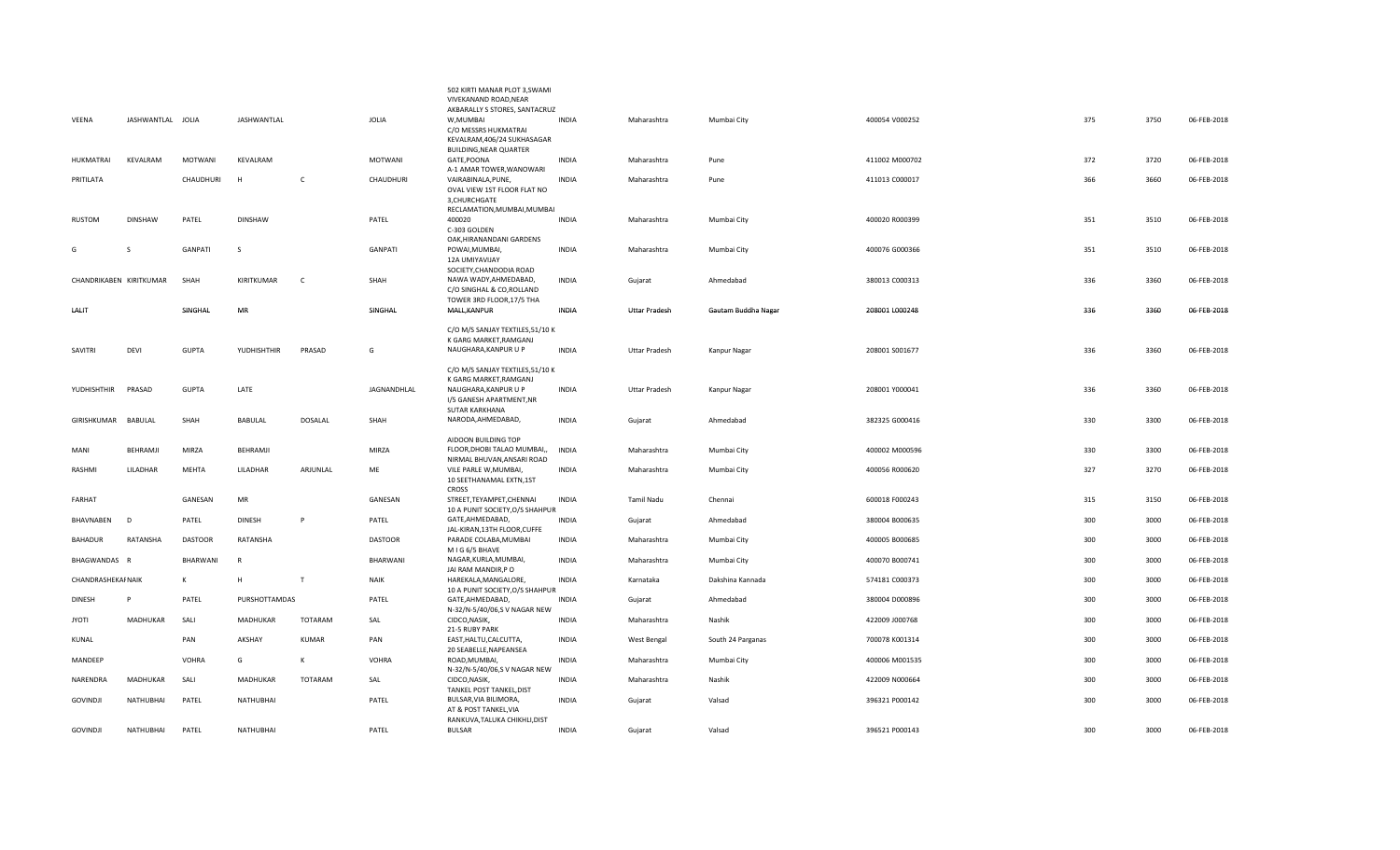| P              | К                          | KOTHARI                 | K              |          | KOTHARI          | C/O SANDEEP P KOTHARI, A/13 OM<br>GAUTAM 4TH FLOOR, HAJI BAPU<br>ROAD MALAD EAST, MUMBAI<br>B-52, OAKYARD APT, 38TH<br>CROSS, EAST END `C'MAIN | <b>INDIA</b> | Maharashtra | Mumbai City            | 400097 P000791 | 300 | 3000 | 06-FEB-2018 |
|----------------|----------------------------|-------------------------|----------------|----------|------------------|------------------------------------------------------------------------------------------------------------------------------------------------|--------------|-------------|------------------------|----------------|-----|------|-------------|
| REMA           |                            | RAMESH                  | N              |          | RAMESHAN         | ROAD, JAYANAGAR 9TH<br>BLOCK, BANGALORE                                                                                                        | INDIA        | Karnataka   | <b>Bangalore Urban</b> | 560069 R000378 | 300 | 3000 | 06-FEB-2018 |
| S              |                            | MEENAKSHI               | $\mathsf{R}$   |          | SIVARAMAKRISHNAN | B-7 RANJIT,S N ROAD MULUND<br>WEST, MUMBAI,<br>NAVROZ                                                                                          | <b>INDIA</b> | Maharashtra | Mumbai City            | 400080 S002427 | 300 | 3000 | 06-FEB-2018 |
| MINU           | <b>JEHANGIR</b>            | CHHOY                   | MR             |          | CHHOY            | MANSION, TARDEO, MUMBAI,<br>C/O SHRI V A PHADKE, KRISHNA                                                                                       | <b>INDIA</b> | Maharashtra | Mumbai City            | 400007 M001250 | 300 | 3000 | 06-FEB-2018 |
| VIDYA          | VINAYAK                    | PHADKE                  | VINAYAK        |          | PHADKE           | MAHAL 4TH FLOOR, MARINE DRIVE<br>MUMBAI,<br>95 NAIGAUM CROSS ROAD, OPP                                                                         | <b>INDIA</b> | Maharashtra | Mumbai City            | 400020 P000594 | 291 | 2910 | 06-FEB-2018 |
| SOHAN          | SINGH                      | SARAI                   | <b>TEHAL</b>   |          | SINGH            | VISANJI PARK, DADAR (EAST)<br>MUMBAI,                                                                                                          | <b>INDIA</b> | Maharashtra | Mumbai City            | 400014 S001612 | 279 | 2790 | 06-FEB-2018 |
|                |                            |                         |                |          |                  | C/O JASI JAL PARDIWALLA, GODREJ<br>BAUG BLDG MO M FLAT NO 7,1ST<br>FLOOR OPP NEPEANSEA                                                         |              |             |                        |                |     |      |             |
| COOMIJAL       |                            | PARDIWALA               | JAL            | NADIRSHA | PARDIWA          | ROAD, MUMBAI                                                                                                                                   | <b>INDIA</b> | Maharashtra | Mumbai City            | 400026 C000355 | 261 | 2610 | 06-FEB-2018 |
| RAMABEN        | CHIMANLAL                  | MEHTA                   | CHIMANLAL      |          | MEHTA            | 50 BALASINOR SOCIETY, S V ROAD<br>KANDIVLI WEST, MUMBAI,                                                                                       | <b>INDIA</b> | Maharashtra | Mumbai City            | 400067 M000252 | 261 | 2610 | 06-FEB-2018 |
| SUMANT         |                            | HARISHCHANDRA WANDREKAR | HARISHCHANDRA  |          | WANDREKAR        | 110 MEDOWS STREET, MUMBAI 1,, INDIA<br>BLOCK NO 13 AMBE NEVAS CO OP                                                                            |              | Maharashtra | Mumbai City            | 400001 W000005 | 261 | 2610 | 06-FEB-2018 |
|                |                            |                         |                |          |                  | HSG SOC, NEAR CITY LIGHT<br>CINEMA,L J ROAD                                                                                                    |              |             |                        |                |     |      |             |
| RAGINI         | s                          | PANDIT                  | S              |          | PANDIT           | MAHIM, MUMBAI<br>2-A, KARAI ESTATE, 248, JAWJI                                                                                                 | <b>INDIA</b> | Maharashtra | Mumbai City            | 400016 P000187 | 250 | 2500 | 06-FEB-2018 |
| KEKI           | ARDESHIR                   | TATA                    | ARDESHIR       |          | TATA             | DADAJI MARG, MUMBAI,<br>98 VADALA BLOCK NO 9,2ND                                                                                               | INDIA        | Maharashtra | Mumbai City            | 400007 K001393 | 240 | 2400 | 06-FEB-2018 |
| KANTILAL       | CHHOTALAL                  | DANI                    | CHHOTALAL      |          | DANI             | FLOOR, MUMBAI,<br>KUSUM VILLA GHODBUNDER<br>ROAD, OPP PUPILS HIGH                                                                              | <b>INDIA</b> | Maharashtra | Mumbai City            | 400031 K000723 | 234 | 2340 | 06-FEB-2018 |
| RAMAKANT       | SAKERLAL                   | MEHTA                   | SAKERLAL       |          | MEHTA            | SCHOOL, KHAR MUMBAI,                                                                                                                           | <b>INDIA</b> | Maharashtra | Mumbai City            | 400052 M000225 | 228 | 2280 | 06-FEB-2018 |
| MEHERA         | ARDESHIR                   | <b>NARIMAN</b>          | ARDESHIR       |          | <b>NARIMAN</b>   | 174 MEHR DAD, CUFFE<br>PARADE, MUMBAI,                                                                                                         | <b>INDIA</b> | Maharashtra | Mumbai City            | 400005 N000124 | 228 | 2280 | 06-FEB-2018 |
| ABILIO         | DACONCEICAOE SOUSA         |                         | LUIS           | JOSEDE   | SOUSA            | CHURCH SQUARE, QUEPEM, GOA,                                                                                                                    | <b>INDIA</b> | Goa         | South Goa              | 403705 A000298 | 225 | 2250 | 06-FEB-2018 |
| ALBERTO        | DE                         | SOUSA                   | ABILIO         | DACE     | SOUSA            | CHURCH SQUARE, QUEPEM, GOA, INDIA                                                                                                              |              | Goa         | South Goa              | 403705 A000311 | 225 | 2250 | 06-FEB-2018 |
|                |                            |                         |                |          |                  | VISHWA KUTIR VAIDYA WADI<br>PLOT NO892, SHANKAR GHANEKAR<br>ROAD DADAR, GOKHALE ROAD                                                           |              |             |                        |                |     |      |             |
| ANAGHA         | ASHOK                      | TENDULKAR               | ASHOK          |          | HARITENDULKAR    | MUMBAI,<br>B/29 NEW ASARA CO.<br>HSC., SOC. GURU MANDIR                                                                                        | <b>INDIA</b> | Maharashtra | Mumbai City            | 400028 A000322 | 225 | 2250 | 06-FEB-2018 |
| APARNA         | M                          | KANHERE                 | MADHUKAR       |          | KANHERE          | ROAD, SARASWAT<br>COLONEY, DOMBIVLI (EAST)<br>7 PARASKUNJ SOCIETY DVN NO                                                                       | INDIA        | Maharashtra | Thane                  | 421201 A000517 | 225 | 2250 | 06-FEB-2018 |
| BECHARLAL      | TULSHIBHAI                 | PATEL                   | TULSHIBHAI     |          | PATEL            | 1, SATELLITE ROAD<br>AMBAWADI, AHMEDABAD<br>GUJARAT,                                                                                           | <b>INDIA</b> | Gujarat     | Ahmedabad              | 380015 B000601 | 225 | 2250 | 06-FEB-2018 |
| CHANDRAKANTA N |                            | SHAH                    | NANALAL        | N        | SHAH             | C/O NANALAL N SHAH, GHADIALI<br>POLE VIRASANI POLE, BARODA,<br>C/O V H RAJPUT PIRAMITAR                                                        | <b>INDIA</b> | Gujarat     | Vadodara               | 390001 C000304 | 225 | 2250 | 06-FEB-2018 |
| GOPALSINGH     | <b>HANAMANTSING RAJPUT</b> |                         | HANAMANTSING N |          | RAJPU            | ROAD, DANDIA BAZAR, BARODA<br><b>GUJARAT STATE,</b><br>522 GANGA GHIYA POLE, MANEK                                                             | INDIA        | Gujarat     | Vadodara               | 390001 G000420 | 225 | 2250 | 06-FEB-2018 |
| JAYESH         |                            | GANDHI                  | KATILAL        |          | GANDHI           | <b>CHOWK SANKDI</b><br>SHERI, AHMEDABAD,                                                                                                       | <b>INDIA</b> | Gujarat     | Ahmedabad              | 380001 J000427 | 225 | 2250 | 06-FEB-2018 |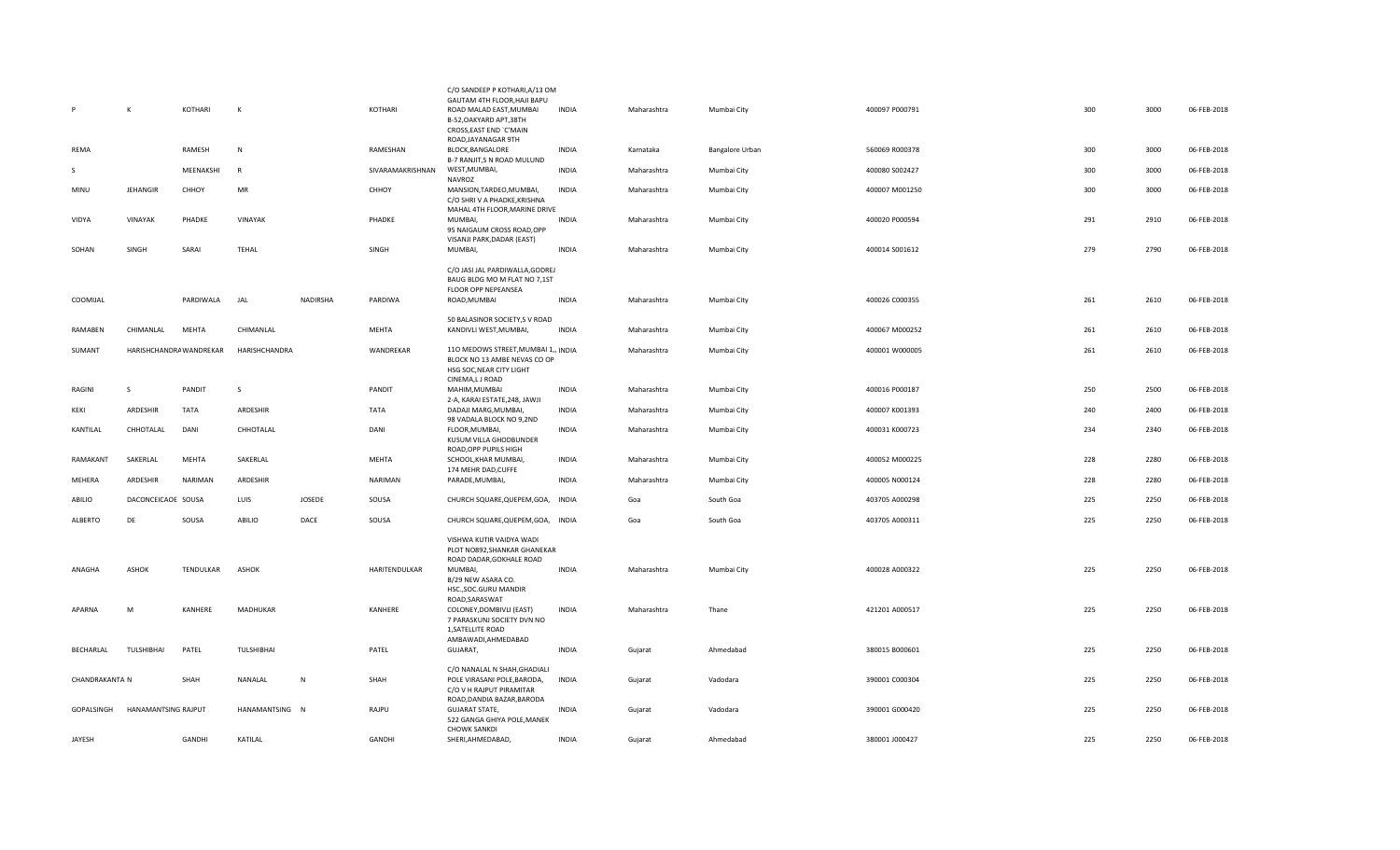| <b>JYOTPRASAD</b><br>KALPANA | HASMUKH             | <b>GUPTA</b><br>SHAH   | BAIJNATH<br>HASMUKH       | SUMATILAL    | <b>GUPTA</b><br>SH | C/O PAVAN INTERNATIONAL<br>CORPN, 3RD FLOOR 395<br>KABADEVIROAD, MUMBAI,<br>31 KURLA ROAD 9 MADHAV                                                    | <b>INDIA</b><br><b>INDIA</b> | Maharashtra                     | Mumbai City            | 400002 J000452                   | 225<br>225 | 2250<br>2250 | 06-FEB-2018<br>06-FEB-2018 |
|------------------------------|---------------------|------------------------|---------------------------|--------------|--------------------|-------------------------------------------------------------------------------------------------------------------------------------------------------|------------------------------|---------------------------------|------------------------|----------------------------------|------------|--------------|----------------------------|
|                              |                     |                        |                           |              |                    | BAUG, ANDHERI EAST, MUMBAI,                                                                                                                           |                              | Maharashtra                     | Mumbai City            | 400069 K000751                   |            |              |                            |
| KANTILAL                     | SHAKERLAL           | DHARIA                 | SAKERLAL                  | RAMESHHOD    | D                  | C/O PANKAJ M MUDY,132-A YRMI<br><b>BUILDING 4TH</b><br>FLOOR, WALKESHWAR MUMBAI, INDIA<br>JADAVJI MANSION, 3RD<br>FOFALWADI 4TH                       |                              | Maharashtra                     | Mumbai City            | 400006 K000780                   | 225        | 2250         | 06-FEB-2018                |
| MANJU                        |                     | PALRECHA               | MR                        |              | PALRECHA           | FLOOR, BHULESHWAR MUMBAI,                                                                                                                             | <b>INDIA</b>                 | Maharashtra                     | Mumbai City            | 400002 M001221                   | 225        | 2250         | 06-FEB-2018                |
| PUSHPA                       |                     | NAGPAL                 | MR                        |              | NAGPAL             | 375 SHEETALA DARSHAN 43/4TH<br>FLOOR,L J ROAD MAHIM, MUMBAI, INDIA<br>PRABHA COLONY, MISSION                                                          |                              | Maharashtra                     | Mumbai City            | 400016 P000899                   | 225        | 2250         | 06-FEB-2018                |
| RAJENDRA                     | PRAMANIK            | PURANIK                | PRAMANIK                  | G            | PURANIK            | ROAD, GODHRA GUJ,                                                                                                                                     | <b>INDIA</b>                 | Gujarat                         | Panch Mahals           | 389001 R000531                   | 225        | 2250         | 06-FEB-2018                |
| SHANKERBHAI<br>SUNIL         | <b>KUMAR</b>        | PATEL<br>SINGHAL       | KHEMCHAND<br>$\mathsf{R}$ | DAS          | PATEL<br>SINGHAL   | <b>GULBAI TEKRA GOVT TEN BLOCK</b><br>W/4, NEAR POLYTECHNIC<br>COLLEGE, AHMEDABAD,<br>C/O DR.S.KUMAR, A-76 PRINCE<br>ROAD, GANDHI<br>NAGAR, MORADABAD | <b>INDIA</b><br><b>INDIA</b> | Gujarat<br><b>Uttar Pradesh</b> | Ahmedabad<br>Moradabad | 380015 S001553<br>244001 S001643 | 225<br>225 | 2250<br>2250 | 06-FEB-2018<br>06-FEB-2018 |
|                              |                     |                        |                           |              |                    |                                                                                                                                                       |                              |                                 |                        |                                  |            |              |                            |
| SURESH                       |                     | <b>DUDHEDIA</b>        | MR                        |              | <b>DUDHEDIA</b>    | AT & PO HARIGAON, TAL<br>SHRIRAMPUR, DIST & NAGAR M S, INDIA                                                                                          |                              | Maharashtra                     | Ahmednagar             | 413718 S001657                   | 225        | 2250         | 06-FEB-2018                |
| SUSHILA                      | KRISHNA             | SHARMA                 | SHRIKRISHNA               |              | <b>JAIGOPAL</b>    | 6 MADHAV KUNJ DIXIT ROAD, VILE<br>PARLE EAST, MUMBAI,                                                                                                 | <b>INDIA</b>                 | Maharashtra                     | Mumbai City            | 400057 S001669                   | 225        | 2250         | 06-FEB-2018                |
| VIJAYSINGH                   | HANAMANTSING RAJPUT |                        | JANAMANTSINGH N           |              | RAJP               | PIRAMITAR ROAD DANDIA<br>BAZAR, BARODA, GUJARAT STATE, INDIA                                                                                          |                              | Gujarat                         | Vadodara               | 390001 V000302                   | 225        | 2250         | 06-FEB-2018                |
| VINEET                       | SHRIKRISHNA         | SHARMA                 | SHRIKRISHNA               |              | <b>JAIGOPAL</b>    | 6 MADHAV KUNJ DIXIT ROAD, VILE<br>PARLE EAST, MUMBAI,                                                                                                 | <b>INDIA</b>                 | Maharashtra                     | Mumbai City            | 400057 V000307                   | 225        | 2250         | 06-FEB-2018                |
| YEDATORE                     | VISWANATH           | CHANDRASEKHAFVISWANATH |                           |              | SOMAYAJI           | NO 430 ELEVENTH CROSS, WILSON<br>GARDEN, BANGALORE,                                                                                                   | <b>INDIA</b>                 | Karnataka                       | Bangalore Urban        | 560027 Y000036                   | 225        | 2250         | 06-FEB-2018                |
| HEMLATA                      | <b>GANPATBHAI</b>   | DAVE                   | <b>GANPATBHAI</b>         |              | KANJIBHAI          | BHARADIA<br>NIWAS, KHANPUR, AHMEDABAD,<br>CHANDRAKANT MANSION 4TH                                                                                     | <b>INDIA</b>                 | Gujarat                         | Ahmedabad              | 380001 H000235                   | 225        | 2250         | 06-FEB-2018                |
| DINA                         | BEHRAMSHA           | KHUMBATTA              | BEHRAMSHA                 |              | KHUMBATTA          | FLOOR, URANWALLA STREET<br>GRANT ROAD, MUMBAI,<br>C-303 GOLDEN                                                                                        | <b>INDIA</b>                 | Maharashtra                     | Mumbai City            | 400007 D000817                   | 224        | 2240         | 06-FEB-2018                |
| LAKSHMI                      |                     | GANAPATHI              | G                         | <sub>S</sub> | GANAPATHI          | OAK, HIRANANDANI GARDENS<br>POWAI, MUMBAI,                                                                                                            | <b>INDIA</b>                 | Maharashtra                     | Mumbai City            | 400076 G000002                   | 219        | 2190         | 06-FEB-2018                |
|                              |                     |                        |                           |              |                    | B-204 ADARSH APTS ADARSH                                                                                                                              |                              |                                 |                        |                                  |            |              |                            |
| G                            |                     | SUBRAMANIAN MR         |                           |              | SUBRAMANIAN        | MAIN ROAD, OFF MALAD MARVE<br>ROAD MALAD WEST, MUMBAI,<br>PARAMPIL JOY BUILDING, PO<br>MULAKAZHA VIA                                                  | <b>INDIA</b>                 | Maharashtra                     | Mumbai City            | 400064 S001386                   | 216        | 2160         | 06-FEB-2018                |
| VARUGHESE                    |                     | ZACHARIAH              | MR                        |              | ZACHARIAH          | CHENGANNUR, KERALA STATE,<br>VORA HOUSE 1ST FLOOR ROOM                                                                                                | <b>INDIA</b>                 | Kerala                          | Alappuzha              | 689121 Z000001                   | 216        | 2160         | 06-FEB-2018                |
| VIMALA                       | SOMCHAND            | SHAH                   | SOMCHAND                  |              | SHAH               | NO 2, OPP RLY STATION<br>GOREGAON WEST, MUMBAI,                                                                                                       | <b>INDIA</b>                 | Maharashtra                     | Mumbai City            | 400062 S001071                   | 210        | 2100         | 06-FEB-2018                |
| GAJANAN                      | RANCHHOD            | GOWARIKAR              | RANCHHOD                  |              | GOWARIKAR          | INDUSTRIAL ASSURANCE BLDG<br>3RD FLR, CHURCHGATE MUMBAI,, INDIA<br>C/O NARASIMHA MURTHY,1ST<br>CROSS SRIRAMA BLOCK, KR                                |                              | Maharashtra                     | Mumbai City            | 400020 G000276                   | 204        | 2040         | 06-FEB-2018                |
| LALITHA                      |                     | BAI                    | MR                        |              | BAI                | NAGAR MYSORE,                                                                                                                                         | <b>INDIA</b>                 | Karnataka                       | Mysore                 | 571602 L000228                   | 204        | 2040         | 06-FEB-2018                |
| RAMANBHAI                    | SOMABHAI            | PATEL                  | SOMABHAI                  |              | <b>JESHIHGBHHA</b> | NAVI KHADKI<br>NARODA, AHMEDABAD,,                                                                                                                    | <b>INDIA</b>                 | Gujarat                         | Ahmedabad              | 382325 R000323                   | 200        | 2000         | 06-FEB-2018                |
|                              |                     |                        |                           |              |                    |                                                                                                                                                       |                              |                                 |                        |                                  |            |              |                            |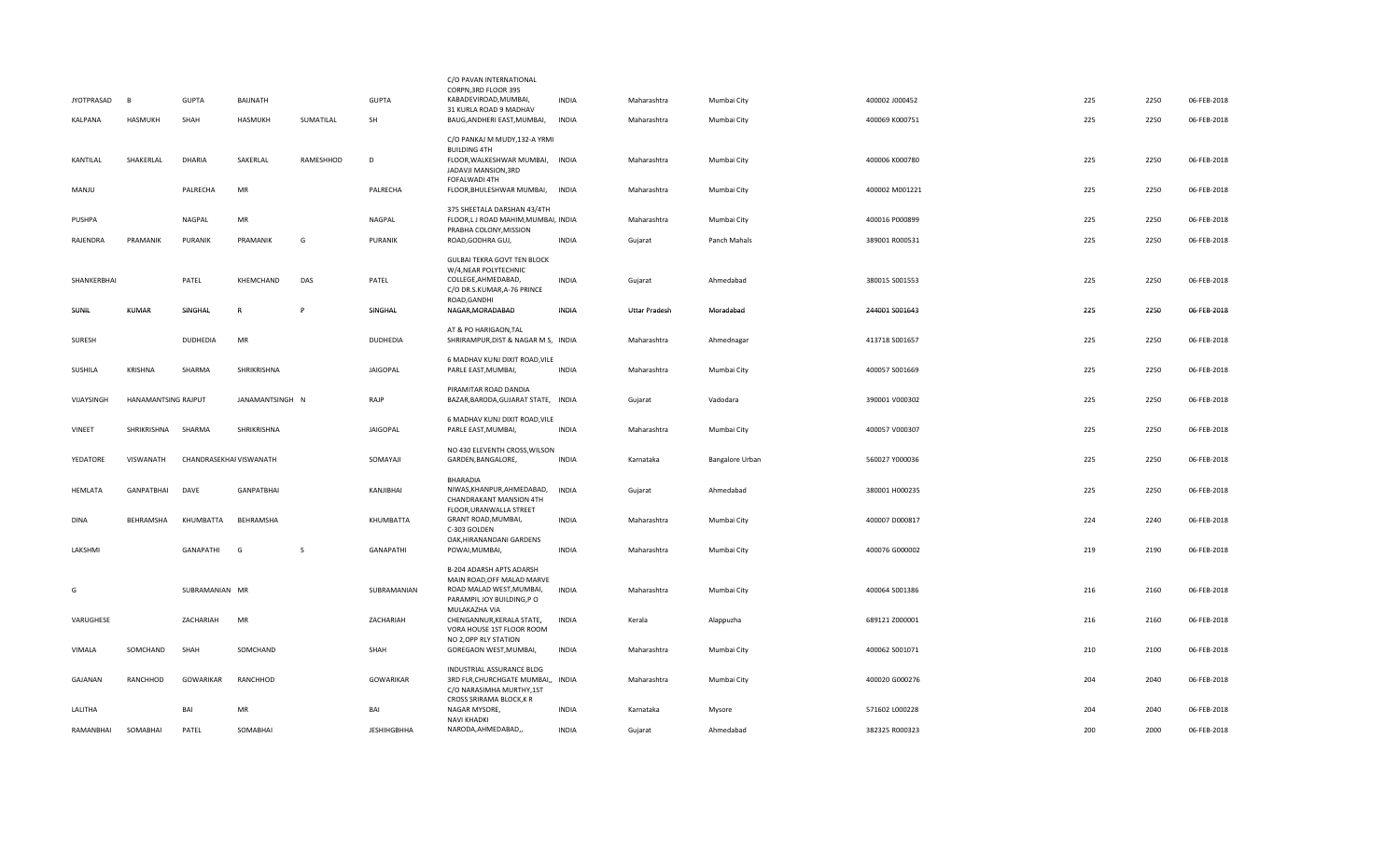| REVTIKANT             | PURUSHOTTAM DHEBRI  |                     | PURUSHOTTAM    |               | DHEBRI         | ROAD, BHIMRAO HOUSE, 4TH<br>FLOOR BLOCK NO 20, MUMBAI<br>SRI SUDHINDRA                                                                           | <b>INDIA</b> | Maharashtra | Mumbai City      | 400004 R000580 | 200 | 2000 | 06-FEB-2018 |
|-----------------------|---------------------|---------------------|----------------|---------------|----------------|--------------------------------------------------------------------------------------------------------------------------------------------------|--------------|-------------|------------------|----------------|-----|------|-------------|
| H                     | KRISHNANANDA BHAT   |                     | KRISHNANANDA   |               | BHAT           | INVESTMENT, POST BOX NO<br>21, CAR STREET KARKALA,                                                                                               | <b>INDIA</b> | Karnataka   | Dakshina Kannada | 574104 B000425 | 195 | 1950 | 06-FEB-2018 |
| RUSTOMJI              | SORABJI             | <b>BARIA</b>        | SORABJI        |               | BARIA          | AVA MANSION 4TH FLOOR, 230<br>TARDEO ROAD, MUMBAI,                                                                                               | <b>INDIA</b> | Maharashtra | Mumbai City      | 400007 B000067 | 186 | 1860 | 06-FEB-2018 |
| RUSTOMJI              | SORABJI             | BARIA               | SORABJI        |               | BARIA          | AVA MANSION 4TH FLOOR, 230<br>TARDEO ROAD, MUMBAI,<br>204/A RAMCHANDRA APTS, OM                                                                  | <b>INDIA</b> | Maharashtra | Mumbai City      | 400007 B000121 | 186 | 1860 | 06-FEB-2018 |
| OSWALD                | JUDE                | CARVALHO            | <b>JUDE</b>    |               | CARVALHO       | NAGAR AMBADI ROAD, VASAI<br>WEST, THANE                                                                                                          | <b>INDIA</b> | Maharashtra | Thane            | 401202 C000005 | 186 | 1860 | 06-FEB-2018 |
| DATTATRAY             | $\overline{1}$      | YANDE               | - 1            |               | YANDE          | SWABHIMAN, 64/18<br>ERANDWANE, PUNE,                                                                                                             | <b>INDIA</b> | Maharashtra | Pune             | 411004 D000813 | 186 | 1860 | 06-FEB-2018 |
| VEENA                 | JASHWANTLAL JOLIA   |                     | JASHWANTLAL    |               | <b>JOLIA</b>   | 502 KIRTI MANOR, PLOT NO 3<br>SWAMI VIVEKANAND ROAD, NEAR<br>AKBARALLY STORES, SANTACRUZ<br><b>WEST MUMBAI</b><br>VIKAS FINLAY TOWERS, 7TH FLOOR | <b>INDIA</b> | Maharashtra | Mumbai City      | 400056 J000262 | 186 | 1860 | 06-FEB-2018 |
|                       |                     |                     |                |               |                | FLAT NO 71/A, G D<br>AMBEKAR, PAREL TANK ROAD,                                                                                                   |              |             |                  |                |     |      |             |
| NARIMAN               | PHIROZSHA           | KAPADIA             | PHIROZSHA      |               | <b>KAPADIA</b> | MUMBAI,<br>FAKIRWAD MOTOR STAND, AT &                                                                                                            | <b>INDIA</b> | Maharashtra | Mumbai City      | 400033 K000075 | 186 | 1860 | 06-FEB-2018 |
| BALUBHAI              | DHANJIBHAI          | KAHAR               | DHANJIBHAI     |               | KAHAR          | POST RANDER, SURAT,<br>12 RAJSI MANSION, 4TH PASTA                                                                                               | <b>INDIA</b> | Gujarat     | Anand            | 395005 K000082 | 186 | 1860 | 06-FEB-2018 |
| THOMAS                | HENDRIK             | PINTO               | <b>HENDRIK</b> |               | PINTO          | LANE COLABA, MUMBAI,<br>4 SHRI SHEETALA APARTMENT, 146<br>LT DILIP GUPTE MARG, MAHIM                                                             | <b>INDIA</b> | Maharashtra | Mumbai City      | 400005 T000347 | 186 | 1860 | 06-FEB-2018 |
| SHANTABAI             | ATMARAM             | CHINCHANKAR ATMARAM |                | <b>KESHAO</b> | CHINC          | MUMBAI,<br>KISHORI VIHAR, SHIVAJI PARK                                                                                                           | <b>INDIA</b> | Maharashtra | Mumbai City      | 400016 C000047 | 183 | 1830 | 06-FEB-2018 |
| SATISH                | VITHAL              | DESAI               | VITHAL         |               | DESAI          | ROAD 2, MUMBAI,<br>C/O ATUL M SETALVAD, NIRANT                                                                                                   | <b>INDIA</b> | Maharashtra | Mumbai City      | 400028 D000324 | 183 | 1830 | 06-FEB-2018 |
| <b>NILAM</b>          | KRISHNAPRASAD DESAI |                     | KRISHNAPRASAD  |               | СННОТА         | BUNGALOW JUHU TARA<br>ROAD, MUMBAI,                                                                                                              | <b>INDIA</b> | Maharashtra | Mumbai City      | 400049 D000344 | 183 | 1830 | 06-FEB-2018 |
| MADHAV                | <b>NARHAR</b>       | WAGLE               | NARHAR         |               | WAGLE          | SHRI NIKETAN PLOT NO 217, SION<br>EAST MUMBAI,<br>C-303 GOLDEN                                                                                   | <b>INDIA</b> | Maharashtra | Mumbai City      | 400022 W000011 | 183 | 1830 | 06-FEB-2018 |
| G                     | -S                  | <b>GANAPATI</b>     | G              | $\mathsf{R}$  | <b>SUBBIER</b> | OAK, HIRANANDANI GARDENS<br>POWAI, MUMBAI,<br>SAVITRI NO 322, WEST OF CHORD<br>ROAD EXTENSION, III STAGE IV                                      | <b>INDIA</b> | Maharashtra | Mumbai City      | 400076 G000001 | 183 | 1830 | 06-FEB-2018 |
| SAVITRI               | GAJANAN             | HEGDE               | GAJANAN        |               | HEGDE          | BLOCK, HOSAHALLY P<br>O, BANGALORE                                                                                                               | <b>INDIA</b> | Karnataka   | Bangalore Urban  | 560040 S001414 | 180 | 1800 | 06-FEB-2018 |
| NAROTTAM              |                     | PURSHOTTAM          | MR             |               | PURSHOTTAM     | SACHIA FALIA, CUTCH MANDVI,,                                                                                                                     | <b>INDIA</b> | Gujarat     | Anand            | 370465 N000269 | 174 | 1740 | 06-FEB-2018 |
| KASTURBAI             |                     | LAXMIDAS            | MR             |               | LAXMIDAS       | FIONIKA 3RD FLOOR,59 B<br>WALKESHWAR ROAD, MUMBAI,                                                                                               | <b>INDIA</b> | Maharashtra | Mumbai City      | 400006 K000107 | 171 | 1710 | 06-FEB-2018 |
| VASUDEO               | VISHNU              | AKHAVE              | VISHNU         |               | AKHAVE         | 33/19 PRABHAT ROAD, POONA,,<br>C/O RADHESYAM<br>SEKSARIA, BHAWANI BHAWAN                                                                         | <b>INDIA</b> | Maharashtra | Pune             | 411004 V000245 | 165 | 1650 | 06-FEB-2018 |
| GANGAPRASAD KESHERDEO |                     | AGARWALA            | KESHERDEO      |               | AGARWALA       | DARABSHAW STREET, NEPEAN SEA<br>ROAD, MUMBAI<br>BLOCK NO G 40 3RD<br>FLR, SARVODAYA                                                              | <b>INDIA</b> | Maharashtra | Mumbai City      | 400006 A000031 | 163 | 1630 | 06-FEB-2018 |
| <b>HINA</b>           | MANHARLAL           | SHAH                | MANHARLAL      | DANMAL        | SHA            | NAGAR, PANJRAPOLE<br>ROAD, MUMBAI                                                                                                                | <b>INDIA</b> | Maharashtra | Mumbai City      | 400004 H000195 | 162 | 1620 | 06-FEB-2018 |
|                       |                     |                     |                |               |                | C/O J M PATEL 40 GANDHIVAS, AT                                                                                                                   |              |             |                  |                |     |      |             |
| MAHENDRAKUMAR         |                     | PATEL               | MR             |               | PATEL          | & POST KHARNA TAL VIJAPUR, DIST<br>MEHSANA N GUJARAT,                                                                                            | <b>INDIA</b> | Gujarat     | Mahesana         | 382825 M000952 | 162 | 1620 | 06-FEB-2018 |
|                       |                     |                     |                |               |                |                                                                                                                                                  |              |             |                  |                |     |      |             |
| KAMALA                |                     | BALAJI              | MR             |               | BALAJI         | D-15 ONGC TOWNSHIP PHASE-<br>I, PANVEL M S,,                                                                                                     | <b>INDIA</b> | Maharashtra | Raigad           | 410206 K001346 | 160 | 1600 | 06-FEB-2018 |
| SILLA                 | <b>BEJON</b>        | <b>BIRDY</b>        | <b>BEJON</b>   |               | <b>BIRDY</b>   | CHANDAN CHAMBERS, 4TH<br>FLOOR, BARRACK ROAD, MUMBAI INDIA                                                                                       |              | Maharashtra | Mumbai City      | 400020 B000473 | 150 | 1500 | 06-FEB-2018 |

281 JAGANNATH SHANKAR SHETH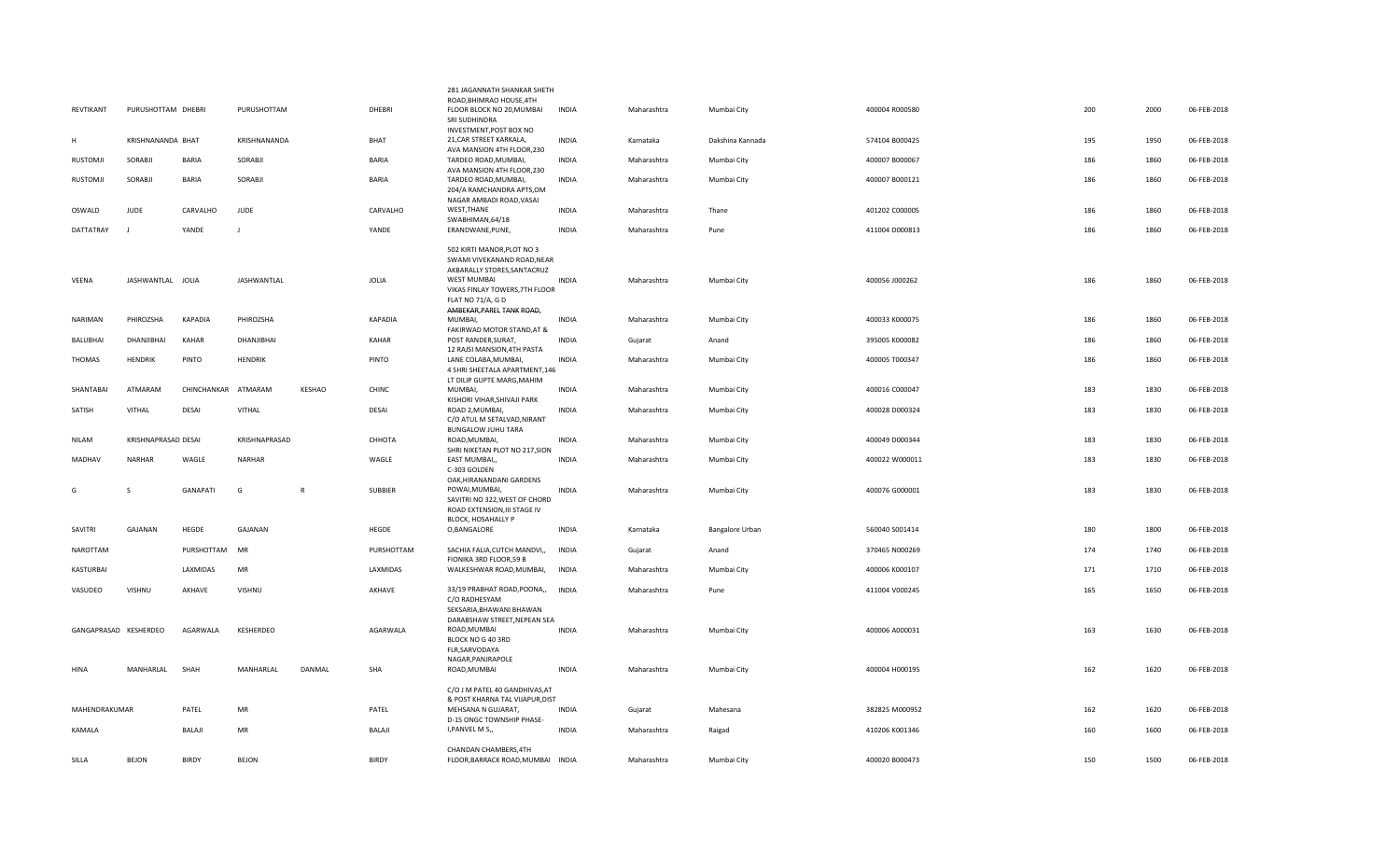|                 |                             |                   |                    |                |                  | P BOX NO 225A JEEJEEBHOY<br>TOWERS, NEW STOCK EXCHANGE<br>BLDG DALAL STREET, FORT                                  |                              |                            |                        |                                  |            |              |                            |
|-----------------|-----------------------------|-------------------|--------------------|----------------|------------------|--------------------------------------------------------------------------------------------------------------------|------------------------------|----------------------------|------------------------|----------------------------------|------------|--------------|----------------------------|
| <b>BANK</b>     | OF                          | <b>BARODA</b>     | OF                 |                | <b>BARODA</b>    | MUMBAI,                                                                                                            | <b>INDIA</b>                 | Maharashtra                | Mumbai City            | 400023 B000563                   | 150        | 1500         | 06-FEB-2018                |
| VASANT          | SADASHIV                    | DESHPANDE         | SADASHIV           |                | DESHPANDE        | MANGESH BHUVAN, D L VAIDYA<br>ROAD.DADAR MUMBAI.<br>SOLAPUR IRRIGATION                                             | <b>INDIA</b>                 | Maharashtra                | Mumbai City            | 400028 D000378                   | 150        | 1500         | 06-FEB-2018                |
| MADHAV          | RAGHUNATH                   | DESAI             | RAGHUNATH          |                | DESAI            | COLONY, OPP SOLAPUR<br>CLUB, SOLAPUR,<br>2B ALSA TERRACES, 26 LANE FORD                                            | <b>INDIA</b>                 | Maharashtra                | Solapur                | 413001 D000530                   | 150        | 1500         | 06-FEB-2018                |
| KONGETTIRA      | MUDDAPPA                    | CHENGAPPA         | $\mathsf{K}$       | $\overline{B}$ | <b>MUDDAPPA</b>  | GARDENS, BANGALORE,<br>CHILMIKERE, NATARAJ ROAD, SIRSI                                                             | <b>INDIA</b>                 | Karnataka                  | Bangalore Urban        | 560025 E000042                   | 150        | 1500         | 06-FEB-2018                |
| GNYANESH        |                             | RAO               | GOPAL              |                | RAO              | NK,<br>G K HOUSING COMPLEX FLAT NO<br>A/4,48 DR S P MUKHERJEE<br>ROAD, DUM DUM CANTONMENT                          | <b>INDIA</b>                 | Karnataka                  | Uttara Kannada         | 581401 G000617                   | 150        | 1500         | 06-FEB-2018                |
| <b>GOBINDA</b>  | CHANDRA                     | GHOSH             | GADADHAR           |                | GHOSH            | CALCUTTA,<br>C/O P J GADHIA VANDRAVAN<br>RESTARENT, FATEHPURA MAIN<br>ROAD OLD BELL                                | <b>INDIA</b>                 | West Bengal                | Kolkata                | 700028 G000666                   | 100        | 1000         | 06-FEB-2018                |
| <b>JAMNADAS</b> |                             | MOHANLAL          | MOHANLAL           |                | VELJI            | BAZAR, VADODARA,<br>P O TENKABETTU, K G ROAD, S                                                                    | <b>INDIA</b>                 | Gujarat                    | Vadodara               | 390006 J000010                   | 150        | 1500         | 06-FEB-2018                |
| <b>JOHN</b>     | <b>IGNATIUSSALVAD LEWIS</b> |                   | PETER              | $\mathsf{C}$   | LEWIS            | KANARA,                                                                                                            | INDIA                        | Karnataka                  | Dakshina Kannada       | 576142 L000062                   | 150        | 1500         | 06-FEB-2018                |
| <b>NITIN</b>    | D                           | SHAH              | DAHYABHAI          | R              | SHAH             | KAPADIA MANSION, RAMNAGAR<br>SABERMALI, AHMEDABAD,                                                                 | <b>INDIA</b>                 | Gujarat                    | Ahmedabad              | 380005 N000419                   | 150        | 1500         | 06-FEB-2018                |
|                 |                             |                   |                    |                |                  | C/O MR C C PATEL, B-124 SHARIN<br>PARK, OPP AKOTA STADIUM                                                          |                              |                            |                        |                                  |            |              |                            |
| BHANUBHAI       | MULJIBHAI                   | PATEL             | MULJIBHAI          |                | PATEL            | PRODUCTIVITY ROAD, BARODA<br>BLOCK NO 13 3RD FLOOR, AMBE<br>NIWAS CO-OP HSG SCTY, LJ ROAD                          | <b>INDIA</b>                 | Gujarat                    | Vadodara               | 390005 P000167                   | 150        | 1500         | 06-FEB-2018                |
| RAGINI          | SHANKAR                     | PANDIT            | SHANKAR            |                | PANDIT           | MAHIM MUMBAI,<br>LILAM BUILDING 1ST<br>FLOOR, BLOCK B-9 DATTAPADA                                                  | <b>INDIA</b>                 | Maharashtra                | Mumbai City            | 400016 R000276                   | 150        | 1500         | 06-FEB-2018                |
| RAGHUNATH       | ANANT                       | PRABHUDESAI ANANT |                    |                | PRABHUDESAI      | ROAD, BORIVLI E MUMBAI,                                                                                            | <b>INDIA</b>                 | Maharashtra                | Mumbai City            | 400066 R000626                   | 150        | 1500         | 06-FEB-2018                |
| SARABAI         | HAIDER                      | ALI               | <b>HAIDER</b>      |                | ALI              | 113/115 EVEREADY HOUSE 3RD<br>FLOOR, M AZAD ROAD, MUMBAI,                                                          | <b>INDIA</b>                 | Maharashtra                | Mumbai City            | 400011 S000183                   | 150        | 1500         | 06-FEB-2018                |
| ANSUYA          | PRAVINCHANDRA SHAH          |                   | PRAVINCHANDRA      |                | SHAH             | 10 ALKA, 40 MARINE DRIVE, B<br>ROAD CHURCHGATE, MUMBAI<br>A-7 VASANT KUNJ CO-OP HSG                                | <b>INDIA</b>                 | Maharashtra                | Mumbai City            | 400020 S000988                   | 150        | 1500         | 06-FEB-2018                |
| SUSHILA         | SHANKERLAL                  | <b>TRIVEDI</b>    | SHANKERLAL         |                | TRIVEDI          | SOCIETY, NORTH<br>AVENUE, MUMBAI,<br>103, PATEL CO-OP HSG SOC                                                      | <b>INDIA</b>                 | Maharashtra                | Mumbai City            | 400054 S001417                   | 150        | 1500         | 06-FEB-2018                |
| TUSHAR          | ISHWARLAL                   | DALAL             | <b>ISHWARLAL</b>   |                | RANCHHODDA       | LTD, SAINATH ROAD, MALAD<br>WEST, MUMBAI<br>59/1 BAZARGATE                                                         | <b>INDIA</b>                 | Maharashtra                | Mumbai City            | 400064 T000418                   | 150        | 1500         | 06-FEB-2018                |
| VINAY           | KUMARDEVCHAN SHAH           |                   | KUMARDEVCHAND      |                | SHAH             | STREET, FORT, MUMBAI,<br>C/401 ATLANTA, EVERSHINE                                                                  | <b>INDIA</b>                 | Maharashtra                | Mumbai City            | 400001 V000338                   | 150        | 1500         | 06-FEB-2018                |
| VINOD<br>SAROS  | $\mathsf{V}$<br>NARIMAN     | PAI<br>KOTHAWALA  | $\mathsf{V}$<br>MR | VENKATESHWARA  | PAI<br>KOTHAWALA | NAGAR, MALAD W MUMBAI,<br>NO 18 KAHUN RD, PUNE,<br>SHIVPRASAD, SHRI SARASWATI CO<br>OP HSG SOC LTD, 30/2           | <b>INDIA</b><br><b>INDIA</b> | Maharashtra<br>Maharashtra | Mumbai City<br>Pune    | 400064 V000592<br>411001 S001915 | 150<br>150 | 1500<br>1500 | 06-FEB-2018<br>06-FEB-2018 |
| H               | D                           | DESHPANDE         | D                  |                | DESHPANDE        | SHIVAJINAGAR, PUNE                                                                                                 | <b>INDIA</b>                 | Maharashtra                | Pune                   | 411005 H000198                   | 144        | 1440         | 06-FEB-2018                |
| MINOCHER        | MANEKJI                     | LAHEVALA          | MANEKJI            |                | LAHEVALA         | PATUCK S BUNGALOW 2ND<br>FLOOR, 161/163 LAMINGTON<br>ROAD, KHATRI ESTATE MUMBAI,<br>C/O V K PURANIK, 635/86 VIJAYA | <b>INDIA</b>                 | Maharashtra                | Mumbai City            | 400007 L000002                   | 144        | 1440         | 06-FEB-2018                |
| KAMAL           | VISHNU                      | PURANIK           | VISHNU             | К              | PURANIK          | NAGAR COLONY, OPP ELLORA<br>HOTEL, POONA<br>36 SHAKUNTAL BUNGLOW, SOLA                                             | INDIA                        | Maharashtra                | Pune                   | 411030 P000717                   | 144        | 1440         | 06-FEB-2018                |
| VRAJLAL         | LAXMICHAND                  | SHAH              | LAXMICHAND         |                | SHAH             | ROAD<br>BHUYANGDEV, AHMEDABAD,<br>120, EAST TRINITY                                                                | <b>INDIA</b>                 | Gujarat                    | Ahmedabad              | 380061 S000333                   | 144        | 1440         | 06-FEB-2018                |
| SANJAY          | SHRIDHAR                    | <b>JOSHI</b>      | SHRIDHAR           |                | <b>JOSHI</b>     | WOODS, SARJAPURE<br>ROAD, BANGALORE,                                                                               | <b>INDIA</b>                 | Karnataka                  | <b>Bangalore Urban</b> | 560034 S002580                   | 141        | 1410         | 06-FEB-2018                |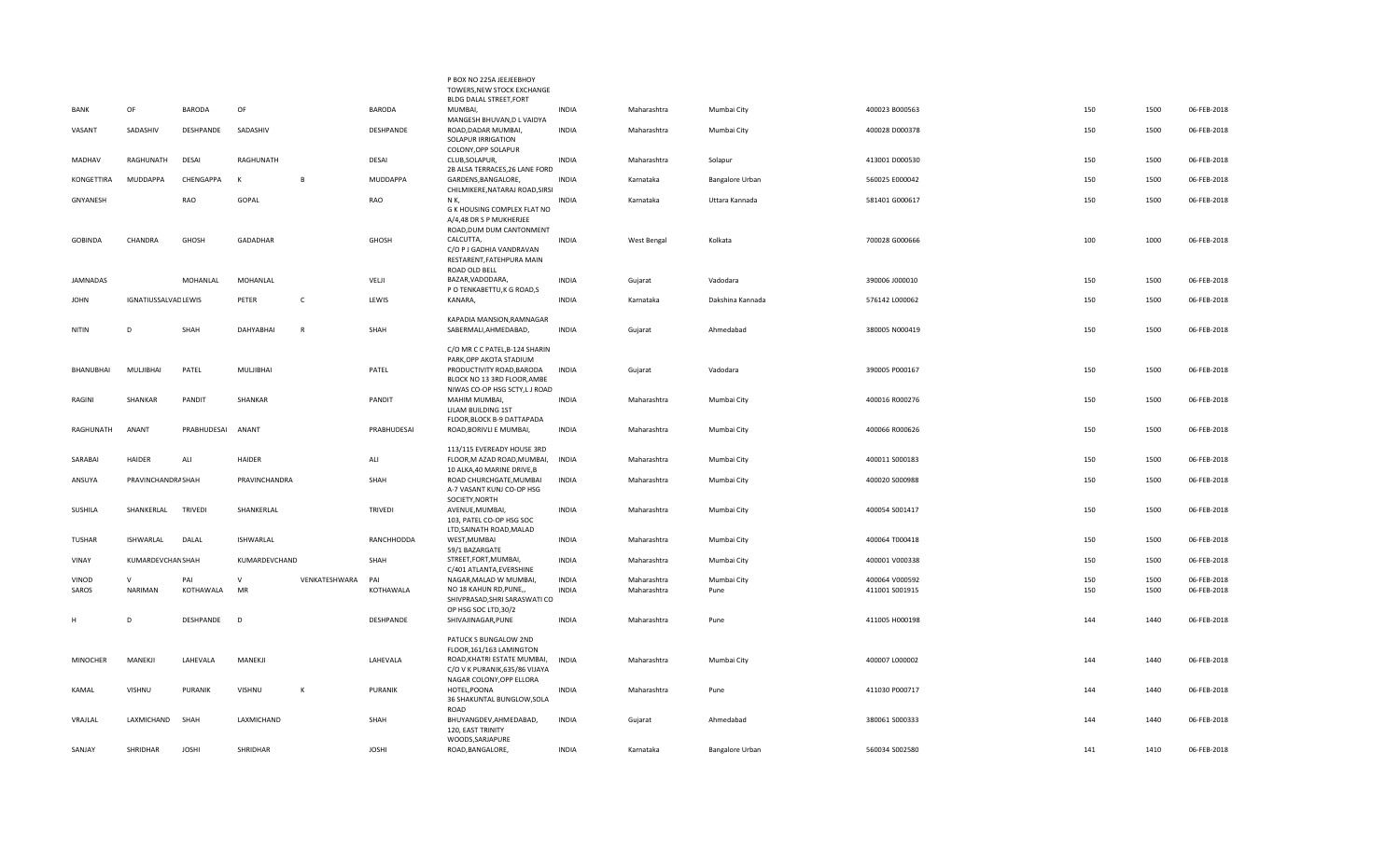|                   |                   |                |                  |           |                 | 7 VARSHA, 5TH LANE, PRABHAT                             |              |             |             |                |     |      |             |
|-------------------|-------------------|----------------|------------------|-----------|-----------------|---------------------------------------------------------|--------------|-------------|-------------|----------------|-----|------|-------------|
| ARVIND            | DWARKANATH BHGWAT |                | DWARKANATH       |           | <b>BHGWAT</b>   | ROAD, PUNE<br>SHANKAR SETT HOUSE, NANA                  | <b>INDIA</b> | Maharashtra | Pune        | 411004 B000419 | 138 | 1380 | 06-FEB-2018 |
| BALKRISHNA        | KESHAV            | SONAR          | KESHAV           |           | SONAR           | CHOWK, MUMBAI,                                          | <b>INDIA</b> | Maharashtra | Mumbai City | 400007 B000562 | 135 | 1350 | 06-FEB-2018 |
| <b>NARGIS</b>     | JAMSHED           | VATCHA         | JAMSHED          |           | VATCHA          | 5TH FLOOR PALLONJI HOUSE,35<br>NEW CHARNI ROAD, MUMBAI, | <b>INDIA</b> | Maharashtra | Mumbai City | 400004 N000259 | 135 | 1350 | 06-FEB-2018 |
|                   |                   |                |                  |           |                 | 8, DARSHAN PARK SOCI .- 2, VIP                          |              |             |             |                |     |      |             |
| HASMUKH           | M                 | SHAH           | MANGALDAS        | D         | SHAH            | ROAD, KARELI BAUG, VADODARA INDIA                       |              | Gujarat     | Vadodara    | 390018 H000270 | 132 | 1320 | 06-FEB-2018 |
|                   |                   |                |                  |           |                 | 503 INDRAPRASTH-I-A,OPP<br>JITENDRA ROAD MALAD          |              |             |             |                |     |      |             |
| RANJANBEN         | KANAKKUMAR        | SHAH           | KANAK            | LALLUBHAI | SHAH            | EAST, MUMBAI,                                           | <b>INDIA</b> | Maharashtra | Mumbai City | 400097 R000349 | 130 | 1300 | 06-FEB-2018 |
|                   |                   |                |                  |           |                 | KATKIWAD S POLE H NO<br>2049, NEAR NAVAGAJAPIR          |              |             |             |                |     |      |             |
| SHAH              | <b>VIPIN</b>      | RAMANLAL       | MR               |           | RAMANLAL        | KALUPUR, AHMEDABAD,<br>1204/15 VITHAL NIVAS, GHOLE      | <b>INDIA</b> | Gujarat     | Ahmedabad   | 380001 S000354 | 129 | 1290 | 06-FEB-2018 |
| MADHUSUDAN GANESH |                   | LAWATE         | GANESH           |           | LAWATE          | ROAD SHIVAJINAGAR, POONA,                               | <b>INDIA</b> | Maharashtra | Pune        | 411004 L000015 | 126 | 1260 | 06-FEB-2018 |
|                   |                   |                |                  |           |                 | 1 MANAS PALNAKAMAL CO OP                                |              |             |             |                |     |      |             |
|                   |                   |                |                  |           |                 | HSG SOCIETY, M L C ROAD PESTAM                          |              |             |             |                |     |      |             |
| SHAKAR            | NARAYAN           | MORALWAR       | NARAYAN          |           | MORALWAR        | SAGAR, CHEMBUR MUMBAI,<br>510 YOGI PRESTIGE, L 60 YOGI  | <b>INDIA</b> | Maharashtra | Mumbai City | 400089 M000676 | 126 | 1260 | 06-FEB-2018 |
| MALLIKA           | PRAVIN            | SHETTY         | PRAVEEN          | KUMAR     | M               | NAGAR, BORIVALI W,<br>8 DATTA PRASAD, MUKUND            | <b>INDIA</b> | Maharashtra | Mumbai City | 400092 M001425 | 126 | 1260 | 06-FEB-2018 |
| SHRINIVAS         | RAGHUNATH         | <b>DIVEKAR</b> | RAGHUNATH        |           | <b>DIVEKAR</b>  | NAGAR, PUNE,                                            | <b>INDIA</b> | Maharashtra | Pune        | 411001 S002606 | 126 | 1260 | 06-FEB-2018 |
| SMITA             | AMBALAL           | TALSANIA       | AMBALAL          |           | TALSANIA        | B-14 PARAS DARSHAN, M G ROAD<br>GHATKOPAR, MUMBAI,      | <b>INDIA</b> | Maharashtra | Mumbai City | 400077 T000020 | 126 | 1260 | 06-FEB-2018 |
|                   |                   |                |                  |           |                 | VILL KOTAL GHATA,P O                                    |              |             |             |                |     |      |             |
| ARNAB             |                   | GHOSH          | <b>BISWANATH</b> |           | GHOSH           | KUSHBERIA, DIST HOWRAH,<br>YOGESHWARA,E 236/3 TARBAI    | <b>INDIA</b> | West Bengal | Howrah      | 711316 A000883 | 120 | 1200 | 06-FEB-2018 |
| BALKRISHNA        | YESHWANT          | RAJADHYAX      | YESHWANT         |           | RAJADHYAX       | PARK, KOLHAPUR,                                         | <b>INDIA</b> | Maharashtra | Kolhapur    | 416003 B000552 | 120 | 1200 | 06-FEB-2018 |
|                   |                   |                |                  |           |                 | 49 JAWAHAR NAGAR ROAD, NO-6<br>VIPUL NIVAR 2ND FLOOR    |              |             |             |                |     |      |             |
| <b>ILABEN</b>     | $\overline{A}$    | SHAH           | $\mathsf{A}$     |           | SHAH            | GOREGAON, MUMBAI,<br>33 BELLE VIEW 85 WARDEN            | <b>INDIA</b> | Maharashtra | Mumbai City | 400062 1000113 | 120 | 1200 | 06-FEB-2018 |
| <b>GOBINDRAM</b>  | PESSUMAL          | <b>HIRA</b>    | PESSUMAL         | HARDASHAL | H               | ROAD, MUMBAI,,                                          | <b>INDIA</b> | Maharashtra | Mumbai City | 400036 G000419 | 112 | 1120 | 06-FEB-2018 |
| SATI              | GOBINDRAM         | <b>HIRA</b>    | GOBINDRAM        | PESSUMAL  | H               | 33 BELLE VIEW 85 WARDEN<br>ROAD, MUMBAI,,               | <b>INDIA</b> | Maharashtra | Mumbai City | 400036 S001526 | 112 | 1120 | 06-FEB-2018 |
|                   |                   |                |                  |           |                 | 2252/2 MAHURAT<br>POLE, MANEKCHOWK, AHMEDABA            |              |             |             |                |     |      |             |
| HARIVADAN         | MANHARLAL         | CHOKSHI        | MANHARLAL        |           | CHOKSHI         | D.                                                      | <b>INDIA</b> | Gujarat     | Ahmedabad   | 380001 H000142 | 112 | 1120 | 06-FEB-2018 |
|                   |                   |                |                  |           |                 | 2252/2 MAHURAT<br>POLE, MANEKCHOWK, AHMEDABA            |              |             |             |                |     |      |             |
| <b>JYOTI</b>      | HARIVADAN         | CHOKSHI        | <b>HARIVADAN</b> |           | MANHARLAL       | D.                                                      | <b>INDIA</b> | Gujarat     | Ahmedabad   | 380001 J000446 | 112 | 1120 | 06-FEB-2018 |
|                   |                   |                |                  |           |                 | C/O PARAS R SHAH, 62-B UMA<br>SOCIETY WACCHODIA         |              |             |             |                |     |      |             |
| <b>DIPESH</b>     | $\perp$           | GANDHI         | JAGMOHANDAS      | M         | GANDHI          | ROAD, BARODA,                                           | <b>INDIA</b> | Gujarat     | Vadodara    | 390019 D000974 | 111 | 1110 | 06-FEB-2018 |
|                   |                   |                |                  |           |                 | C/O ARVINDKUMAR C SHAH,49<br>JAWAHAR NAGAR 6TH          |              |             |             |                |     |      |             |
| <b>ILABEN</b>     | $\overline{A}$    | SHAH           | $\mathsf{A}$     |           | SHAH            | ROAD, GOREGAON W MUMBAI,                                | <b>INDIA</b> | Maharashtra | Mumbai City | 400062 1000091 | 111 | 1110 | 06-FEB-2018 |
|                   |                   |                |                  |           |                 | 8/A VASUDHA KAMDURGA<br>SOCIETY NO                      |              |             |             |                |     |      |             |
| <b>JYOTI</b>      | YOGESH            | GANDHI         | YOGESH           | К         | GANDHI          | 2, NARANPURA, AHMEDABAD,<br>BLOCK NO 6/1 G-1, SECTOR NO | <b>INDIA</b> | Gujarat     | Ahmedabad   | 380013 J000450 | 111 | 1110 | 06-FEB-2018 |
| MALTI             | G                 | LALA           | GOPALKRISHNA     | - F       | LALA            | 20, GANDHINAGAR, GUJRAT                                 | <b>INDIA</b> | Gujarat     | Gandhinagar | 382020 M001224 | 111 | 1110 | 06-FEB-2018 |
|                   |                   |                |                  |           |                 | 98/2 LOHAR<br>CHAWL, HARHARWALA BLDG NO                 |              |             |             |                |     |      |             |
| NITIN             | <b>KUMAR</b>      | MANILAL        | MANILAL          |           | <b>JAMNADAS</b> | 4, MUMBAI,                                              | <b>INDIA</b> | Maharashtra | Mumbai City | 400002 N000410 | 111 | 1110 | 06-FEB-2018 |
|                   |                   |                |                  |           |                 | 98/2 LOHAR<br>CHAWLS, HARHARWALA BLDG NO                |              |             |             |                |     |      |             |
| NITIN             | <b>KUMAR</b>      | MANILAL        | MANILAL          |           | <b>JAMNADAS</b> | 4, MUMBAI,                                              | <b>INDIA</b> | Maharashtra | Mumbai City | 400002 N000411 | 111 | 1110 | 06-FEB-2018 |
|                   |                   |                |                  |           |                 | <b>98/2 LOHAR</b><br>CHAWLS, HARHARWALA BLDG NO         |              |             |             |                |     |      |             |
| NITIN             | <b>KUMAR</b>      | MANILAL        | MANILAL          |           | JAMNADAS        | 4, MUMBAI,<br><b>98/2 LOHAR</b>                         | <b>INDIA</b> | Maharashtra | Mumbai City | 400002 N000413 | 111 | 1110 | 06-FEB-2018 |
|                   |                   |                |                  |           |                 | CHAWL, HARHARWALA BLDG NO                               |              |             |             |                |     |      |             |
| NITINKUMAR        |                   | MANILAL        | MANILAL          |           | <b>JAMNADAS</b> | 4, MUMBAI,                                              | <b>INDIA</b> | Maharashtra | Mumbai City | 400002 N000414 | 111 | 1110 | 06-FEB-2018 |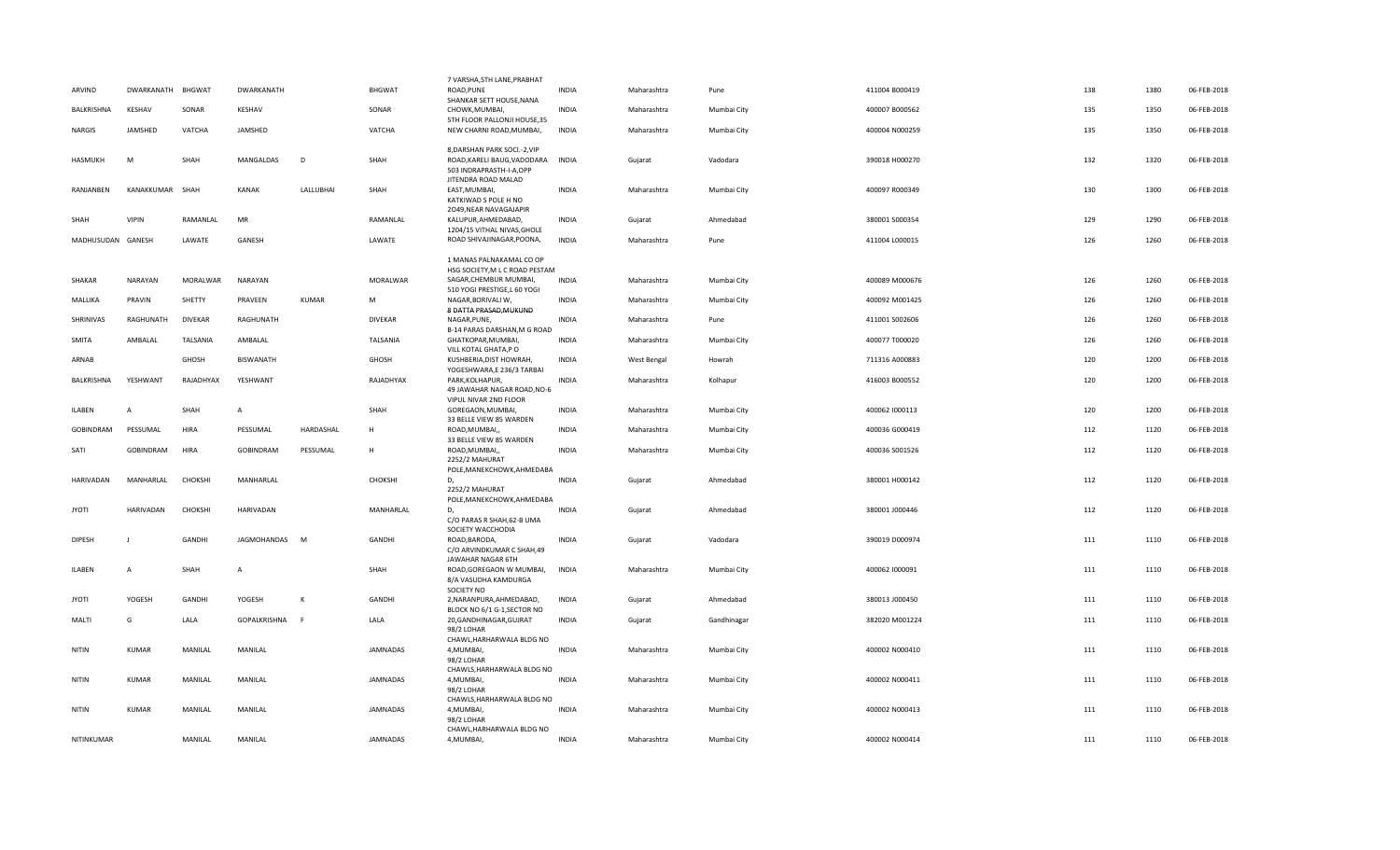|                    |                                   |                       |                 |              |                | NEAR SRI KALIKAMBA TEMPLE, CAR                                                                                   |              |             |                  |                |     |      |             |
|--------------------|-----------------------------------|-----------------------|-----------------|--------------|----------------|------------------------------------------------------------------------------------------------------------------|--------------|-------------|------------------|----------------|-----|------|-------------|
| M                  | DAMODAR                           | PAI                   | DAMODAR         |              | PAI            | STREET, MANGALORE,                                                                                               | <b>INDIA</b> | Karnataka   | Dakshina Kannada | 575001 P000220 | 111 | 1110 | 06-FEB-2018 |
| PRADEEP            |                                   | <b>KHANNA</b>         | OM              | PRAKASH      | KHANNA         | AMAR HILL SAKI VIHAR<br>ROAD, POWAI, MUMBAI,<br>64 BELLE VIEW,85 WARDEN                                          | <b>INDIA</b> | Maharashtra | Mumbai City      | 400072 P000851 | 111 | 1110 | 06-FEB-2018 |
| RATI               | <b>RUSTOMJI</b>                   | <b>MOTAFRAM</b>       | <b>RUSTOMJI</b> | F.           | MOTAFRAM       | ROAD, MUMBAI,<br>62-B UMA SOCIETY, WAGHODIA                                                                      | <b>INDIA</b> | Maharashtra | Mumbai City      | 400036 R000419 | 111 | 1110 | 06-FEB-2018 |
| RAMDASBHAI AMBALAL |                                   | PATEL                 | AMBALAL         |              | PATEL          | ROAD, BARODA,                                                                                                    | <b>INDIA</b> | Gujarat     | Vadodara         | 390019 R000425 | 111 | 1110 | 06-FEB-2018 |
|                    |                                   |                       |                 |              |                | B-204 ADARSH APTS ADARSH                                                                                         |              |             |                  |                |     |      |             |
| SUBRAMANIAN        |                                   | G                     | G               | <sub>S</sub> | GANPATI        | MAIN ROAD, OFF MALAD MARVE<br>ROAD MALAD WEST, MUMBAI,                                                           | <b>INDIA</b> | Maharashtra | Mumbai City      | 400064 S001286 | 111 | 1110 | 06-FEB-2018 |
|                    |                                   |                       |                 |              |                | C/O DR S A DUDHEDIA, AT & POST                                                                                   |              |             |                  |                |     |      |             |
| <b>SURESH</b>      |                                   | AMOLAKCHAND MR        |                 |              | AMOLAKCHAND    | HARIGAON,,                                                                                                       | <b>INDIA</b> | Maharashtra | Ahmednagar       | 413718 S001850 | 111 | 1110 | 06-FEB-2018 |
| <b>NANJOO</b>      | <b>MINOO</b>                      | COMMISSARIAT MINOO    |                 |              | COMMISSARIAT   | SOONA MAHAL, FLAT NO 9 4TH<br>FLOOR, MARINE DRIVE, MUMBAI<br>SARDAR PATEL CO OP HSG<br>SOCIETY, PATEL BAUG BK 11 | <b>INDIA</b> | Maharashtra | Mumbai City      | 400020 N000244 | 108 | 1080 | 06-FEB-2018 |
|                    | SUBHODCHANDR TRIBHUVANDAS THAKKAR |                       | TRIBHUVANDAS    |              | THAKKAR        | 12, NEHRU ROAD VILE PARLE<br>E, MUMBAI                                                                           | <b>INDIA</b> | Maharashtra |                  | 400057 S001436 | 108 | 1080 | 06-FEB-2018 |
|                    |                                   |                       |                 |              |                | EBRAHIM MANZIL IST FLOOR,5<br>NEBIULLA ROAD BHENDI                                                               |              |             | Mumbai City      |                |     |      |             |
| EBRAHIM            | HASANALI                          | BAGSHARAWALA HASANALI |                 |              | ESMAILJEE      | BAZAR, MUMBAI,                                                                                                   | <b>INDIA</b> | Maharashtra | Mumbai City      | 400003 B000022 | 105 | 1050 | 06-FEB-2018 |
|                    |                                   |                       |                 |              |                | MAHATMA GANDHI<br>ROAD, VALLABH BAUG                                                                             |              |             |                  |                |     |      |             |
| SHANTILAL          | <b>VISHARM</b>                    | TRIVEDY               | VISHARM         |              | TRIVEDY        | GHATKOPAR, MUMBAI,                                                                                               | <b>INDIA</b> | Maharashtra | Mumbai City      | 400077 T000236 | 105 | 1050 | 06-FEB-2018 |
| GANPAT             | KRISHNAJI                         | ALSHI                 | KRISHNAJI       |              | RAGHUNATH      | 265 WANI AALI, BHIWANDI, DIST<br>THANE,                                                                          | <b>INDIA</b> | Maharashtra | Thane            | 421302 A000078 | 102 | 1020 | 06-FEB-2018 |
| HITEN              | C                                 | SHAH                  | CHINUBHAE       | M            | SHAH           | 39/41 DHANJI STREET 2ND<br>FLOOR, ROOM NO 20, MUMBAI,                                                            | <b>INDIA</b> | Maharashtra | Mumbai City      | 400003 H000179 | 100 | 1000 | 06-FEB-2018 |
|                    |                                   |                       |                 |              |                |                                                                                                                  |              |             |                  |                |     |      |             |
| RAMBHAI            | SHAMBHUBHAI PATEL                 |                       | SHAMBHUBHAI     |              | PATEL          | C/O P RAMBHAI & CO, 78/82<br>NAGDEVI CROSS LANE, MUMBAI, INDIA                                                   |              | Maharashtra | Mumbai City      | 400003 R000204 | 100 | 1000 | 06-FEB-2018 |
|                    |                                   |                       |                 |              |                |                                                                                                                  |              |             |                  |                |     |      |             |
| <b>SHIRISH</b>     |                                   | SATHAYE               | DILIP           |              | SATHAYE        | MRS SHIRISH SATHAYE, 4 SUSHILA<br>SADAN, MOGUL LANE MAHIM,<br>26 PUNITNAGAR 3, B/H                               | INDIA        | Maharashtra | Mumbai City      | 400016 S002257 | 100 | 1000 | 06-FEB-2018 |
|                    |                                   |                       |                 |              |                | PARASKUNJ POST<br>POLYTECHNIC, SATELLITE ROAD                                                                    |              |             |                  |                |     |      |             |
| GANGA              |                                   | KHALSA                | MR              |              | KHALSA         | AHMEDABAD,<br>C/O SMT R SURYAKANTHAM, 61                                                                         | <b>INDIA</b> | Gujarat     | Ahmedabad        | 380015 G000398 | 99  | 990  | 06-FEB-2018 |
| К                  |                                   | MEENAKSHAMM MR        |                 |              | MEENAKSHAMMA   | 289/2, PADMARAONAGAR, SECUN<br>DERABAD A P PIN                                                                   | <b>INDIA</b> | Telangana   | Hyderabad        | 500025 K000697 | 99  | 990  | 06-FEB-2018 |
|                    |                                   |                       |                 |              |                | 3RD FLOOR BLOCK NO E                                                                                             |              |             |                  |                |     |      |             |
|                    |                                   |                       |                 |              |                | 33, SARVODAY NAGAR, PANJARA                                                                                      |              |             |                  |                |     |      |             |
| LILAVATI           | RAMNIKLAL                         | PARIKH                | RAMNIKLAL       |              | <b>BAPULAL</b> | POLE ROAD, MUMBAI                                                                                                | <b>INDIA</b> | Maharashtra | Mumbai City      | 400004 L000138 | 99  | 990  | 06-FEB-2018 |
| MADANLAL           |                                   | MANMAL                | MR              |              | MANMAL         | MAANMANOHAR, D S LANE<br>CHICKPETH CROSS, BANGALORE,<br>22 PUSHPA MILAN<br>SOPHIA, COLLEGE LANE                  | <b>INDIA</b> | Karnataka   | Bangalore Urban  | 560053 M001118 | 99  | 990  | 06-FEB-2018 |
| SHAILABEN          | KRISHNALAL                        | SHAH                  | KRISHNALAL      |              | SHAH           | <b>BHULABHAI DESAI</b><br>ROAD, MUMBAI,<br>26 PUNITNAGAR 3,B/H<br>PARASKUNJ POST                                 | <b>INDIA</b> | Maharashtra | Mumbai City      | 400026 S001410 | 99  | 990  | 06-FEB-2018 |
| TIRLO              | CHANSINGH                         | KHALSA                | ASARSINGH       |              | SA             | POLYTECHNIC, SATELLITE ROAD<br>AHMEDABAD,                                                                        | <b>INDIA</b> | Gujarat     | Ahmedabad        | 380015 T000327 | 99  | 990  | 06-FEB-2018 |
|                    |                                   |                       |                 |              |                | SAVITRI NO 322, WEST OF CHORD                                                                                    |              |             |                  |                |     |      |             |
| SAVITRI            | GAJANAN                           | HEGDE                 | GAJANAN         | RAMA         | HEGDE          | ROAD E, III STAGE IV BLOCK,<br>HOSAHALLY P O, BANGALORE,                                                         | <b>INDIA</b> | Karnataka   | Bangalore Urban  | 560079 H000045 | 96  | 960  | 06-FEB-2018 |
|                    |                                   |                       |                 |              |                | 64/4 B A R C COLONY, POST TAPS                                                                                   |              |             |                  |                |     |      |             |
| SUNITA             | <b>JAGANNATH</b>                  | AMBARDEKAR JAGANNATH  |                 |              | AMBARDEKAR     | DIST THANA, TARAPUR,<br>A6/187 PARANJPE NAGAR, P O                                                               | <b>INDIA</b> | Maharashtra | Thane            | 401504 A000111 | 93  | 930  | 06-FEB-2018 |
| DATTATRAYA         | VAMAN                             | <b>BAPAT</b>          | VAMAN           |              | <b>BAPAT</b>   | AGASHI, DIST THANE, VIRAR                                                                                        | <b>INDIA</b> | Maharashtra | Thane            | 401301 B000040 | 93  | 930  | 06-FEB-2018 |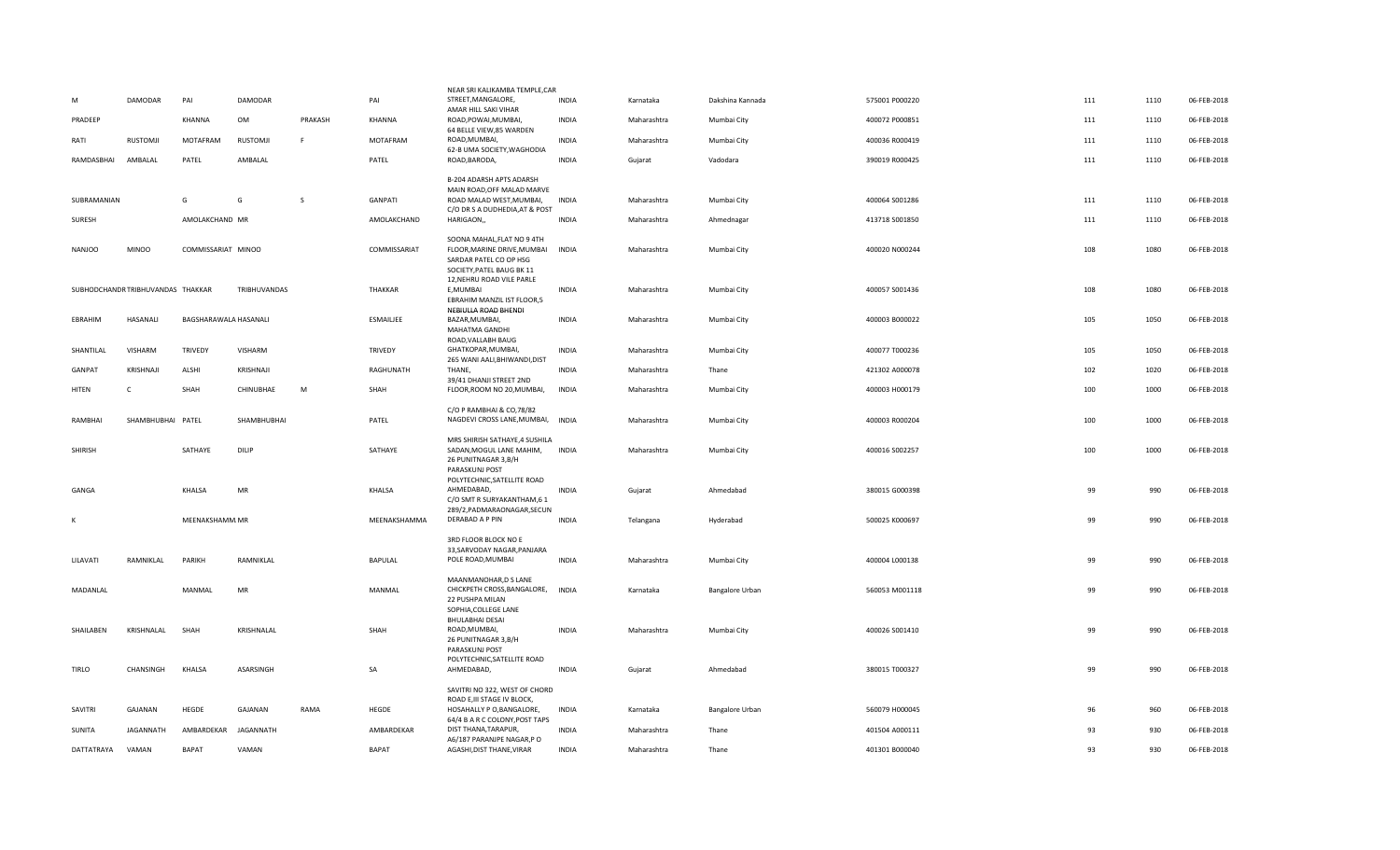|                                |                                 |                       |                |                       | <b>BOYS ORPHANAGE, SHAH</b>                                                                                                            |                       |                            |                        |                                  |          |            |                            |
|--------------------------------|---------------------------------|-----------------------|----------------|-----------------------|----------------------------------------------------------------------------------------------------------------------------------------|-----------------------|----------------------------|------------------------|----------------------------------|----------|------------|----------------------------|
| DADIBA                         | SAPURSHA                        | BAMJI                 | SAPURSHA       | BAMJI                 | PORE, SURAT,<br>C/204 KAUSTUBHA<br>NAGAR, RAMCHANDRA LANE                                                                              | <b>INDIA</b>          | Gujarat                    | Surat                  | 395003 B000083                   | 93       | 930        | 06-FEB-2018                |
| SRINIVASA                      |                                 | <b>BANGERA</b>        | <b>MR</b>      | BANGERA               | EXTN, MID CHOWKY MALAD<br>WEST.MUMBAI<br>E 10 SARASWAT CO OP<br>BLDG,LABURNUM ROAD,GAMDEVI                                             | <b>INDIA</b>          | Maharashtra                | Mumbai City            | 400064 B000084                   | 93       | 930        | 06-FEB-2018                |
| SURESH                         | GANESHRAO                       | <b>BHATKAL</b>        | GANESHRAO      | <b>BHATKAL</b>        | MUMBAI,<br>92/94 ENGINEER HOUSE 2ND<br>FLOOR, ARDESHIR DADI                                                                            | <b>INDIA</b>          | Maharashtra                | Mumbai City            | 400007 B000251                   | 93       | 930        | 06-FEB-2018                |
| FRAMROZE                       | MANCHERSHAH BHADHA              |                       | MANCHERSHAH    | <b>BHADHA</b>         | STREET, KHETWADI MUMBAI,<br>C4 10 JEEVAN                                                                                               | <b>INDIA</b>          | Maharashtra                | Mumbai City            | 400004 B000358                   | 93       | 930        | 06-FEB-2018                |
| ANJANA                         | SUBODHCHANDR DESAI              |                       | SUBODHCHANDRA  | DESAI                 | PARIVAR, TIMALIAWAD, SURAT,                                                                                                            | <b>INDIA</b>          | Gujarat                    | Surat                  | 395001 D000438                   | 93       | 930        | 06-FEB-2018                |
| <b>BANOO</b>                   | MONDEGAR                        | <b>IRANI</b>          | MONDEGAR       | <b>IRANI</b>          | MISHRA BHUGAN, 2ND FLOOR,<br>WADIA STRE, TARDEO, MUMBAI,,<br>8 BARKHAND<br>NIVAS, TAIKALWADI, LJ ROAD                                  | <b>INDIA</b>          | Maharashtra                | Mumbai City            | 400034 1000036                   | 93       | 930        | 06-FEB-2018                |
| REKHA                          | CHANDRAKANT MOKASHI             |                       | CHANDRAKANT    | MOKASHI               | MAHIM, MUMBAI<br>20 DR KASHIBAI NAVRANGE                                                                                               | <b>INDIA</b>          | Maharashtra                | Mumbai City            | 400016 M000707                   | 93       | 930        | 06-FEB-2018                |
| RADHABAI                       | BALKRISHNA                      | MULGAONKAR BALKRISHNA |                | MULGAONKAR            | ROAD, GAMDEVI, MUMBAI,                                                                                                                 | <b>INDIA</b>          | Maharashtra                | Mumbai City            | 400007 M000842                   | 93       | 930        | 06-FEB-2018                |
|                                |                                 |                       |                |                       | RAMJAS CHAWL ROOM NO<br>14, FARID NAGAR, PRATAPNAGAR                                                                                   |                       |                            |                        |                                  |          |            |                            |
| SUNANDA                        | <b>KRISHNA</b>                  | <b>NAIK</b>           | KRISHNA        | <b>NAIK</b>           | ROAD, BHANDUP WEST MUMBAI<br>A-34 VINEETA APARTMENTS, OFF<br>DR CHADAT SINGH COLONY, A G<br>LINK ROAD CHAKALA ANDHERI E                | <b>INDIA</b>          | Maharashtra                | Mumbai City            | 400078 N000162                   | 93       | 930        | 06-FEB-2018                |
| MINAXI                         | ASHOK                           | PATEL                 | <b>ASHOK</b>   | PATEL                 | MUMB,                                                                                                                                  | <b>INDIA</b>          | Maharashtra                | Mumbai City            | 400069 P000223                   | 93       | 930        | 06-FEB-2018                |
| <b>HARIBHAI</b>                | KESHURBHAI                      | PATEL                 | KESHURBHAI     | PATEL                 | <b>MOTIRAM BHATT</b><br>CHAWL, STATION<br>ROAD, GOREGAON WEST, MUMBAI INDIA                                                            |                       | Maharashtra                | Mumbai City            | 400062 P000300                   | 93       | 930        | 06-FEB-2018                |
|                                |                                 |                       |                |                       | 112-A D-WING 1ST FLOOR GIRIRAJ<br>APART, GIRIRAJ MANDIR PREMISES<br>COOP SOCIETY, S V P ROAD<br>MANDPESHWAR RD, BORIVLI WEST           |                       |                            |                        |                                  |          |            |                            |
| RAMANLAL                       | B                               | SHAH                  | B <sub>B</sub> | SHAH                  | MUMBAI                                                                                                                                 | <b>INDIA</b>          | Maharashtra                | Mumbai City            | 400092 R000955                   | 93       | 930        | 06-FEB-2018                |
| NARAINDAS                      | SUGNAMAL                        | SAHAJWANI             | SUGNAMAL       | SAHAJWANI             | A 14 VAIBHAV APARTMENTS, NEAR<br>PRIYA HOTEL, ATHWA LINES, SURAT INDIA<br>5 JYOTI KUNJ APARTMENTS 3RD<br>FLOOR, LIBERTY GARDEN ROAD NO |                       | Gujarat                    | Surat                  | 395001 S000112                   | 93       | 930        | 06-FEB-2018                |
| NAVINCHANDRA SHANALAL          |                                 | SHETH                 | SHANALAL       | SHETH                 | 1, MALAD WEST, MUMBAI<br>B-403 BHIMA COOP HSG SOC<br>LTD, SHANTIVAN COMPLEX NR                                                         | <b>INDIA</b>          | Maharashtra                | Mumbai City            | 400064 S000502                   | 93       | 930        | 06-FEB-2018                |
| KUMARPAL                       | VADILAL                         | SHAH                  | VADILAL        | SHAH                  | NATIONAL PARK, BORIVALI EAST<br>MUMBAI,<br>11/30 RADHA KRISHNA<br>MAHAJANWADI,2ND FLOOR R NO                                           | <b>INDIA</b>          | Maharashtra                | Mumbai City            | 400066 S000612                   | 93       | 930        | 06-FEB-2018                |
| SONAL                          | <b>JATIN</b>                    | SHAH                  | <b>JATIN</b>   | SHAH                  | 30, DUBHASH LANE V P<br>ROAD, MUMBAI<br>49 JAWAHAR NAGAR, 6TH ROAD,                                                                    | <b>INDIA</b>          | Maharashtra                | Mumbai City            | 400004 S001014                   | 93       | 930        | 06-FEB-2018                |
| <b>ILABEN</b>                  | $\mathsf{A}$                    | SHAH                  | $\overline{A}$ | SHAH                  | MADHUKUN, 2ND FLOOR<br>GOREGAON W, MUMBAI,,<br>49 JAWAHAR NAGA, 6TH ROAD                                                               | <b>INDIA</b>          | Maharashtra                | Mumbai City            | 400062 S001195                   | 93       | 930        | 06-FEB-2018                |
| KAVITA                         | $\overline{A}$                  | SHAH                  | $\overline{A}$ | SHAH                  | MADHUKUNJ,2ND FLOOR<br>GOREGAON W, MUMBAI<br>102 B MEENA<br>APARTMENT, KASTURBA ROAD                                                   | <b>INDIA</b>          | Maharashtra                | Mumbai City            | 400067 S001200                   | 93       | 930        | 06-FEB-2018                |
| JAYAPRAKASH NIRANJAN<br>VINITA |                                 | VYAS<br><b>BHATIA</b> | NIRANJAN<br>MR | VYAS<br><b>BHATIA</b> | MALAD, MUMBAI,<br>93/3 PARK STREET, CALCUTTA,,<br>27 GOREGAONKAR S THIRD<br>BLDG,2ND                                                   | <b>INDIA</b><br>INDIA | Maharashtra<br>West Bengal | Mumbai City<br>Kolkata | 400064 V000205<br>700016 B000212 | 93<br>81 | 930<br>810 | 06-FEB-2018<br>06-FEB-2018 |
|                                | MATHURABAI RAMCHANDRA TAMHANKAR |                       | RAMCHANDRA     | TAMHANKAR             | FLOOR, GIRGAON, MUMBAI                                                                                                                 | <b>INDIA</b>          | Maharashtra                | Mumbai City            | 400004 T000033                   | 81       | 810        | 06-FEB-2018                |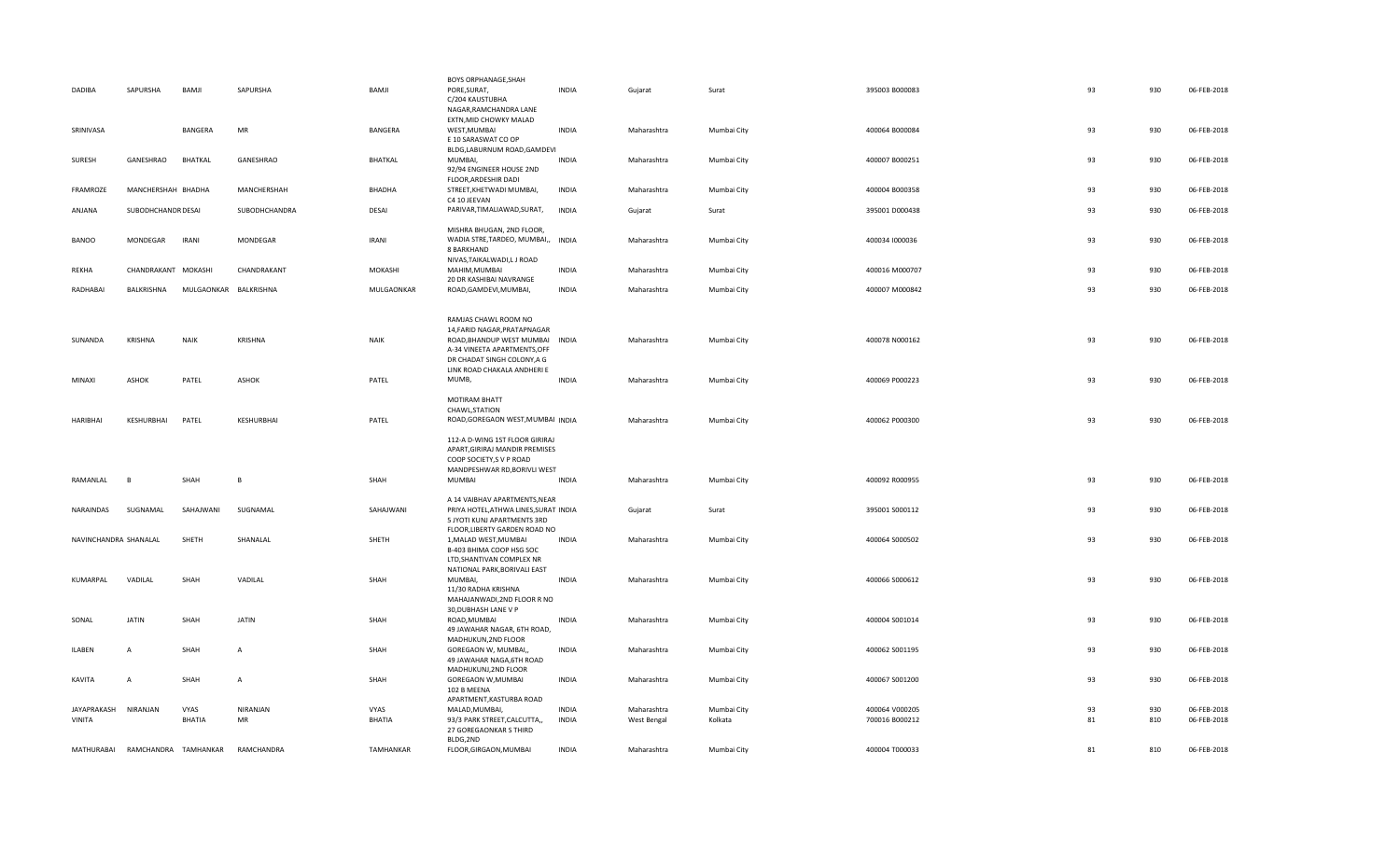|                       |                                 |                 |                   |   |                 | 27 GOREGAONKAR S THIRD                                        |              |             |             |                |    |     |             |
|-----------------------|---------------------------------|-----------------|-------------------|---|-----------------|---------------------------------------------------------------|--------------|-------------|-------------|----------------|----|-----|-------------|
|                       | MATHURABAI RAMCHANDRA TAMHANKAR |                 | RAMCHANDRA        |   | TAMHANKAR       | BUILDING, 2ND<br>FLOOR, GIRGAON, MUMBAI                       | <b>INDIA</b> | Maharashtra | Mumbai City | 400004 T000034 | 81 | 810 | 06-FEB-2018 |
|                       |                                 | SHUKLA          |                   |   |                 | B-1-59, KAILASH<br>NAGAR, SAGRAMPURA, SURAT,                  | <b>INDIA</b> |             |             | 395002 D001312 | 78 | 780 | 06-FEB-2018 |
| <b>DISHA</b>          | $\overline{A}$                  |                 | $\overline{A}$    |   | SHUKLA          | SIVNERI BLDG ROOM NOS 1 & 2,                                  |              | Gujarat     | Surat       |                |    |     |             |
|                       |                                 |                 |                   |   |                 | PARSIVA, NEAR GODFREY<br>TOBACCO CO, ANDHERI                  |              |             |             |                |    |     |             |
| <b>KERBANOO</b>       | KAKHSHROO                       | RANDERIA        | KAKHSHROO         |   | <b>RANDERIA</b> | EAS, MUMBAI,                                                  | <b>INDIA</b> | Maharashtra | Mumbai City | 400093 R000017 | 78 | 780 | 06-FEB-2018 |
|                       |                                 |                 |                   |   |                 | 523/1/1 C D CLOTH                                             |              |             |             |                |    |     |             |
| ARVIND                | KASHMIRILAL                     | PANJABI         | KASHMIRTLAL       |   | SAJJANDA        | MARKET, PANCHKUVA, AHMEDABA<br>D.                             | <b>INDIA</b> | Gujarat     | Ahmedabad   | 380002 A000355 | 75 | 750 | 06-FEB-2018 |
|                       |                                 |                 |                   |   |                 | C/O SANGHI CORPORATE<br>SERVICES LTD, 4TH FLR FOUNTAIN        |              |             |             |                |    |     |             |
|                       |                                 |                 |                   |   |                 | <b>CHAMBERS NANABHAI</b>                                      |              |             |             |                |    |     |             |
| ASHOK                 | <b>KUMAR</b>                    | SANGHI          | B                 | D | SANGHI          | L, MUMBAI,<br>33 BELLE VIEW 85 WARDEN                         | <b>INDIA</b> | Maharashtra | Mumbai City | 400023 A000482 | 75 | 750 | 06-FEB-2018 |
| CHANDRU               | GOBINDRAM                       | HIRA            | GONBINDRAM        |   | PESSUHAL        | ROAD, MUMBAI,,                                                | <b>INDIA</b> | Maharashtra | Mumbai City | 400036 C000314 | 75 | 750 | 06-FEB-2018 |
|                       |                                 |                 |                   |   |                 | D/11 SANKALP, NEW LIBERTY CO<br>OP HSG, LIBERTY GARDEN CROSS  |              |             |             |                |    |     |             |
|                       |                                 |                 |                   |   |                 | ROAD NO 4, MALAD WEST,                                        |              |             |             |                |    |     |             |
| SULABHA               |                                 | DHOND           | <b>MR</b>         |   | DHOND           | MUMBAI.<br>EMPIRE TERRACE A BLOCK 4TH                         | <b>INDIA</b> | Maharashtra | Mumbai City | 400064 D000593 | 75 | 750 | 06-FEB-2018 |
|                       |                                 |                 |                   |   |                 | FLOOR, LAMINGTON ROAD GRANT                                   |              |             |             |                |    |     |             |
| CHERAG                | <b>DINSHAW</b>                  | <b>DOODHMAL</b> | DINSHAW           |   | DOODHMAL        | ROAD, MUMBAI,<br>11 HAVEN, 6TH CHRIST CHURCH                  | <b>INDIA</b> | Maharashtra | Mumbai City | 400007 D000722 | 75 | 750 | 06-FEB-2018 |
| LOURDES               | <b>JOSEPHINED</b>               | SOUZA           | <b>JOSEPHINED</b> |   | SOUZA           | LANE, BYCULLA MUMBAI,                                         | <b>INDIA</b> | Maharashtra | Mumbai City | 400008 D000745 | 75 | 750 | 06-FEB-2018 |
| DHANSUKHLAL           |                                 | <b>JIVANDAS</b> | MR                |   | <b>JIVANDAS</b> | BHULESHWAR MARKET, SHOP NO<br>142, MUMBAI,                    | <b>INDIA</b> | Maharashtra | Mumbai City | 400002 D000806 | 75 | 750 | 06-FEB-2018 |
|                       | D                               |                 |                   |   |                 | 601 D ANAND NAGAR, FORJETT                                    |              |             |             |                |    |     |             |
| <b>DIXITA</b>         |                                 | <b>BROKER</b>   | D                 |   | <b>BROKER</b>   | STREET, MUMBAI,<br>A-51, STADIUM VILLA CO-OP                  | <b>INDIA</b> | Maharashtra | Mumbai City | 400036 D000917 | 75 | 750 | 06-FEB-2018 |
| <b>GEETA</b>          |                                 | CHNDRA          | MR                |   | CHNDRA          | HOUSING SO, MOTERA ROAD,<br>SABARMATI, AHMEDABAD,             | <b>INDIA</b> |             | Ahmedabad   | 380005 G000660 | 75 | 750 | 06-FEB-2018 |
|                       |                                 |                 |                   |   |                 |                                                               |              | Gujarat     |             |                |    |     |             |
|                       |                                 |                 |                   |   |                 | YESVANT NAGAR BLOCK NO<br>4,SWAMI VIVEKANAND                  |              |             |             |                |    |     |             |
| MAHASUKHRAY SHANTILAL |                                 | <b>HATHI</b>    | SHANTILAL         |   | HATHI           | ROAD, ANDHERI WEST MUMBAI,                                    | <b>INDIA</b> | Maharashtra | Mumbai City | 400058 H000003 | 75 | 750 | 06-FEB-2018 |
| HARSHAD               | CHUNILAL                        | SHAH            | CHUNILAL          |   | SHAH            | 67 RANNA PARK SOCIETY<br>II, GHATLODIA AHMEDABAD,,            | <b>INDIA</b> | Gujarat     | Ahmedabad   | 380061 H000220 | 75 | 750 | 06-FEB-2018 |
|                       |                                 |                 |                   |   |                 | 103 WALKESHWAR ROAD, MALBAR                                   |              |             |             |                |    |     |             |
| SHIRINBAI             | DADABHAI                        | ICEWALLA        | <b>DADABHAI</b>   |   | <b>ICEWALLA</b> | HILL, MUMBAI,                                                 | <b>INDIA</b> | Maharashtra | Mumbai City | 400006 1000005 | 75 | 750 | 06-FEB-2018 |
|                       |                                 |                 |                   |   |                 | 10 SHREEKUNJ                                                  |              |             |             |                |    |     |             |
| <b>JITENDRA</b>       | LALBHAI                         | NAGORI          | LALBHAI           |   | GIRADHARLAL     | SOCIETY, NAGARSHETH'S VANDA<br>GHEEKANTA ROAD, AHMEDABAD,     | <b>INDIA</b> | Gujarat     | Ahmedabad   | 380001 J000436 | 75 | 750 | 06-FEB-2018 |
|                       |                                 |                 |                   |   |                 | YUSUF MANSION B BLOCK, 4TH                                    |              |             |             |                |    |     |             |
| JAMSETJEE             | <b>BURJORJI</b>                 | DARUWALA        | <b>BURJORJI</b>   |   | DARUWALA        | FLOOR 204 KHETWADI BACK<br>ROAD, MUMBAI,                      | <b>INDIA</b> | Maharashtra | Mumbai City | 400004 J000580 | 75 | 750 | 06-FEB-2018 |
|                       |                                 |                 |                   |   |                 | 10 SHREEKUNJ SOCEITY NAGA<br>SHETH, VARDA GHEEKATH            |              |             |             |                |    |     |             |
| <b>JITENDRA</b>       | LALBHAI                         | <b>NAGORI</b>   | LALBHAI           |   | NAGORI          | RAOD, AHMEDABAD-1,                                            | <b>INDIA</b> | Gujarat     | Ahmedabad   | 380001 J000748 | 75 | 750 | 06-FEB-2018 |
| MEMUNABAI             | ALIBHAI                         | KURWA           | ALIBHAI           |   | <b>KURWA</b>    | 179 A A R STREET, 2ND FLOOR R<br>NO 25, MUMBAI,               | <b>INDIA</b> | Maharashtra | Mumbai City | 400003 K000652 | 75 | 750 | 06-FEB-2018 |
|                       |                                 |                 |                   |   |                 |                                                               |              |             |             |                |    |     |             |
| <b>SHAHRUKH</b>       | <b>GUSTAD</b>                   | MEHTA           | GUSTAD            |   | MEHTA           | A 2/11 CENTURY RAYON<br>COLONY, P O SHAHAD, DIST THANE, INDIA |              | Maharashtra | Thane       | 421103 M000367 | 75 | 750 | 06-FEB-2018 |
|                       |                                 |                 |                   |   |                 |                                                               |              |             |             |                |    |     |             |
|                       |                                 |                 |                   |   |                 | POST & TELEGRAPH QUARTERS, A<br>1/15 2ND FLOOR, MULUND        |              |             |             |                |    |     |             |
| DEVIDAS               | VITHAL                          | <b>NAIK</b>     | VITHAL            |   | <b>NAIK</b>     | WEST, MUMBAI                                                  | <b>INDIA</b> | Maharashtra | Mumbai City | 400080 N000159 | 75 | 750 | 06-FEB-2018 |
|                       |                                 |                 |                   |   |                 | A/26 RESERVE BANK<br>QTS, MARATHA MANDIR                      |              |             |             |                |    |     |             |
| NAGINDAS              |                                 | CHAVDA          | PRAVJIVAN         |   | CHAVDA          | MARG, MUMBAI,                                                 | <b>INDIA</b> | Maharashtra | Mumbai City | 400008 N000299 | 75 | 750 | 06-FEB-2018 |
|                       |                                 |                 |                   |   |                 | E/9-10 GODREJ HILL SIDE<br>QUARTERS, PHIROJSHA                |              |             |             |                |    |     |             |
| NARMADABEN NAGINLAL   |                                 | <b>MISTRY</b>   | NAGINLAL          |   | <b>MISTRY</b>   | NAGAR, GODREJ COLONY L B S<br>MARG, VIKHROLI W MUMBAI         | <b>INDIA</b> |             |             | 400079 N000476 | 75 | 750 | 06-FEB-2018 |
|                       |                                 |                 |                   |   |                 |                                                               |              | Maharashtra | Mumbai City |                |    |     |             |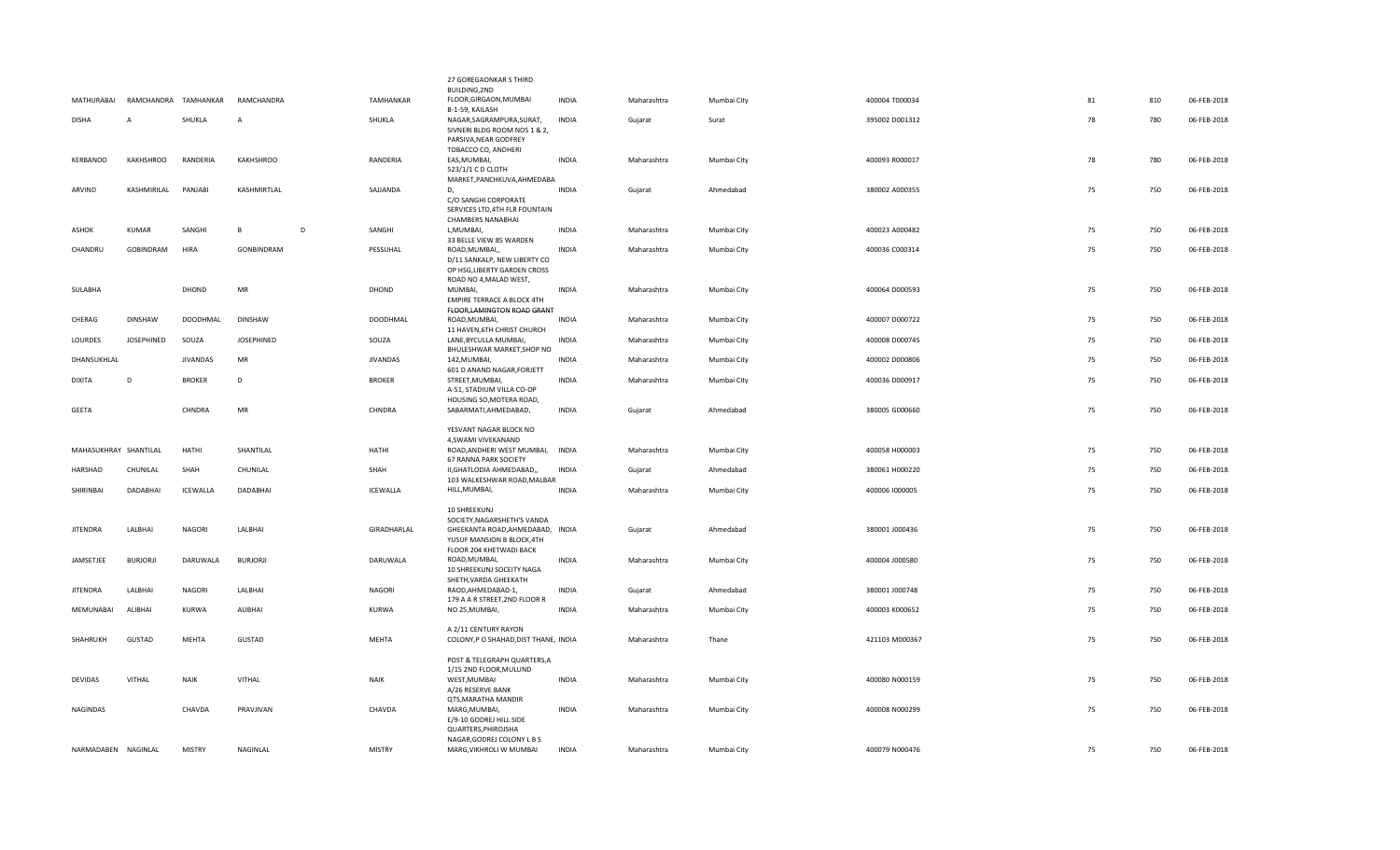|                  |                  |                |                 |                  |                | 302 SHALIMAR APARTMENTS, 571                                   |              |                   |             |                |    |     |             |
|------------------|------------------|----------------|-----------------|------------------|----------------|----------------------------------------------------------------|--------------|-------------------|-------------|----------------|----|-----|-------------|
| CHARULATA        | <b>UPENDRA</b>   | PARIKH         | <b>UPENDRA</b>  |                  | PARIKH         | CUMBALLA HILL, MUMBAI,                                         | <b>INDIA</b> | Maharashtra       | Mumbai City | 400036 P000096 | 75 | 750 | 06-FEB-2018 |
|                  |                  |                |                 |                  |                | C/O DILIP S VAJAPEYAM,802 B                                    |              |                   |             |                |    |     |             |
|                  |                  |                |                 |                  |                | ANKUR HSG SOCY, BHANDARKAR                                     |              |                   |             |                |    |     |             |
| SUBBALAKSHMI S   |                  | RAO            | VAJAPEYAM       |                  | SURYANARAY     | ROAD SHIVAJINAGAR, PUNE<br>ROOM NO 7 2ND FLOOR AGA             | <b>INDIA</b> | Maharashtra       | Pune        | 411004 R000004 | 75 | 750 | 06-FEB-2018 |
|                  |                  |                |                 |                  |                | BLDG,13 DHARAMSEY                                              |              |                   |             |                |    |     |             |
| AKBARALLI        | <b>ESOOFALI</b>  | RAKLA          | <b>ESOOFALI</b> |                  | RAKLA          | STREET, MUMBAI,                                                | <b>INDIA</b> | Maharashtra       | Mumbai City | 400003 R000031 | 75 | 750 | 06-FEB-2018 |
| RAMJIBHAI        |                  | KESURBHAI      | MR              |                  | KESURBHAI      | KOTHIGURA<br>MOHALLA, RANDER, SURAT,                           | <b>INDIA</b> | Gujarat           | Anand       | 395005 R000032 | 75 | 750 | 06-FEB-2018 |
|                  |                  |                |                 |                  |                | 26-B KUBER BUILDING PLOT NO                                    |              |                   |             |                |    |     |             |
| RAYAPPA          | RAMKRISHNA       | SHANBHAG       | RAMKRISHNA      |                  | SHANBHAG       | 43, SECTOR 17 VASHI, NEW<br>MUMBAI,                            | <b>INDIA</b> | Maharashtra       | Thane       | 400703 R000237 | 75 | 750 | 06-FEB-2018 |
|                  |                  |                |                 |                  |                | A/6CLASSICPUR SOCIETY, OPP                                     |              |                   |             |                |    |     |             |
|                  |                  |                |                 |                  |                | IQRA HOSPITAL, SURKHEJ                                         |              |                   |             |                |    |     |             |
| RAZIUNNISA       | FARIDODDIN       | <b>MUNSHI</b>  | FARIDUDIN       |                  | NASIRUDDIN     | ROAD, AHMESUAG<br>A/5 PLOT NO 26 SREENIVASS                    | <b>INDIA</b> | Gujarat           | Ahmedabad   | 380055 R000374 | 75 | 750 | 06-FEB-2018 |
|                  |                  |                |                 |                  |                | AVEUNE ROA, R A                                                |              |                   |             |                |    |     |             |
| $\mathsf{R}$     |                  | RAJU           | D               | PRAMA            | <b>IYER</b>    | PURAM, MADRAS,<br>25 NEW VAISHALI CO OP HSG                    | <b>INDIA</b> | <b>Tamil Nadu</b> | Chennai     | 600028 R000609 | 75 | 750 | 06-FEB-2018 |
|                  |                  |                |                 |                  |                | SOCY LTD, OPP KAILASDHAM                                       |              |                   |             |                |    |     |             |
|                  |                  |                |                 |                  |                | SOCY, GOPALNAGAR MARG NO                                       |              |                   |             |                |    |     |             |
| ARUNDHATI        | VASANT           | SARPOTDAR      | VASANT          |                  | SARPOTDAR      | 1, DOMBIVLI EAST DIST DHANE<br>11/170 SAI DARSHAN, ROAD NO     | <b>INDIA</b> | Maharashtra       | Thane       | 421201 S000091 | 75 | 750 | 06-FEB-2018 |
|                  |                  |                |                 |                  |                | 2, JAWAHAR NAGAR, GOREGAON                                     |              |                   |             |                |    |     |             |
| <b>NITA</b>      | HASHMUKHLAL SHAH |                | HASHMUKHLAL     |                  | SHAH           | WEST, MUMBAI,<br>18/3 AVANTI APARTMENTS A                      | <b>INDIA</b> | Maharashtra       | Mumbai City | 400104 S000930 | 75 | 750 | 06-FEB-2018 |
|                  |                  |                |                 |                  |                | WING, FLANK ROAD SION                                          |              |                   |             |                |    |     |             |
| SAURABH          | MOHANLAL         | <b>TANNA</b>   | MOHANLAL        | NEST             | TANNA          | EAST, MUMBAI,                                                  | <b>INDIA</b> | Maharashtra       | Mumbai City | 400022 S001534 | 75 | 750 | 06-FEB-2018 |
| SHIRIN           | CHANDRU          | HIRA           | CHANDRU         | <b>GOBINDRAM</b> | HI             | 33 BELLE VIEW,85 WARDEN<br>ROAD, MUMBAI,                       | <b>INDIA</b> | Maharashtra       | Mumbai City | 400036 S001584 | 75 | 750 | 06-FEB-2018 |
|                  |                  |                |                 |                  |                | A/26 RESERVE BANK                                              |              |                   |             |                |    |     |             |
| SURESH           |                  | CHAVDA         | <b>NAGINDAS</b> |                  | CHAVDA         | QTS, MARATHA MANDIR<br>MARG, MUMBAI,                           | <b>INDIA</b> | Maharashtra       | Mumbai City | 400008 S001655 | 75 | 750 | 06-FEB-2018 |
|                  |                  |                |                 |                  |                |                                                                |              |                   |             |                |    |     |             |
|                  |                  |                |                 |                  |                | C/O GENL A S VAIDYA, AROHI, 47/3<br><b>KOREGAON PARK, PUNE</b> |              |                   |             |                |    | 750 |             |
| TARINI           |                  | VAIDYA         | $\mathsf{A}$    | -S               | VAIDYA         | NOORANI MANZIL 2ND FLOOR R                                     | <b>INDIA</b> | Maharashtra       | Pune        | 411001 V000088 | 75 |     | 06-FEB-2018 |
|                  |                  |                |                 |                  |                | NO 35,2ND NAOROJI HILL ROAD                                    |              |                   |             |                |    |     |             |
| SHARIFA          |                  | VALIMAHOMED MR |                 |                  | VALIMAHOMED    | DONGRI, MUMBAI,                                                | <b>INDIA</b> | Maharashtra       | Mumbai City | 400009 S000567 | 74 | 740 | 06-FEB-2018 |
| <b>DWARKABAI</b> | MOTILAL          | LAHOTI         | MOTILAL         |                  | LAHOTI         | 54 R S ROAD, CHENDANI, THANE, INDIA                            |              | Maharashtra       | Thane       | 400601 D000964 | 72 | 720 | 06-FEB-2018 |
|                  |                  |                |                 |                  |                | C/O DR A N MUDUR, 1/4                                          |              |                   |             |                |    |     |             |
|                  |                  |                |                 |                  |                | <b>GURUDEO COOP HSG</b><br>SOC, PRABHADEVI SEA BEACH           |              |                   |             |                |    |     |             |
| KUMUDINIBAI      |                  | <b>MUDUR</b>   | MR              |                  | <b>MUDUR</b>   | MUMBAI,                                                        | <b>INDIA</b> | Maharashtra       | Mumbai City | 400025 K000693 | 72 | 720 | 06-FEB-2018 |
|                  |                  |                |                 |                  |                | 94 LOKMANYA NAGAR, LADY<br>HARDINGE                            |              |                   |             |                |    |     |             |
| RAMABAI          | <b>BHASKAR</b>   | KULKARNI       | <b>BHASKAR</b>  |                  | KULKARNI       | ROAD, MATUNGA, MUMBAI                                          | <b>INDIA</b> | Maharashtra       | Mumbai City | 400016 R000211 | 72 | 720 | 06-FEB-2018 |
|                  |                  |                |                 |                  |                | SHANKAR MANSION DR BHAJEKAR                                    |              |                   |             |                |    |     |             |
|                  |                  |                |                 |                  |                | STREET, SARDAR VALLABHBHAI                                     |              |                   |             |                |    |     |             |
| SURESH           | M                | <b>JHAVERI</b> | M               |                  | <b>JHAVERI</b> | PATEL ROAD, MUMBAI,                                            | <b>INDIA</b> | Maharashtra       | Mumbai City | 400004 S001493 | 72 | 720 | 06-FEB-2018 |
| KARTHY           |                  | NARAYANAN      | MR              |                  | NARAYANAN      | 18 PALACE COURT, 1 KYD<br>STREET, CALCUTTA,                    | <b>INDIA</b> | West Bengal       | Kolkata     | 700016 K000371 | 69 | 690 | 06-FEB-2018 |
|                  |                  |                |                 |                  |                | 10 ANAND DARSHAN A,13 DR                                       |              |                   |             |                |    |     |             |
| PRABHAVATI       |                  | RATILAL        | RATILAL         |                  | LUKHMIDAS      | GOPALRAO DESHMUKH<br>MARG, MUMBAI,                             | <b>INDIA</b> |                   |             | 400026 P000672 | 69 | 690 | 06-FEB-2018 |
|                  |                  |                |                 |                  |                |                                                                |              | Maharashtra       | Mumbai City |                |    |     |             |
|                  |                  |                |                 |                  |                | SAROSH YAZAD APARTMENTS, 8TH                                   |              |                   |             |                |    |     |             |
| RATAN            | RUSTOMJI         | MARSHALL       | RUSTOMJI        |                  | MARSHALL       | FLOOR, BHAVNAGAR<br>STREET, VANKI BORDI, SURAT,                | <b>INDIA</b> | Gujarat           | Surat       | 395003 R001026 | 69 | 690 | 06-FEB-2018 |
|                  |                  |                |                 |                  |                |                                                                |              |                   |             |                |    |     |             |
|                  |                  |                |                 |                  |                | SAROSH YAZAD APARTMENTS, 8TH<br>FLOOR, BHAVNAGRI               |              |                   |             |                |    |     |             |
| RATAN            | RUSTOMJI         | MARSHALL       | <b>RUSTOMJI</b> |                  | MARSHALL       | STREET, VANKI, BORDI, SURAT,                                   | <b>INDIA</b> | Gujarat           | Surat       | 395003 R001038 | 69 | 690 | 06-FEB-2018 |
|                  |                  |                |                 |                  |                |                                                                |              |                   |             |                |    |     |             |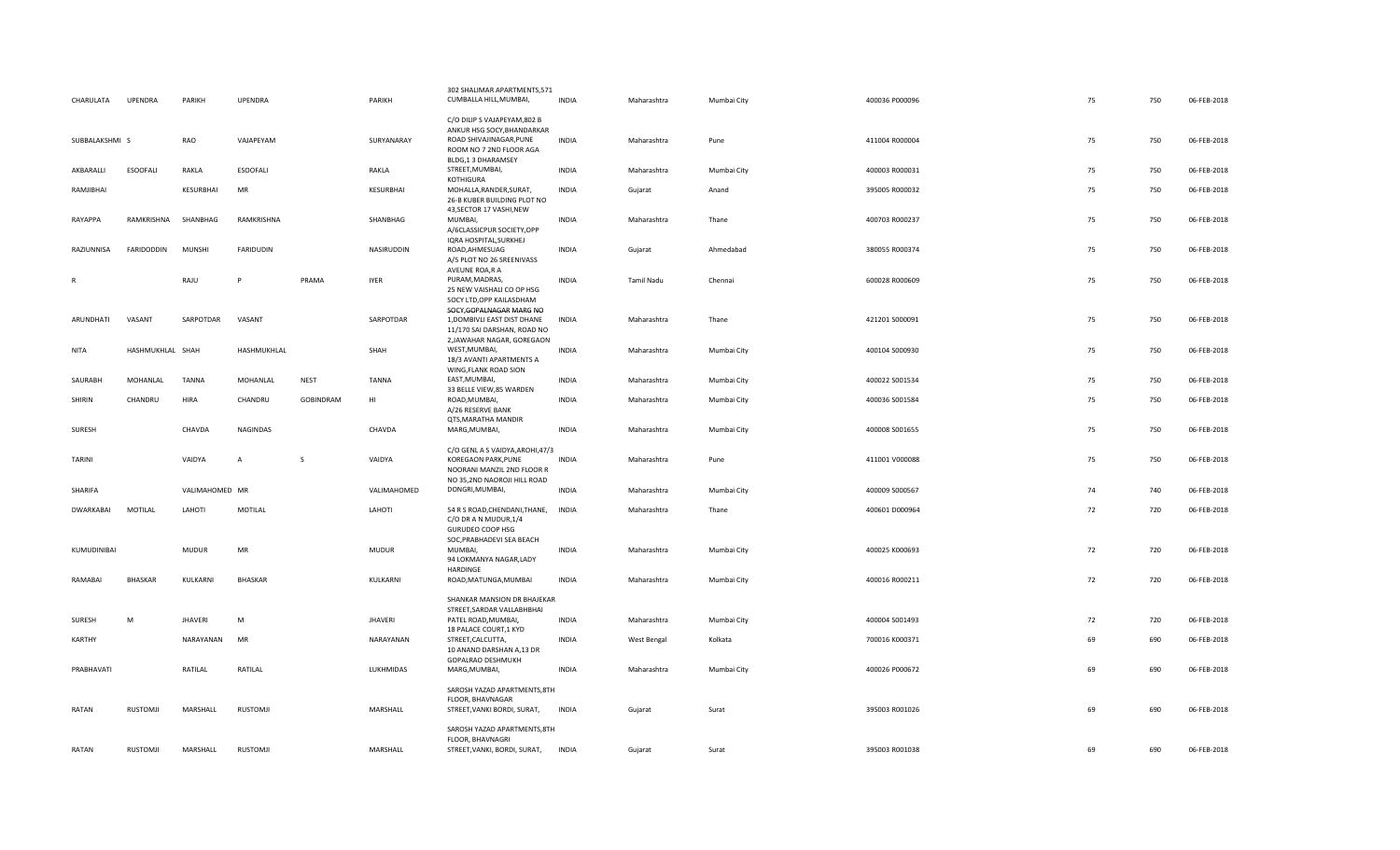|    |                 |                    |                  |                   |             |               | 52 53A PAREKHWADI 2ND                                          |              |             |                        |                |    |     |             |
|----|-----------------|--------------------|------------------|-------------------|-------------|---------------|----------------------------------------------------------------|--------------|-------------|------------------------|----------------|----|-----|-------------|
|    | <b>BALCHAND</b> | MANGALIEE          | SHAH             | MANGALIEE         |             | SHAH          | FLOOR, VITHALBHAI PATEL<br>ROAD, MUMBAI,                       | <b>INDIA</b> | Maharashtra | Mumbai City            | 400004 S000260 | 69 | 690 | 06-FEB-2018 |
|    |                 |                    |                  |                   |             |               | SHANKAR SETT HOUSE, NANAS                                      |              |             |                        |                |    |     |             |
| -R |                 | к                  | SONAR            | KESHAV            | HARI        | SONAR         | CHOWK MUMBAI,,<br>5TH FLOOR PALLONJI HOUSE, 35                 | <b>INDIA</b> | Maharashtra | Mumbai City            | 400007 S001260 | 69 | 690 | 06-FEB-2018 |
|    | <b>NARGIS</b>   | JAMSHED            | VATCHA           | JAMSHED           |             | VATCHA        | NEW CHARNI ROAD, MUMBAI,                                       | <b>INDIA</b> | Maharashtra | Mumbai City            | 400004 V000007 | 69 | 690 | 06-FEB-2018 |
|    |                 |                    |                  |                   |             |               | C/O PUSHPASEN VAJECHAND                                        |              |             |                        |                |    |     |             |
|    |                 |                    |                  |                   |             |               | JHAVERI,C 13 NEW KANDIVALI CO                                  |              |             |                        |                |    |     |             |
|    |                 |                    |                  |                   |             |               | OP HSG SOCY, 61 SHANKAR LANE,                                  |              |             |                        |                |    |     |             |
|    | NAYANBALA       | VAJECHAND          | ZAVERI           | VAJECHAND         |             | ZAVERI        | KANDIVALI WEST, MUMBAI                                         | <b>INDIA</b> | Maharashtra | Mumbai City            | 400067 Z000012 | 69 | 690 | 06-FEB-2018 |
|    |                 |                    |                  |                   |             |               | VILLAGE RANJANKHOL,P O                                         |              |             |                        |                |    |     |             |
|    | BABOOKHAN       | <b>IJJATKHAN</b>   | PATHAN           | <b>IJJATKHAN</b>  |             | PATHAN        | TILAKNAGAR, DIST AHMEDNAGAR, INDIA<br>98 VADALA BLOCK NO 9 2ND |              | Maharashtra | Ahmednagar             | 413720 B000569 | 66 | 660 | 06-FEB-2018 |
|    | KANTILAL        | CHHOTALAL          | DANI             | CHHOTALAL         | H           | DANI          | FLR, MUMBAI,<br>SWABHIMAN, 64/18                               | <b>INDIA</b> | Maharashtra | Mumbai City            | 400031 D000007 | 66 | 660 | 06-FEB-2018 |
|    | DATTATRAY       | $\perp$            | YANDE            | $\perp$           |             | YANDE         | ERANDWANE, PUNE,                                               | <b>INDIA</b> | Maharashtra | Pune                   | 411004 Y000001 | 66 | 660 | 06-FEB-2018 |
|    |                 |                    |                  |                   |             |               | $C/O$ R M                                                      |              |             |                        |                |    |     |             |
|    | ANURADHA        | $\overline{A}$     | DESHPANDE        | $\overline{A}$    |             | DESHPANDE     | KAVATHEKAR, CHIMANBAUG, 1566<br>SADASHIV PETH PUNE CITY,       | <b>INDIA</b> | Maharashtra | Pune                   | 411030 A000402 | 63 | 630 | 06-FEB-2018 |
|    |                 |                    |                  |                   |             |               | 1/2 & 3 ROXANA 2ND FLOOR, 109                                  |              |             |                        |                |    |     |             |
|    | BAMANSHAW       | RUSTAMBAMANS VAKIL |                  | RUSTAMBAMANSHAW   |             | VAKIL         | MAHARSHI KARVE ROAD, FORT<br>MUMBAI,                           | <b>INDIA</b> | Maharashtra | Mumbai City            | 400020 B000549 | 63 | 630 | 06-FEB-2018 |
|    |                 |                    |                  |                   |             |               | C/O D N DEBOO, SETHNA                                          |              |             |                        |                |    |     |             |
|    |                 |                    |                  |                   |             |               | MANSION, KHETWADI 10TH                                         |              |             |                        |                |    |     |             |
|    | BANA            | ERACH              | <b>MISTRY</b>    | ERACH             |             | <b>MISTRY</b> | LANE, MUMBAI<br>ISHWAR NIWAS SICCA NAGAR, A6                   | <b>INDIA</b> | Maharashtra | Mumbai City            | 400004 B000555 | 63 | 630 | 06-FEB-2018 |
|    | KRISHNAKANT     | VARJIVANDAS        | SHROFF           | VARJIVANDAS       |             | SHROFF        | V P ROAD, MUMBAI,<br>PATEL BLOCKS NEAR                         | <b>INDIA</b> | Maharashtra | Mumbai City            | 400004 K000694 | 63 | 630 | 06-FEB-2018 |
|    | NATWERLAL       | JHAVERBHAI         | PATEL            | <b>JHAVERBHAI</b> |             | PATEL         | STADIUM, AHMEDABAD,,                                           | <b>INDIA</b> | Gujarat     | Ahmedabad              | 380014 N000281 | 63 | 630 | 06-FEB-2018 |
|    |                 |                    |                  |                   |             |               | 1391 SALVI-NO-KHANCHO, DHANA<br>SUTAR'S POLE, KALUPUR          |              |             |                        |                |    |     |             |
|    | SUMATI          | CHAMPAKLAL         | <b>BHAGAT</b>    | CHAMPAKLAL        |             | ISHWARLAL     | AHMEDABAD,                                                     | <b>INDIA</b> | Gujarat     | Ahmedabad              | 380001 H000488 | 62 | 620 | 06-FEB-2018 |
|    |                 |                    |                  |                   |             |               | C/O HASANALI ISMAIL                                            |              |             |                        |                |    |     |             |
|    |                 |                    |                  |                   |             |               | BAGASRAWALLA, EBRAHIM<br>MANZIL 1ST FLOOR, NADRULLY            |              |             |                        |                |    |     |             |
|    | ANWAR           |                    | EBRAHIM          | MR                |             | EBRAHIM       | ROAD, MUMBAI                                                   | <b>INDIA</b> | Maharashtra | Mumbai City            | 400003 A000140 | 60 | 600 | 06-FEB-2018 |
|    |                 |                    |                  |                   |             |               | AVANBAI MANSION, 788 JAME                                      |              |             |                        |                |    |     |             |
|    | PERVIZ          | NEVILLE            | GANDHI           | NEVILLE           |             | GANDHI        | JAMSHED ROAD, PARSI COLONY<br>DADAR, MUMBAI                    | <b>INDIA</b> | Maharashtra | Mumbai City            | 400014 G000053 | 60 | 600 | 06-FEB-2018 |
|    |                 |                    |                  |                   |             |               | C/O SUBHASH V SHAH, SHARE &                                    |              |             |                        |                |    |     |             |
|    |                 |                    |                  |                   |             |               | STOCK BORKER 32/B KHATAU                                       |              |             |                        |                |    |     |             |
|    | <b>JITENDRA</b> | J                  | SHAH             | J.                |             | SHAH          | BLD,8/10 A D MODY MARG FORT<br>MUMBAI,                         | <b>INDIA</b> | Maharashtra | Mumbai City            | 400023 J000797 | 60 | 600 | 06-FEB-2018 |
|    |                 |                    |                  |                   |             |               | NO 85 II FLOOR 7TH CROSS 1ST                                   |              |             |                        |                |    |     |             |
|    |                 |                    |                  |                   |             |               | MAIN, SUDHAMA                                                  |              |             |                        |                |    |     |             |
|    | REVA            | M                  | SHAH             | MANGALDAS         | $\mathsf D$ | SHAH          | NAGAR, BANGALORE,<br>GIRI KUNJ GRD FLOOR FLAT NO               | <b>INDIA</b> | Karnataka   | <b>Bangalore Urban</b> | 560027 R000881 | 60 | 600 | 06-FEB-2018 |
|    | <b>KOKILA</b>   | <b>BATUKRAI</b>    | NATHWANI         | BATUKRAI          |             | NATHWANI      | 2,71 MARINE DRIVE, MUMBAI,<br>4 PICKET ROAD 3RD FLOOR, ROOM    | <b>INDIA</b> | Maharashtra | Mumbai City            | 400020 K000699 | 57 | 570 | 06-FEB-2018 |
|    | <b>BENA</b>     |                    | DILIPSINH        | MR                |             | DILIPSINH     | NO 83, MUMBAI,                                                 | <b>INDIA</b> | Maharashtra | Mumbai City            | 400002 B000148 | 54 | 540 | 06-FEB-2018 |
|    |                 |                    |                  |                   |             |               |                                                                |              |             |                        |                |    |     |             |
|    | PARIJAT         |                    | <b>BELLIAPPA</b> | D                 | M           | BELLIAPPA     | C/O GENL A S VAIDYA, AROHI, 47/3<br>KOREGAON PARK, PUNE        | <b>INDIA</b> | Maharashtra | Pune                   | 411001 B000154 | 54 | 540 | 06-FEB-2018 |
|    |                 |                    |                  |                   |             |               | GULABI NIVAS, OPP BANK OF                                      |              |             |                        |                |    |     |             |
|    |                 |                    |                  |                   |             |               | BARODA, MANPADA ROAD,                                          |              |             |                        |                |    |     |             |
|    | SARALA          | VISHWANATH         | MARATHE          | VISHWANATH        |             | MARATHE       | DOMBIVLI EAST, DIST THANE,<br>163/1 OM-NIVAS, SION             | <b>INDIA</b> | Maharashtra | Thane                  | 421201 M000137 | 54 | 540 | 06-FEB-2018 |
|    | <b>MOHAN</b>    |                    | CHANCHLANI       | SHANDAS           |             | CHANCHLANI    | EAST, MUMBAI,                                                  | <b>INDIA</b> | Maharashtra | Mumbai City            | 400022 M001026 | 54 | 540 | 06-FEB-2018 |
|    |                 |                    |                  |                   |             |               | 403, SHREE BHUVAN, 4TH                                         |              |             |                        |                |    |     |             |
|    |                 |                    |                  |                   |             |               | FLOOR, 289, SARDAR VALLABBHAI                                  |              |             |                        |                |    |     |             |
|    | NATVARLAL       | SAKERCHAND         | <b>DESAI</b>     | SAKERCHAND        | G           | DESAI         | PATEL ROAD, MUMBAI,                                            | <b>INDIA</b> | Maharashtra | Mumbai City            | 400004 N000720 | 54 | 540 | 06-FEB-2018 |
|    |                 |                    |                  |                   |             |               | C/O 11/13 MANGALA BHUVAN, DR<br>DESHMUKH LANE V P              |              |             |                        |                |    |     |             |
|    | SHRIDHAR        | BALKRISHNA         | PRABHU           | BALKRISHNA        |             | PRABHU        | ROAD, MUMBAI,                                                  | <b>INDIA</b> | Maharashtra | Mumbai City            | 400004 P000691 | 54 | 540 | 06-FEB-2018 |
|    |                 |                    |                  |                   |             |               |                                                                |              |             |                        |                |    |     |             |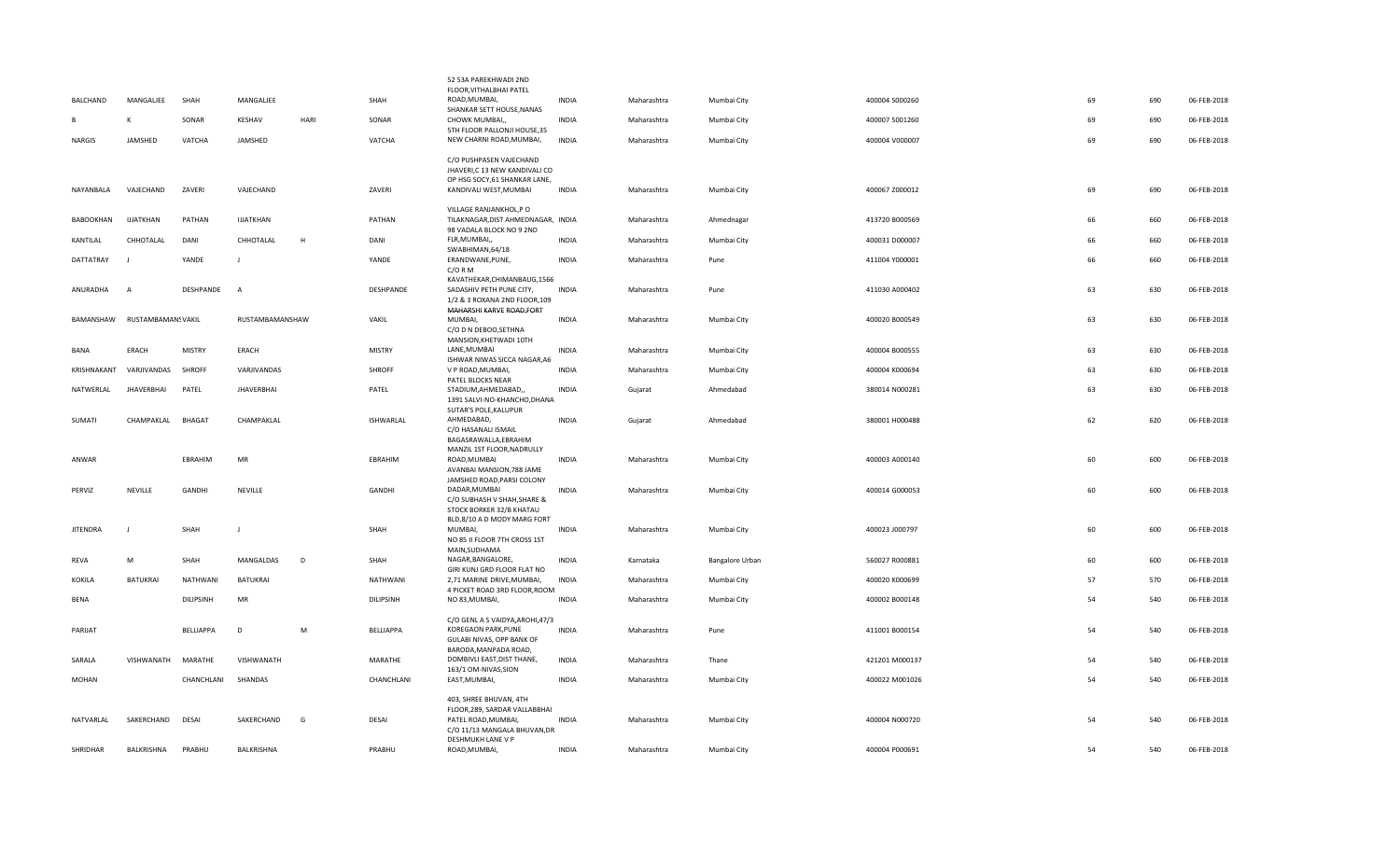|                     |                                  |                 |                |              |                  | 2 LAXMI NARAYAN BAUG, BAL<br>GOVINDDAS ROAD, MAHIM                        |                |             |             |                |    |     |             |
|---------------------|----------------------------------|-----------------|----------------|--------------|------------------|---------------------------------------------------------------------------|----------------|-------------|-------------|----------------|----|-----|-------------|
| MANGALA             | MADHAV                           | PRANI           | MADHAV         |              | PRANI            | MUMBAI,                                                                   | <b>INDIA</b>   | Maharashtra | Mumbai City | 400016 P000699 | 54 | 540 | 06-FEB-2018 |
|                     |                                  |                 |                |              |                  | B 2/7 JEEVAN SHANTI, LIC<br>QUARTERS, OPP BUS                             |                |             |             |                |    |     |             |
| CUDDALORE           | SAMARAOLAXMARAO                  |                 | CUDDALORE      |              | RAMACHANDR       | DEPOT, SANTACRUZ MUMBAI                                                   | <b>INDIA</b>   | Maharashtra | Mumbai City | 400054 R000034 | 54 | 540 | 06-FEB-2018 |
|                     |                                  |                 |                |              |                  | 7/4 SHIV HIND CO OP HOUS SOCY<br>LTD,23 DUNCAN CAUSEWAY                   |                |             |             |                |    |     |             |
| ILESHKUMAR          | NAUTAMLAL                        | SHAH            | NAUTAMLAL      |              | SHAH             | ROAD, SION MUMBAI,                                                        | <b>INDIA</b>   | Maharashtra | Mumbai City | 400022 S000704 | 54 | 540 | 06-FEB-2018 |
|                     |                                  |                 |                |              |                  | SARDAR PATEL CO OP HSG SOCY B<br>BLOCK, 11 12 NEHRU ROAD VILE             |                |             |             |                |    |     |             |
|                     | SUBHODHCHAND TRIBHUVANDAS THAKER |                 | TRIBHUVANDAS   |              | THAKER           | PARLE WEST, MUMBAI,<br>TAFTI BLDG, BELOW FRERE                            | <b>INDIA</b>   | Maharashtra | Mumbai City | 400057 T000095 | 54 | 540 | 06-FEB-2018 |
| NARIMAN             | BOMANJI                          | VATCHA          | <b>BOMANJI</b> |              | VATCHA           | BRIDGE, GRANT ROAD MUMBAI,                                                | <b>INDIA</b>   | Maharashtra | Mumbai City | 400007 V000019 | 52 | 520 | 06-FEB-2018 |
|                     |                                  |                 |                |              |                  | 33/19 PRABHAT ROAD, LANE NO 4                                             |                |             |             |                |    |     |             |
| VASUDEO             | VISHNU                           | AKHAVE          | VISHNU         |              | AKHAVE           | DECCAN GYMKHANA, POONA,<br>C/O CHENSON MERCANTILE                         | <b>INDIA</b>   | Maharashtra | Pune        | 411004 A000067 | 51 | 510 | 06-FEB-2018 |
| ASPI                | <b>RUSTOM</b>                    | CONTRACTOR      | <b>RUSTOM</b>  |              | CONTRACTOR       | LTD,15 WHITEHALL TRAFALGAR<br>SQUARE, LONDON SW 1A 2DD,                   | UNITED KINGDOM | <b>NA</b>   | <b>NA</b>   | 999999 A000951 | 51 | 510 | 06-FEB-2018 |
|                     |                                  |                 |                |              |                  | SUBANDHU SOCIETY, ST XAVIERS<br>HIGH SCHOOL                               |                |             |             |                |    |     |             |
| CHANDULAL           |                                  | DALSUKHBHAI     | DALSUKHBHAI    |              | NAGINDAS         | ROAD, NAVJIVAN, AHMEDABAD<br>39 AMAR NIWAS, PRARTHANA                     | <b>INDIA</b>   | Gujarat     | Ahmedabad   | 380014 C000026 | 51 | 510 | 06-FEB-2018 |
| URMILA              | LAXMAN                           | DESHPANDE       | LAXMAN         |              | DESHPANDE        | SAMAJ, MUMBAI,<br>39 AMAR NIWAS, PRARTHANA                                | <b>INDIA</b>   | Maharashtra | Mumbai City | 400004 D000479 | 51 | 510 | 06-FEB-2018 |
| CHANDRAHAS          | LAXMAN                           | DESHPANDE       | LAXMAN         |              | DESHPANDE        | SAMAJ, MUMBAI,<br>CASA MARIA, GOKHALE ROAD, N                             | <b>INDIA</b>   | Maharashtra | Mumbai City | 400004 D000481 | 51 | 510 | 06-FEB-2018 |
| ADELAIDE            |                                  | FERNANDES       | - J            |              | <b>FERNANDES</b> | DADAR MUMBAI,                                                             | <b>INDIA</b>   | Maharashtra | Mumbai City | 400028 F000020 | 51 | 510 | 06-FEB-2018 |
|                     |                                  |                 |                |              |                  | C/O NADHURAM BALABUX<br>MAWAWALA,44 BHULESHWAR                            |                |             |             |                |    |     |             |
| RADHEYSHYAM NANDLAL |                                  | <b>JAKHOTIA</b> | NANDLAL        |              | <b>JAKHOTIA</b>  | ROAD, MUMBAI,                                                             | <b>INDIA</b>   | Maharashtra | Mumbai City | 400002 J000009 | 51 | 510 | 06-FEB-2018 |
| BHANUMATI           | KESHRICHAND                      | <b>JHAVERI</b>  | KESHRICHAND    |              | <b>JHAVERI</b>   | 5 CHOWPATY ROAD, MUMBAI,,                                                 | <b>INDIA</b>   | Maharashtra | Mumbai City | 400007 J000204 | 51 | 510 | 06-FEB-2018 |
|                     |                                  |                 |                |              |                  | 51 NEW CONTRACTOR BLDG, FLAT                                              |                |             |             |                |    |     |             |
| JER                 | M                                | <b>BOYWALLA</b> | MEHERABAD      |              | <b>BOYWALLA</b>  | NO 9, VICTORIA GARDEN,<br>C/O R SURYANIKETAN, 6 1 289/2                   | <b>INDIA</b>   | Maharashtra | Mumbai City | 400027 J000744 | 51 | 510 | 06-FEB-2018 |
|                     |                                  |                 |                |              |                  | PADMARAONAGAR, SECUNDERAB                                                 | <b>INDIA</b>   |             |             |                |    |     | 06-FEB-2018 |
| К                   |                                  | MEENAKSHAMM K   |                | SALYANARAYAN | <b>MURTH</b>     | AD A P,<br>3RD FLOOR BLOCK NO E<br>33, SARVODAYNAGAR, PANJRAPOL           |                | Telangana   | Hyderabad   | 500025 M000322 | 51 | 510 |             |
| LILAVATI            | RAMNIKLAL                        | PARIKH          | RAMNIKLAL      |              | PARIKH           | E ROAD, MUMBAI                                                            | <b>INDIA</b>   | Maharashtra | Mumbai City | 400004 P000309 | 51 | 510 | 06-FEB-2018 |
|                     |                                  |                 |                |              |                  | B-404 GOKUL PARADISE, THAKUR                                              |                |             |             |                |    |     |             |
|                     |                                  |                 |                |              |                  | COMPLEX, KANDIVLI                                                         |                |             |             |                |    |     |             |
| RAJALAKSHMI         |                                  | NARAYANAN       | P              | $\mathsf{S}$ | NARAYANAN        | EAST, MUMBAI<br>KHENDER WADI ROOM NO                                      | <b>INDIA</b>   | Maharashtra | Mumbai City | 400101 R001463 | 51 | 510 | 06-FEB-2018 |
| SHARDABEN           | SHAMALDAS                        | SAMPAT          | SHAMALDAS      |              | SAMPAT           | 37, BORIVLI MUMBAI,<br>C/O MANEKLAL & CO,35 37                            | <b>INDIA</b>   | Maharashtra | Mumbai City | 400066 S000023 | 51 | 510 | 06-FEB-2018 |
| CHAMPAKLAL          | RATILAL                          | SHAH            | RATILAL        |              | SHAH             | DHANJI ST, CHANDRA BHUWAN<br>3RD FLOOR, MUMBAI                            | <b>INDIA</b>   | Maharashtra | Mumbai City | 400003 S000318 | 51 | 510 | 06-FEB-2018 |
|                     |                                  |                 | FRAMROZ        |              |                  | 13 3RD MARINE LINES, DHOBI                                                |                |             |             |                |    |     |             |
| PIROZ               | FRAMROZ                          | VATCHA          |                |              | VATCHA           | TALAO, MUMBAI,<br>C/O DEVI HERBAL CORPN,274/76<br>BHATT BAZAR 2/18 CHEDDA | <b>INDIA</b>   | Maharashtra | Mumbai City | 400002 V000023 | 51 | 510 | 06-FEB-2018 |
| AJEET               |                                  | PAREKH          | MR             |              | PAREKH           | MANSI, MUMBAI,                                                            | <b>INDIA</b>   | Maharashtra | Mumbai City | 400009 A000307 | 50 | 500 | 06-FEB-2018 |
|                     |                                  |                 |                |              |                  | ALANKAR, TEJPAL SCHEME 5TH                                                |                |             |             |                |    |     |             |
| ANANT               | RAJARAM                          | <b>MONDKAR</b>  | RAJARAM        |              | MONDKAR          | ROAD, VILE PARLE EAST MUMBAI, INDIA                                       |                | Maharashtra | Mumbai City | 400057 A000793 | 50 | 500 | 06-FEB-2018 |
|                     |                                  |                 |                |              |                  | MAHAVIR BLDG 314/54,G KADAM                                               |                |             |             |                |    |     |             |
| HANAMANT            | $\mathbf{I}$                     | <b>MOHITE</b>   | LAXMAN         | $\mathsf{K}$ | MOHITE           | ROAD LOWER PAREL, MUMBAI,                                                 | <b>INDIA</b>   | Maharashtra | Mumbai City | 400013 H000259 | 50 | 500 | 06-FEB-2018 |
|                     |                                  |                 |                |              |                  | 75/13 GOKULDHAM, GOREGAON                                                 |                |             |             |                |    |     |             |
| <b>JASVINDER</b>    |                                  | KAUR            | M              | S            | ARORA            | EAST, MUMBAI,                                                             | <b>INDIA</b>   | Maharashtra | Mumbai City | 400063 J000784 | 50 | 500 | 06-FEB-2018 |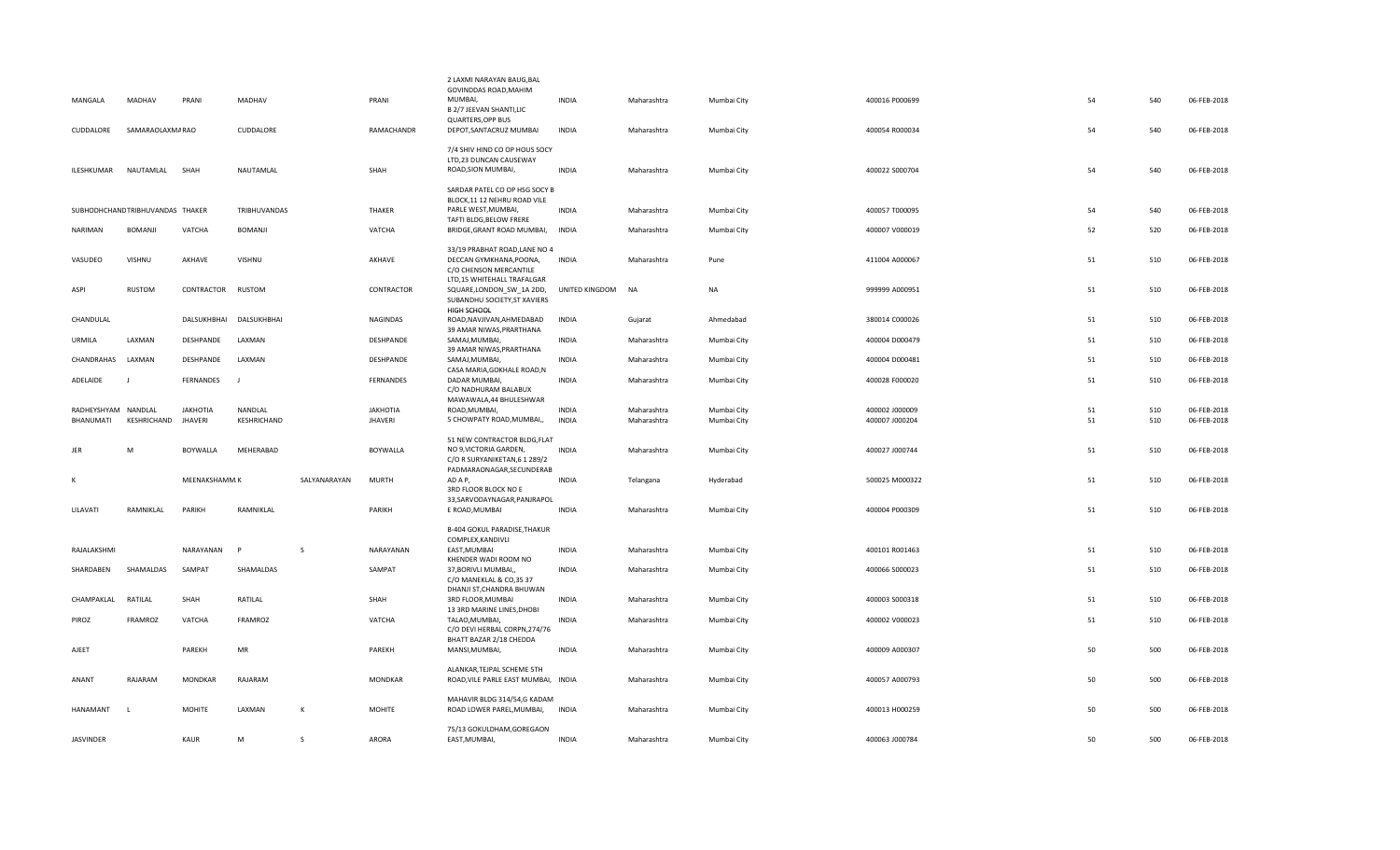|                |                         |               |                        |             | 3 WHITE ROSE 4 PERRY                                                               |              |                   |             |                |    |     |             |
|----------------|-------------------------|---------------|------------------------|-------------|------------------------------------------------------------------------------------|--------------|-------------------|-------------|----------------|----|-----|-------------|
| KAVITA         |                         | GANGWANI      | RAMESH                 | GANGWANI    | ROAD, NEAR HONG KONG<br>BANK, BANDRA WEST MUMBAI,                                  | <b>INDIA</b> | Maharashtra       | Mumbai City | 400050 K001307 | 50 | 500 | 06-FEB-2018 |
|                |                         |               |                        |             | QUEST END, 47 CUFFE                                                                |              |                   |             |                |    |     |             |
| <b>ROSHINI</b> | SOLI                    | SHROFF        | SOLI                   | SHROFF      | PARADE, COLABA, MUMBAI<br>C/O MUFFADDAL A FATEHI,1ST                               | <b>INDIA</b> | Maharashtra       | Mumbai City | 400005 S000987 | 50 | 500 | 06-FEB-2018 |
| ZAIBUNNISA     | AZIZ                    | FATEHI        | AZIZ                   | FATEHI      | FLOOR ROOM NO 28,B WING<br>GLAMOUR COLABA, MUMBAI<br>SHINGNE BUILDING, PAPER MILL  | <b>INDIA</b> | Maharashtra       | Mumbai City | 400005 F000008 | 48 | 480 | 06-FEB-2018 |
| LAXMIBAI       | RAGHUNATH               | KALE          | RAGHUNATH              | KALE        | LANE, VITHALBHAI PATEL<br>ROAD, MUMBAI                                             | INDIA        | Maharashtra       | Mumbai City | 400004 K000089 | 48 | 480 | 06-FEB-2018 |
| RAVINDRA       | SHRIPAD                 | KAMAT         | SHRIPAD                | KAMAT       | 3/68 OLD HANUMAN BLDG, KILN<br>LANE, MUMBAI,                                       | <b>INDIA</b> | Maharashtra       | Mumbai City | 400007 K000163 | 48 | 480 | 06-FEB-2018 |
| KHORSHED       | PHIROZE                 | KALAPESI      | PHIROZE                | KALAPESI    | 17E/46 RUSTOM<br>BAUG, BYCULLA, MUMBAI,                                            | <b>INDIA</b> | Maharashtra       | Mumbai City | 400027 K000294 | 48 | 480 | 06-FEB-2018 |
|                |                         |               |                        |             | 407, BLDG NO.A-1 SHRUTI<br>PARK, DHOKALI NAKA, KAPUR                               |              |                   |             |                |    |     |             |
| KIRAN          |                         | PATEL         | MR                     | PATEL       | BAVDI, KOLSHET ROAD, THANE W, INDIA<br>KAMLESH BHUVAN OPP MOTI                     |              | Maharashtra       | Thane       | 400607 K001395 | 48 | 480 | 06-FEB-2018 |
| MADHUSUDAN     |                         | PATEL         | MR                     | PATEL       | NAGAR, ST XAVIER'S SCHOOL<br>ROAD, AHMEDABAD,                                      | <b>INDIA</b> | Gujarat           | Ahmedabad   | 380009 M000936 | 48 | 480 | 06-FEB-2018 |
|                |                         |               |                        |             | C/O SAROJ S KUNCHH, B-407<br>VENKTESHWAR BLDG STATION<br>ROAD, BHAYANDAR WEST DIST |              |                   |             |                |    |     |             |
| MANOHAR        |                         | LAL           | AMAR                   | NATH        | THANE,                                                                             | <b>INDIA</b> | Maharashtra       | Thane       | 401101 M001200 | 48 | 480 | 06-FEB-2018 |
|                |                         |               |                        |             | RAMJAS CHAWL ROOM NO                                                               |              |                   |             |                |    |     |             |
| KRISHNA        | BHIKU                   | <b>NAIK</b>   | <b>BHIKU</b>           | <b>NAIK</b> | 14, FARID NAGAR, PRATAPNAGAR<br>ROAD, BHANDUP WEST MUMBAI INDIA                    |              | Maharashtra       | Mumbai City | 400078 N000163 | 48 | 480 | 06-FEB-2018 |
|                |                         |               |                        |             |                                                                                    |              |                   |             |                |    |     |             |
|                |                         |               |                        |             | RAMJAS CHAWL ROOM NO<br>14, FARID NAGAR, PRATAPNAGAR                               |              |                   |             |                |    |     |             |
| SUNANDA        | KRISHNA                 | NAIK          | KRISHNA                | <b>NAIK</b> | ROAD, BHANDUP WEST MUMBAI INDIA<br>49-51 LOHAR CHAWL, AHMED                        |              | Maharashtra       | Mumbai City | 400078 N000164 | 48 | 480 | 06-FEB-2018 |
| <b>NISHA</b>   | ASHWINKUMAR PARIKH      |               | ASHWINKUMAR            | PARIKH      | BUILDING 4TH FLOOR, MUMBAI,<br>16A ALTAMOUNT                                       | <b>INDIA</b> | Maharashtra       | Mumbai City | 400002 P000420 | 48 | 480 | 06-FEB-2018 |
| PESI           | JAL                     | PADSHAH       | JAL                    | PADSHAH     | ROAD, MUMBAI,,<br>12 TULSI BHAVAN II                                               | <b>INDIA</b> | Maharashtra       | Mumbai City | 400026 P000560 | 48 | 480 | 06-FEB-2018 |
| OM             | PRAKASH                 | SACHDEV       | PURSAMRAM              | SACHDEV     | FLOOR, SAROJINI NAIDU<br>ROAD, MULUND WEST, MUMBAI                                 | <b>INDIA</b> | Maharashtra       | Mumbai City | 400080 S000134 | 48 | 480 | 06-FEB-2018 |
| LINA           | MANISH                  | SHAH          | MANISH                 | SHAH        | 2 WILSON STREET, V P<br>ROAD, MUMBAI,                                              | <b>INDIA</b> | Maharashtra       | Mumbai City | 400004 S000739 | 48 | 480 | 06-FEB-2018 |
| SUNIL          | CHINUBHAI               | SHAH          | CHINUBHAI              | SHAH        | 2 WILSON STREET, V P<br>ROAD, MUMBAI,                                              | <b>INDIA</b> | Maharashtra       | Mumbai City | 400004 S000740 | 48 | 480 | 06-FEB-2018 |
|                |                         |               |                        |             | 17E/46 RUSTOM                                                                      |              |                   |             |                |    |     |             |
| ZARIN          | KHURSHED                | <b>SHROFF</b> | KHURSHED               | SHROFF      | BAUG, BYCULLA, MUMBAI,                                                             | <b>INDIA</b> | Maharashtra       | Mumbai City | 400027 S001009 | 48 | 480 | 06-FEB-2018 |
|                |                         |               |                        |             | 16 RIDDHI SIDDHI BLDG 2ND<br>FLOOR, 22 A TILAK                                     |              |                   |             |                |    |     |             |
| <b>RUPA</b>    | VIJAY                   | SHAH          | VIJAY                  | SHAH        | ROAD, SANTACRUZ WEST, MUMBAI INDIA                                                 |              | Maharashtra       | Mumbai City | 400054 S001097 | 48 | 480 | 06-FEB-2018 |
|                |                         |               |                        |             | 16 RIDDHI SIDDHI BLDG 2ND<br>FLOOR, 22 A TILAK                                     |              |                   |             |                |    |     |             |
| VIJAY          | RATILAL                 | SHAH          | RATILAL                | SHAH        | ROAD, SANTACRUZ WEST, MUMBAI INDIA                                                 |              | Maharashtra       | Mumbai City | 400054 S001100 | 48 | 480 | 06-FEB-2018 |
|                |                         |               |                        |             | 16 RIDDHI SIDDHI BLDG 2ND<br>FLOOR, 22 A TILAK                                     |              |                   |             |                |    |     |             |
| VIJAY          | RATILAL                 | SHAH          | RATILAL                | SHAH        | ROAD, SANTACRUZ WEST, MUMBAI INDIA                                                 |              | Maharashtra       | Mumbai City | 400054 S001101 | 48 | 480 | 06-FEB-2018 |
| RAMAMANI       | <b>VENKATARAMAN RAO</b> |               | V<br>GVENKATARAMANA RA |             | 2 SRIPURAM 1ST<br>STREET, ROYERPETTAH, MADRAS, INDIA                               |              | <b>Tamil Nadu</b> | Chennai     | 600014 R000137 | 47 | 470 | 06-FEB-2018 |
|                |                         |               |                        |             |                                                                                    |              |                   |             |                |    |     |             |
| ANAND          | SHESHGIRI               | KAIKINI       | SHESHGIRI              | KAIKINI     | ROW HOUSE 1 CHINTAMANI,135<br>MAYUR COLONY, KOTHRUD, PUNE INDIA                    |              | Maharashtra       | Pune        | 411038 A001018 | 45 | 450 | 06-FEB-2018 |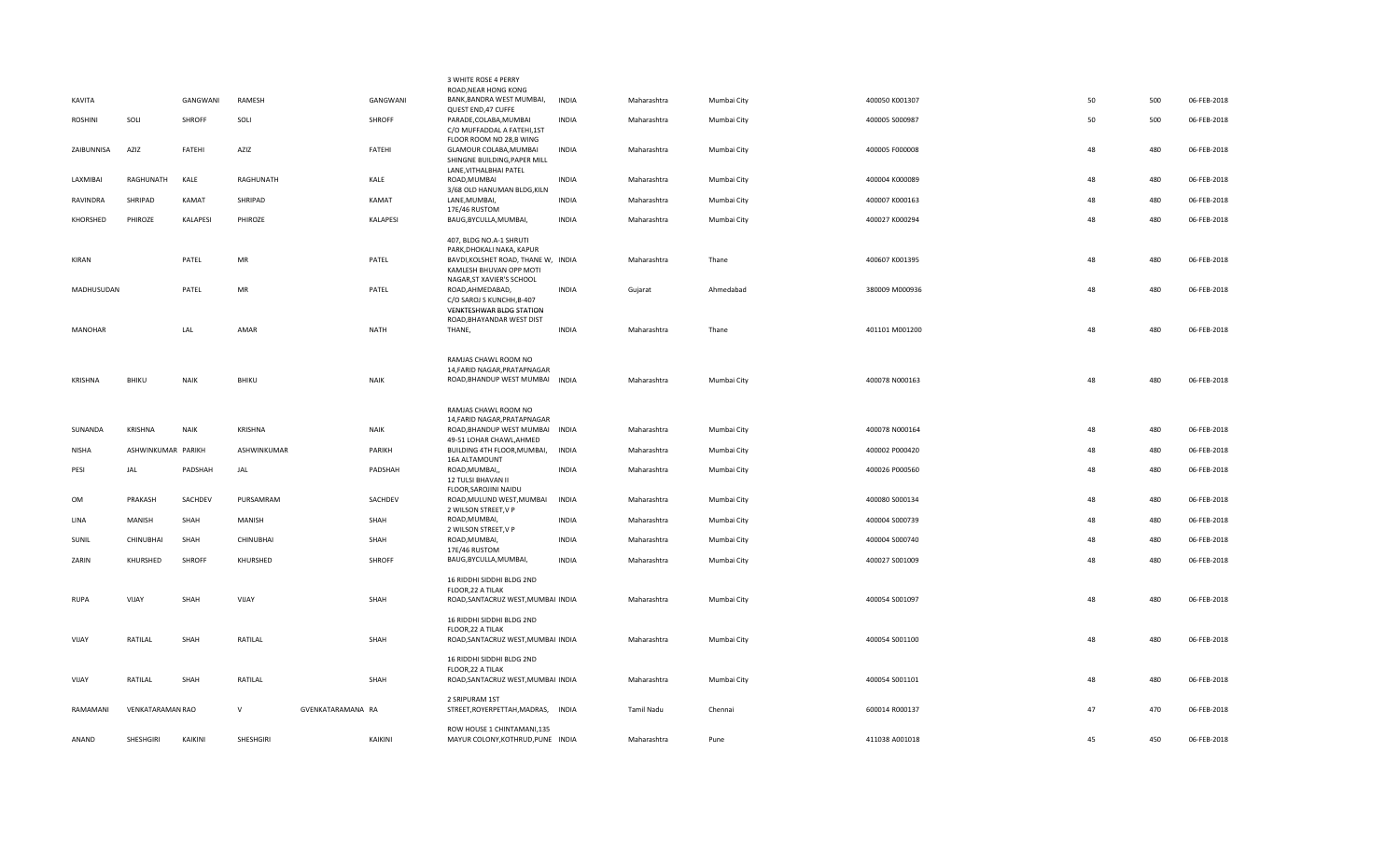|                        |                    |                |                        |               | GOPALDAS, NEW 1658                                      |              |             |                        |                |    |     |             |
|------------------------|--------------------|----------------|------------------------|---------------|---------------------------------------------------------|--------------|-------------|------------------------|----------------|----|-----|-------------|
| GANDHI                 | ISHWARLAL          | VRIJLAL        | ISHWARLAL              | VRIJLAL       | SHUKRAWAR PETH, NEAR<br>SUBHANSHU BUNGALOW, POONA INDIA |              | Maharashtra | Pune                   | 411002 G000020 | 45 | 450 | 06-FEB-2018 |
|                        |                    |                |                        |               | RUKHMINI BHUVAN 3RD                                     |              |             |                        |                |    |     |             |
|                        |                    |                |                        |               | FLOOR, KHADILKAR                                        |              |             |                        |                |    |     |             |
| PURUSHOTTAM DATTATRAYA |                    | GORE           | DATTATRAYA             | GORE          | ROAD, GIRGAUM, MUMBAI                                   | <b>INDIA</b> | Maharashtra | Mumbai City            | 400004 G000270 | 45 | 450 | 06-FEB-2018 |
|                        |                    |                |                        |               | 35 GONSALVIS STREET, VILE PARLE                         |              |             |                        |                |    |     |             |
| <b>HUBERT</b>          | LESLIE             | GONSALVIS      | LESLIE                 | GONSALVIS     | EAST, MUMBAI,                                           | <b>INDIA</b> | Maharashtra | Mumbai City            | 400057 H000099 | 45 | 450 | 06-FEB-2018 |
|                        |                    |                |                        |               | KAKAD NIKETAN FLAT NO<br>C/15, DERASAR LANE             |              |             |                        |                |    |     |             |
| HARSHAD                | HARAKHACHAND MEHTA |                | HARAKHACHAND           | MEHTA         | GHATKOPAR, MUMBAI,                                      | <b>INDIA</b> | Maharashtra | Mumbai City            | 400077 H000110 | 45 | 450 | 06-FEB-2018 |
|                        |                    |                |                        |               | <b>66 LOWER PALACE</b>                                  |              |             |                        |                |    |     |             |
| KODATHI                | SUNDAR             | <b>MURTHY</b>  | SUNDAR                 | <b>MURTHY</b> | ORCHARD, BANGALORE,                                     | <b>INDIA</b> | Karnataka   | <b>Bangalore Urban</b> | 560003 K000687 | 45 | 450 | 06-FEB-2018 |
|                        |                    |                |                        |               |                                                         |              |             |                        |                |    |     |             |
|                        |                    |                |                        |               | C/4 NEELAM, SITALADEVI TEMPLE                           |              |             |                        |                |    |     |             |
| LILABAI                | SHRIKRISHNA        | BHAVE          | SHRIKRISHNA            | BHAVE         | ROAD, MAHIM, MUMBAI<br>C BLOCK NO 6 NESS BAUG, 3RD      | <b>INDIA</b> | Maharashtra | Mumbai City            | 400016 L000110 | 45 | 450 | 06-FEB-2018 |
| <b>MITHOO</b>          | HOSHANG            | DARUWALA       | HOSHANG                | DARUWALA      | FLOOR, NANA CHOWK, MUMBAI                               | <b>INDIA</b> | Maharashtra | Mumbai City            | 400007 M001086 | 45 | 450 | 06-FEB-2018 |
|                        |                    |                |                        |               | C/O S G PRABHUDESAI, 10/12                              |              |             |                        |                |    |     |             |
|                        |                    |                |                        |               | PRABHUDESAI                                             |              |             |                        |                |    |     |             |
|                        |                    |                |                        |               | WADA, NAGARPALIKA                                       |              |             |                        |                |    |     |             |
| SHARAD                 | SHANKAR            | PARCHURE       | SHANKAR                | PARCHURE      | LANE, ICHALKARNJI                                       | <b>INDIA</b> | Maharashtra | Kolhapur               | 416115 S001388 | 45 | 450 | 06-FEB-2018 |
|                        |                    |                |                        |               | C/O HILLA FRAMJI DOCTOR, POLICE                         |              |             |                        |                |    |     |             |
| PIROJA                 | FRAMJI             | <b>DOCTOR</b>  | FRAMJI<br>$\mathsf{C}$ | <b>DOCTOR</b> | COURT LANE FORT, MUMBAI,                                | <b>INDIA</b> | Maharashtra | Mumbai City            | 400001 D000646 | 43 | 430 | 06-FEB-2018 |
| PRANJIVAN              |                    | RAMCHAND       | MR                     | RAMCHAND      | 22/24 SHAK GALI, MUMBAI,,                               | <b>INDIA</b> | Maharashtra | Mumbai City            | 400069 P000703 | 43 | 430 | 06-FEB-2018 |
|                        |                    |                |                        |               | C/O MRS A C KALUSKAR, 303 RAJ                           |              |             |                        |                |    |     |             |
|                        |                    |                |                        |               | TOWER WESTERN EXPRESS                                   |              |             |                        |                |    |     |             |
| BHALCHANDRA YESHWANT   |                    | SAMEL          | YESHWANT               | SAMEL         | HIGHWA, GHARTANPADA NO 2<br>DAHISAR EAST MUMBAI,        | <b>INDIA</b> | Maharashtra | Mumbai City            | 400068 B000537 | 42 | 420 | 06-FEB-2018 |
|                        |                    |                |                        |               | 43 JAWAHAR                                              |              |             |                        |                |    |     |             |
|                        |                    |                |                        |               | MANSION, FANASWADI, THAKURD                             |              |             |                        |                |    |     |             |
| SHANTILAL              | SAKARLAL           | SHAH           | SAKARLAL               | SHAH          | WAR ROAD.MUMBAI                                         | <b>INDIA</b> | Maharashtra | Mumbai City            | 400002 S000904 | 42 | 420 | 06-FEB-2018 |
|                        |                    |                |                        |               | 23 SUJATA BHAVAN 3RD                                    |              |             |                        |                |    |     |             |
| ANANDILAL              | SHIVDAYAL          | <b>BUBNA</b>   | SHIVDAYAL              | <b>BUBNA</b>  | FLOOR, QUARRY ROAD<br>EAST, MUMBAI,                     | <b>INDIA</b> | Maharashtra | Mumbai City            | 400064 B000497 | 39 | 390 | 06-FEB-2018 |
|                        |                    |                |                        |               |                                                         |              |             |                        |                |    |     |             |
|                        |                    |                |                        |               | SHIRIN MANSURI 2ND                                      |              |             |                        |                |    |     |             |
| JAMSHED                | NOWROJI            | MARAWALA       | NOWROJI                | MARAWALA      | FLOOR, SLEATER ROAD, MUMBAI,                            | <b>INDIA</b> | Maharashtra | Mumbai City            | 400007 J000376 | 39 | 390 | 06-FEB-2018 |
| RAMCHANDRA             | JAGANATH           | MAHAJAN        | JAGANATH               |               | 8 WADIA STREET, 2ND<br>FLOOR, MUMBAI,                   | <b>INDIA</b> | Maharashtra |                        | 400034 M000044 | 39 | 390 | 06-FEB-2018 |
|                        |                    |                |                        | MAHAJAN       | 45/1 ARUNODAY                                           |              |             | Mumbai City            |                |    |     |             |
| KAUSHIKBHAI            | THAKORBHAI         | PATEL          | THAKORBHAI             | PATEL         | SOCIETY, ALKAPURI, BARODA,                              | <b>INDIA</b> | Gujarat     | Vadodara               | 390005 P000466 | 39 | 390 | 06-FEB-2018 |
|                        |                    |                |                        |               | 43 JAWAHAR MANSION                                      |              |             |                        |                |    |     |             |
|                        |                    |                |                        |               | FANASWADI, THAKURDWAR                                   |              |             |                        |                |    |     |             |
| SHANTILAL              | SAKARLAL           | SHAH           | SAKARLAL               | SHAH          | ROAD, MUMBAI,<br>SECURITIES DEPT 1ST                    | <b>INDIA</b> | Maharashtra | Mumbai City            | 400002 S000267 | 39 | 390 | 06-FEB-2018 |
|                        |                    |                |                        |               | FLR, JEEJEEBHOY TOWER DALAL                             |              |             |                        |                |    |     |             |
| <b>BANK</b>            | OF                 | <b>BARODA</b>  | OF                     | <b>BARODA</b> | STREET, FORT MUMBAI,                                    | <b>INDIA</b> | Maharashtra | Mumbai City            | 400023 B000737 | 37 | 370 | 06-FEB-2018 |
|                        |                    |                |                        |               | PANCHSHILA 3RD FLOOR, 82/84                             |              |             |                        |                |    |     |             |
|                        |                    |                |                        |               | WALKESHWAR, NEAR WHITE                                  |              |             |                        |                |    |     |             |
| <b>BHOGILAL</b>        | <b>BHAIDAS</b>     | DALAL          | <b>BHAIDAS</b>         | DALAL         | HOUSE, MUMBAI<br>33 BELLE VIEW,85 WARDEN                | <b>INDIA</b> | Maharashtra | Mumbai City            | 400006 D000116 | 37 | 370 | 06-FEB-2018 |
| GOBINDRAM              | PESSUMAL           | <b>HIRA</b>    | PESSUMAL               | HIRA          | ROAD, MUMBAI,                                           | <b>INDIA</b> | Maharashtra | Mumbai City            | 400036 G000454 | 37 | 370 | 06-FEB-2018 |
|                        |                    |                |                        |               | 33 BILLE VIEW,85 WARDEN                                 |              |             |                        |                |    |     |             |
| GOBINDRAM              | PESSUMAL           | <b>HIRA</b>    | PESSUMAL               | <b>HIRA</b>   | ROAD, MUMBAI,                                           | <b>INDIA</b> | Maharashtra | Mumbai City            | 400036 G000455 | 37 | 370 | 06-FEB-2018 |
|                        |                    |                |                        |               |                                                         |              |             |                        |                |    |     |             |
|                        |                    |                |                        |               | FLAT NO 59 B WING 6TH<br>FLOOR, GITA PANDITA RAMABAI    |              |             |                        |                |    |     |             |
| VIRBALA                |                    | CHANDRAKANT MR |                        | CHANDRAKANT   | ROAD, GAMDEVI MUMBAI,                                   | <b>INDIA</b> | Maharashtra | Mumbai City            | 400007 V000150 | 37 | 370 | 06-FEB-2018 |
|                        |                    |                |                        |               | PAKMORIA STREET, CROSS YAKUB                            |              |             |                        |                |    |     |             |
|                        |                    |                |                        |               | GALLI, SHOP NO 40                                       |              |             |                        |                |    |     |             |
| ABDULHUSEN             |                    | ALIBHAI        | <b>MR</b>              | ALIBHAI       | NULBAZAR, MUMBAI                                        | <b>INDIA</b> | Maharashtra | Mumbai City            | 400003 A000001 | 36 | 360 | 06-FEB-2018 |
|                        |                    |                |                        |               |                                                         |              |             |                        |                |    |     |             |

C/O GHANASHYAMDAS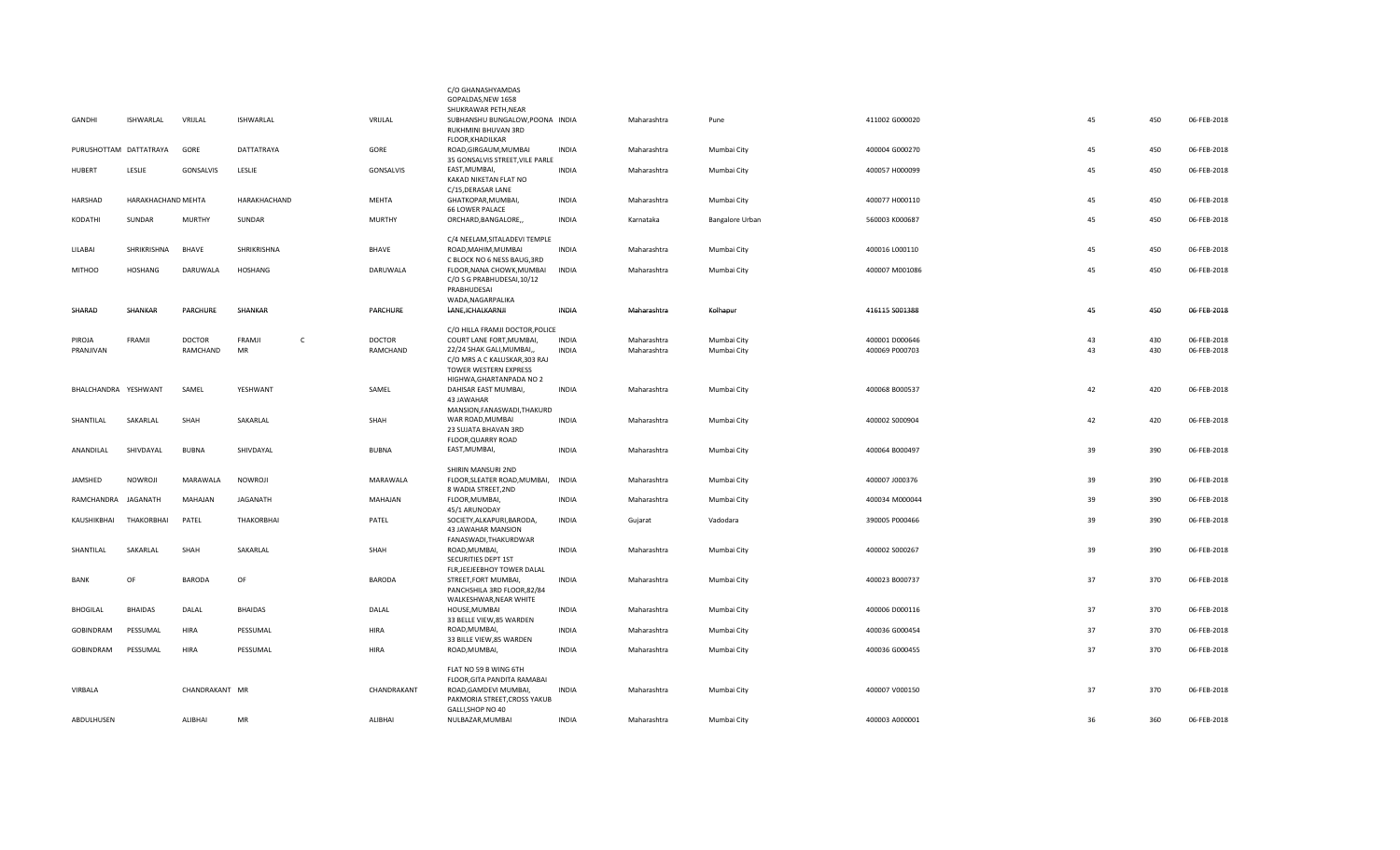|                |                         |                |                 |   |                | APTS CO OP HSG SOCY LTD,336/A<br>NAVI PETH, HARIDAS PAHILWAN<br>RO, NEAR GANJAWE CHOWK,                                      |              |             |             |                |    |     |             |
|----------------|-------------------------|----------------|-----------------|---|----------------|------------------------------------------------------------------------------------------------------------------------------|--------------|-------------|-------------|----------------|----|-----|-------------|
| MALATI         | <b>MARUTI</b>           | ARGADE         | MARUTI          |   | ARGADE         | PUNE                                                                                                                         | <b>INDIA</b> | Maharashtra | Pune        | 411030 A000158 | 36 | 360 | 06-FEB-2018 |
| MEHRA          | DHUNJISHAW              | BARIA          | DHUNJISHAW      |   | BARIA          | C/O R D BALSARA, 5/6 KHAN<br>ESTATE, MAHIM, MUMBAI<br>46/47 ASHOKNAGAR, RAMBAG                                               | <b>INDIA</b> | Maharashtra | Mumbai City | 400016 B000017 | 36 | 360 | 06-FEB-2018 |
| PRADIP         | DAMODAR                 | BANE           | <b>DAMODAR</b>  |   | BANE           | 2, KALYAN,<br>ARUN BUILDING BLOCK NO 3, SION                                                                                 | <b>INDIA</b> | Maharashtra | Thane       | 421304 B000116 | 36 | 360 | 06-FEB-2018 |
| CHELAKODE      | VENKITESWARAI\ KRISHNAN |                | VENKITESWARA    |   | IYER           | ROAD, SION MUMBAI,<br>192 KAMBEKAR STREET 1ST                                                                                | <b>INDIA</b> | Maharashtra | Mumbai City | 400022 C000020 | 36 | 360 | 06-FEB-2018 |
| LUTFULLAH      | ABDULRAHIM CHORGHAY     |                | ABDUL           |   | RAHIM          | FLOOR, MUMBAI,,<br>ATMARAM BLDG 1ST FLOOR, OPP<br>CAMA BAUG NEW CHARNI                                                       | <b>INDIA</b> | Maharashtra | Mumbai City | 400003 C000084 | 36 | 360 | 06-FEB-2018 |
| MANI           | <b>JEHANGIR</b>         | DARUWALLA      | <b>JEHANGIR</b> | M | DARUWALLA      | ROAD, MUMBAI,                                                                                                                | <b>INDIA</b> | Maharashtra | Mumbai City | 400004 D000038 | 36 | 360 | 06-FEB-2018 |
|                |                         |                |                 |   |                | C/O BIJOY KUMAR TULSHAN<br>FAMILY TRUST, 228 CHITTARANJAN                                                                    |              |             |             |                |    |     |             |
| MAHENDRA       | KUMAR                   | DALMIA         | <b>KUMAR</b>    |   | DALMIA         | AVENUE, CALCUTTA,<br>125/1 MAHAVIR COTTAGE GR                                                                                | <b>INDIA</b> | West Bengal | Kolkata     | 700006 D000167 | 36 | 360 | 06-FEB-2018 |
| SANDHYA        | VINODCHANDRA DHRUVA     |                | VINODCHANDRA    |   | DHRUVA         | FLOOR, GARODIA NAGAR<br>GHATKOPAR EAST, MUMBAI,                                                                              | <b>INDIA</b> | Maharashtra | Mumbai City | 400077 D000571 | 36 | 360 | 06-FEB-2018 |
|                |                         |                |                 |   |                | C/O SHRI P R KHATKHATE, D/11<br>SANKALP, NEW LIBERTY CO OP HSG<br>SOCY LTD 2ND F, LIBERTY GARDEN<br>X ROAD NO 4, BHANDARWADA |              |             |             |                |    |     |             |
| SHANTABAI      | <b>JAYARAM</b>          | DHOND          | JAYARAM         |   | DHOND          | MALAD WEST, MUMBAI<br>D/11 SANKALP 2ND FLOOR, NEW<br>LIBERTY CO OP HOUS<br>SOCY, GARDEN X ROAD, NO 4                         | <b>INDIA</b> | Maharashtra | Mumbai City | 400064 D000578 | 36 | 360 | 06-FEB-2018 |
| NARAYAN        | JAYRAM                  | DHOND          | JAYRAM          |   | DHOND          | BHANDARWADA, MALAD WEST,<br>MUMBAI                                                                                           | <b>INDIA</b> | Maharashtra | Mumbai City | 400064 D000588 | 36 | 360 | 06-FEB-2018 |
|                |                         |                |                 |   |                | C/O SHRI P R KHATKHATE, D/11<br>SANKALP, NEW LIBERTY CO OP HSG<br>SOCY LTD 2ND F, LIBERTY GARDEN<br>X ROAD NO 4, BHANDARWADA |              |             |             |                |    |     |             |
| SHANTABAI      | JAYRAM                  | DHOND          | JAYRAM          |   | DHOND          | MALAD WEST, MUMBAI<br>BHAVESHWAR MAYA, BLOCK 7 1ST<br>FLOOR, 7TH RAJAWADI                                                    | <b>INDIA</b> | Maharashtra | Mumbai City | 400064 D000589 | 36 | 360 | 06-FEB-2018 |
| LAXMIBAI       | VITHALDAS               | <b>GAJARIA</b> | VITHALDAS       |   | GAJARIA        | ROAD, GHATKOPAR MUMBAI<br>MADHURI BUNGALOW,20                                                                                | <b>INDIA</b> | Maharashtra | Mumbai City | 400077 G000019 | 36 | 360 | 06-FEB-2018 |
| VIJAYA         | <b>VIVEK</b>            | GANGULI        | <b>VIVEK</b>    |   | GANGULI        | REVENUE COLONY, COLLEGE<br>ROAD, SHRIRAMPUR<br>24 SARVODAYA                                                                  | <b>INDIA</b> | Maharashtra | Ahmednagar  | 413709 G000078 | 36 | 360 | 06-FEB-2018 |
| NITIN          | EKNATH                  | GHARAT         | EKNATH          |   | GHARAT         | BAMANWADA, VILE PARLE<br>EAST, MUMBAI,<br>INDUSTRIAL ASSURANCE BLDG                                                          | <b>INDIA</b> | Maharashtra | Mumbai City | 400057 G000211 | 36 | 360 | 06-FEB-2018 |
| SADANAND       | YESHWANT                | GOLE           | YESHWANT        |   | GOLE           | 3RD<br>FLOOR, CHURCHGATE, MUMBAI,                                                                                            | <b>INDIA</b> | Maharashtra | Mumbai City | 400020 G000248 | 36 | 360 | 06-FEB-2018 |
| VASUMATI       | GULABCHAND              | <b>JHAVERI</b> | GULABCHAND      |   | JHAVERI        | 84/86 DHANJI STREET 5TH<br>FLOOR, MUMBAI,,                                                                                   | <b>INDIA</b> | Maharashtra | Mumbai City | 400003 J000195 | 36 | 360 | 06-FEB-2018 |
|                | CHANDRAKALABI PUNDRIK   | <b>JHAVERI</b> | <b>PUNDRIK</b>  |   | <b>JHAVERI</b> | FLAT NO 4 VRAJ VIHAR 9TH<br>ROAD, DAULAT NAGAR BORIVALI<br>EAST, MUMBAI,<br>FLAT NO 4 VRAJ VIHAR 9TH                         | <b>INDIA</b> | Maharashtra | Mumbai City | 400066 J000200 | 36 | 360 | 06-FEB-2018 |
| <b>PUNDRIK</b> | PANACHAND               | <b>JHAVERI</b> | PANACHAND       |   | JHAVERI        | ROAD, DAULAT NAGAR BORIVALI<br>EAST, MUMBAI,                                                                                 | <b>INDIA</b> | Maharashtra | Mumbai City | 400066 J000201 | 36 | 360 | 06-FEB-2018 |
| <b>VISPY</b>   | NADER                   | <b>KAPADIA</b> | <b>NADER</b>    |   | KAPADIA        | 267 THAKURDWAR ROAD, 5TH<br>FLOOR, MUMBAI,                                                                                   | <b>INDIA</b> | Maharashtra | Mumbai City | 400002 K000301 | 36 | 360 | 06-FEB-2018 |
| DWARKABAI      | MOTILAL                 | LAHOTI         | MOTILAL         |   | LAHOTI         | 54 R S ROAD, CHENDANI, THANE,<br>C/O SHRI L A SHAH, VARSHA                                                                   | <b>INDIA</b> | Maharashtra | Thane       | 400601 L000050 | 36 | 360 | 06-FEB-2018 |
| <b>BHARTI</b>  | TAJ                     | MAJUMDAR       | TAJ             |   | MAJMUDAR       | CHURCH ROAD, VILE PARLE WEST<br>MUMBAI,                                                                                      | <b>INDIA</b> | Maharashtra | Mumbai City | 400056 M000009 | 36 | 360 | 06-FEB-2018 |
|                |                         |                |                 |   |                |                                                                                                                              |              |             |             |                |    |     |             |

BLOCK NO 7 4TH FLOOR,RAJAS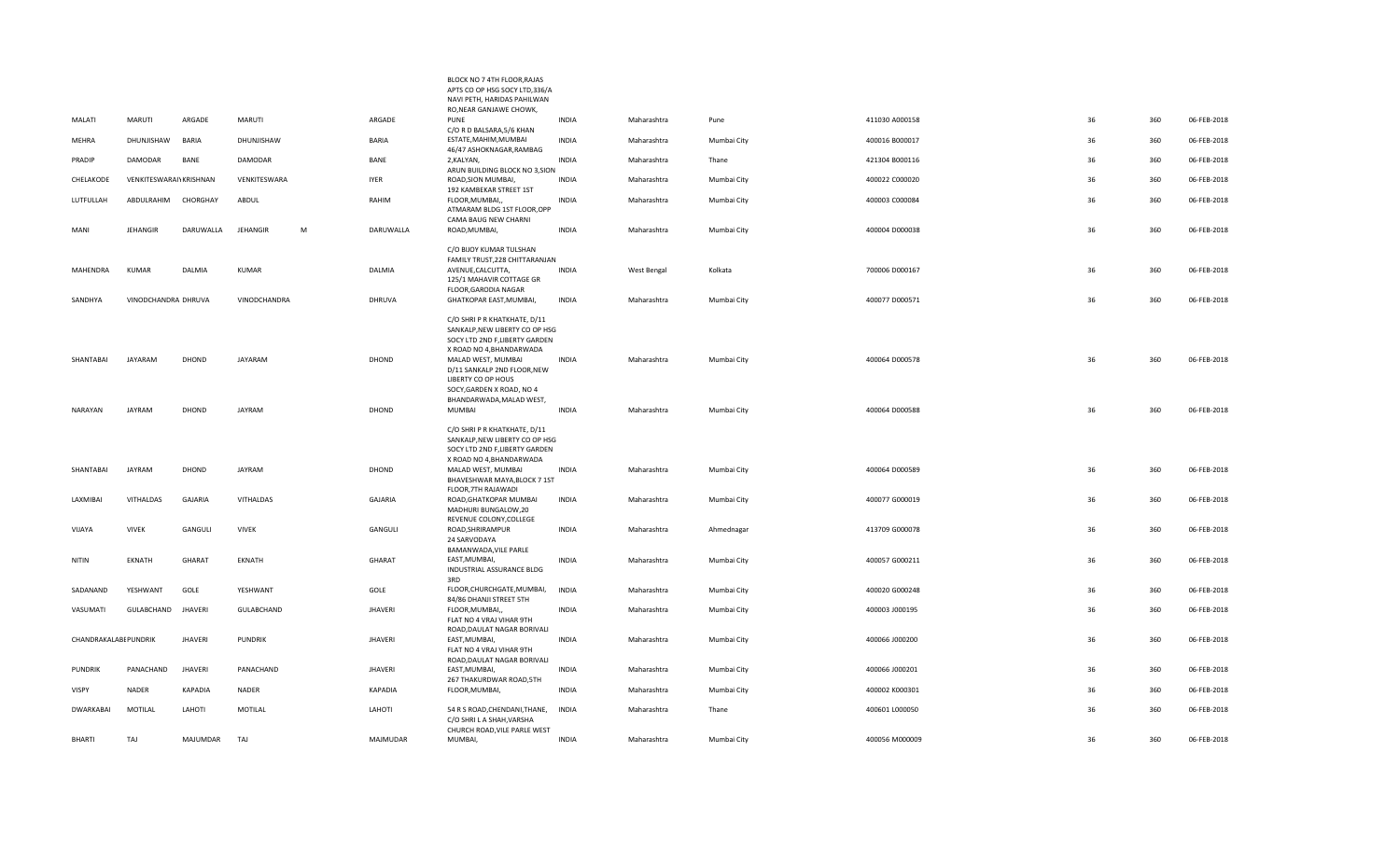|                   |                         |               |                 |                 | FLAT NO 3, OPP JUHU POST                                          |              |             |             |                |    |     |             |
|-------------------|-------------------------|---------------|-----------------|-----------------|-------------------------------------------------------------------|--------------|-------------|-------------|----------------|----|-----|-------------|
| JEHANGIR          | JAMSHEDJI               | <b>MISTRY</b> | JAMSHEDJI       | <b>MISTRY</b>   | OFFICE, JUHU MUMBAI,<br>64 BELLE VIEW,85 WARDEN                   | <b>INDIA</b> | Maharashtra | Mumbai City | 400054 M000571 | 36 | 360 | 06-FEB-2018 |
| RATI              | RUSTOMJI                | MOTAFRAM      | <b>RUSTOMJI</b> | <b>MOTAFRAM</b> | ROAD, MUMBAI,                                                     | <b>INDIA</b> | Maharashtra | Mumbai City | 400036 M000755 | 36 | 360 | 06-FEB-2018 |
|                   |                         |               |                 |                 | 504 ROOP DARSHAN C,5TH FLOOR                                      |              |             |             |                |    |     |             |
| MAGANLAL          | RAMJI                   | RAICHURA      | RAMJI           | RAICHURA        | OPP ALLAHABAD BANK, JUHU<br>SCHEME ROAD NO 1, MUMBAI              | <b>INDIA</b> | Maharashtra | Mumbai City | 400058 M000869 | 36 | 360 | 06-FEB-2018 |
| <b>BHOGILAL</b>   | GOPALII                 | PATEL         | GOPALJI         | PATEL           | VIJYA BHUVAN, BAJAJ ROAD, VILE<br>PARLE MUMBAI,                   | <b>INDIA</b> | Maharashtra | Mumbai City | 400057 P000006 | 36 | 360 | 06-FEB-2018 |
|                   |                         |               |                 |                 | DAMODAR                                                           |              |             |             |                |    |     |             |
| KIRIT             | HARIPRASAD              | PANDYA        | HARIPRASAD      | PANDYA          | BHUVAN, CHITTARANJAN<br>ROAD, VILE PARLE EAST MUMBAI, INDIA       |              | Maharashtra | Mumbai City | 400057 P000304 | 36 | 360 | 06-FEB-2018 |
| MANGALA           | CHANDRAKANT PAREKAR     |               | CHANDRAKANT     | PAREKAR         | 17 LATA KUNJ, ZAOBA S<br>WADI, THAKURDWAR, MUMBAI                 | <b>INDIA</b> | Maharashtra | Mumbai City | 400002 P000324 | 36 | 360 | 06-FEB-2018 |
|                   |                         |               |                 |                 | BHARAT BLDG R NO 24, SHRIKANT<br>PALEKAR MARG, CHIRA              |              |             |             |                |    |     |             |
| GOVIND            | MAGANLAL                | PATEL         | MAGANLAL        | PATEL           | BAZAR, MUMBAI<br>DALAL ESTATE, V BLOCK BUILDING                   | <b>INDIA</b> | Maharashtra | Mumbai City | 400002 P000470 | 36 | 360 | 06-FEB-2018 |
|                   |                         |               |                 |                 | NO 4/,1ST FLOOR FLAT NO 2,<br>LAMINGTON RD, BYCULLA               |              |             |             |                |    |     |             |
| SORAB             | BYRAMJEE                | POSTWALLA     | BYRAMJEE        | POSTWALLA       | MUMBAI,<br>2 LAXMI NARAYAN BAUG, BAL                              | <b>INDIA</b> | Maharashtra | Mumbai City | 400008 P000641 | 36 | 360 | 06-FEB-2018 |
|                   | <b>VIVEK</b>            | PRANI         | <b>VIVEK</b>    |                 | GOVINDDAS ROAD, MAHIM<br>MUMBAI,                                  | <b>INDIA</b> |             |             |                | 36 | 360 | 06-FEB-2018 |
| VIBHAVARI         |                         |               |                 | PRANI           | 10 STELLA HOUSE, PLOT 4                                           |              | Maharashtra | Mumbai City | 400016 P000701 |    |     |             |
| PAKYANATHAN SILAS |                         | <b>ISAAC</b>  | ABRAHAM         | PAKYANATHAN     | GOVANDI, MUMBAI,<br>593 NEW SADASHIV PETH, LAXMI                  | <b>INDIA</b> | Maharashtra | Mumbai City | 400088 P000977 | 36 | 360 | 06-FEB-2018 |
| GAJANAN           | <b>BHASKAR</b>          | RANADE        | <b>BHASKAR</b>  | RANADE          | ROAD, POONA,<br>C/O JETHALAL DEVSI, 214                           | <b>INDIA</b> | Maharashtra | Pune        | 411030 R000039 | 36 | 360 | 06-FEB-2018 |
| BHANUBEN          | NANJI                   | SANBHIYA      | NANJI           | SANBHIYA        | KHADILKAR ROAD, RADHABAI<br>BLDG, MUMBAI                          | <b>INDIA</b> | Maharashtra | Mumbai City | 400004 S000119 | 36 | 360 | 06-FEB-2018 |
|                   |                         |               |                 |                 |                                                                   |              |             |             |                |    |     |             |
|                   |                         |               |                 |                 | C/O AMRATLAL MOHANLAL, 199-<br>201 SHAIKH MEMON                   |              |             |             |                |    |     |             |
| RAJEN             | CHANDRAKANT SHETH       |               | CHANDRAKANT     | <b>JAGABHAI</b> | STREET, ZAVERI BAZAR, MUMBAI                                      | <b>INDIA</b> | Maharashtra | Mumbai City | 400002 S000319 | 36 | 360 | 06-FEB-2018 |
|                   |                         |               |                 |                 | MAHENDRA<br>MANSION, DASHARATHLAL JOSHI                           |              |             |             |                |    |     |             |
| PADMA             | MAHENDRA                | SHAH          | MAHENDRA        | SHAH            | ROAD, VILE PARLE EAST, MUMBAI INDIA<br>VITHALWADI NAVINCHANDRA    |              | Maharashtra | Mumbai City | 400056 S000425 | 36 | 360 | 06-FEB-2018 |
|                   |                         |               |                 |                 | BLDG, 2ND FLOOR ROOM NO                                           |              |             |             |                |    |     |             |
| KESHAVLAL         | GOKALDAS                | SHAH          | GOKALDAS        | SHAH            | 19, MUMBAI,                                                       | <b>INDIA</b> | Maharashtra | Mumbai City | 400002 S000640 | 36 | 360 | 06-FEB-2018 |
|                   |                         |               |                 |                 | A B/9 RANGWALLA BUILDING, DR E<br>MOSES ROAD, SANT GADGE          |              |             |             |                |    |     |             |
| PADMAJA           | PARSHWANATH SHIRDHANKAR |               | PARSHWANATH     | SHIRDHANKAR     | MAHARAJ CHOWK, MUMBAI                                             | <b>INDIA</b> | Maharashtra | Mumbai City | 400011 S000737 | 36 | 360 | 06-FEB-2018 |
| SHRINIVAS         | HANMANTRAO JOSHI        |               | HANMANTRAO      | <b>JOSHI</b>    | 30 DALMIA BLDG 3RD FLOOR,T A<br>KATARIA ROAD, MAHIM, MUMBAI INDIA |              | Maharashtra | Mumbai City | 400016 S001402 | 36 | 360 | 06-FEB-2018 |
|                   |                         |               |                 |                 | 45                                                                |              |             |             |                |    |     |             |
| SHANKAR           | TRIMBAK                 | KARMARKAR     | TRIMBAK         | KARMARKAR       | BRAHMINWADI, MATUNGA, MUM<br>BAI,                                 | <b>INDIA</b> | Maharashtra | Mumbai City | 400019 S001738 | 36 | 360 | 06-FEB-2018 |
|                   |                         |               |                 |                 | 49 JAWAHAR NAGAR ROAD NO<br>6, VIPUL NIVAS 2ND FLOOR              |              |             |             |                |    |     |             |
| SEJAL             | $\overline{A}$          | SHAH          | $\mathsf{A}$    | SHAH            | GORGAON W, MUMBAI,<br>41 SHUBH NIVAS 3RD                          | <b>INDIA</b> | Maharashtra | Mumbai City | 400062 S001995 | 36 | 360 | 06-FEB-2018 |
| TEHMI             | SOLI                    | VAJIFDAR      | SOLI            | VAJIFDAR        | FLOOR, KARELWADI<br>THAKURDWAR, MUMBAI,                           | <b>INDIA</b> | Maharashtra | Mumbai City | 400002 V000039 | 36 | 360 | 06-FEB-2018 |
|                   |                         |               |                 |                 | C/O A G YAJNIK, CONGRESS                                          |              |             |             |                |    |     |             |
| KAMLA             | <b>GIRDHAR</b>          | YAJNIK        | <b>GIRDHAR</b>  | YAJNIK          | HOUSE, VITHAL SADAN V P<br>ROAD, MUMBAI                           | <b>INDIA</b> | Maharashtra | Mumbai City | 400004 Y000006 | 36 | 360 | 06-FEB-2018 |
| PRAVIN            | M                       | ZAVERI        | M               | ZAVERI          | 50/5 VENUS APTS, WORLI SEA<br>FACE, MUMBAI,                       | <b>INDIA</b> | Maharashtra | Mumbai City | 400018 Z000019 | 36 | 360 | 06-FEB-2018 |
|                   |                         |               |                 |                 | 109 ARDESAR DADI STREET, PATEL<br><b>BUILDING 4TH FLOOR,S P</b>   |              |             |             |                |    |     |             |
| VIRBALA           | MANILAL                 | SHAH          | MR              | SHAH            | TANK, MUMBAI                                                      | <b>INDIA</b> | Maharashtra | Mumbai City | 400004 S000915 | 36 | 360 | 06-FEB-2018 |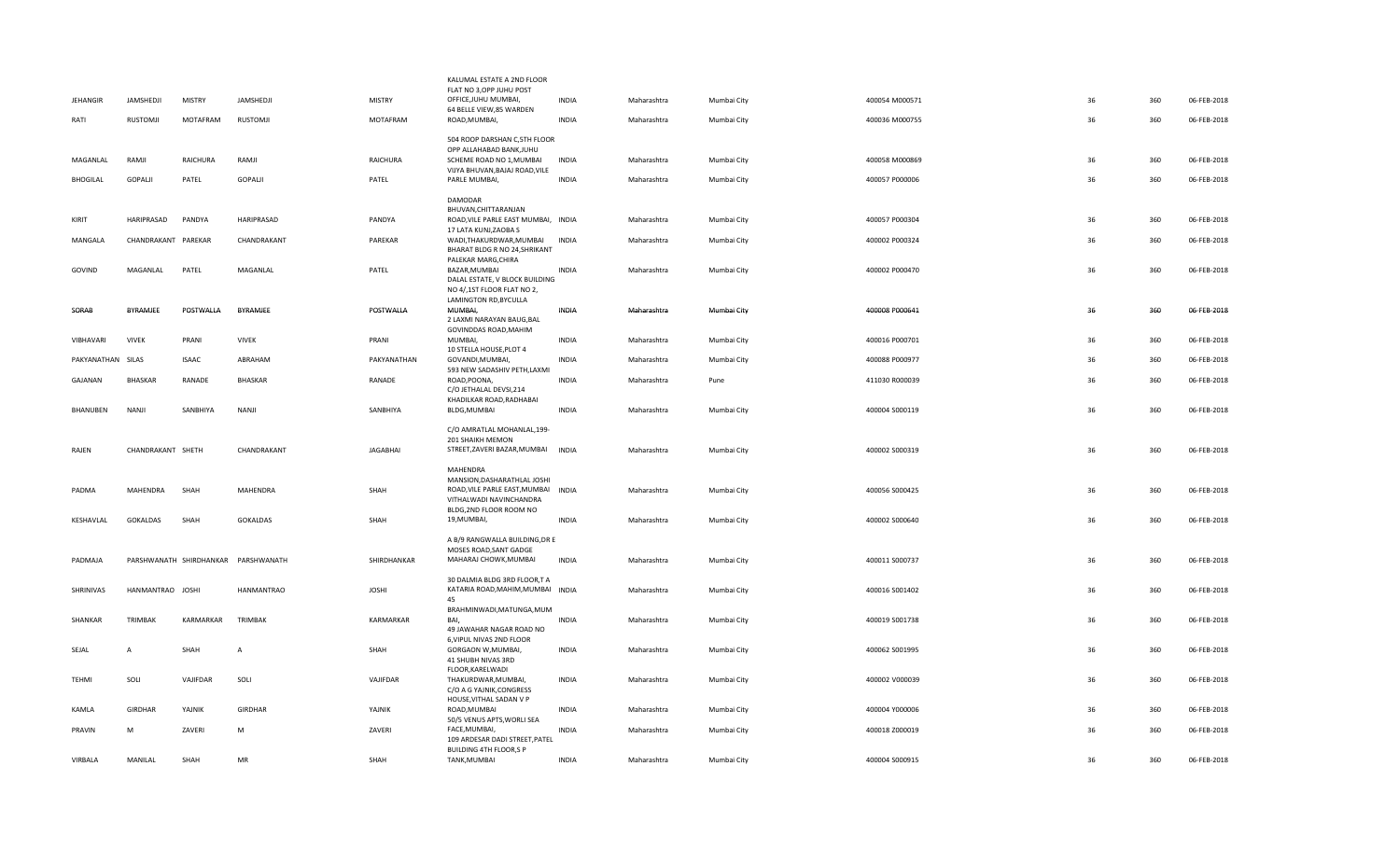|                 |                                |                      |                |               |               | SANJANA MANSION, 1 CARTER                                                                                            |              |             |             |                |    |     |             |
|-----------------|--------------------------------|----------------------|----------------|---------------|---------------|----------------------------------------------------------------------------------------------------------------------|--------------|-------------|-------------|----------------|----|-----|-------------|
| PILOO           | SAPAL                          | MEHTA                | SAPAL          |               | MEHTA         | ROAD, BANDRA MUMBAI,<br>2ND NOWROJI HILL ROAD,5                                                                      | <b>INDIA</b> | Maharashtra | Mumbai City | 400050 P000778 | 34 | 340 | 06-FEB-2018 |
| YASMIN          |                                | VALIMAHOMED MR       |                |               | VALIMAHOMED   | NOORANI MANZIL, 2ND FLOOR<br>ROOM NO 35, DONGRI MUMBAI<br>5 NABIULLA ROAD, BHENDI                                    | <b>INDIA</b> | Maharashtra | Mumbai City | 400009 V000066 | 34 | 340 | 06-FEB-2018 |
| EBRAHIM         | HASANALI                       | BAGASRAWALA HASANALI |                |               | <b>ISMAIL</b> | BAZAR, EBRAHIM MANZIL 1ST<br>FLR, MUMBAI BR<br>89 KHORSHED VILLA, MALCOM                                             | <b>INDIA</b> | Maharashtra | Mumbai City | 400003 B000016 | 33 | 330 | 06-FEB-2018 |
| JAMSHED         | FRAMJI                         | BHAMGARA             | FRAMJI         |               | BHAMGARA      | BAUG JOGESHWARI, MUMBAI,                                                                                             | INDIA        | Maharashtra | Mumbai City | 400060 B000199 | 33 | 330 | 06-FEB-2018 |
| SUMATI          | NARAYAN                        | BHIDE                | NARAYAN        |               | BHIDE         | 1187/2 SHIVAJINAGAR, POONA,,                                                                                         | <b>INDIA</b> | Maharashtra | Pune        | 411005 B000201 | 33 | 330 | 06-FEB-2018 |
|                 |                                |                      |                |               |               | C/O PERIN J NANJI, THE REWARD                                                                                        |              |             |             |                |    |     |             |
| MANI            | CAWASJI                        | <b>DOCTOR</b>        | CAWASJI        |               | <b>DOCTOR</b> | 1ST FLOOR, 220 TARDEO, MUMBAI INDIA<br>106 SADASHIV PETH, LAXMI                                                      |              | Maharashtra | Mumbai City | 400007 D000712 | 33 | 330 | 06-FEB-2018 |
| SHRIRAM         | VINAYAK                        | DUBLAY               | VINAYAK        | <b>DHONDO</b> | DUBLE         | ROAD, POONA,<br>C/O FIROZ B VAZIFDAR, THE STATE<br><b>BANK OF INDIA EMPLOYEES</b><br>CO, HOUS SOC LTD PLOT NO 42 T P | <b>INDIA</b> | Maharashtra | Pune        | 411002 D000767 | 33 | 330 | 06-FEB-2018 |
|                 |                                |                      |                |               |               | S IV FLA, SANTA CRUZ WEST,                                                                                           |              |             |             |                |    |     |             |
| RUSTOMJI        | SHAPURJI                       | <b>DUMASIA</b>       | SHAPURJI       | MANEKJI       | <b>DUM</b>    | <b>MUMBAI</b><br>BOTTAWALLA BUILDING, 2ND<br>FLOOR 239-A TARDEO                                                      | <b>INDIA</b> | Maharashtra | Mumbai City | 400054 D000768 | 33 | 330 | 06-FEB-2018 |
| ERIEN           | DHUNJISHA                      | MEHTA                | DHUNJISHA      |               | MEHTA         | ROAD, MUMBAI,<br>27 WHITE LILY HSG                                                                                   | <b>INDIA</b> | Maharashtra | Mumbai City | 400007 E000109 | 33 | 330 | 06-FEB-2018 |
|                 |                                |                      |                |               |               | SOCIETY, BABREKAR MARG, DADAR                                                                                        |              |             |             |                |    |     |             |
| SUCHETA         | <b>MANOHAR</b>                 | MAVALANKAR           | <b>MANOHAR</b> |               | MAVALANKAR    | MUMBAI,<br>KUSUM VILLA GHODBUNDER                                                                                    | <b>INDIA</b> | Maharashtra | Mumbai City | 400028 M000218 | 33 | 330 | 06-FEB-2018 |
| RAMAKANT        | SAKARLAL                       | MEHTA                | SAKARLAL       |               | MEHTA         | ROAD, KHAR MUMBAI,,                                                                                                  | <b>INDIA</b> | Maharashtra | Mumbai City | 400052 M000227 | 33 | 330 | 06-FEB-2018 |
| NAJOO           | <b>MINOO</b>                   | COMMISSARIAT MINOO   |                |               | COMMISSARIAT  | SOONA MAHAL, FLAT NO 9 4TH<br>FLOOR, MARINE DRIVE, MUMBAI                                                            | <b>INDIA</b> | Maharashtra | Mumbai City | 400020 N000466 | 33 | 330 | 06-FEB-2018 |
|                 |                                |                      |                |               |               | C/O ATUL M SETALVAD, NIRVANT<br>BUNGLOW, JUHU TARA ROAD                                                              |              |             |             |                |    |     |             |
| <b>NILAM</b>    | KISHNAPRASAD DESAI             |                      | KISHNAPRASAD   |               | DESAI         | MUMBAI,                                                                                                              | <b>INDIA</b> | Maharashtra | Mumbai City | 400049 N000486 | 33 | 330 | 06-FEB-2018 |
| MAHESHKANT      | JEKISONDAS                     | PARIKH               | JEKISONDAS     |               | PARIKH        | D/80/785 GANDHI NAGAR, MIG<br>COLONY, BANDRA EAST MUMBAI,                                                            | <b>INDIA</b> | Maharashtra | Mumbai City | 400051 P000005 | 33 | 330 | 06-FEB-2018 |
| PREM            |                                | GROVER               | MADANLAL       |               | GROVER        | FLAT NO 12 III FLOOR, 56/2 A<br>GARIAHAT ROAD, CALCUTTA,                                                             | <b>INDIA</b> | West Bengal | Kolkata     | 700019 P000673 | 33 | 330 | 06-FEB-2018 |
|                 |                                |                      |                |               |               | C/O SHRI HARISH P MEHTA, 198,<br>PANJRAPOLE ROAD, ROOM                                                               |              |             |             |                |    |     |             |
| VIJAYKUMAR      | RANCHHODLAL RAVAL              |                      | RANCHHODLAL    |               | RAVAL         | NO.40,3RD FLR, ABOVE MADHAV<br><b>BAUG POST OFFI, MUMBAI</b>                                                         | <b>INDIA</b> | Maharashtra | Mumbai City | 400004 R000020 | 33 | 330 | 06-FEB-2018 |
| SANJAYA         | SUMANT                         | RAUT                 | SUMANT         |               | RAUT          | RAUT HOUSE, 8 FRENCH<br>BRIDGE, MUMBAI,                                                                              | <b>INDIA</b> | Maharashtra | Mumbai City | 400007 R000048 | 33 | 330 | 06-FEB-2018 |
|                 |                                |                      |                |               |               | B/14 MADHAV APARTMENT<br>KASTUR PARK, SHIMPOLI ROAD                                                                  |              |             |             |                |    |     |             |
| RAMNIKLAL       | MANILAL                        | DESAI                | MANILAL        |               | DESAI         | BORIVLI W, MUMBAI,<br>INDIRA GANDHI INSTITUTE OF DEV<br>RESEA, GEN VAIDYA MARG                                       | <b>INDIA</b> | Maharashtra | Mumbai City | 400092 R000984 | 33 | 330 | 06-FEB-2018 |
| <b>JYOTIBEN</b> | AMRITLAL                       | SHAH                 | AMRITLAL       |               | SHAH          | GOREGAON EAST, MUMBAI,                                                                                               | <b>INDIA</b> | Maharashtra | Mumbai City | 400065 S000248 | 33 | 330 | 06-FEB-2018 |
|                 |                                |                      |                |               |               | <b>BUSSA APARTMENTS, STATE</b><br>TRANSPORT ROAD OFF SV                                                              |              |             |             |                |    |     |             |
|                 | KRISHNAKANT VARJIVANDAS SHROFF |                      | VARJIVANDAS    |               | SHROFF        | ROAD, SANTACRUZ WEST, MUMBAI INDIA<br>B N KAPOL NIVAS R NO 58, RAFI<br>AHMED KIDWAI                                  |              | Maharashtra | Mumbai City | 400056 S000277 | 33 | 330 | 06-FEB-2018 |
| SHANTABAI       | LAXMIDAS                       | SANGHVI              | LAXMIDAS       |               | SANGHVI       | RD, MATUNGA, MUMBAI<br>1187/35                                                                                       | <b>INDIA</b> | Maharashtra | Mumbai City | 400019 S001400 | 33 | 330 | 06-FEB-2018 |
| RUKMINIBAI      | N                              | THITE                | N              | $\mathbf{L}$  | <b>THITE</b>  | SHRIKRIPA, SHIVAJINAGAR, POONA                                                                                       | <b>INDIA</b> | Maharashtra | Pune        | 411005 T000082 | 33 | 330 | 06-FEB-2018 |
|                 |                                |                      |                |               |               | 37/10-15 PRABHAT CROSS                                                                                               |              |             |             |                |    |     |             |
| BHARATEE        | KISMATPVT                      | <b>LTD</b>           | KISMATPVT      |               | <b>LTD</b>    | ROAD, POONA,,                                                                                                        | <b>INDIA</b> | Maharashtra | Pune        | 411004 Z000029 | 33 | 330 | 06-FEB-2018 |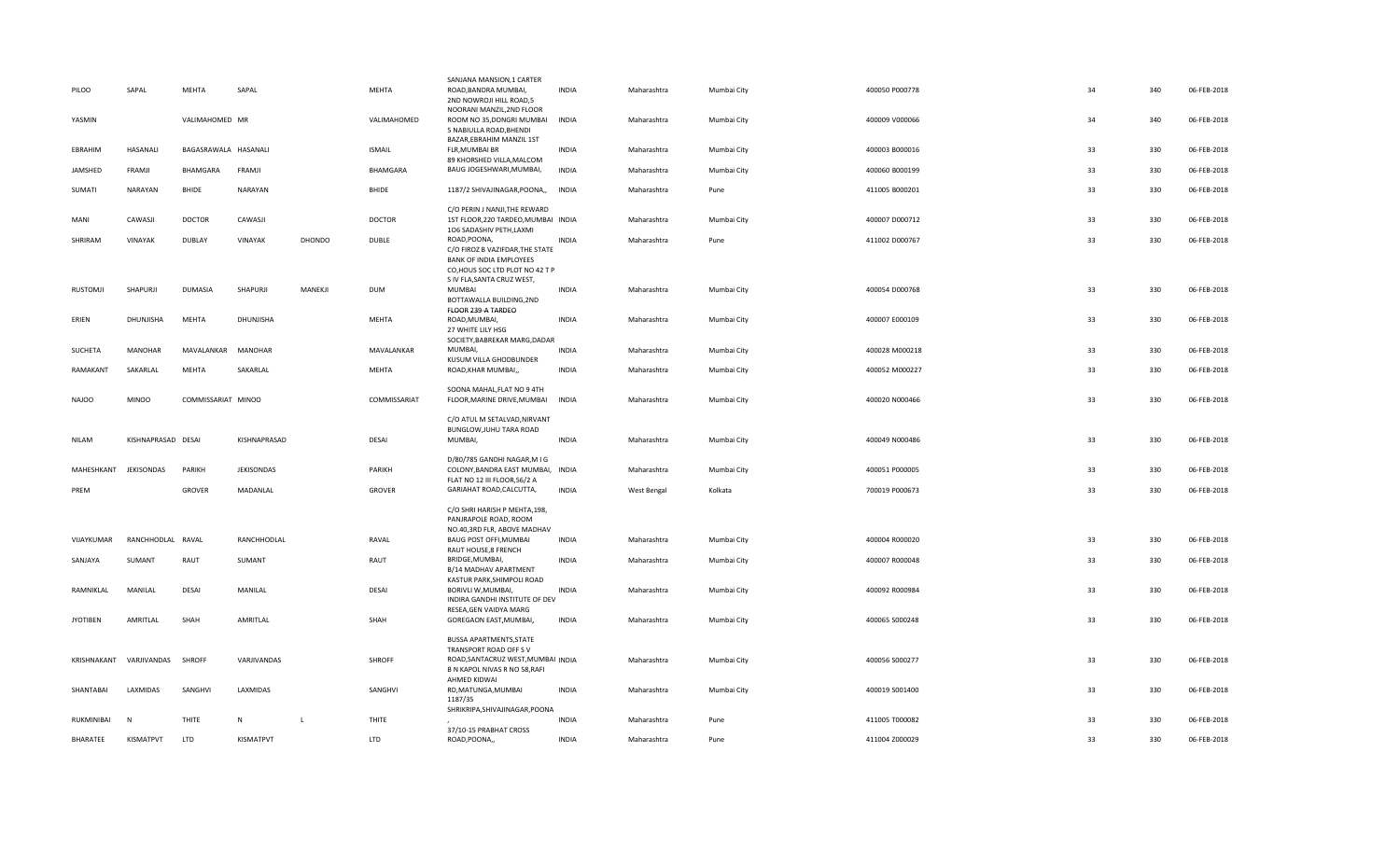|                     |                       |                 |                    |              |                  | PANCHSHILA 3RD FLOOR, 82/84                                      |              |             |             |                |    |     |             |
|---------------------|-----------------------|-----------------|--------------------|--------------|------------------|------------------------------------------------------------------|--------------|-------------|-------------|----------------|----|-----|-------------|
| RAMILA              | <b>BHOGILAL</b>       | DALAL           | <b>BHOGILAL</b>    |              | DALAL            | WALKESHWAR, NEAR WHITE<br>HOUSE, MUMBAI                          | <b>INDIA</b> | Maharashtra | Mumbai City | 400006 D000195 | 31 | 310 | 06-FEB-2018 |
|                     |                       |                 |                    |              |                  | 3/389 KRISHNA KUTI, TELANG                                       |              |             |             |                |    |     |             |
| <b>GEETA</b>        |                       | SHIVASUBRAMAMMR |                    |              | SHIVASUBRAMANIAN | CROSS ROAD NO 3, MATUNGA<br>MUMBAI,                              | <b>INDIA</b> | Maharashtra | Mumbai City | 400019 G000183 | 31 | 310 | 06-FEB-2018 |
|                     |                       |                 |                    |              |                  | B-403, BHIMA CO-OP HSG                                           |              |             |             |                |    |     |             |
|                     |                       |                 |                    |              |                  | SOC.LTD, SHANTIVAN COMPLEX,                                      |              |             |             |                |    |     |             |
| KUMARPAL            | $\mathsf{v}$          | SHAH            | VADILAL            |              | SHAH             | NEAR NATIONAL PAR, BORIVALI E,<br>MUMBAI,                        | <b>INDIA</b> | Maharashtra | Mumbai City | 400066 K001407 | 31 | 310 | 06-FEB-2018 |
|                     |                       |                 |                    |              |                  | 3/73 OLD HANUMAN                                                 |              |             |             |                |    |     |             |
|                     |                       |                 |                    |              |                  | BLDG, CHUNAM LANE LAMINGTON                                      |              |             |             |                |    |     |             |
| MADHURI             | MADHAV                | MANJREKAR       | MADHAV             |              | MANJREKAR        | ROAD, MUMBAI,<br>15/A/244 GREEN ACREES, OPP                      | <b>INDIA</b> | Maharashtra | Mumbai City | 400007 M000126 | 31 | 310 | 06-FEB-2018 |
|                     |                       |                 |                    |              |                  | VIDYA NIDHI HIGH SCHOOL, J V P D                                 |              |             |             |                |    |     |             |
| SACHIN              | VASUDEV               | PRABHU          | VASUDEV            |              | PRABHU           | ROAD NO 5, MUMBAI                                                | <b>INDIA</b> | Maharashtra | Mumbai City | 400049 P000693 | 31 | 310 | 06-FEB-2018 |
|                     |                       |                 |                    |              |                  | B/68/659 M I G COLONY, OPP<br>PATRAKAR NAGAR, BANDRA EAST        |              |             |             |                |    |     |             |
| SUNIL               | VASUDEV               | PRABHU          | VASUDEV            |              | PRABHU           | MUMBAI,                                                          | <b>INDIA</b> | Maharashtra | Mumbai City | 400051 P000695 | 31 | 310 | 06-FEB-2018 |
| RAMANATHAN N        |                       | S               | $\mathsf{N}$       | $\mathsf{R}$ | SUBRAMANIAN      | 5/289 PARADISE HSG<br>SOCY, MUMBAI,,                             | <b>INDIA</b> | Maharashtra | Mumbai City | 400022 R000102 | 31 | 310 | 06-FEB-2018 |
|                     |                       |                 |                    |              |                  |                                                                  |              |             |             |                |    |     |             |
|                     |                       |                 |                    |              |                  | ANAND BHUVAN, DR MANUBHAI                                        |              |             |             |                |    |     |             |
| RADHABAI            | LILADHAR              | СННІСННІА       | LILADHAR           |              | СННІСННІА        | VAIDYA MARG, GHATKOPAR<br>EAST, MUMBAI                           | <b>INDIA</b> | Maharashtra | Mumbai City | 400077 C000175 | 30 | 300 | 06-FEB-2018 |
|                     |                       |                 |                    |              |                  |                                                                  |              |             |             |                |    |     |             |
| KUMUD               | SHARADCHANDR. DESAI   |                 | SHARADCHANDRA      |              | <b>KRISHN</b>    | TEMPLE VIEW,11 OWEN DUNN<br>ROAD, NEW GAMDEVI MUMBAI,            | <b>INDIA</b> | Maharashtra | Mumbai City | 400007 D000346 | 30 | 300 | 06-FEB-2018 |
|                     |                       |                 |                    |              |                  |                                                                  |              |             |             |                |    |     |             |
|                     |                       |                 |                    |              |                  | SEA LORD A, 15TH FLOOR FLAT NO                                   |              |             |             |                |    |     |             |
| PHIROZE             | SHAPOORJI             | SADRI           | SHAPOORJI          |              | SADRI            | 153, CUFFE PARADE, MUMBAI<br>E 14 RUSTOM BAUG, VICTORIA          | <b>INDIA</b> | Maharashtra | Mumbai City | 400005 D001497 | 30 | 300 | 06-FEB-2018 |
| HOMAI               | <b>RUSTOM</b>         | <b>IRANI</b>    | RUSTOM             |              | <b>IRANI</b>     | ROAD, BYCULLA, MUMBAI                                            | <b>INDIA</b> | Maharashtra | Mumbai City | 400008 1000028 | 30 | 300 | 06-FEB-2018 |
|                     |                       |                 |                    |              |                  |                                                                  |              |             |             |                |    |     |             |
|                     |                       |                 |                    |              |                  | C/O MRS R PONNUTHAI CHAWL<br>NO 2 21A R, RAM NIWAS PODAR         |              |             |             |                |    |     |             |
| LAXMAN              | KARUPPAIH             | <b>NADAR</b>    | LAXMAN             |              | NADAR            | WADI VILE PARLE EAST, MUMBAI, INDIA                              |              | Maharashtra | Mumbai City | 400057 L000225 | 30 | 300 | 06-FEB-2018 |
|                     |                       |                 |                    |              |                  | C/O K N P SHARE TRANSFER<br>SERVICE, R P BUSINESS SERVICE        |              |             |             |                |    |     |             |
|                     |                       |                 |                    |              |                  | CENTRE, STATE BANK ANNEXE                                        |              |             |             |                |    |     |             |
|                     |                       |                 |                    |              |                  | BLDG 1ST FLOOR, CABIN 112, BANK                                  |              |             |             |                |    |     |             |
| <b>ROHIT</b>        | MANSUKHLAL MEHTA      |                 | MANSUKHLAL         |              | MEHTA            | STREET FORT MUMBAI                                               | <b>INDIA</b> | Maharashtra | Mumbai City | 400023 M000518 | 30 | 300 | 06-FEB-2018 |
|                     |                       |                 |                    |              |                  | 407, BLDG NO.A-1 SHRUTI                                          |              |             |             |                |    |     |             |
| MAMTA               | HIMANSHU              | <b>TRIVEDI</b>  | HIMANSHU           |              | TRIVEDI          | PARK, DHOKALI NAKA, KAPUR<br>BAVDI, KOLSHET ROAD, THANE W, INDIA |              | Maharashtra | Thane       | 400607 M001615 | 30 | 300 | 06-FEB-2018 |
|                     |                       |                 |                    |              |                  | 310 SOMWAR PETH, LAXMI                                           |              |             |             |                |    |     |             |
| PANDURANG           | NARAYAN               | PATHAK          | NARAYAN            |              | PATHAK           | NIWAS, POONA,                                                    | <b>INDIA</b> | Maharashtra | Pune        | 411002 P000020 | 30 | 300 | 06-FEB-2018 |
| KRISHNAKANT AMBALAL |                       | PATEL           | AMBALAL            |              | PATEL            | LAXMI NIVAS, 194 GUJARAT<br>SOCIETY, SION MUMBAI DD,             | <b>INDIA</b> | Maharashtra | Mumbai City | 400022 P000042 | 30 | 300 | 06-FEB-2018 |
|                     |                       |                 |                    |              |                  | A 8 LA SERENA ORLEM, MALAD                                       |              |             |             |                |    |     |             |
| SMT                 | SHANTABAIKESH/ PASALE |                 | SHANTABAIKESHAVRAO |              | PASALE           | WEST MUMBAI,,                                                    | <b>INDIA</b> | Maharashtra | Mumbai City | 400064 P000306 | 30 | 300 | 06-FEB-2018 |
| SHANTABAI           | KESHAVRAO             | PASALE          | KESHAVRAO          |              | PASALE           | A 8 LA SERENA ORLEM, MALAD<br>WEST MUMBAI,,                      | <b>INDIA</b> | Maharashtra | Mumbai City | 400064 P000307 | 30 | 300 | 06-FEB-2018 |
| ABHAY               | NAGAPPA               | PAI             | NAGAPPA            |              | PAI              | 5 KENI BLDG, CHARAI, THANE,                                      | <b>INDIA</b> | Maharashtra | Thane       | 400601 P000405 | 30 | 300 | 06-FEB-2018 |
|                     |                       |                 |                    |              |                  | C 2 CLOVER GARDEN, 4 NAYLORE<br>ROAD, OFF MANGALDAS              |              |             |             |                |    |     |             |
| BHAGWANDAS KESHAVJI |                       | <b>SUCHDE</b>   | KESHAVJI           |              | SUCHDE           | ROAD, PUNE                                                       | <b>INDIA</b> | Maharashtra | Pune        | 411001 S001294 | 30 | 300 | 06-FEB-2018 |
|                     |                       |                 |                    |              |                  | 3 DEVI KRUPA, NEAR S K PATIL                                     |              |             |             |                |    |     |             |
| SUGNA               |                       | <b>BAPULAL</b>  | MR                 |              | <b>BAPULAL</b>   | HOSPITAL, DAFTARY ROAD MALAD<br>EAST, MUMBAI                     | <b>INDIA</b> | Maharashtra | Mumbai City | 400064 S001331 | 30 | 300 | 06-FEB-2018 |
|                     |                       |                 |                    |              |                  |                                                                  |              |             |             |                |    |     |             |
| VASUDEO             | VISHNU                | AKHAVE          | VISHNU             |              | AKHAVE           | 33/19 PRABHAT ROAD, POONA,,<br>5 JAI MANGAL, RAFI AHMED          | <b>INDIA</b> | Maharashtra | Pune        | 411004 V000244 | 30 | 300 | 06-FEB-2018 |
|                     |                       |                 |                    |              |                  | KIDWAI ROAD, KINGS                                               |              |             |             |                |    |     |             |
| VINAYAK             | VANMALI               | <b>BHATT</b>    | VANMALI            |              | <b>BHATT</b>     | CIRCLE, MUMBAI                                                   | <b>INDIA</b> | Maharashtra | Mumbai City | 400019 V000264 | 30 | 300 | 06-FEB-2018 |
| PAMELA              | $\vee$                | ADVANI          | <b>VISHIN</b>      | D            | ADVANI           | 93, GEETANJALI, B/H RADIO<br>CLUB,, COLABA MUMBAI,               | <b>INDIA</b> | Maharashtra | Mumbai City | 400005 P001519 | 27 | 270 | 06-FEB-2018 |
|                     |                       |                 |                    |              |                  |                                                                  |              |             |             |                |    |     |             |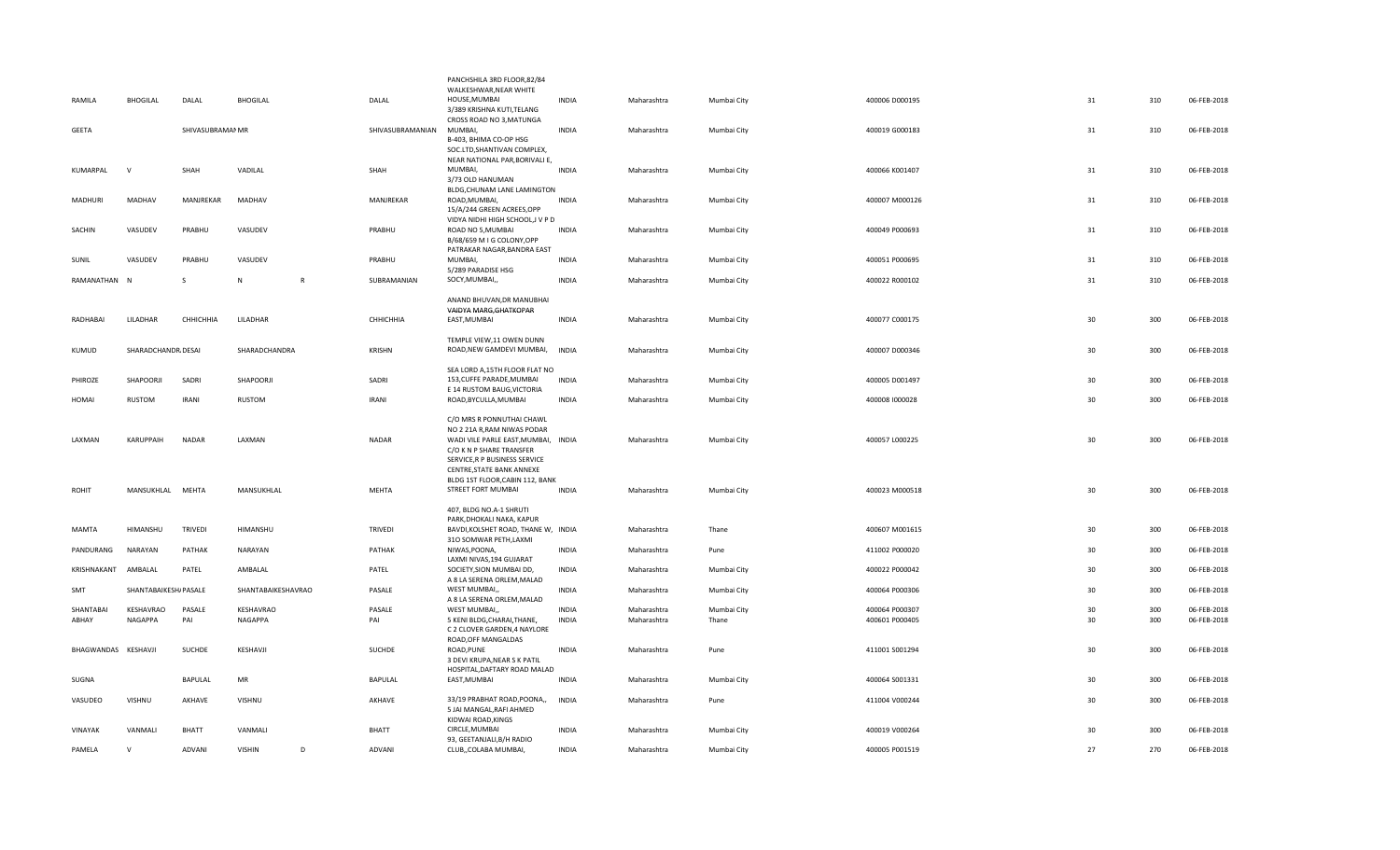|                 |                    |                 |                  |            |                | <b>GIRDHAR NIWAS 2ND</b><br>FLOOR, 15/17 COLABA                                                          |              |             |                        |                |            |     |             |
|-----------------|--------------------|-----------------|------------------|------------|----------------|----------------------------------------------------------------------------------------------------------|--------------|-------------|------------------------|----------------|------------|-----|-------------|
| VAZIRA          |                    | <b>TAHER</b>    | MR               |            | <b>TAHER</b>   | CAUSEWAY, MUMBAI,                                                                                        | <b>INDIA</b> | Maharashtra | Mumbai City            | 400005 T000065 | 26         | 260 | 06-FEB-2018 |
| <b>JOSEPH</b>   | <b>ANTHONY</b>     | <b>ALVARES</b>  | ANTHONY          |            | ALVARES        | ANN NIKETAN, CHARAI, THANE,                                                                              | <b>INDIA</b> | Maharashtra | Thane                  | 400601 A000083 | 25         | 250 | 06-FEB-2018 |
| VAIJANATH       | MUKUND             | KARVE           | <b>MUKUND</b>    |            | KARVE          | C 4 SOMAN BUILDING, KENNEDY<br>BRIDGE, GIRGAUM MUMBAI,<br>C/O C M AHUJA & CO, BEHIND                     | <b>INDIA</b> | Maharashtra | Mumbai City            | 400004 K000003 | 25         | 250 | 06-FEB-2018 |
| <b>GIRDHARI</b> | CHATRUMAL          | AHUJA           | CHATRUMAL        | MENGHRAJ   | $\mathsf{A}$   | RAJA MARKET, BANGALORE,                                                                                  | INDIA        | Karnataka   | <b>Bangalore Urban</b> | 560002 A000047 | 24         | 240 | 06-FEB-2018 |
| SABERA          | TAHERBHAI          | CASSOOBHOY      | <b>TAHERBHAI</b> | ABDUL      | TAYE           | 121 SARANG STREET, MUMBAI,,<br>C BLOCK NO 6, NESS BAUG, NANA                                             | <b>INDIA</b> | Maharashtra | Mumbai City            | 400003 C000002 | 24         | 240 | 06-FEB-2018 |
| <b>MITHOO</b>   | <b>HOSHANG</b>     | DARUWALLA       | <b>HOSHANG</b>   |            | DARUWALLA      | CHOWK, MUMBAI<br>303 B AMAR DEEP 3RD<br>FLOOR, SODAWALLA LANE,<br>GOVIND NAGAR, BORIVLI WEST,            | <b>INDIA</b> | Maharashtra | Mumbai City            | 400007 D000263 | 24         | 240 | 06-FEB-2018 |
| JASWANTLAL      | VALI               | <b>DOSHI</b>    | VALJI            |            | DOSHI          | MUMBAI,<br>15 ARDESIR DADY CROSS                                                                         | <b>INDIA</b> | Maharashtra | Mumbai City            | 400092 D000710 | 24         | 240 | 06-FEB-2018 |
| FALI            | <b>BURJORJI</b>    | DARUWALA        | <b>BURJORJI</b>  |            | DARUWALA       | LANE, GRIGAUM, MUMBAI,<br>189/A KHETWADI BACK RD, 12TH                                                   | <b>INDIA</b> | Maharashtra | Mumbai City            | 400004 F000079 | 24         | 240 | 06-FEB-2018 |
| GODAVARI        |                    | AMRITLAL        | AMRITLAL         |            | KALYANJI       | LANE, MUMBAI,<br>35 GONSALVIS STREET, VILE PARLE                                                         | <b>INDIA</b> | Maharashtra | Mumbai City            | 400004 G000241 | 24         | 240 | 06-FEB-2018 |
| <b>HUBERT</b>   | LESLIE             | GONSALVIS       | LESLIE           |            | <b>FRANCIS</b> | EAST MUMBAI,<br>PLOT NO 255 VINOD<br>KUNJ, GROUND FLOOR, WADALA                                          | <b>INDIA</b> | Maharashtra | Mumbai City            | 400057 G000243 | ${\bf 24}$ | 240 | 06-FEB-2018 |
| KRISHNA         | VANTI              | GROVER          | KIDARNATH        |            | <b>GROVER</b>  | MUMBAI,<br>DHARAMBAI NIVAS, HOUSE NO 8<br>PLOT NO 290/A, KOLWADA SION                                    | <b>INDIA</b> | Maharashtra | Mumbai City            | 400031 G000297 | 24         | 240 | 06-FEB-2018 |
| HOTCHAND        |                    | PARSHOTAMDAS MR |                  |            | PARSHOTAMDAS   | MUMBAI,                                                                                                  | <b>INDIA</b> | Maharashtra | Mumbai City            | 400022 H000069 | 24         | 240 | 06-FEB-2018 |
| KALLY           | KHURSHED           | ICEWALLA        | KHURSHED         |            | SHAPURJI       | 422 A GRANT ROAD, MUMBAI,,                                                                               | <b>INDIA</b> | Maharashtra | Mumbai City            | 400007 1000001 | 24         | 240 | 06-FEB-2018 |
|                 |                    |                 |                  |            |                | 19 GORDHANDAS BLDG, 1ST<br>FLOOR, OPP GIRGAUM CHURCH,                                                    |              |             |                        |                |            |     |             |
| VIJAYABEN       | PADMAKAR           | <b>JOSHI</b>    | PADMAKAR         |            | <b>JOSHI</b>   | GIRGAUM, MUMBAI,,<br>KAKAD NIKETAN FLAT NO<br>C/15, DERASAR LANE, GHATKOPAR                              | <b>INDIA</b> | Maharashtra | Mumbai City            | 400004 J000339 | 24         | 240 | 06-FEB-2018 |
| HARSHAD         | HARAKHACHAND MEHTA |                 | HARAKHACHAND     |            | MEHTA          | MUMBAI,                                                                                                  | <b>INDIA</b> | Maharashtra | Mumbai City            | 400077 M000258 | 24         | 240 | 06-FEB-2018 |
|                 |                    |                 |                  |            |                |                                                                                                          |              |             |                        |                |            |     |             |
|                 |                    |                 |                  |            |                | VILLAGE RANJANKHOL P O                                                                                   |              |             |                        |                |            |     |             |
| BABOOKHAN       | <b>IJJATKHAN</b>   | PATHAN          | <b>IJJATKHAN</b> |            | PATHAN         | TILAKNAGAR, DIST AHMEDNAGAR,, INDIA<br>NAOLVAR NAGAR, BHARATIYAR                                         |              | Maharashtra | Ahmednagar             | 413720 P000032 | 24         | 240 | 06-FEB-2018 |
| PALLASSANA      | RAMANATHA          | RAJARATNAM      | $\mathsf{P}$     | SRAMANATHA | <b>IYER</b>    | UNIVERSITY P O, COIMBATORE,                                                                              | <b>INDIA</b> | Tamil Nadu  | Coimbatore             | 641046 P000043 | 24         | 240 | 06-FEB-2018 |
| ELLEN           |                    | REBELLO         | MR               |            | REBELLO        | B 10 17 1ST FLOOR, SV<br>ROAD, SANTACRUZ WEST, MUMBAI INDIA                                              |              | Maharashtra | Mumbai City            | 400054 R000164 | 24         | 240 | 06-FEB-2018 |
|                 |                    |                 |                  |            |                | C/O C T KAPADIA, 5/38 MORARJI<br>GOKULDAS CHAWL, KHETWADI                                                |              |             |                        |                |            |     |             |
| SAROJ           |                    | JIVANLAL        | MR               |            | JIVANLAL       | MAIN RD MUMBAI,<br>501, TIRYPATI, PLOT 32, SECTOR                                                        | <b>INDIA</b> | Maharashtra | Mumbai City            | 400004 S000021 | 24         | 240 | 06-FEB-2018 |
| RAYAPPA         | RAMKRISHNA         | SHANBHAG        | RAMKRISHNA       | N          | SHANBHA        | 19, NERUL, ,, NAVI MUMBAI                                                                                | <b>INDIA</b> | Maharashtra | Thane                  | 416544 S000299 | 24         | 240 | 06-FEB-2018 |
| SAM             | PHIROZE            | <b>DRIVER</b>   | PHIROZE          |            | <b>DRIVER</b>  | BANOO MANSION A BLOCK, 4TH<br>FLOOR, CUMBALLA HILL, MUMBAI INDIA                                         |              | Maharashtra | Mumbai City            | 400036 S002045 | 24         | 240 | 06-FEB-2018 |
| TARA            | <b>ESSABHOY</b>    | VAHANVATI       | ESSABHOY         |            | VAHANVATI      | 11 MOTLIBAI STREET, JACOB<br>CIRCLE, MUMBAI,<br>505'A' WING COSMIC                                       | <b>INDIA</b> | Maharashtra | Mumbai City            | 400011 T000306 | 24         | 240 | 06-FEB-2018 |
| <b>TRUPTI</b>   | VIJAY              | SARDESAI        | VIJAY            |            | SARDESAI       | HEIGHTS, BHAKTI PARK, WADALA<br>EAST,, MUMBAI                                                            | <b>INDIA</b> | Maharashtra | Mumbai City            | 400037 T000419 | 24         | 240 | 06-FEB-2018 |
|                 |                    |                 |                  |            |                | 2ND NOWROJI HILL ROAD,5<br>NOORANI MANZIL, 2ND FLOOR                                                     |              |             |                        |                |            |     |             |
| SIRAJ           |                    | VALIMAHOMED MR  |                  |            | VALIMAHOMED    | ROOM NO 35, DONGRI MUMBAI<br>C/4 NEELAM, SITALADEVI TEMPLE                                               | INDIA        | Maharashtra | Mumbai City            | 400009 V000078 | 24         | 240 | 06-FEB-2018 |
| LILABAI         | SHRIKRISHNA        | <b>BHAVE</b>    | SHRIKRISHNA      |            | BHAVE          | RD, MAHIM MUMBAI,<br>C/O MRS MARIA HELENA DE<br>SOUZA,C-4 HARRINTON COURT,99<br>HARRINGTON ROAD, CHETPET | <b>INDIA</b> | Maharashtra | Mumbai City            | 400016 B000169 | 23         | 230 | 06-FEB-2018 |
| AUTA            | GERSONDE           | SOUZA           | FA               |            | DESOUZA        | MADRAS                                                                                                   | <b>INDIA</b> | Tamil Nadu  | Chennai                | 600031 D000501 | 23         | 230 | 06-FEB-2018 |
|                 |                    |                 |                  |            |                |                                                                                                          |              |             |                        |                |            |     |             |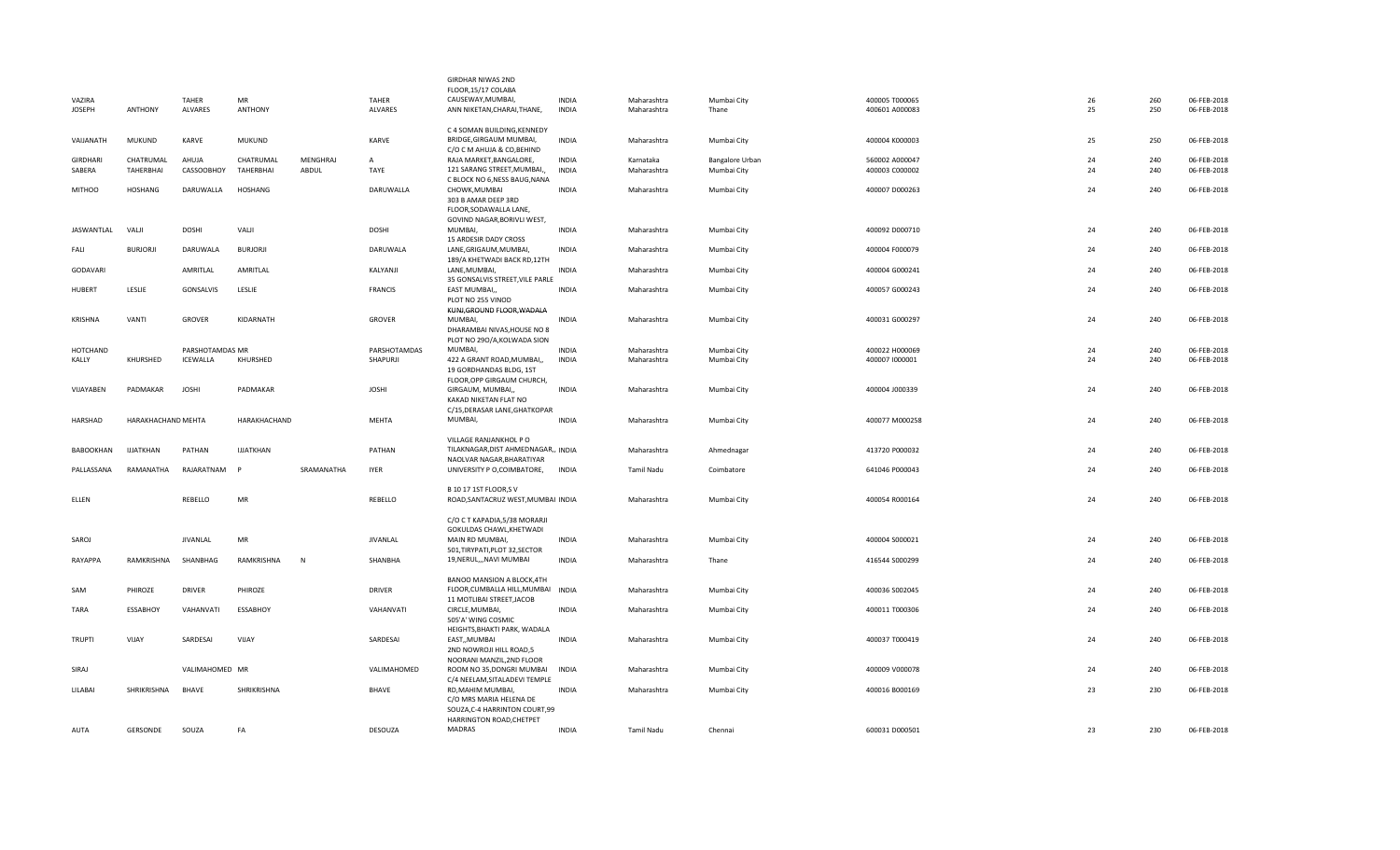|                          |                    |                 |                   |                 | NO 5 2ND FLR, 260 DR ANNIE<br>BESANT ROAD, PRABHADEVI                                       |              |             |             |                |    |     |             |
|--------------------------|--------------------|-----------------|-------------------|-----------------|---------------------------------------------------------------------------------------------|--------------|-------------|-------------|----------------|----|-----|-------------|
| JAYANTKUMAR CHATURBHUJ   |                    | MALKAN          | CHATURBHUJ        | MALKAN          | <b>MUMBAI</b><br>RAMODIA MANSION NO 2, FLAT<br>NO 5 2ND FLR, 260 DR ANNIE                   | <b>INDIA</b> | Maharashtra | Mumbai City | 400025 M000005 | 23 | 230 | 06-FEB-2018 |
|                          |                    |                 |                   |                 | BESANT ROAD, PRABHADEVI                                                                     |              |             |             |                |    |     |             |
| SURESHCHANDR/ CHATURBHUJ |                    | MALKAN          | CHATURBHUJ        | MALKAN          | <b>MUMBAI</b>                                                                               | <b>INDIA</b> | Maharashtra | Mumbai City | 400025 M000006 | 23 | 230 | 06-FEB-2018 |
| <b>MINOO</b>             | <b>BURJORJEE</b>   | MUKADUM         | <b>BURJORJEE</b>  | MUKADUM         | 695 PARSEE COLONY, DR DINSHAW<br>MASTER ROAD, DADAR MUMBAI,                                 | <b>INDIA</b> | Maharashtra | Mumbai City | 400014 M000796 | 23 | 230 | 06-FEB-2018 |
| SUSHILA                  | KASTURCHAND DOSHI  |                 | KASTURCHAND       | DOSHI           | A/4 RIDGE APARTMENT, RIDGE<br>ROAD, MALABAR HILL MUMBAI,                                    | <b>INDIA</b> | Maharashtra | Mumbai City | 400006 D000649 | 22 | 220 | 06-FEB-2018 |
| PILOO                    | SAPAL              | <b>MEHTA</b>    | SAPAL             | MEHTA           | SANJANA MANSION, 1 CARTER<br>RD, BANDRA, MUMBAI                                             | <b>INDIA</b> | Maharashtra | Mumbai City | 400050 P000779 | 22 | 220 | 06-FEB-2018 |
|                          |                    |                 |                   |                 | 124/12 A<br>DHRUVATARA, ERANDAVANA, PUN                                                     |              |             |             |                |    |     |             |
| TARABAI                  | <b>NARHAR</b>      | KANITKAR        | <b>NARHAR</b>     | <b>KANITKAR</b> | Ε,<br>ADERBAD FLAT 122,34 N S PATKAR                                                        | <b>INDIA</b> | Maharashtra | Pune        | 411004 K000123 | 21 | 210 | 06-FEB-2018 |
| COOMI                    |                    | LALA            | MR                | LALA            | MARG, MUMBAI,                                                                               | <b>INDIA</b> | Maharashtra | Mumbai City | 400007 L000027 | 21 | 210 | 06-FEB-2018 |
|                          |                    |                 |                   |                 | SHIRIN MANSURI 2ND                                                                          |              |             |             |                |    |     |             |
| JAMSHED                  | <b>NOWROJI</b>     | MARAWALA        | NOWROJI           | MARAWALA        | FLOOR, SLEATER ROAD, MUMBAI,                                                                | <b>INDIA</b> | Maharashtra | Mumbai City | 400007 M000019 | 21 | 210 | 06-FEB-2018 |
|                          |                    |                 |                   |                 | 203 MATRU ASHISH, 2ND FLOOR C                                                               |              |             |             |                |    |     |             |
| HARESH                   | MATHURADAS SAMPAT  |                 | <b>MATHURADAS</b> | SAMPAT          | S ROAD, DAHISAR EAST, MUMBAI INDIA<br>34 JAYASHREE, 75 ABDUL GAFFAR<br>KHAN ROAD, WORLI SEA |              | Maharashtra | Mumbai City | 400068 S000212 | 21 | 210 | 06-FEB-2018 |
| ZELAM                    | PRABHAT            | VAIDYA          | PRABHAT           | VAIDYA          | FACE, MUMBAI                                                                                | <b>INDIA</b> | Maharashtra | Mumbai City | 400030 V000051 | 21 | 210 | 06-FEB-2018 |
|                          |                    |                 |                   |                 | C/O BERJIS J MAKIDALAL, 23-B,<br>BANDSTAND BLDG., KANE<br>ROAD, BANDSTAND,                  |              |             |             |                |    |     |             |
| SHERAN                   | PHIROZE            | COOPERE         | PHIROZE           | COOPERE         | BANDRA, MUMBAI                                                                              | <b>INDIA</b> | Maharashtra | Mumbai City | 400050 C000202 | 20 | 200 | 06-FEB-2018 |
|                          |                    |                 |                   |                 | C/O MRS RAMCHANDRAN<br>PONNUTHAI, CHAWL NO 2 R NO 21                                        |              |             |             |                |    |     |             |
| LAXMAN                   | KARUPPAIH          | <b>NADAR</b>    | LAXMAN            | NADAR           | A RAM NIWAS PODAR, VILE PARLE<br>E MUMBAI,                                                  | <b>INDIA</b> | Maharashtra | Mumbai City | 400057 L000226 | 20 | 200 | 06-FEB-2018 |
|                          |                    |                 |                   |                 | 99/5 SHRI NATH                                                                              |              |             |             |                |    |     |             |
|                          |                    |                 |                   |                 | SOCIETY, PRABHAT<br>COLONY, SANTACRUZ                                                       |              |             |             |                |    |     |             |
| KAILASH                  | <b>NATH</b>        | ACHARYA         | <b>NATH</b>       | ACHARYA         | EAST, MUMBAI<br>C/O K M NEMAN, SHARE & STOCK                                                | <b>INDIA</b> | Maharashtra | Mumbai City | 400055 A000018 | 18 | 180 | 06-FEB-2018 |
|                          |                    |                 |                   |                 | BROKER, 32 APOLLO                                                                           |              |             |             |                |    |     |             |
| SULOCHANADEVI            |                    | AGRAWAL         | MR                | AGRAWAL         | STREET, MUMBAI<br>3 MANDARPUSHPA CO OP HOU                                                  | <b>INDIA</b> | Maharashtra | Mumbai City | 400023 A000040 | 18 | 180 | 06-FEB-2018 |
|                          |                    |                 |                   |                 | SOCY, SANT DYNANESHWAR                                                                      |              |             |             |                |    |     |             |
| USHA                     | MAHADEO            | APHALE          | MAHADEO           | APHALE          | ROAD, MULUND EAST, MUMBAI<br>13/14 HAKOBA HOUSE, NEAR                                       | <b>INDIA</b> | Maharashtra | Mumbai City | 400081 A000145 | 18 | 180 | 06-FEB-2018 |
|                          |                    | MORARJI         | MR                | MORARJI         | SHRIKRISHNA NAGAR P O, BORIVLI                                                              | <b>INDIA</b> |             |             |                | 18 | 180 | 06-FEB-2018 |
| ASHOKA                   |                    |                 |                   |                 | EAST MUMBAI,                                                                                |              | Maharashtra | Mumbai City | 400066 A000165 |    |     |             |
|                          |                    |                 |                   |                 | 16 SANGAM BLDG, FLAT NO 3 2ND<br>FLOOR, LITTLE GIBBS ROAD,                                  |              |             |             |                |    |     |             |
| JAMNA                    |                    | BAJAJ           | MR                | BAJAJ           | HANGING GARDEN, MUMBAI,                                                                     | <b>INDIA</b> | Maharashtra | Mumbai City | 400006 B000096 | 18 | 180 | 06-FEB-2018 |
|                          |                    |                 |                   |                 | 301 MADHU                                                                                   |              |             |             |                |    |     |             |
| RAMCHANDRA WAMAN         |                    | BAL             | WAMAN             | BAL             | APARTMENTS, PRARTHANA SAMAJ<br>ROAD, VILE PARLE EAST, MUMBAI INDIA                          |              | Maharashtra | Mumbai City | 400057 B000123 | 18 | 180 | 06-FEB-2018 |
|                          |                    |                 |                   |                 | 330 A/B MAHATMA GANDHI                                                                      |              |             |             |                |    |     |             |
| <b>BHARAT</b>            | GAURISHANKER BHATT |                 | GAURISHANKER      | <b>BHATT</b>    | ROAD, SHANTI NIVAS, GHATKOPAR<br>MUMBAI,                                                    | <b>INDIA</b> | Maharashtra | Mumbai City | 400075 B000217 | 18 | 180 | 06-FEB-2018 |
| MARIANA                  | <b>JEHANGIR</b>    | <b>BHARUCHA</b> | JEHANGIR          | BHARUCHA        | NESS BAUG ANNEXE 3 FLAT<br>6, NANA CHOWK, MUMBAI,                                           | <b>INDIA</b> |             |             | 400007 B000243 | 18 | 180 | 06-FEB-2018 |
|                          |                    |                 |                   |                 | E 10 SARASWAT CO OP                                                                         |              | Maharashtra | Mumbai City |                |    |     |             |
| SHAKUL                   | SURESH             | <b>BHATKAL</b>  | SURESH            | <b>BHATKAL</b>  | BLDGS, LABURNM ROAD<br>GAMDEVI, MUMBAI,                                                     | <b>INDIA</b> | Maharashtra | Mumbai City | 400007 B000250 | 18 | 180 | 06-FEB-2018 |
|                          |                    |                 |                   |                 | 6 USHA BUILDING, COLLEGE                                                                    |              |             |             |                |    |     |             |
| MALATI                   | <b>KRISHNA</b>     | BHIDE           | KRISHNA           | <b>BHIDE</b>    | STREET, DADAR MUMBAI,                                                                       | <b>INDIA</b> | Maharashtra | Mumbai City | 400028 B000268 | 18 | 180 | 06-FEB-2018 |

RAMODIA MANSION NO 2,FLAT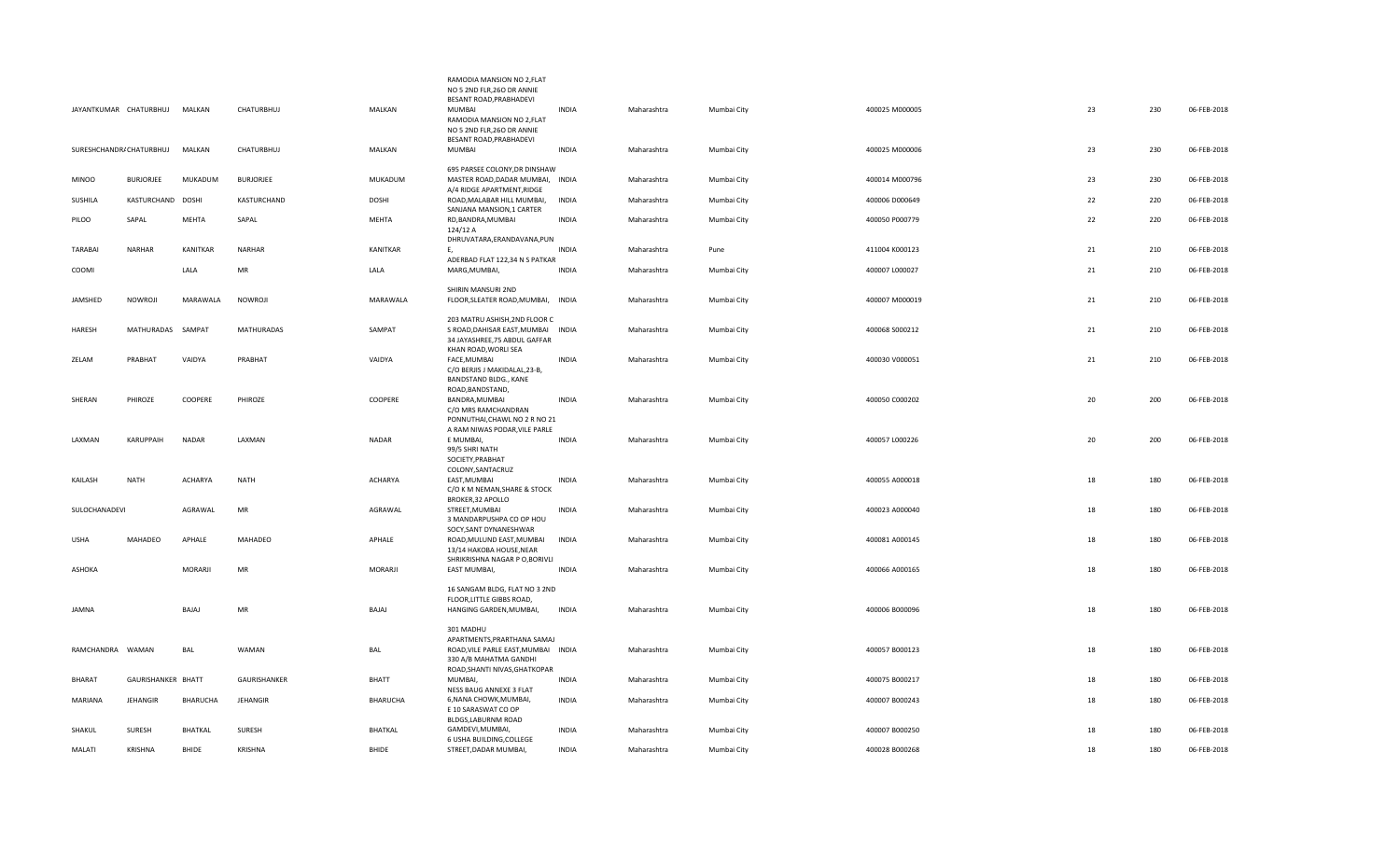|                 |                               |                |                            |            |               | 6 USHA BUILDING, COLLEGE                                    |              |             |             |                |    |     |             |
|-----------------|-------------------------------|----------------|----------------------------|------------|---------------|-------------------------------------------------------------|--------------|-------------|-------------|----------------|----|-----|-------------|
| KRISHNA         | JAGANNATH                     | BHIDE          | JAGANNATH                  |            | BHIDE         | STREET, DADAR MUMBAI,                                       | <b>INDIA</b> | Maharashtra | Mumbai City | 400028 B000269 | 18 | 180 | 06-FEB-2018 |
|                 |                               |                |                            |            |               | C9 INDRADEEP SOCIETY, 171 L B                               |              |             |             |                |    |     |             |
| MALATI          | BABUBHAI                      | BHANSALI       | <b>BABUBHAI</b>            |            | BHANSALI      | SHASTRI MARG, MUMBAI,<br>MERWAN BUILDING, 1ST FLOOR         | <b>INDIA</b> | Maharashtra | Mumbai City | 400086 B000291 | 18 | 180 | 06-FEB-2018 |
|                 |                               |                |                            |            |               | URANWALA STREET, GRANT                                      |              |             |             |                |    |     |             |
| <b>JERBANOO</b> | PESHOTAN                      | BHADHA         | PESHOTAN                   |            | BHADHA        | ROAD, MUMBAI                                                | <b>INDIA</b> | Maharashtra | Mumbai City | 400007 B000422 | 18 | 180 | 06-FEB-2018 |
|                 |                               |                |                            |            |               |                                                             |              |             |             |                |    |     |             |
|                 |                               |                |                            |            |               | M B KURESHI CHAWL, SAINATH<br>NAGAR MAJASWADI, JOGESHWARI   |              |             |             |                |    |     |             |
| RAGHUNATH       | KRISHNAJI                     | CHAVAN         | KRISHNAJI                  |            | CHAVAN        | EAST, MUMBAI                                                | <b>INDIA</b> | Maharashtra | Mumbai City | 400060 C000081 | 18 | 180 | 06-FEB-2018 |
|                 |                               |                |                            |            |               | 2 ANAND BHUVAN,LJ ROAD,OPP                                  |              |             |             |                |    |     |             |
|                 |                               |                |                            |            |               | CITYLIGHT CINEMA, MAHIM                                     |              |             |             |                |    |     |             |
| JAYABEN         | KANTILAL                      | DAVE           | KANTILAL                   |            | DAVE          | <b>MUMBAI</b><br>NAVJIVAN BLDG NO 3,4TH FLOOR               | <b>INDIA</b> | Maharashtra | Mumbai City | 400016 D000257 | 18 | 180 | 06-FEB-2018 |
|                 |                               |                |                            |            |               | ROOM NO 4, LAMINGTON                                        |              |             |             |                |    |     |             |
| MAHENDRA        | $\epsilon$                    | DAMANIA        | $\mathsf{C}$               |            | DAMANIA       | ROAD, MUMBAI                                                | <b>INDIA</b> | Maharashtra | Mumbai City | 400008 D000273 | 18 | 180 | 06-FEB-2018 |
|                 |                               |                |                            |            |               | C/O MOHANLAL U SHAH,20                                      |              |             |             |                |    |     |             |
| KINA            | KIRITKUMAR                    | DAMANIA        | KIRITKUMAR                 |            | DAMANIA       | RASHMI VIHAR 3RD FLOOR, K A S<br>ROA, MATUNGA, MUMBAI,      | <b>INDIA</b> | Maharashtra | Mumbai City | 400019 D000286 | 18 | 180 | 06-FEB-2018 |
|                 |                               |                |                            |            |               |                                                             |              |             |             |                |    |     |             |
|                 |                               |                |                            |            |               | PARADISE APARTMENTS, A WING                                 |              |             |             |                |    |     |             |
|                 |                               |                |                            |            |               | 1ST FLOOR FLAT NO 4, JAI                                    |              |             |             |                |    |     |             |
| <b>JOSEPH</b>   | IGNATIUSJOHNDI SOUZA          |                | <b>IGNATIUSJOHNDEDEUSD</b> |            | SOUZA         | BHAWANI MATA ROAD, AMBOLI<br>ANDHERI WEST, MUMBAI           | <b>INDIA</b> | Maharashtra | Mumbai City | 400058 D000740 | 18 | 180 | 06-FEB-2018 |
|                 |                               |                |                            |            |               |                                                             |              |             |             |                |    |     |             |
|                 |                               |                |                            |            |               | PARADISE APARTMENTS, A WING                                 |              |             |             |                |    |     |             |
|                 |                               |                |                            |            |               | 1ST FLOOR FLAT 4, JAI BHAWANI                               |              |             |             |                |    |     |             |
| MARIA           | SOPHIEROSARICA SOUZA          |                | SOPHIEROSARICAUBALDAD      |            | SOUZA         | MATA ROAD, AMBOLI ANDHERI<br>WEST, MUMBAI                   | <b>INDIA</b> | Maharashtra | Mumbai City | 400058 D000743 | 18 | 180 | 06-FEB-2018 |
|                 |                               |                |                            |            |               | `E' #503, SAI KRUPA CHS                                     |              |             |             |                |    |     |             |
|                 |                               |                |                            |            |               | LTD.,, PLOT NO. 100, SECTOR                                 |              |             |             |                |    |     |             |
| JAL             | KAVASJI                       | <b>DUBASH</b>  | KAVASJI                    |            | <b>DUBASH</b> | 27,, NERUL NAVI MUMBAI,                                     | <b>INDIA</b> | Maharashtra | Thane       | 416544 D000780 | 18 | 180 | 06-FEB-2018 |
|                 |                               |                |                            |            |               | BOTTAWALA BUILDING 2ND<br>FLOOR, 239-A TARDEO               |              |             |             |                |    |     |             |
|                 |                               |                |                            |            |               |                                                             |              |             |             |                |    |     |             |
| ERIEN           | DHUNJISHA                     | MEHTA          | DHUNJISHA                  |            | MEHTA         | ROAD, MUMBAI,                                               | <b>INDIA</b> | Maharashtra | Mumbai City | 400007 E000110 | 18 | 180 | 06-FEB-2018 |
|                 |                               |                |                            |            |               |                                                             |              |             |             |                |    |     |             |
|                 |                               |                |                            |            |               | SAIFI MAHAL PAWAI                                           |              |             |             |                |    |     |             |
| FATEMA          |                               | AAISAHEBAH     | H                          | HSYEDNA    | TAHERSAIF     | ROAD, MALABAR HILL MUMBAI,,                                 | <b>INDIA</b> | Maharashtra | Mumbai City | 400006 F000002 | 18 | 180 | 06-FEB-2018 |
|                 |                               |                |                            |            |               | KARANI NIVAS 3RD FLOOR, 2ND<br>VICTORIA CROSS LANE, BYCULLA |              |             |             |                |    |     |             |
| VEDA            | <b>BRUNO</b>                  | FERNANDES      | <b>BRUNO</b>               |            | COSMES        | MUMBAI,                                                     | <b>INDIA</b> | Maharashtra | Mumbai City | 400027 F000017 | 18 | 180 | 06-FEB-2018 |
|                 |                               |                |                            |            |               | PREMJI M PATEL                                              |              |             |             |                |    |     |             |
|                 |                               |                |                            |            |               | BLDG, RAMCHANDRA                                            |              |             |             |                |    |     |             |
| DHIRAJLAL       | <b>MONJI</b>                  | GADHIA         | MONJI                      |            | GADHIA        | LANE, MALAD WEST MUMBAI,<br>PREMJI M PATEL                  | <b>INDIA</b> | Maharashtra | Mumbai City | 400064 G000164 | 18 | 180 | 06-FEB-2018 |
|                 |                               |                |                            |            |               | BLDG, RAMCHANDRA                                            |              |             |             |                |    |     |             |
| VINODINI        | DHIRAJLAL                     | GADHIA         | DHIRAJLAL                  |            | GADHIA        | LANE, MALAD WEST MUMBAI,                                    | <b>INDIA</b> | Maharashtra | Mumbai City | 400064 G000165 | 18 | 180 | 06-FEB-2018 |
| <b>BEHRAM</b>   | $\mathcal{S}$                 | GHEESTA        | <sub>S</sub>               |            | GHEESTA       | 84/A SLEATER ROAD, NAWAB<br>BLDG, GRANT ROAD, MUMBAI        | <b>INDIA</b> | Maharashtra | Mumbai City | 400007 G000209 | 18 | 180 | 06-FEB-2018 |
|                 |                               |                |                            |            |               | GANGARAM NIVAS, 2ND FLOOR                                   |              |             |             |                |    |     |             |
|                 |                               |                |                            |            |               | ROOM NO 18,N M JOSHI                                        |              |             |             |                |    |     |             |
| GOPAL           | NARAYAN                       | GHADI          | NARAYAN                    |            | GHADI         | MARG, BYCULLA MUMBAI                                        | <b>INDIA</b> | Maharashtra | Mumbai City | 400027 G000215 | 18 | 180 | 06-FEB-2018 |
|                 |                               |                |                            |            |               | 11/188 PARLESHWAR<br>SOCIETY, VILE PARLE                    |              |             |             |                |    |     |             |
| MANGALA         | SHANKAR                       | GHANEKAR       | SHANKAR                    | DATTATRAYA | G             | EAST, MUMBAI,                                               | <b>INDIA</b> | Maharashtra | Mumbai City | 400057 G000217 | 18 | 180 | 06-FEB-2018 |
|                 |                               |                |                            |            |               | C/603 VISHAL                                                |              |             |             |                |    |     |             |
|                 |                               |                |                            |            |               | APARTMENT, PRAKASH STUDIO                                   |              |             |             |                |    |     |             |
|                 | MAHESHCHANDRJAYASHANKER GOR   |                | JAYASHANKER                |            | GOR           | COMPOUND, SIR M V ROAD<br>ANDHERI, MUMBAI                   | <b>INDIA</b> | Maharashtra | Mumbai City | 400069 G000265 | 18 | 180 | 06-FEB-2018 |
|                 |                               |                |                            |            |               | C/603 VISHAL                                                |              |             |             |                |    |     |             |
|                 |                               |                |                            |            |               | APARTMENT, PRAKASH STUDIO                                   |              |             |             |                |    |     |             |
|                 | SULOCHANABEN MAHESHCHANDR GOR |                | MAHESHCHANDRA              |            | GOR           | COMPOUND, SIR M V ROAD<br>ANDHERI, MUMBAI                   | <b>INDIA</b> | Maharashtra | Mumbai City | 400069 G000266 | 18 | 180 | 06-FEB-2018 |
|                 |                               |                |                            |            |               | 73/C JANAK NIKETAN, RANADE                                  |              |             |             |                |    |     |             |
| ANANT           | YASHWANT                      | <b>GOKHALE</b> | YASHWANT                   |            | GOKHALE       | ROAD, DADAR MUMBAI,                                         | <b>INDIA</b> | Maharashtra | Mumbai City | 400028 G000284 | 18 | 180 | 06-FEB-2018 |
|                 |                               |                |                            |            |               | 43/T BLOCK NO K 2, RAILWAY                                  |              |             |             |                |    |     |             |
| NIRMALA         | VAMAN                         | <b>GUPTE</b>   | VAMAN                      |            | <b>GUPTE</b>  | COLONY, MUMBAI<br>CENTRAL, MUMBAI                           | <b>INDIA</b> | Maharashtra | Mumbai City | 400008 G000308 | 18 | 180 | 06-FEB-2018 |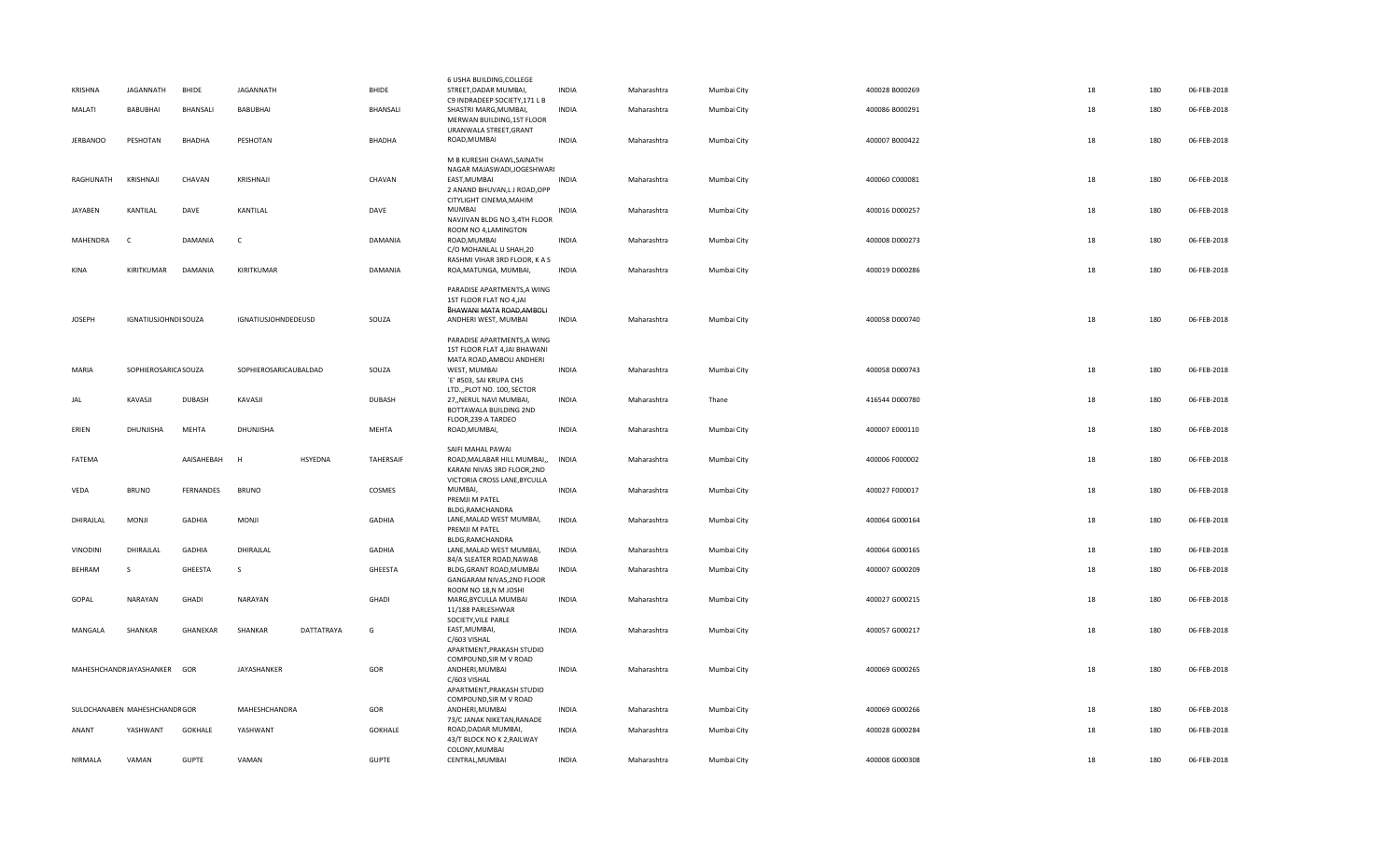|                        |                       |                 |                   |                 | 502/A VEENA NAGAR, OPP STATE                                       |              |             |                        |                |        |     |             |
|------------------------|-----------------------|-----------------|-------------------|-----------------|--------------------------------------------------------------------|--------------|-------------|------------------------|----------------|--------|-----|-------------|
| <b>GUNDERIA</b>        | <b>HEMANT</b>         | KANCHANLAL      | HEMANT            | KANCHANLAL      | BANK OF INDIA,S V ROAD MALAD<br>WEST, MUMBAI                       | <b>INDIA</b> | Maharashtra | Mumbai City            | 400064 G000316 | 18     | 180 | 06-FEB-2018 |
|                        |                       |                 |                   |                 | NATARAJ APARTMENTS BLDG                                            |              |             |                        |                |        |     |             |
|                        |                       |                 |                   | <b>GUPTE</b>    | <b>B,BLOCK NO 7, PESTOM SAGAR</b>                                  |              |             |                        |                |        | 180 |             |
| SHUBHANGI              | CHANDRAKANT GUPTE     |                 | CHANDRAKANT       |                 | ROAD 6, CHEMBUR MUMBAI<br>502/A VEENA NAGAR, OPP STATE             | <b>INDIA</b> | Maharashtra | Mumbai City            | 400089 G000321 | $18\,$ |     | 06-FEB-2018 |
|                        |                       |                 |                   |                 | <b>BANK OF INDIA,SV</b>                                            |              |             |                        |                |        |     |             |
| SAROJ                  | KANCHANLAL GUNDERIA   |                 | KANCHANLAL        | GUNDERIA        | ROAD, MUMBAI<br>410 VRINDAVAN, 1/C RAHEJA                          | <b>INDIA</b> | Maharashtra | Mumbai City            | 400064 G000323 | 18     | 180 | 06-FEB-2018 |
|                        |                       |                 |                   |                 | TOWNSHIP, OFF QUARRY ROAD,                                         |              |             |                        |                |        |     |             |
| <b>GUNDERIA</b>        | PARSHOTAMDAS MANEKLAL |                 | PARSHOTAMDAS      | MANEKLAL        | NEAR SAIBABA TEMPLE, MALAD<br>EAST MUMBAI,                         | <b>INDIA</b> | Maharashtra | Mumbai City            | 400097 G000340 | 18     | 180 | 06-FEB-2018 |
|                        |                       |                 |                   |                 |                                                                    |              |             |                        |                |        |     |             |
|                        |                       |                 |                   |                 | "RAKHI" CO-OP HSG SOC BLOCK<br>NO 8,2ND FLR 31 RAMBAUG             |              |             |                        |                |        |     |             |
| WAMAN                  | SAKHARAM              | <b>HARDIKAR</b> | SAKHARAM          | HARDIKAR        | COLONY, PAUD ROAD PUNE,                                            | <b>INDIA</b> | Maharashtra | Pune                   | 411038 H000022 | 18     | 180 | 06-FEB-2018 |
| HIRABAI                |                       | GOKALDAS        | GOKALDAS          | HANSRAJ         | FLAT 1001 SOMNATH, R2-B5 7TH<br>ROAD, GHATKOPAR E BOMBAY, INDIA    |              | Maharashtra | Mumbai City            | 400077 H000055 | 18     | 180 | 06-FEB-2018 |
|                        |                       |                 |                   |                 |                                                                    |              |             |                        |                |        |     |             |
|                        | RAMASWAMI             | IYENGAR         | RAMASWAMI         | <b>IYENGAR</b>  | A/75 VII<br>BLOCK, JAYANAGAR, BANGALORE, INDIA                     |              | Karnataka   | <b>Bangalore Urban</b> | 560082 1000046 | 18     | 180 | 06-FEB-2018 |
|                        |                       |                 |                   |                 |                                                                    |              |             |                        |                |        |     |             |
| RATNAPRABHA            |                       | JAGANNATH       | <b>MR</b>         | JAGANNATH       | JAY VILLA BLOCK B 3, LINKING<br>ROAD, SANTACRUZ WEST, MUMBAI INDIA |              | Maharashtra | Mumbai City            | 400054 J000044 | $18\,$ | 180 | 06-FEB-2018 |
|                        |                       |                 |                   |                 |                                                                    |              |             |                        |                |        |     |             |
|                        |                       |                 |                   |                 | C/O NARBHERAM<br>HARAKHCHAND, SHARE & STOCK                        |              |             |                        |                |        |     |             |
|                        |                       |                 |                   |                 | BROKERS, BHUPEN CHAMBERS                                           |              |             |                        |                |        |     |             |
| JASMIN                 |                       | VINAYCHANDRA MR |                   | VINAYCHANDRA    | DALAL STREET, MUMBAI<br>PUNRAJIVAN BLDG R NO 42 2ND                | <b>INDIA</b> | Maharashtra | Mumbai City            | 400023 J000046 | 18     | 180 | 06-FEB-2018 |
|                        |                       |                 |                   |                 | FLR, KAMATIPURA 5TH                                                |              |             |                        |                |        |     |             |
| MANJULA                | RAMESH                | JAIN            | RAMESH            | JAIN            | LANE, MUMBAI,<br>F-428 E/2 HIGHWAY                                 | <b>INDIA</b> | Maharashtra | Mumbai City            | 400008 J000078 | 18     | 180 | 06-FEB-2018 |
|                        |                       |                 |                   |                 | PARK, THAKUR COMPLEX, KANDIVLI                                     |              |             |                        |                |        |     |             |
| DARSHANA               | PARITOSH              | JANI            | PARITOSH          | JANI            | E, MUMBAI<br>F-428 E/2 HIGHWAY                                     | <b>INDIA</b> | Maharashtra | Mumbai City            | 400101 J000115 | 18     | 180 | 06-FEB-2018 |
|                        |                       |                 |                   |                 | PARK, THAKUR COMPLEX, KANDIVLI                                     |              |             |                        |                |        |     |             |
| KAPINJALA              | VIJAYKUMAR            | JANI            | VIJAYKUMAR        | JANI            | E, MUMBAI<br>34 VISHNU MAHAL, D ROAD 5TH                           | <b>INDIA</b> | Maharashtra | Mumbai City            | 400101 J000116 | 18     | 180 | 06-FEB-2018 |
| RAMA                   |                       | JAIN            | MR                | JAIN            | FLOOR, CHURCHGATE, MUMBAI                                          | <b>INDIA</b> | Maharashtra | Mumbai City            | 400020 J000133 | 18     | 180 | 06-FEB-2018 |
|                        |                       |                 |                   |                 | C/O JAYANTILAL DHARAMDATT<br>OZA, VIRJI PATEL CHAWL ROOM           |              |             |                        |                |        |     |             |
|                        |                       |                 |                   |                 | NO 3, QUARRY ROAD DHANJI                                           |              |             |                        |                |        |     |             |
| PRAVINCHAND CHAMPAKLAL |                       | <b>JHAVERI</b>  | CHAMPAKLAL        | <b>JHAVERI</b>  | WADI, MALAD EAST MUMBAI                                            | <b>INDIA</b> | Maharashtra | Mumbai City            | 400064 J000209 | 18     | 180 | 06-FEB-2018 |
|                        |                       |                 |                   |                 | KHURSHED HOUSE, 604 D LADY                                         |              |             |                        |                |        |     |             |
| FRENY                  | KAVASHAW              | <b>JHABVALA</b> | KAVASHAW          | <b>JHABVALA</b> | JEHANGIR ROAD, DADAR MUMBAI, INDIA                                 |              | Maharashtra | Mumbai City            | 400014 J000212 | 18     | 180 | 06-FEB-2018 |
|                        |                       |                 |                   |                 | 201-202 WOODLAND B FOUR                                            |              |             |                        |                |        |     |             |
|                        |                       |                 |                   |                 | BUNGLOW, J P ROAD<br>LOKHANDWALA                                   |              |             |                        |                |        |     |             |
| MADAN                  | HARIRAM               | <b>JHAVERI</b>  | HARIRAM           | <b>JHAVERI</b>  | COMPLEX, ANDHERI W MUMBAI, INDIA                                   |              | Maharashtra | Mumbai City            | 400058 J000215 | 18     | 180 | 06-FEB-2018 |
|                        |                       |                 |                   |                 | 30 DALMIA BLDG 3RD FLOOR,T A                                       |              |             |                        |                |        |     |             |
| SHRINIVAS              | HANMANTRAO JOSHI      |                 | <b>HANMANTRAO</b> | <b>JOSHI</b>    | KATARIA ROAD MAHIM, MUMBAI, INDIA                                  |              | Maharashtra | Mumbai City            | 400016 J000267 | 18     | 180 | 06-FEB-2018 |
|                        |                       |                 |                   |                 | SHRAM SAFALYA, SHRI GANESH<br>NAGAR, NANDIVLI                      |              |             |                        |                |        |     |             |
| SUNIL                  | MADHUKAR              | <b>JOSHI</b>    | MADHUKAR          | <b>JOSHI</b>    | ROAD, DOMBIVLI EAST                                                | <b>INDIA</b> | Maharashtra | Thane                  | 421201 J000285 | 18     | 180 | 06-FEB-2018 |
|                        |                       |                 |                   |                 | SAI VIHAR APTS (II), FLAT NO C-4<br>KARVE NAGAR,, P.O NAV          |              |             |                        |                |        |     |             |
| SARITA                 | VISHWAS               | <b>JOSHI</b>    | VISHWAS           | <b>JOSHI</b>    | SAHYADRIPUNE                                                       | <b>INDIA</b> | Maharashtra | Pune                   | 411052 J000293 | 18     | 180 | 06-FEB-2018 |
|                        |                       |                 |                   |                 | 13 KANTI MAHAL, OPP HOTEL<br>IMPERIAL PALACE, TELLY                |              |             |                        |                |        |     |             |
| <b>RUPA</b>            | SHRIKANT              | <b>JOSHI</b>    | SHRIKANT          | <b>JOSHI</b>    | GALLI, MUMBAI                                                      | <b>INDIA</b> | Maharashtra | Mumbai City            | 400069 J000316 | 18     | 180 | 06-FEB-2018 |
|                        |                       |                 |                   |                 | 13 KANTI MAHAL, OPP IMPERIAL<br>PALACE HOTEL, TELLY                |              |             |                        |                |        |     |             |
| SHRIKANT               | DATTATRAY             | <b>JOSHI</b>    | DATTATRAY         | <b>JOSHI</b>    | GALLI, MUMBAI                                                      | <b>INDIA</b> | Maharashtra | Mumbai City            | 400069 J000317 | 18     | 180 | 06-FEB-2018 |
|                        |                       |                 |                   |                 |                                                                    |              |             |                        |                |        |     |             |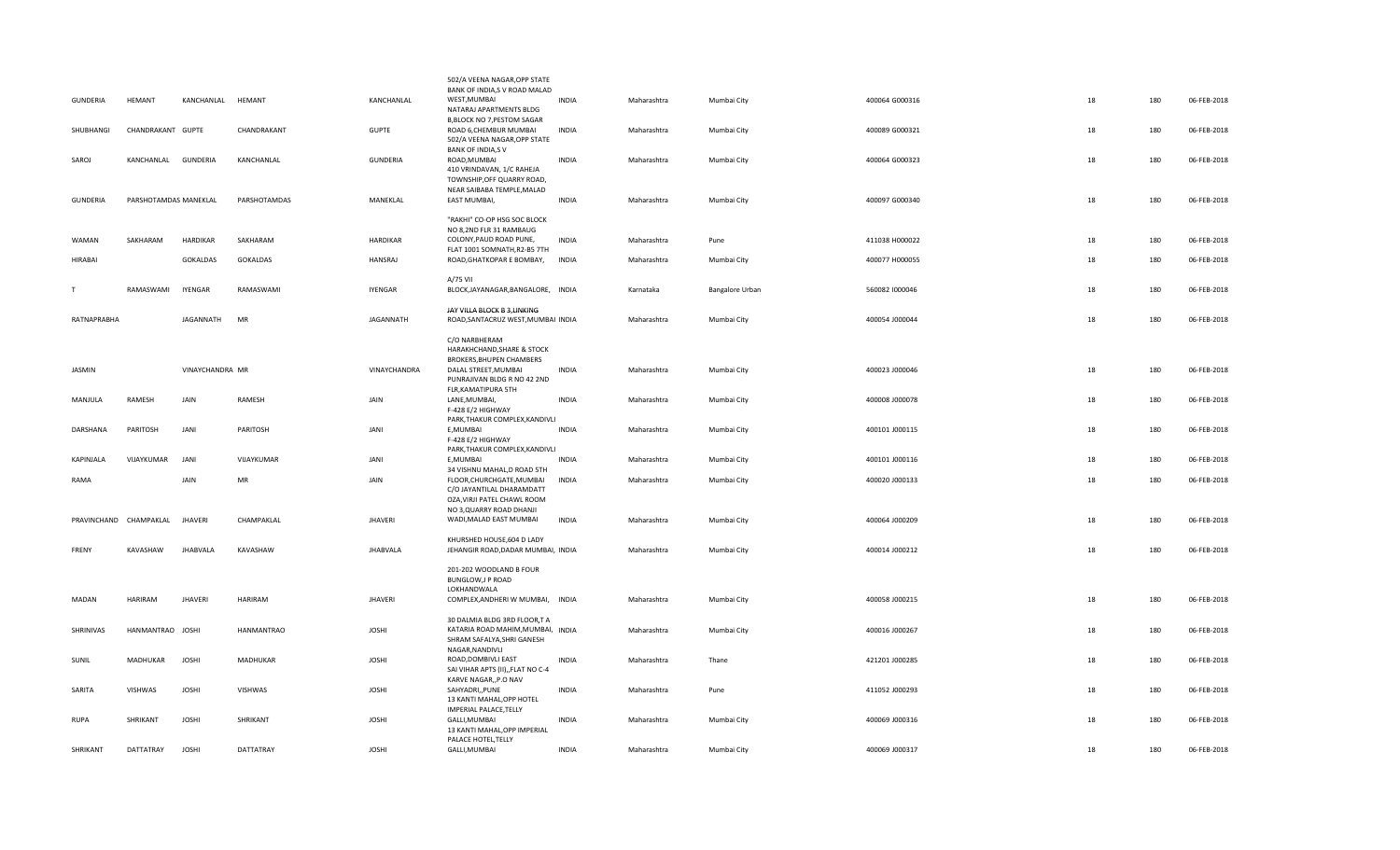|                   |                     |               |                 |                | RAMZARUKHA SOCIETY FLAT NO                                     |              |             |             |                |    |     |             |
|-------------------|---------------------|---------------|-----------------|----------------|----------------------------------------------------------------|--------------|-------------|-------------|----------------|----|-----|-------------|
|                   |                     |               |                 |                | 2, TOWER 1 1ST FLOOR, SV                                       |              |             |             |                |    |     |             |
| <b>VIKRANT</b>    | PRAJABANDHU JOSHI   |               | PRAJABANDHU     | <b>JOSHI</b>   | ROAD, ANDHERI WEST, MUMBAI, INDIA                              |              | Maharashtra | Mumbai City | 400058 J000318 | 18 | 180 | 06-FEB-2018 |
|                   |                     |               |                 |                | 493 ARTHUR ROAD GHASWALA<br>ESTATE, BLDG NO 3 4TH FLOOR R      |              |             |             |                |    |     |             |
| RANJANA           | BHARATKUMAR JOGI    |               | BHARATKUMAR     | JOGI           | NO 38, TARDEO, MUMBAI                                          | <b>INDIA</b> | Maharashtra | Mumbai City | 400034 J000326 | 18 | 180 | 06-FEB-2018 |
|                   |                     |               |                 |                | 606B VALMIKI APARTMENT, NEAR                                   |              |             |             |                |    |     |             |
|                   |                     |               |                 |                | PHARMACY COLLEGE                                               |              |             |             |                |    |     |             |
|                   |                     |               |                 |                | KALINA, SANTACRUZ EAST                                         |              |             |             |                |    |     |             |
| KAMAL             | SHRINIVAS           | KARVE         | SHRINIVAS       | KARVE          | BOMBAY,                                                        | <b>INDIA</b> | Maharashtra | Mumbai City | 400098 K000143 | 18 | 180 | 06-FEB-2018 |
|                   |                     |               |                 |                |                                                                |              |             |             |                |    |     |             |
|                   |                     |               |                 |                | 81-83 BHULABHAI DESAI ROAD,3                                   |              |             |             |                |    |     |             |
| MANSUKHLAL        | $\mathbf{r}$        | KAMDAR        | $\top$          | KAMDAR         | SAGAR DARSHAN, MUMBAI,<br>PANKAJ C-11-104 ASHOKVAN, SHIV       | <b>INDIA</b> | Maharashtra | Mumbai City | 400036 K000224 | 18 | 180 | 06-FEB-2018 |
|                   |                     |               |                 |                | VALLABH ROAD BORIVALI                                          |              |             |             |                |    |     |             |
| RAMAKANT          | VITHAL              | KAMAT         | VITHAL          | KAMAT          | EAST, MUMBAI,                                                  | <b>INDIA</b> | Maharashtra | Mumbai City | 400066 K000236 | 18 | 180 | 06-FEB-2018 |
|                   |                     |               |                 |                | K/5 104 KISHORE DARSHAN, FOUR                                  |              |             |             |                |    |     |             |
|                   |                     |               |                 |                | BUNGALOWS ROAD, ANDHERI                                        |              |             |             |                |    |     |             |
| <b>KIRAN</b>      | <b>JUGESH</b>       | <b>KAPOOR</b> | <b>JUGESH</b>   | <b>KAPOOR</b>  | WEST, MUMBAI                                                   | <b>INDIA</b> | Maharashtra | Mumbai City | 400058 K000238 | 18 | 180 | 06-FEB-2018 |
|                   |                     |               |                 |                | 25 KHAMBATTA                                                   |              |             |             |                |    |     |             |
| <b>RUSI</b>       | <b>HORMUSJI</b>     | KABIR         | <b>HORMUSJI</b> | KABIR          | LANE, BYCULLA, MUMBAI,<br><b>B/4 SHALIBHADRA</b>               | <b>INDIA</b> | Maharashtra | Mumbai City | 400027 K000276 | 18 | 180 | 06-FEB-2018 |
|                   |                     |               |                 |                | APARTMENT, DATTA MANDIR                                        |              |             |             |                |    |     |             |
| VIJAY             | YESHWANT            | KHAMKAR       | YESHWANT        | <b>KHAMKAR</b> | ROAD, MALAD EAST, MUMBAI                                       | <b>INDIA</b> | Maharashtra | Mumbai City | 400064 K000504 | 18 | 180 | 06-FEB-2018 |
|                   |                     |               |                 |                | B/4 SHALIBHADRA                                                |              |             |             |                |    |     |             |
|                   |                     |               |                 |                | APARTMENT, DATTA MANDIR                                        |              |             |             |                |    |     |             |
| SUNITA            | VIJAY               | KHAMKAR       | VIJAY           | KHAMKAR        | ROAD, MALAD EAST, MUMBAI                                       | <b>INDIA</b> | Maharashtra | Mumbai City | 400064 K000505 | 18 | 180 | 06-FEB-2018 |
|                   |                     |               |                 |                | LILADHAR RATANSI BLDG R NO                                     |              |             |             |                |    |     |             |
| KASTURI           | RAJNIKANT           | KOTHARI       | RAJNIKANT       | KOTHARI        | 14/15,13 LAXMI NARAYAN<br>LANE, MATUNGA C R, MUMBAI            | <b>INDIA</b> | Maharashtra | Mumbai City | 400019 K000575 | 18 | 180 | 06-FEB-2018 |
|                   |                     |               |                 |                | FLAT NO 14 1ST FLOOR, NIRMAL                                   |              |             |             |                |    |     |             |
|                   |                     |               |                 |                | ANAND CO OP HSG SOCY, PLOT NO                                  |              |             |             |                |    |     |             |
|                   |                     |               |                 |                | 107/C J P ROAD, ANDHERI WEST                                   |              |             |             |                |    |     |             |
| <b>OCHIRAM</b>    | LILARAM             | KOTWANI       | LILARAM         | KOTWANI        | MUMBAI                                                         | <b>INDIA</b> | Maharashtra | Mumbai City | 400058 K000576 | 18 | 180 | 06-FEB-2018 |
|                   |                     |               |                 |                |                                                                |              |             |             |                |    |     |             |
|                   |                     |               |                 |                | 4 B ANAND, GURU SEVA CO OP                                     |              |             |             |                |    |     |             |
|                   |                     |               |                 |                | <b>HOUG SOCY</b>                                               |              |             |             |                |    |     |             |
| MARUTI            | NARAYAN             | KUMTAKAR      | NARAYAN         | KUMTAKAR       | LTD, PANDURANGWADI, MUMBAI<br>BELASIS ROAD, B I T BLOCK NO 1 R | <b>INDIA</b> | Maharashtra | Mumbai City | 400063 K000620 | 18 | 180 | 06-FEB-2018 |
|                   |                     |               |                 |                | NO 78 THIRD FLOOR, POST                                        |              |             |             |                |    |     |             |
| <b>NARAYAN</b>    | KRISHNAJI           | KUDAV         | KRISHNAJI       | KUDAV          | BYCULLA MUMBAI,                                                | <b>INDIA</b> | Maharashtra | Mumbai City | 400008 K000624 | 18 | 180 | 06-FEB-2018 |
|                   |                     |               |                 |                | ZUNJARRAO WADA, DATTAR ALI                                     |              |             |             |                |    |     |             |
| RAGHUNATH         | RAMCHANDRA          | KURDUKAR      | RAMCHANDRA      | KURDUKAR       | TILAK CHOWK, KALYAN C R,                                       | <b>INDIA</b> | Maharashtra | Thane       | 421301 K000643 | 18 | 180 | 06-FEB-2018 |
|                   |                     |               |                 |                | ZUNJARRAO WADA, DATTA                                          |              |             |             |                |    |     |             |
| PRAMILA           | RAGHUNATH           | KURDUKAR      | RAGHUNATH       | KURDUKAR       | ALI, TILAK CHOWK, KALYAN CR                                    | <b>INDIA</b> | Maharashtra | Thane       | 421301 K000644 | 18 | 180 | 06-FEB-2018 |
|                   |                     |               |                 |                | 52/3 DR RANGNEKAR SOCIETY,<br>GROUND FL, SHIV SRUSHTI, KURLA   |              |             |             |                |    |     |             |
| KASHINATH         | LAXMAN              | HINDLEKAR     | LAXMAN          | HINDLEKAR      | EAST, MUMBAI,,                                                 | <b>INDIA</b> | Maharashtra | Mumbai City | 400024 K000730 | 18 | 180 | 06-FEB-2018 |
|                   |                     |               |                 |                | ADARBAD FLAT NO 122,34 N S                                     |              |             |             |                |    |     |             |
| FRAM              | H                   | LALA          | H               | LALA           | PATKAR MARG, MUMBAI,                                           | <b>INDIA</b> | Maharashtra | Mumbai City | 400007 L000035 | 18 | 180 | 06-FEB-2018 |
|                   |                     |               |                 |                | ADARBAD FLAT NO 122,34 N S                                     |              |             |             |                |    |     |             |
| COOMI             | H                   | LALA          | H               | LALA           | PATKAR MARG, MUMBAI,                                           | <b>INDIA</b> | Maharashtra | Mumbai City | 400007 L000039 | 18 | 180 | 06-FEB-2018 |
|                   | H                   |               | H               |                | ADERBAD FLAT 122,34 N S PATKAR                                 |              |             |             |                |    |     |             |
| COOMI             |                     | LALA          |                 | LALA           | MARG, MUMBAI,<br>D 4 BLOCK SHARADASHRAM, B S                   | <b>INDIA</b> | Maharashtra | Mumbai City | 400007 L000040 | 18 | 180 | 06-FEB-2018 |
| BHALCHANDRA VAMAN |                     | MARDHEKAR     | VAMAN           | MARDHEKAR      | ROAD, DADAR MUMBAI,                                            | <b>INDIA</b> | Maharashtra | Mumbai City | 400028 M000001 | 18 | 180 | 06-FEB-2018 |
|                   |                     |               |                 |                | RAJENDRA NIVAS, OPP CENTAUR                                    |              |             |             |                |    |     |             |
|                   |                     |               |                 |                | HOTEL, NEHRU ROAD, VILE PARLE                                  |              |             |             |                |    |     |             |
| SHARDA            | NATVARLAL           | <b>MANIAR</b> | NATVARLAL       | MANIAR         | EAST, MUMBAI,                                                  | <b>INDIA</b> | Maharashtra | Mumbai City | 400099 M000025 | 18 | 180 | 06-FEB-2018 |
|                   |                     |               |                 |                |                                                                |              |             |             |                |    |     |             |
|                   |                     |               |                 |                | 702 GODAVARI BUILDING, WORLI<br>SAGAR CO OP HSG SOCIETY, SIR   |              |             |             |                |    |     |             |
|                   |                     |               |                 |                | POCHKHANWALA ROAD WORLI                                        |              |             |             |                |    |     |             |
| MANIKRAO          | ANANDRAO            | MAHALLE       | ANANDRAO        | MAHALLE        | MUMBAI,                                                        | <b>INDIA</b> | Maharashtra | Mumbai City | 400025 M000052 | 18 | 180 | 06-FEB-2018 |
|                   |                     |               |                 |                | A-12 ANAND BHAVAN, 45 BAJAJ                                    |              |             |             |                |    |     |             |
|                   |                     |               |                 |                |                                                                |              |             |             |                |    |     |             |
| KANTA             | KANCHANLAL MERCHANT |               | KANCHANLAL      | MERCHANT       | ROAD VILE PARLE W, MUMBAI,                                     | INDIA        | Maharashtra | Mumbai City | 400056 M000307 | 18 | 180 | 06-FEB-2018 |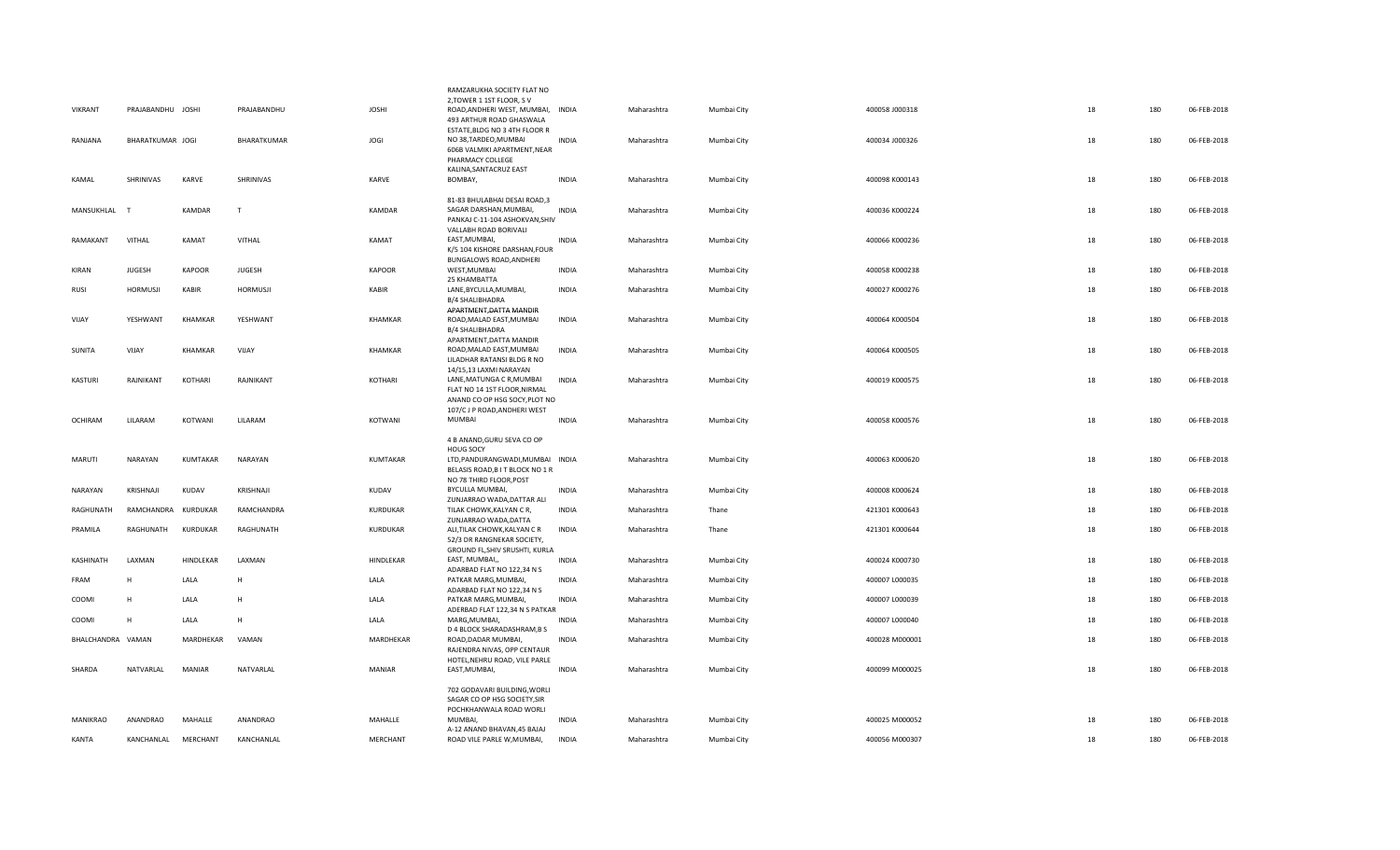|                  |                      |               |                 |               | 354 H CHOWKSI                                           |              |             |             |                |    |     |             |
|------------------|----------------------|---------------|-----------------|---------------|---------------------------------------------------------|--------------|-------------|-------------|----------------|----|-----|-------------|
| <b>JAWAHAR</b>   | SUMANT               | MERCHANT      | SUMANT          | MERCHANT      | BLDG, VITHALWADI RANADE<br>ROAD, DADAR WEST, MUMBAI     | <b>INDIA</b> | Maharashtra | Mumbai City | 400028 M000360 | 18 | 180 | 06-FEB-2018 |
|                  |                      |               |                 |               |                                                         |              |             |             |                |    |     |             |
| PILOO            | <b>GUSTAD</b>        | MEHTA         | GUSTAD          | MEHTA         | A2/11 CENTURY RAYON COLONY, P<br>O SHAHAD, DIST THANE,  | <b>INDIA</b> | Maharashtra | Thane       | 421103 M000368 | 18 | 180 | 06-FEB-2018 |
|                  |                      |               |                 |               |                                                         |              |             |             |                |    |     |             |
|                  |                      |               |                 |               | 34 GURUPRASAD BLDG, MANPADA                             |              |             |             |                |    |     |             |
| MUKUND           | DAGADUDAS            | <b>MEHTA</b>  | DAGADUDAS       | MEHTA         | ROAD, DOMBIVLI,<br>MATRU CHHAYA 1ST                     | <b>INDIA</b> | Maharashtra | Thane       | 421201 M000410 | 18 | 180 | 06-FEB-2018 |
|                  |                      |               |                 |               | FLOOR, MANCHHUBHAI                                      |              |             |             |                |    |     |             |
| APURVA           | URMIKANT             | <b>MEHTA</b>  | URMIKANT        | MEHTA         | ROAD, MALAD EAST, MUMBAI<br>MATRU CHHAYA 1ST            | <b>INDIA</b> | Maharashtra | Mumbai City | 400097 M000441 | 18 | 180 | 06-FEB-2018 |
|                  |                      |               |                 |               | FLOOR, MANCHHUBHAI                                      |              |             |             |                |    |     |             |
| <b>URMIKANT</b>  | HIRALAL              | MEHTA         | HIRALAL         | MEHTA         | ROAD, MALAD EAST MUMBAI,                                | <b>INDIA</b> | Maharashtra | Mumbai City | 400097 M000442 | 18 | 180 | 06-FEB-2018 |
| <b>BACHUBHAI</b> | NAGINDAS             | MEVAWALA      | <b>NAGINDAS</b> | MEVAWALA      | , MAIN ROAD, SURAT,<br>7C/7D MAPEL HOUSE, EDEN          | <b>INDIA</b> | Gujarat     | Surat       | 395003 M000470 | 18 | 180 | 06-FEB-2018 |
|                  |                      |               |                 |               | WOODS OFF POKHARAN 2, THANE                             |              |             |             |                |    |     |             |
| GHAVER           | DARA                 | <b>MISTRY</b> | DARA            | <b>MISTRY</b> | W,<br>7C/7D MAPEL HOUSE, EDEN                           | <b>INDIA</b> | Maharashtra | Thane       | 400601 M000618 | 18 | 180 | 06-FEB-2018 |
|                  |                      |               |                 |               | WOODS OFF POKHARAN 2, THANE                             |              |             |             |                |    |     |             |
| DARA             | <b>RUSTOMJI</b>      | <b>MISTRY</b> | RUSTOMJI        | <b>MISTRY</b> | W.                                                      | <b>INDIA</b> | Maharashtra | Thane       | 400601 M000619 | 18 | 180 | 06-FEB-2018 |
|                  |                      |               |                 |               | 7C/7D MAPEL HOUSE, EDEN<br>WOODS OPP POKHARAN 2, THANE  |              |             |             |                |    |     |             |
| HORMAZ           | DARA                 | <b>MISTRY</b> | <b>DARA</b>     | <b>MISTRY</b> | WEST,                                                   | <b>INDIA</b> | Maharashtra | Thane       | 400601 M000620 | 18 | 180 | 06-FEB-2018 |
|                  |                      |               |                 |               | 25/8 SAMATA HSG SOCY 1ST FLR B                          |              |             |             |                |    |     |             |
|                  |                      |               |                 |               | WING, WAGLE ESTATE POLICE                               |              |             |             |                |    |     |             |
|                  | CHANDRAKANT MOHOLKAR |               | CHANDRAKANT     | MOHOLKAR      | CHOWKEY & SHOPPING CENTRE,<br>SHRI NAGAR, THANE W,      | <b>INDIA</b> |             |             | 400604 M000735 | 18 | 180 | 06-FEB-2018 |
| PADMAVATI        |                      |               |                 |               |                                                         |              | Maharashtra | Thane       |                |    |     |             |
|                  | CHAMPAKLAL           | <b>MODI</b>   | CHAMPAKLAL      |               | 32 PARAM GEET NAGAR, AGASHI                             | <b>INDIA</b> |             |             |                |    |     |             |
| PADMA            |                      |               |                 | MODI          | ROAD, VIRAR WEST,<br>32 PARAM JEET NAGAR, AGASHI        |              | Maharashtra | Thane       | 401303 M000741 | 18 | 180 | 06-FEB-2018 |
| SHILPESH         | CHAMPAKLAL           | <b>MODI</b>   | CHAMPAKLAL      | MODI          | ROAD, VIRAR WEST PIN,                                   | <b>INDIA</b> | Maharashtra | Thane       | 401303 M000742 | 18 | 180 | 06-FEB-2018 |
| CHAMPAKLAL       | NAGINDAS             | <b>MODI</b>   | NAGINDAS        | MODI          | 32 PARAM JEET NAGAR, AGASHI<br>ROAD, VIRAR WEST,        | <b>INDIA</b> | Maharashtra | Thane       | 401303 M000744 | 18 | 180 | 06-FEB-2018 |
|                  |                      |               |                 |               | 3 YASHODHAM, MANPADA                                    |              |             |             |                |    |     |             |
| <b>DINESH</b>    | SHIVARAYA            | <b>NAYAK</b>  | SHIVARAYA       | <b>NAYAK</b>  | ROAD, OPP PATANKAR WADI,<br>DOMBIVALI EAST,             | <b>INDIA</b> | Maharashtra | Thane       | 421201 N000138 | 18 | 180 | 06-FEB-2018 |
|                  |                      |               |                 |               | A 19 NAVYUG MANSION, N                                  |              |             |             |                |    |     |             |
| $\overline{A}$   | N                    | NAMJOSHI      | N               | NAMJOSHI      | BHARUCHA ROAD, MUMBAI,                                  | <b>INDIA</b> | Maharashtra | Mumbai City | 400007 N000151 | 18 | 180 | 06-FEB-2018 |
|                  |                      |               |                 |               | MULUND NEW POLICE LINE, 2ND                             |              |             |             |                |    |     |             |
|                  |                      |               |                 |               | FLOOR ROOM NO 16, POLICE                                |              |             |             |                |    |     |             |
| MOHAN            | DATTA                | <b>NAIK</b>   | DATTA           | <b>NAIK</b>   | STATION COMPOUND, MULUND<br>WEST, MUMBAI                | <b>INDIA</b> | Maharashtra | Mumbai City | 400080 N000156 | 18 | 180 | 06-FEB-2018 |
|                  |                      |               |                 |               |                                                         |              |             |             |                |    |     |             |
|                  |                      |               |                 |               | MULUND NEW POLICE LINE, ROOM<br>NO 16 2ND FLOOR, POLICE |              |             |             |                |    |     |             |
|                  |                      |               |                 |               | STATION COMPOUND, N S                                   |              |             |             |                |    |     |             |
| PRATIBHA         | <b>GIRIDHAR</b>      | <b>NAIK</b>   | <b>GIRIDHAR</b> | <b>NAIK</b>   | ROAD, MULUND WEST MUMBAI                                | <b>INDIA</b> | Maharashtra | Mumbai City | 400080 N000158 | 18 | 180 | 06-FEB-2018 |
|                  |                      |               |                 |               | WORLI POLICE CAMP, HUDCO A<br>BLOCK ROOM NO             |              |             |             |                |    |     |             |
|                  |                      |               |                 |               | 3, POCHKHANWALLA ROAD                                   |              |             |             |                |    |     |             |
| KASHINATH        | VISHNU               | <b>NAIK</b>   | VISHNU          | <b>NAIK</b>   | WORLI, MUMBAI<br>WORLI POLICE CAMP, HUDCO A             | <b>INDIA</b> | Maharashtra | Mumbai City | 400025 N000165 | 18 | 180 | 06-FEB-2018 |
|                  |                      |               |                 |               | BLOCK ROOM NO                                           |              |             |             |                |    |     |             |
|                  |                      |               |                 |               | 3, POCHKHANWALLA ROAD                                   |              |             |             |                |    |     |             |
| SANGITA          | KASHINATH            | <b>NAIK</b>   | KASHINATH       | <b>NAIK</b>   | WORLI, MUMBAI<br>RAM ASHISH CO OP HOU SOCY              | <b>INDIA</b> | Maharashtra | Mumbai City | 400025 N000166 | 18 | 180 | 06-FEB-2018 |
|                  |                      |               |                 |               | LTD, ROOM NO A 9 1ST                                    |              |             |             |                |    |     |             |
|                  |                      |               |                 |               | FLOOR, SANE GURUJI MARG<br>NAVGHAR ROAD, MULUND         |              |             |             |                |    |     |             |
| VIRBHAN          | MAYARAM              | PATIL         | MAYARAM         | PATIL         | <b>MUMBAI</b>                                           | <b>INDIA</b> | Maharashtra | Mumbai City | 400081 P000136 | 18 | 180 | 06-FEB-2018 |
| PERVIZ           | <b>JEHANGIR</b>      | PASTAKIA      | JEHANGIR        | PASTAKIA      | KAVARANA BLDG, KITTRIDGE                                | <b>INDIA</b> | Maharashtra |             | 400005 P000196 | 18 | 180 | 06-FEB-2018 |
|                  |                      |               |                 |               | ROAD, COLABA, MUMBAI<br>KAVARANA BLDG, KITTRIDGE        |              |             | Mumbai City |                |    |     |             |
| <b>JEHANGIR</b>  | KHERSHEDJI           | PASTAKIA      | KHERSHEDJI      | PASTAKIA      | ROAD, COLABA, MUMBAI                                    | <b>INDIA</b> | Maharashtra | Mumbai City | 400005 P000197 | 18 | 180 | 06-FEB-2018 |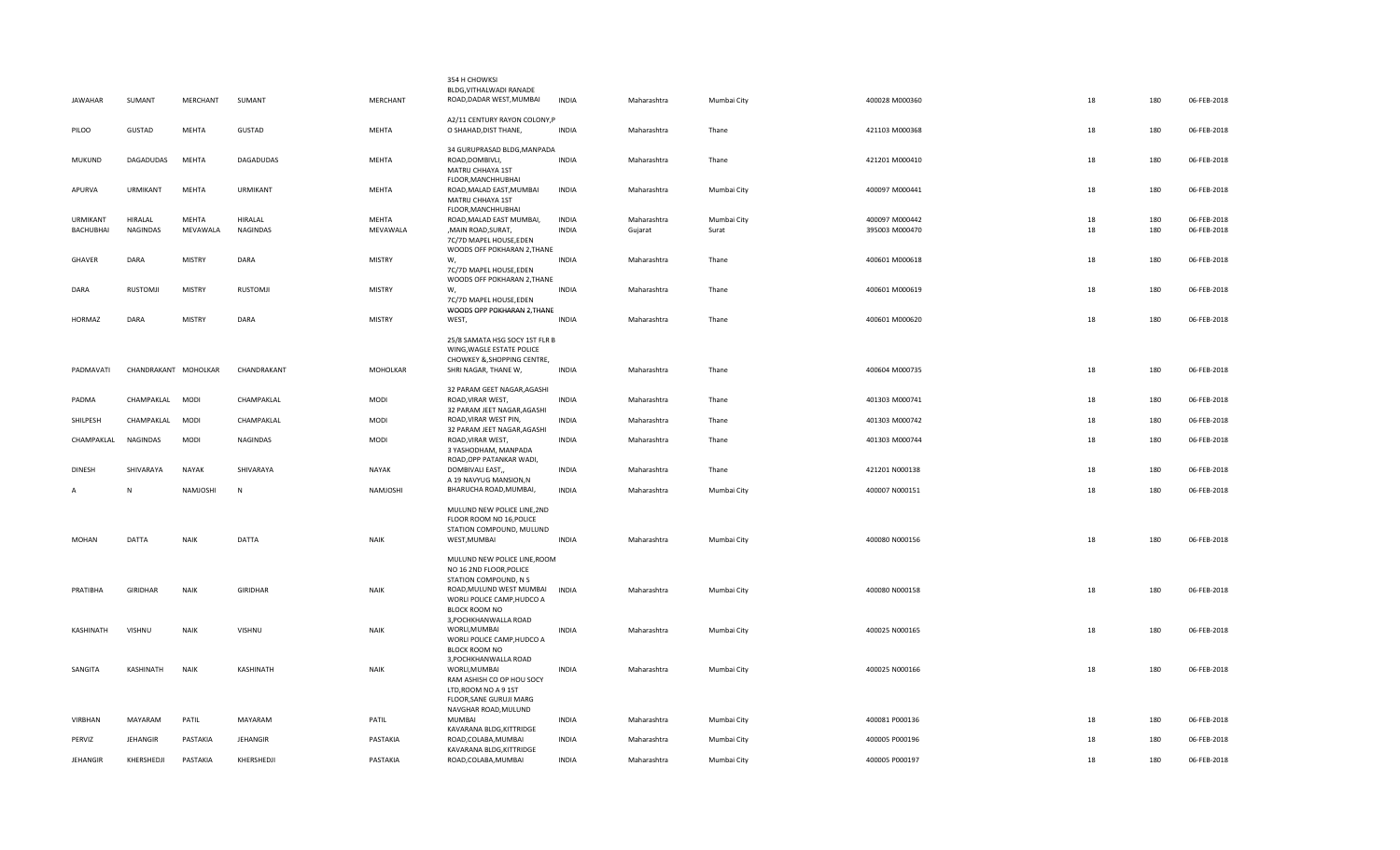|                             |                                |                   |                |                | ST PIUS X COLONY, 15 NIRMAL<br>NAHUR ROAD, MULUND                                                                           |              |             |             |                |    |     |             |
|-----------------------------|--------------------------------|-------------------|----------------|----------------|-----------------------------------------------------------------------------------------------------------------------------|--------------|-------------|-------------|----------------|----|-----|-------------|
| <b>BENEDICT</b>             | SIMON                          | PAIS              | SIMON          | PAIS           | WEST, MUMBAI<br>PREMIER COLONY,L G QUARTERS                                                                                 | <b>INDIA</b> | Maharashtra | Mumbai City | 400080 P000215 | 18 | 180 | 06-FEB-2018 |
|                             | PURUSHOTTAMD SUKHRAMDAS PANDYA |                   | SUKHRAMDAS     | PANDYA         | CHAWL NO 2 ROOM NO 6, KURLA<br>MUMBAI,                                                                                      | <b>INDIA</b> | Maharashtra | Mumbai City | 400070 P000233 | 18 | 180 | 06-FEB-2018 |
|                             |                                |                   |                |                | VISHWABHARATI CO OP HSG<br>SOCY, BINDU 2ND FLOOR BLOCK<br>NO 9,17TH JUHU LANE, ANDHERI                                      |              |             |             |                |    |     |             |
| NEENA                       | VASANTLAL                      | PAREKH            | VASANTLAL      | PAREKH         | <b>WEST MUMBAI</b>                                                                                                          | <b>INDIA</b> | Maharashtra | Mumbai City | 400058 P000262 | 18 | 180 | 06-FEB-2018 |
|                             |                                |                   |                |                | 104 SHIV COOP HSG SOC                                                                                                       |              |             |             |                |    |     |             |
| PRAKASH                     | C                              | PATIL             | T<br>CHAVGONDA | PATIL          | LTD, PRABHADEVI ROAD, MUMBAI, INDIA<br>C/O PANDYA & CO, BLOCK NO 2<br>DAMODAR BHUVAN, TILAK<br>MANDIR ROAD, VILE PARLE EAST |              | Maharashtra | Mumbai City | 400025 P000273 | 18 | 180 | 06-FEB-2018 |
| HARIPRASAD                  | UMIASHANKER PANDYA             |                   | UMIASHANKER    | PANDYA         | MUMBAI                                                                                                                      | <b>INDIA</b> | Maharashtra | Mumbai City | 400057 P000305 | 18 | 180 | 06-FEB-2018 |
| <b>SURBHI</b>               | VIJAY                          | PATEL             | VIJAY          | PATEL          | 264 SHANTI NIVAS, 8 12 ROAD<br>KHAR WEST, MUMBAI,                                                                           | <b>INDIA</b> | Maharashtra | Mumbai City | 400052 P000310 | 18 | 180 | 06-FEB-2018 |
|                             |                                |                   |                |                | D/30 PATEL PARK, 144 NEHRU                                                                                                  |              |             |             |                |    |     |             |
| HANSABEN                    | MANUBHAI                       | PATEL             | MANUBHAI       | PATEL          | ROAD, SANTACRUZ EAST, MUMBAI INDIA<br>101 PRABHA SADAN, SANGITA<br>APARTMENT, DATTAMANDIR                                   |              | Maharashtra | Mumbai City | 400029 P000315 | 18 | 180 | 06-FEB-2018 |
| MANJULA                     | NAVINBHAI                      | PAREKH            | NAVINBHAI      | PAREKH         | ROAD, MALAD EAST, MUMBAI,                                                                                                   | <b>INDIA</b> | Maharashtra | Mumbai City | 400064 P000345 | 18 | 180 | 06-FEB-2018 |
|                             |                                |                   |                |                | 101 PRABHA SADAN, SANGITA<br>APARTMENT, DATTAMANDIR                                                                         |              |             |             |                |    |     |             |
| NAVINBHAI                   | BHIKHALAL                      | PAREKH            | BHIKHALAL      | PAREKH         | ROAD, MALAD EAST, MUMBAI,                                                                                                   | <b>INDIA</b> | Maharashtra | Mumbai City | 400064 P000346 | 18 | 180 | 06-FEB-2018 |
|                             |                                |                   |                |                | 51 CONTRACTOR BUILDING, 2ND<br>FLOOR BLOCK NO 12, VICTORIA                                                                  |              |             |             |                |    |     |             |
| YAZAD                       | PIROJSHAW                      | PATEL             | PIROJSHAW      | PATEL          | GARDEN ROAD, BYCULLA MUMBAI INDIA<br>VAIKUNTH DARSHAN, FLAT 202 A<br>WING 2ND FLOOR, SAI NAGAR<br><b>BEHIND PARVATI</b>     |              | Maharashtra | Mumbai City | 400027 P000411 | 18 | 180 | 06-FEB-2018 |
| CHANDRASHEKH/VITTAL         |                                | PANDESHWAR VITTAL |                | PANDESHWAR     | TALKIES, NAVGHAR VASAI WEST,<br><b>DIST THANE</b>                                                                           | <b>INDIA</b> | Maharashtra | Thane       | 401202 P000428 | 18 | 180 | 06-FEB-2018 |
|                             |                                |                   |                |                | C/3/24 SAMRUDDHI<br>SOCIETY, BABURAO PARULEKAR                                                                              |              |             |             |                |    |     |             |
| SUSHILA                     | VAMAN                          | PHADNIS           | VAMAN          | PHADNIS        | MARG DADAR, MUMBAI,                                                                                                         | <b>INDIA</b> | Maharashtra | Mumbai City | 400028 P000622 | 18 | 180 | 06-FEB-2018 |
|                             |                                |                   |                |                | B 68 659 M I G COLONY, BANDRA                                                                                               |              |             |             |                |    |     |             |
| VASUDEV                     | LAXMAN                         | PRABHU            | LAXMAN         | PRABHU         | EAST, MUMBAI,<br>B/68/659 M I G COLONY, OPP<br>PATRAKAR NAGAR, BANDRA EAST                                                  | <b>INDIA</b> | Maharashtra | Mumbai City | 400051 P000694 | 18 | 180 | 06-FEB-2018 |
| NEEMA                       | VASUDEV                        | PRABHU            | VASUDEV        | PRABHU         | MUMBAI,                                                                                                                     | <b>INDIA</b> | Maharashtra | Mumbai City | 400051 P000696 | 18 | 180 | 06-FEB-2018 |
| VIJAY                       | BALKRISHNA                     | PUROHIT           | BALKRISHNA     | <b>PUROHIT</b> | DATAR BLOCKS, BHIWANDI<br>ROAD, KALYAN CR,                                                                                  | <b>INDIA</b> | Maharashtra | Thane       | 421301 P000722 | 18 | 180 | 06-FEB-2018 |
|                             |                                |                   |                |                | DATAR BLOCKS, BHIWANDI                                                                                                      |              |             |             |                |    |     |             |
| BALKRISHNA                  | GANGADHAR                      | PUROHIT           | GANGADHAR      | PUROHIT        | ROAD, KALYAN CR,<br>ROOM NO 97 CHAWL NO<br>26, REPAIRING BOARD TRANSIT                                                      | <b>INDIA</b> | Maharashtra | Thane       | 421301 P000723 | 18 | 180 | 06-FEB-2018 |
| <b>BHARTI</b>               | RANJITSINGH                    | RATHOD            | RANJITSINGH    | RATHOD         | CAMP, ANTOP HILL MUMBAI,<br>2 C SURESH COLONY, SWAMI                                                                        | <b>INDIA</b> | Maharashtra | Mumbai City | 400037 R000058 | 18 | 180 | 06-FEB-2018 |
| AARTI                       | PITAMBER                       | <b>RACHH</b>      | PITAMBER       | RACHH          | VIVEKANAND ROAD, VILE PARLE<br>MUMBAI,                                                                                      | <b>INDIA</b> | Maharashtra | Mumbai City | 400056 R000087 | 18 | 180 | 06-FEB-2018 |
| PITAMBERDAS NANJOMAL        |                                | RATHI             | NANJOMAL       | RATHI          | 10/165 B P T COLONY, RENOLD<br>ROAD WADALA EAST, MUMBAI,                                                                    | <b>INDIA</b> | Maharashtra | Mumbai City | 400031 R000101 | 18 | 180 | 06-FEB-2018 |
|                             |                                |                   |                |                | SBI EMPLOYEES PREETAM, CO OP<br>HSG SOC, FLAT NO 27 2ND                                                                     |              |             |             |                |    |     |             |
| SUPRIYA                     | <sub>S</sub>                   | RANADIVE          | S.             | RANADIVE       | FLOOR, SUBWAY ROAD<br>SANTACRUZ WEST, MUMBAI<br>A/5 MANOJ CO OP                                                             | <b>INDIA</b> | Maharashtra | Mumbai City | 400054 R000105 | 18 | 180 | 06-FEB-2018 |
| SUDHA                       | DATTATRAY                      | RANE              | DATTATRAY      | RANE           | SOCIETY, SHANKAR GHANEKAR<br>MARG, PRABHADEVI, MUMBAI<br>C/O BABUBHAI P PARIKH, 2/7                                         | <b>INDIA</b> | Maharashtra | Mumbai City | 400025 R000109 | 18 | 180 | 06-FEB-2018 |
|                             |                                |                   |                |                | AMBAR PARK SOCIETY, CD                                                                                                      |              |             |             |                |    |     |             |
| <b>CHANDRASHEKAI LINGPP</b> |                                | RAJU              | LINGPP         | RAJU           | BARFIWALA MARG, ANDHERI<br>WEST, MUMBAI                                                                                     | <b>INDIA</b> | Maharashtra | Mumbai City | 400058 R000115 | 18 | 180 | 06-FEB-2018 |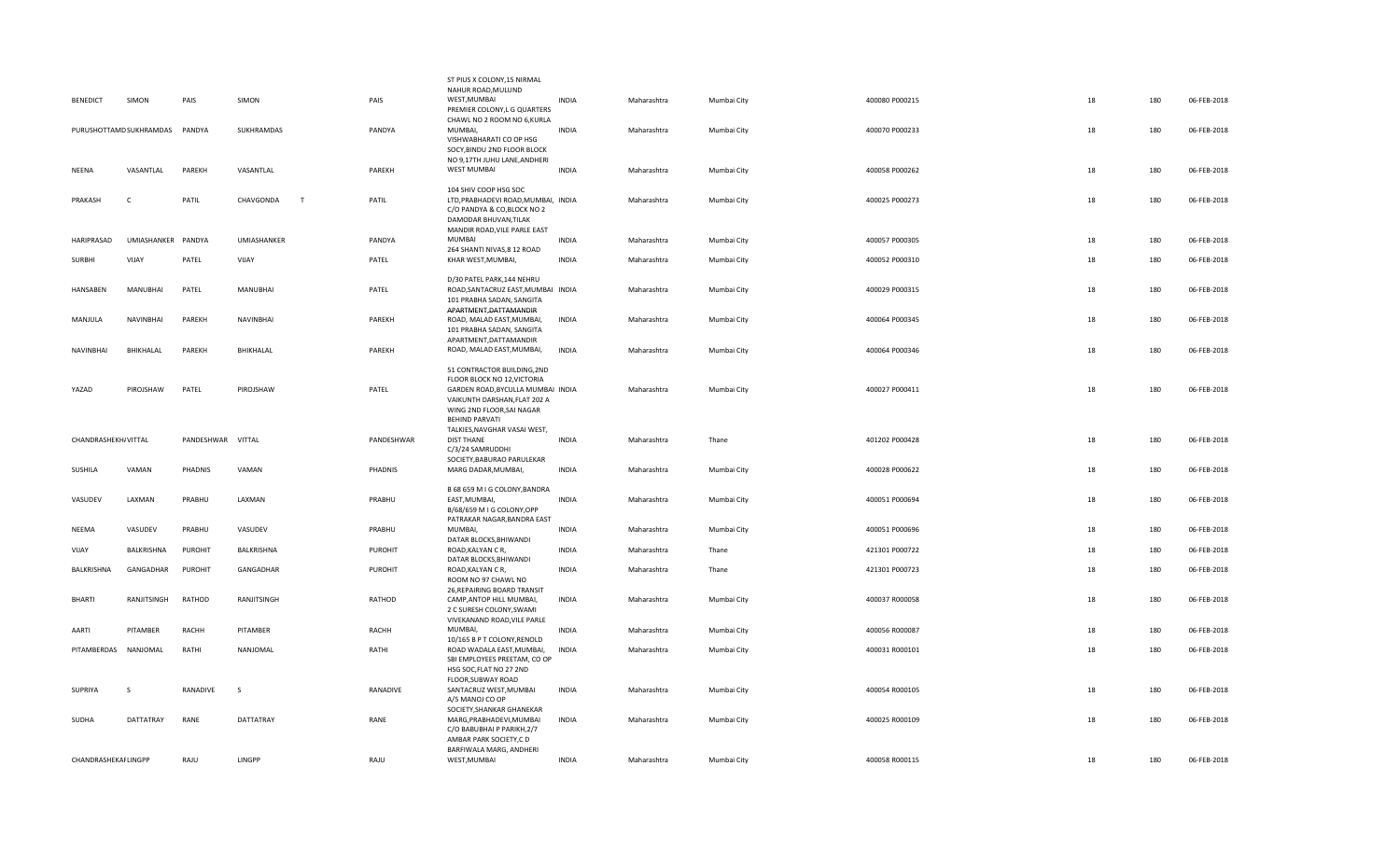|                      |                                                 |           |                |                  | GREEN VILLA 1ST FLOOR,72<br>BHAWANI SHANKAR ROAD, DADAR                                                                                       |              |             |             |                |    |     |             |
|----------------------|-------------------------------------------------|-----------|----------------|------------------|-----------------------------------------------------------------------------------------------------------------------------------------------|--------------|-------------|-------------|----------------|----|-----|-------------|
| HAROLD               | <b>DOMINIC</b>                                  | RODRIGUES | <b>DOMINIC</b> | <b>RODRIGUES</b> | MUMBAI,                                                                                                                                       | <b>INDIA</b> | Maharashtra | Mumbai City | 400028 R000168 | 18 | 180 | 06-FEB-2018 |
| RAJANI               | CHANDRAKANT GUPTE                               |           | CHANDRAKANT    | <b>GUPTE</b>     | B/7 NATARAJ<br>APARTMENTS, PESTOM SAGAR<br>ROAD NO 6, CHEMBUR MUMBAI,                                                                         | <b>INDIA</b> | Maharashtra | Mumbai City | 400089 R001013 | 18 | 180 | 06-FEB-2018 |
|                      |                                                 |           |                |                  | SHARE & STOCK BROKER, STOCK<br>EXCHANGE TOWER, E WING 4TH<br>FLO, DALAL STREET, FORT                                                          |              |             |             |                |    |     |             |
| RAMANLAL             | FULCHAND                                        | SALOT     | FULCHAND       | SALOT            | MUMBAI,<br>LAXMIDAS MULJI<br>BUNGALOW, 535/40 DATTA                                                                                           | <b>INDIA</b> | Maharashtra | Mumbai City | 400023 S000094 | 18 | 180 | 06-FEB-2018 |
| SHANTIBAI            | LAXMIDAS                                        | SAMPAT    | LAXMIDAS       | SAMPAT           | PADA, BORIVLI EAST, MUMBAI<br>MANCHHARAM BLDG 3RD<br>FLOOR, 394 MAULANA<br>SHAUKATALI ROAD, GRANT                                             | <b>INDIA</b> | Maharashtra | Mumbai City | 400066 S000125 | 18 | 180 | 06-FEB-2018 |
| ZARINE               | <b>NOSHIR</b>                                   | SAGAR     | <b>NOSHIR</b>  | SAGAR            | ROAD, MUMBAI<br>C 2/A STAR GALAXY, OPP ST ANNIE<br>GIRLS SCHOOL, LT ROAD BORIVALI                                                             | <b>INDIA</b> | Maharashtra | Mumbai City | 400007 S000153 | 18 | 180 | 06-FEB-2018 |
| BHARATKUMAR MOHANLAL |                                                 | SANGHVI   | MOHANLAL       | SANGHVI          | WEST, MUMBAI<br>A/3 OM SHYAM SARJIT CO OP                                                                                                     | <b>INDIA</b> | Maharashtra | Mumbai City | 400092 S000182 | 18 | 180 | 06-FEB-2018 |
| BABULAL              | VADILAL                                         | SHAH      | VADILAL        | SHAH             | HOU SOCY, H S MATHURADAS<br>ROAD, KANDIVLI WEST, MUMBAI<br>C/O R M PAREKH, 17 RAM NIVAS<br>DATTAPADA ROAD, BORIVLI                            | <b>INDIA</b> | Maharashtra | Mumbai City | 400067 S000388 | 18 | 180 | 06-FEB-2018 |
| RASHMIBEN            | MAHENDRA                                        | SHAH      | MAHENDRA       | SHAH             | EAST, MUMBAI<br>C/O R M PAREKH, 17 RAM NIVAS<br>DATTAPADA ROAD, BORIVLI                                                                       | <b>INDIA</b> | Maharashtra | Mumbai City | 400066 S000405 | 18 | 180 | 06-FEB-2018 |
| MAHENDRA             | <b>NAGINDAS</b>                                 | SHAH      | NAGINDAS       | SHAH             | EAST, MUMBAI<br>388 A MAJESTIC MANSION, SIR V P                                                                                               | <b>INDIA</b> | Maharashtra | Mumbai City | 400066 S000413 | 18 | 180 | 06-FEB-2018 |
| <b>BHARAT</b>        | BABULAL                                         | SHAH      | BABULAL        | SHAH             | ROAD, 2ND FLOOR, MUMBAI<br>PAREKH BLDG PLOT 228/3, SION                                                                                       | <b>INDIA</b> | Maharashtra | Mumbai City | 400004 S000465 | 18 | 180 | 06-FEB-2018 |
| BHANUMATI            | DHIRAJLAL                                       | SHAH      | DHIRAJLAL      | SHAH             | EAST, MUMBAI,<br>4TH AMRIKUNJ, DATTAPADA                                                                                                      | <b>INDIA</b> | Maharashtra | Mumbai City | 400022 S000581 | 18 | 180 | 06-FEB-2018 |
| AMRATLAL             | REVACHAND                                       | SHAH      | REVACHAND      | SHAH             | ROAD, BORIVLI EAST, MUMBAI<br>23C DIPTI CO OP HSG SOCY LTD,<br>3RD FL, AKURLI ROAD, KANDIVALI                                                 | <b>INDIA</b> | Maharashtra | Mumbai City | 400066 S000603 | 18 | 180 | 06-FEB-2018 |
| PANACHAND            | CHATRABHUJ                                      | SHAH      | CHATRABHUJ     | SHAH             | EAST, MUMBAI,<br>JALARAM NAGAR, 1ST FLOOR R<br>NO 19, GANJAWALA LANE, BORIVLI                                                                 | <b>INDIA</b> | Maharashtra | Mumbai City | 400101 S000605 | 18 | 180 | 06-FEB-2018 |
| DHIRAJLAL            | CHATRABHUJ                                      | SHAH      | CHATRABHUJ     | SHAH             | WEST, MUMBAI,                                                                                                                                 | <b>INDIA</b> | Maharashtra | Mumbai City | 400092 S000606 | 18 | 180 | 06-FEB-2018 |
| NUTAN                | SURYAKANT                                       | SHAH      | SURYAKANT      | SHAH             | CLOVER VILLAGE, WANOWERI, 163,<br>DELAMAR TOWER, PUNE<br>C/O JAYANTILAL DHARAMDATT<br>OZA, VIRJI PATEL CHAWL ROOM<br>NO 3, DHANJI WADI QUARRY | <b>INDIA</b> | Maharashtra | Pune        | 411048 S000634 | 18 | 180 | 06-FEB-2018 |
| KANTILAL             | CHANDULAL                                       | SHAH      | CHANDULAL      | SHAH             | ROAD, MALAD EAST MUMBAI                                                                                                                       | <b>INDIA</b> | Maharashtra | Mumbai City | 400064 S000656 | 18 | 180 | 06-FEB-2018 |
| ARUNA                | ASHVIN                                          | SHAH      | ASHVIN         | SHAH             | NO 11 2ND FLOOR, BHAVESWAR<br>NIKETAN, GOVALIA TANK, MUMBAI INDIA<br>VIVEK HOUSE B NO 1,<br>MAMLATDARWADI RO, OPP<br>MUNICIPAL OFFICE, MALAD  |              | Maharashtra | Mumbai City | 400036 S000675 | 18 | 180 | 06-FEB-2018 |
| <b>INDULAL</b>       | <b>HIRALAL</b>                                  | SHAH      | HIRALAL        | SHAH             | WEST, MUMBAI,<br>AB/9 RANGWALLA BLDG, DR E<br>MOSES ROAD, SANT GADGE                                                                          | <b>INDIA</b> | Maharashtra | Mumbai City | 400064 S000692 | 18 | 180 | 06-FEB-2018 |
|                      | KANCHANBALA PARSHWANATH SHIRDHANKAR PARSHWANATH |           |                | SHIRDHANKAR      | MAHARAJ CHOWK, MUMBAI<br>C/O ALWIN STORES, KHADILKAR                                                                                          | <b>INDIA</b> | Maharashtra | Mumbai City | 400011 S000738 | 18 | 180 | 06-FEB-2018 |
| PREMJI               | HANSRAJ                                         | SHAH      | <b>HANSRAJ</b> | SHAH             | ROAD, MUMBAI,<br>RADHAKRISHNA KUNJ, PLOT NO<br>377/A,9TH ROAD,CHEMBUR                                                                         | <b>INDIA</b> | Maharashtra | Mumbai City | 400004 S000770 | 18 | 180 | 06-FEB-2018 |
| SUNILDATT            | BHAWANISHANK SHIRALI                            |           | BHAWANISHANKAR | SHIRALI          | <b>MUMBAI</b><br>MAHIMWALLA BUILDING 4TH<br>FLOOR, 12TH KHETWADI                                                                              | <b>INDIA</b> | Maharashtra | Mumbai City | 400071 S000789 | 18 | 180 | 06-FEB-2018 |
| NAYNA                | ASHWIN                                          | SHAH      | ASHWIN         | SHAH             | LANE, MUMBAI,                                                                                                                                 | <b>INDIA</b> | Maharashtra | Mumbai City | 400004 S000809 | 18 | 180 | 06-FEB-2018 |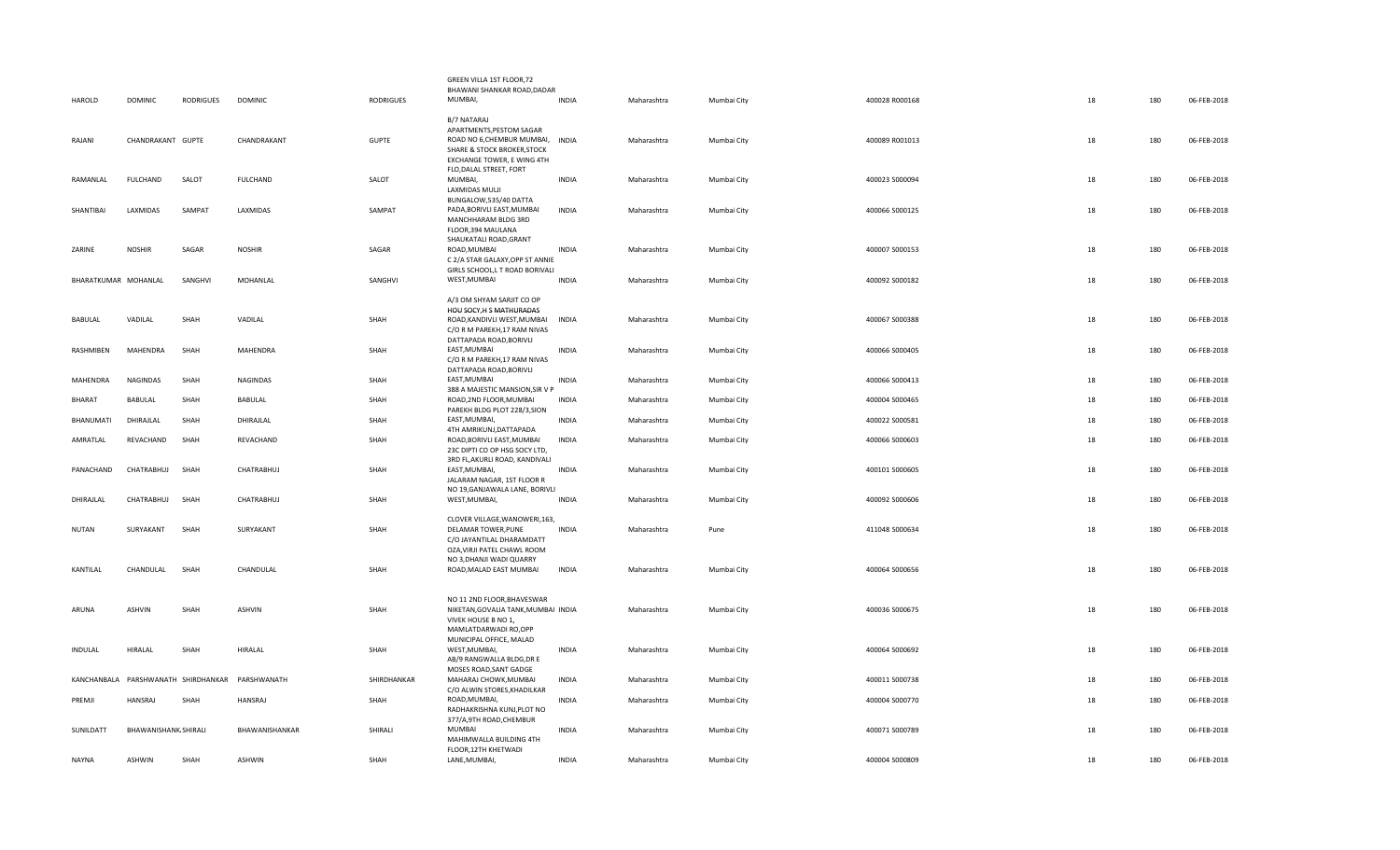|              | RAMESHKUMAR MAYACHAND  | SHETH              | MAYACHAND          | SHETH      | FLOOR ROOM NO 37, KHETWADI<br>BACK ROAD, MUMBAI                                                                                              | <b>INDIA</b> | Maharashtra    | Mumbai City | 400004 S000818 | 18 | 180 | 06-FEB-2018 |
|--------------|------------------------|--------------------|--------------------|------------|----------------------------------------------------------------------------------------------------------------------------------------------|--------------|----------------|-------------|----------------|----|-----|-------------|
|              | SHANTABEN<br>JAWANTRAJ | SHETH              | JAWANTRAJ          | SHETH      | 122 C GORAGANDHI BLDG,1ST<br>FLOOR ROOM NO 37, KHETWADI<br>BACK ROAD, MUMBAI                                                                 | <b>INDIA</b> | Maharashtra    | Mumbai City | 400004 S000819 | 18 | 180 | 06-FEB-2018 |
| PRAFUL       | <b>BUTALAL</b>         | SHAH               | <b>BUTALAL</b>     | SHAH       | C/O VADILAL RAJPAL<br>MEHTA, SHARE & STOCK BROKER<br>TABLE NO 3 5TH, EAST WING<br><b>STOCK EXCHANGE</b><br>TOWERS, DALAL STREET MUMBAI INDIA |              | Maharashtra    | Mumbai City | 400023 S000886 | 18 | 180 | 06-FEB-2018 |
|              |                        |                    |                    |            | C/O PRAKASH K SHAH,01/549                                                                                                                    |              |                |             |                |    |     |             |
| <b>UMESH</b> | BABULAL                | SHAH               | BABULAL            | SHAH       | 1013 STOCK EXCHANGE, MUMBAI, INDIA                                                                                                           |              | Maharashtra    | Mumbai City | 400023 S000898 | 18 | 180 | 06-FEB-2018 |
| <b>NAYNA</b> |                        | SHAH               | $\sf MR$           | SHAH       | C 15 SIDDHA<br>KSHETRA, CHAKRAVARTI ASHOK<br>ROAD, KANDIVLI EAST, MUMBAI                                                                     | <b>INDIA</b> | Maharashtra    | Mumbai City | 400101 S000934 | 18 | 180 | 06-FEB-2018 |
| <b>NAYNA</b> |                        | SHAH               | $\sf MR$           | SHAH       | C 15 SIDDHA<br>KSHETRA, CHAKRAVARTI ASHOK<br>ROAD, KANDIVLI EAST, MUMBAI                                                                     | <b>INDIA</b> | Maharashtra    | Mumbai City | 400101 S000935 | 18 | 180 | 06-FEB-2018 |
| JAYENDRA     |                        | SHAH               | MR                 | SHAH       | C 15 SIDDHA<br>KSHETRA, CHAKRAVARTI ASHOK<br>ROAD, KANDIVLI EAST, MUMBAI                                                                     | <b>INDIA</b> | Maharashtra    | Mumbai City | 400101 S000936 | 18 | 180 | 06-FEB-2018 |
| DEEPAK       | DHIRAJLAL              | SHETH              | DHIRAJLAL          | SHETH      | C/O DHIRAJLAL H SHETH, CHAWL<br>315 ROOM 3891, GROUP 3 TAGORE<br>NAGAR, VIKHROLI, MUMBAI<br>S 16 CUSROW BAUG, COLABA                         | <b>INDIA</b> | Maharashtra    | Mumbai City | 400083 S001019 | 18 | 180 | 06-FEB-2018 |
| RATTI        | KHUSHROW               | SHROFF             | KHUSHROW           | SHROFF     | MUMBAI,,                                                                                                                                     | <b>INDIA</b> | Maharashtra    | Mumbai City | 400039 S001061 | 18 | 180 | 06-FEB-2018 |
| KIRIT        | PRANLAL                | SHAH               | PRANLAL            | SHAH       | C/O N P SHAH, 206 GULSAN I, JUHU<br>CROSS LANE ANDHERI W, MUMBAI INDIA                                                                       |              | Maharashtra    | Mumbai City | 400058 S001110 | 18 | 180 | 06-FEB-2018 |
| PRAVIN       |                        | SOMANI             | MR                 | SOMANI     | E 1 H I G COLONY, RAVISHANKAR<br>SHUKLA NAGAR, INDORE,<br>402-B POONAM CHAMBERS, DR<br>ANNIE BESANT ROAD, WORLI                              | <b>INDIA</b> | Madhya Pradesh | Indore      | 452008 S001276 | 18 | 180 | 06-FEB-2018 |
| SUPREME      | INVESTMENTS LTD        |                    | <b>INVESTMENTS</b> | <b>LTD</b> | MUMBAI,<br>R NO 3 GROUND                                                                                                                     | <b>INDIA</b> | Maharashtra    | Mumbai City | 400018 S001314 | 18 | 180 | 06-FEB-2018 |
| SULBHA       | BALKRISHNA             | PRABHU             | BALKRISHNA         | PRABHU     | FLOOR, BATATAWALA<br>MANSION, LALBAUG MUMBAI,<br>3 MUMBAI HOUSE, VADAVALI<br>SECTION, AMBARNATH DIST                                         | <b>INDIA</b> | Maharashtra    | Mumbai City | 400012 S002474 | 18 | 180 | 06-FEB-2018 |
| ANIL         | <b>BHASKAR</b>         | <b>TADKE</b>       | <b>BHASKAR</b>     | TADKE      | THANE,<br>A 6 204 ANAND NAGAR 2ND                                                                                                            | <b>INDIA</b> | Maharashtra    | Thane       | 421501 T000058 | 18 | 180 | 06-FEB-2018 |
| JAYA         |                        | MATHURADAS THAKKER | MATHURADAS         | THAKKER    | FLOOR, CHHATRAPATI SHIVAJI<br>ROAD, DAHISAR EAST, MUMBAI                                                                                     | <b>INDIA</b> | Maharashtra    | Mumbai City | 400068 T000110 | 18 | 180 | 06-FEB-2018 |
|              |                        |                    |                    |            | C/O C P THACKER, SHARE & STOCK<br><b>BROKE, STOCK EXCHANGE</b><br>TOWERS, 4TH FLOOR W WING T                                                 |              |                |             |                |    |     |             |
| BAKUL        | BABUBHAI               | THACKER            | BABUBHAI           | THACKER    | NO 30, DALAL STRE, MUMBAI                                                                                                                    | <b>INDIA</b> | Maharashtra    | Mumbai City | 400023 T000115 | 18 | 180 | 06-FEB-2018 |
| BAKUL        | BABUBHAI               | THACKER            | <b>BABUBHAI</b>    | THACKER    | C/O C P THACKER, SHARE & STOCK<br><b>BROKE, STOCK EXCHANGE</b><br>TOWERS, 4TH FLOOR W WING T<br>NO 30, DALAL STREET MUMBAI                   | <b>INDIA</b> | Maharashtra    | Mumbai City | 400023 T000119 | 18 | 180 | 06-FEB-2018 |
|              |                        |                    |                    |            | C/O C P THACKER, SHARE & STOCK<br><b>BROKE, STOCK EXCHANGE</b><br>TOWERS, 4TH FLOOR W WING T                                                 |              |                |             |                |    |     |             |
| BHAVNA       | <b>BHARAT</b>          | THACKER            | <b>BHARAT</b>      | THACKER    | NO 30, DALAL STREET MUMBAI                                                                                                                   | <b>INDIA</b> | Maharashtra    | Mumbai City | 400023 T000120 | 18 | 180 | 06-FEB-2018 |

122 C GORAGANDHI BLDG,1ST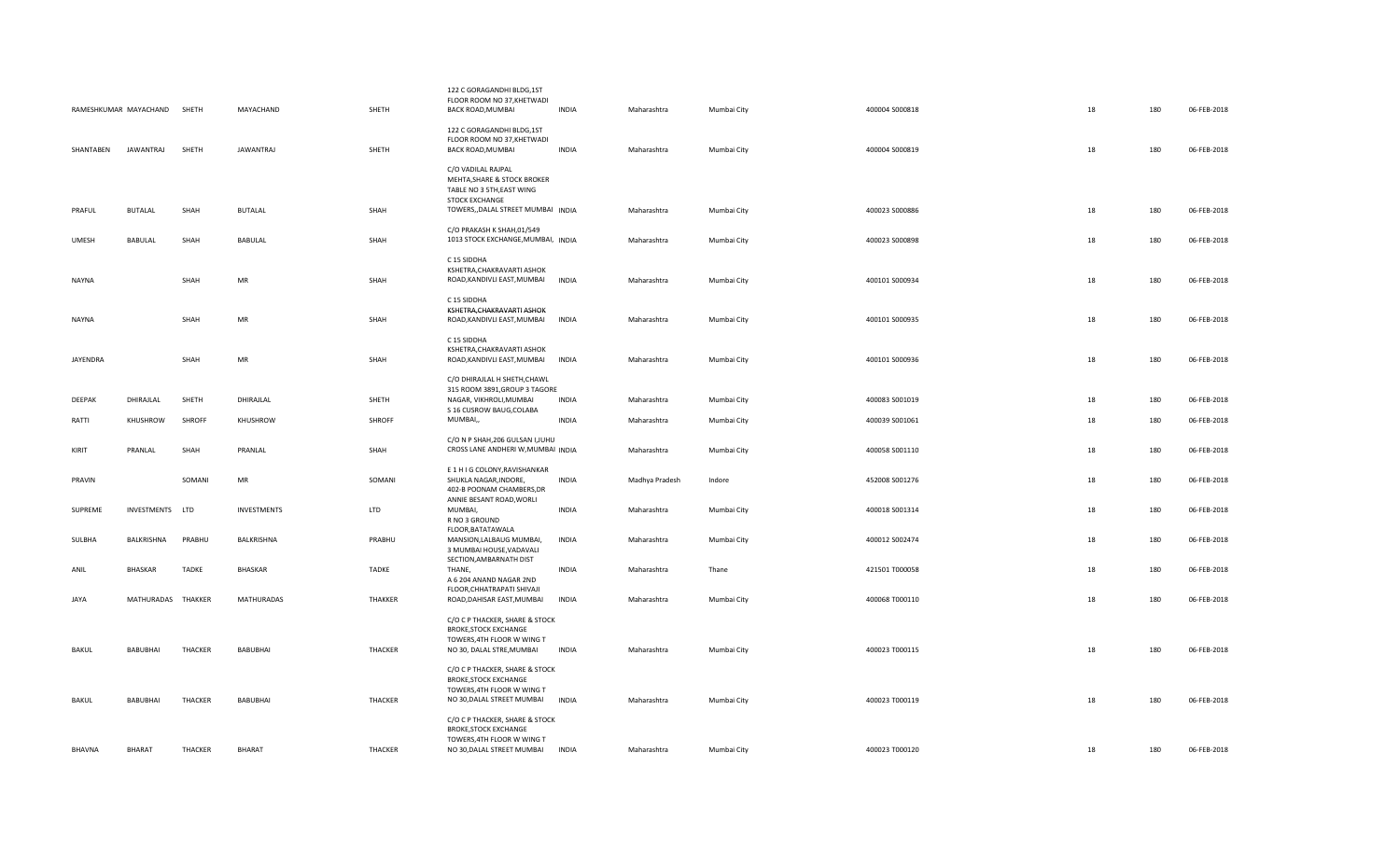|                |                      |                 |                 |              |                 | C/O C P THACKER, SHARE & STOCK<br><b>BROKE, STOCK EXCHANGE</b><br>TOWERS, 4TH FLOOR W WING T |              |             |             |                |    |     |             |
|----------------|----------------------|-----------------|-----------------|--------------|-----------------|----------------------------------------------------------------------------------------------|--------------|-------------|-------------|----------------|----|-----|-------------|
| SAROJ          | BABUBHAI             | THACKER         | BABUBHAI        |              | THACKER         | NO 30, DALAL STREET MUMBAI<br>ANANDI CHHAYA, PANDURANG<br>WADI ROAD NO 2,GOREGAON            | <b>INDIA</b> | Maharashtra | Mumbai City | 400023 T000122 | 18 | 180 | 06-FEB-2018 |
| SMITA          | ANAND                | <b>TOTADE</b>   | ANAND           |              | TOTADE          | EAST, MUMBAI                                                                                 | <b>INDIA</b> | Maharashtra | Mumbai City | 400063 T000226 | 18 | 180 | 06-FEB-2018 |
|                |                      |                 |                 |              |                 | ANANDEE<br>CHHAYA, PANDURANGWADI ROAD                                                        |              |             |             |                |    |     |             |
| ANAND          | WAMAN                | <b>TOTADE</b>   | WAMAN           |              | TOTADE          | NO 2, GOREGAON EAST, MUMBAI INDIA<br>1/11 BTRA STAFF QUARTERS, L B S<br>MARG, GHATKOPAR      |              | Maharashtra | Mumbai City | 400063 T000227 | 18 | 180 | 06-FEB-2018 |
| <b>BHARAT</b>  | P                    | <b>TODANKAR</b> | P               |              | <b>TODANKAR</b> | WEST, MUMBAI<br>15 GAUTAM, V M ROAD, VILE                                                    | <b>INDIA</b> | Maharashtra | Mumbai City | 400086 T000232 | 18 | 180 | 06-FEB-2018 |
| DAMODAR        | GOURISHANKER TRIVEDI |                 | GOURISHANKER    |              | <b>TRIVEDI</b>  | PARLE WEST, MUMBAI                                                                           | <b>INDIA</b> | Maharashtra | Mumbai City | 400056 T000258 | 18 | 180 | 06-FEB-2018 |
|                |                      |                 |                 |              |                 | D 7 RAJNI KUNJ, M G                                                                          |              |             |             |                |    |     |             |
| KIRTIDA        | BHALCHANDRA TRIVEDI  |                 | BHALCHANDRA     |              | <b>TRIVEDI</b>  | ROAD, KANDIVLI WEST, MUMBAI<br>GAZDAR HOUSE, 45 BHULABHAI                                    | <b>INDIA</b> | Maharashtra | Mumbai City | 400067 T000262 | 18 | 180 | 06-FEB-2018 |
| NERGISH        | BEHRAM               | UNWALA          | BEHRAM          |              | UNWALA          | DESAI ROAD, MUMBAI,<br>GAZDAR HOUSE, 45 BHULABHAI                                            | <b>INDIA</b> | Maharashtra | Mumbai City | 400026 U000032 | 18 | 180 | 06-FEB-2018 |
| <b>NERGISH</b> | BEHRAM               | UNWALA          | <b>BEHRAM</b>   |              | UNWALA          | DESAI ROAD, MUMBAI,<br>GAZDAR HOUSE, 45 BHULABHAI                                            | <b>INDIA</b> | Maharashtra | Mumbai City | 400026 U000033 | 18 | 180 | 06-FEB-2018 |
| BEHRAM         | <b>BURJORJI</b>      | <b>UNWALA</b>   | <b>BURJORJI</b> |              | UNWALA          | DESAI ROAD, MUMBAI,<br>GAZDAR HOUSE, 45 BHULABHAI                                            | <b>INDIA</b> | Maharashtra | Mumbai City | 400026 U000034 | 18 | 180 | 06-FEB-2018 |
| BEHRAM         | <b>BURJORJI</b>      | <b>UNWALA</b>   | <b>BURJORJI</b> |              | UNWALA          | DESAI ROAD, MUMBAI,<br>GAZDAR HOUSE, 45 BHULABHAI                                            | <b>INDIA</b> | Maharashtra | Mumbai City | 400026 U000035 | 18 | 180 | 06-FEB-2018 |
| MANECK         | BEHRAM               | <b>UNWALA</b>   | <b>BEHRAM</b>   |              | UNWALA          | DESAI ROAD, MUMBAI,<br>GAZDAR HOUSE, 45 BHULABHAI                                            | <b>INDIA</b> | Maharashtra | Mumbai City | 400026 U000036 | 18 | 180 | 06-FEB-2018 |
| MANECK         | BEHRAM               | <b>UNWALA</b>   | BEHRAM          |              | UNWALA          | DESAI ROAD, MUMBAI,<br>GAZDAR HOUSE, 45 BHULABHAI                                            | <b>INDIA</b> | Maharashtra | Mumbai City | 400026 U000037 | 18 | 180 | 06-FEB-2018 |
| MANECK         | BEHRAM               | <b>UNWALA</b>   | <b>BEHRAM</b>   |              | UNWALA          | DESAI ROAD, MUMBAI,<br>CARLTON TERRACE, 35 C                                                 | <b>INDIA</b> | Maharashtra | Mumbai City | 400026 U000038 | 18 | 180 | 06-FEB-2018 |
| MANECK         | <b>BEHRAM</b>        | UNWALA          | <b>BEHRAM</b>   |              | UNWALA          | BHULABHAI DESAI<br>ROAD, MUMBAI,<br>CARLTON TERRACE, 35 C                                    | <b>INDIA</b> | Maharashtra | Mumbai City | 400026 U000047 | 18 | 180 | 06-FEB-2018 |
| MANECK         | BEHRAM               | <b>UNWALA</b>   | <b>BEHRAM</b>   |              | <b>UNWALA</b>   | <b>BHULABHAI DESAI</b><br>ROAD, MUMBAI,<br>CARLTON TERRACE, 35 C                             | <b>INDIA</b> | Maharashtra | Mumbai City | 400026 U000048 | 18 | 180 | 06-FEB-2018 |
| NERGISH        | BEHRAM               | <b>UNWALA</b>   | <b>BEHRAM</b>   |              | UNWALA          | <b>BHULABHAI DESAI</b><br>ROAD, MUMBAI,<br>CARLTON TERRACE, 35 C                             | <b>INDIA</b> | Maharashtra | Mumbai City | 400026 U000049 | 18 | 180 | 06-FEB-2018 |
| MANECK         | <b>BEHRAM</b>        | UNWALA          | <b>BEHRAM</b>   |              | UNWALA          | <b>BHULABHAI DESAI</b><br>ROAD.MUMBAI.                                                       | <b>INDIA</b> | Maharashtra | Mumbai City | 400026 U000050 | 18 | 180 | 06-FEB-2018 |
|                |                      |                 |                 |              |                 | CARLTON TERRACE, 35 C<br><b>BHULABHAI DESAI</b>                                              |              |             |             |                |    |     |             |
| BEHRAM         | <b>BURJORJI</b>      | <b>UNWALA</b>   | <b>BURJORJI</b> |              | UNWALA          | ROAD, MUMBAI,<br>CARLTON TERRACE, 35 C B DESAI                                               | <b>INDIA</b> | Maharashtra | Mumbai City | 400026 U000051 | 18 | 180 | 06-FEB-2018 |
| NERGISH        | BEHRAM               | <b>UNWALA</b>   | <b>BEHRAM</b>   |              | UNWALA          | ROAD, MUMBAI,<br>CARLTON TERRACE, 35 C                                                       | <b>INDIA</b> | Maharashtra | Mumbai City | 400026 U000052 | 18 | 180 | 06-FEB-2018 |
| BEHRAM         | <b>BURJORJI</b>      | <b>UNWALA</b>   | <b>BURJORJI</b> |              | UNWALA          | <b>BHULABHAI DESAI</b><br>ROAD, MUMBAI,<br>FLAT NO 5 'C' WING, BLDG NO A2                    | <b>INDIA</b> | Maharashtra | Mumbai City | 400026 U000055 | 18 | 180 | 06-FEB-2018 |
|                |                      |                 |                 |              |                 | AVADHOOT NAGAR SHIVAJI                                                                       |              |             |             |                |    |     |             |
| <b>USHA</b>    | <b>VIKAS</b>         | WADIA           | VIKAS           | $\mathsf{R}$ | WADIA           | RO, DAHISAR (W),<br>1/53 ANGREWADI, V P                                                      | <b>INDIA</b> | Maharashtra | Mumbai City | 400068 U000206 | 18 | 180 | 06-FEB-2018 |
| SHASHIKANT     | VASANT               | VAIDYA          | VASANT          |              | VAIDYA          | ROAD, MUMBAI,<br>DHARMARAJ BLDG 3RD<br>FLOOR, FLAT NO 306 VISHAL                             | <b>INDIA</b> | Maharashtra | Mumbai City | 400004 V000054 | 18 | 180 | 06-FEB-2018 |
| TILAKRAJ       |                      | VARMA           | RAMLAL          |              | VARMA           | NAGAR, MARVE ROAD MALAD<br>W,MUMBAI                                                          | <b>INDIA</b> | Maharashtra | Mumbai City | 400064 V000067 | 18 | 180 | 06-FEB-2018 |
| VASANT         | GANESH               | VAIDYA          | GANESH          |              | VAIDYA          | 1/53 ANGREWADI, V P<br>ROAD, GIRGAUM, MUMBAI                                                 | <b>INDIA</b> | Maharashtra | Mumbai City | 400004 V000096 | 18 | 180 | 06-FEB-2018 |
|                |                      |                 |                 |              |                 | DHARMARAJ BLDG 3RD<br>FLOOR, FLAT NO 306 VISHAL<br>NAGAR, MARVE ROAD MALAD                   |              |             |             |                |    |     |             |
| SHIRISH        | NATWARLAL            | <b>VAKIL</b>    | NATWARLAL       |              | VAKIL           | W,MUMBAI                                                                                     | <b>INDIA</b> | Maharashtra | Mumbai City | 400064 V000105 | 18 | 180 | 06-FEB-2018 |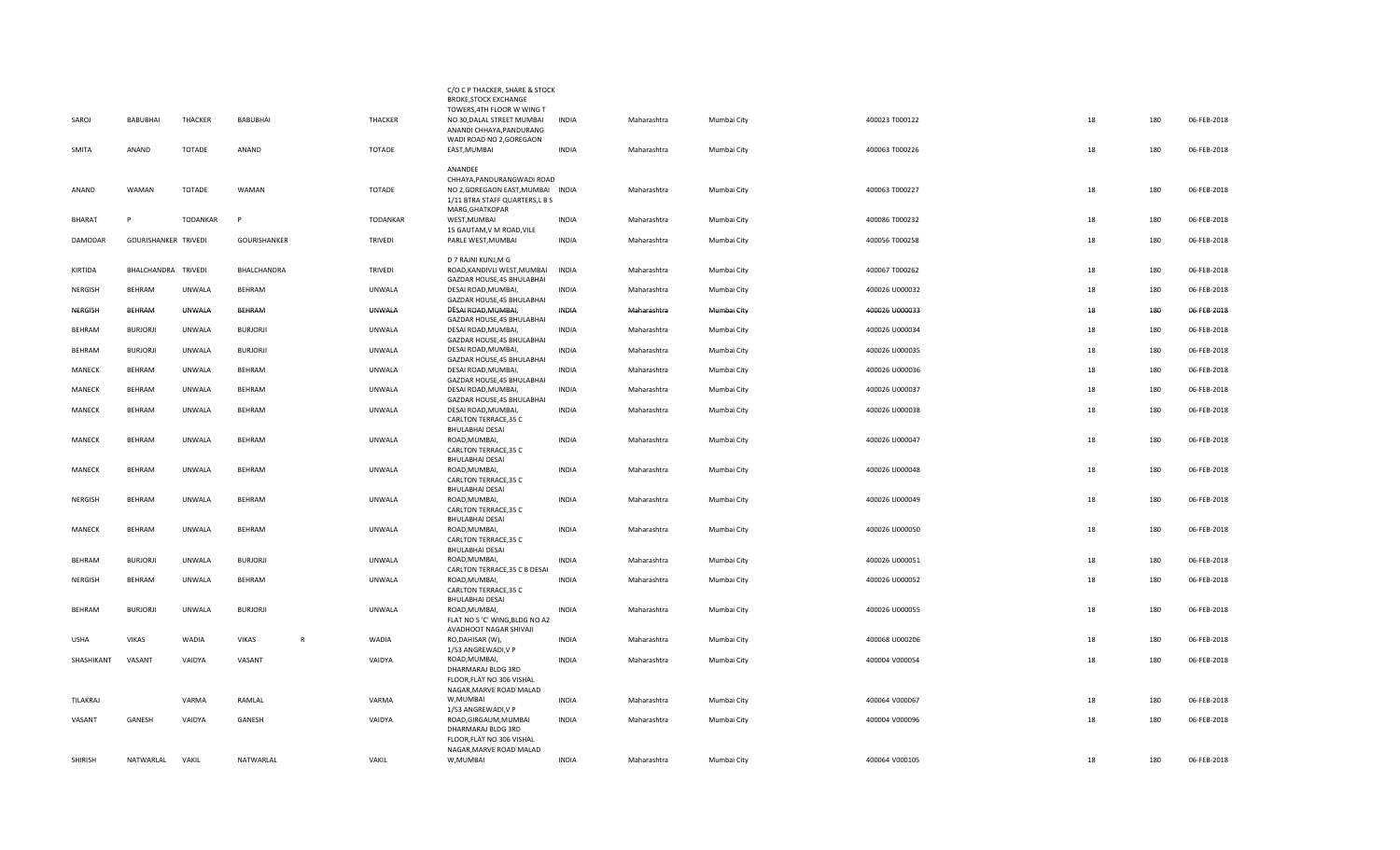| VISALAKSHY      |                   | AMMAL        | ${\sf MR}$        |   | AMMAL      | C/O MR G S KRISHNAN, 37 RIKHI<br>BHUVAN,L N ROAD<br>MATUNGA, MUMBAI<br>2/10 VAISHALI SOCIETY, BHD   | <b>INDIA</b> | Maharashtra | Mumbai City     | 400019 V000167 | 18 | 180 | 06-FEB-2018 |
|-----------------|-------------------|--------------|-------------------|---|------------|-----------------------------------------------------------------------------------------------------|--------------|-------------|-----------------|----------------|----|-----|-------------|
| VANDANA         | SHARAD            | CHAUDHARI    | SHARAD            |   | CHAUDHARI  | SHANKARSETH ROAD MIRA<br>389, GULTEKDI PUNE,                                                        | <b>INDIA</b> | Maharashtra | Pune            | 411037 V000601 | 18 | 180 | 06-FEB-2018 |
|                 |                   |              |                   |   |            | 102 DURGA<br>APARTMENT, RAMKUNVAR<br>THAKUR ROAD, NEAR RAJASHREE                                    |              |             |                 |                |    |     |             |
| RAJNI           | RAMKRISHNA WADIA  |              | RAMKRISHNA        |   | WADIA      | THEATRE, DAHISAR EAST, MUMBAI INDIA<br>C/O A G YAJNIK, CONGRESS<br>HOUSE, VITHAL SADAN, V P ROAD    |              | Maharashtra | Mumbai City     | 400068 W000025 | 18 | 180 | 06-FEB-2018 |
| KAMLA           | <b>GIRDHAR</b>    | YAJNIK       | <b>GIRDHAR</b>    |   | YAJNIK     | MUMBAI                                                                                              | <b>INDIA</b> | Maharashtra | Mumbai City     | 400004 Y000005 | 18 | 180 | 06-FEB-2018 |
|                 |                   |              |                   |   |            | 88/92 VEER VITHALDAS CHANDAN<br>ST,1ST FLOOR ROOM NO                                                |              |             |                 |                |    |     |             |
| <b>INDUMATI</b> | BALVANTRAI        | <b>DESAI</b> | <b>BALVANTRAI</b> |   | DESAI      | 5, VADGADI, MUMBAI                                                                                  | <b>INDIA</b> | Maharashtra | Mumbai City     | 400003 D000419 | 18 | 180 | 06-FEB-2018 |
|                 |                   |              |                   |   |            | 88/92 VEER VITHALDAS CHANDAN<br>ST,1ST FLOOR ROOM NO                                                |              |             |                 |                |    |     |             |
| BALVANTRAI      | VRAJLAL           | DESAI        | VRAJLAL           |   | DESAI      | 5, VADGADI, MUMBAI<br><b>B 4 SEA FACE PARK, B DESAI</b>                                             | <b>INDIA</b> | Maharashtra | Mumbai City     | 400003 D000420 | 18 | 180 | 06-FEB-2018 |
| ASHOK           | NAVNITLAL         | CHOKSHI      | NAVNITLAL         |   | CHOKSHI    | ROAD, MUMBAI,<br>600 JAME JAMSHED                                                                   | <b>INDIA</b> | Maharashtra | Mumbai City     | 400026 A000395 | 17 | 170 | 06-FEB-2018 |
| <b>JEHANGIR</b> | CURSETJI          | BAGLI        | <b>CURSETJI</b>   |   | NOWROJI    | ROAD, MATUNGA MUMBAI,,                                                                              | <b>INDIA</b> | Maharashtra | Mumbai City     | 400019 B000024 | 17 | 170 | 06-FEB-2018 |
| SHALINI         |                   | VASANT       | MR                |   | VASANT     | 1734 RAMDEO GALHI, BELGAUM,, INDIA<br>C 8 BEN NEVIS, WARDEN                                         |              | Karnataka   | Belgaum         | 590002 K000662 | 17 | 170 | 06-FEB-2018 |
| COOMI           | RUSTOM            | MEHTA        | RUSTOM            |   | MEHTA      | ROAD, MUMBAI,<br>B N KAPOL NIVAS ROOM NO                                                            | <b>INDIA</b> | Maharashtra | Mumbai City     | 400036 M000486 | 17 | 170 | 06-FEB-2018 |
| SHANTABAI       | LAXMIDAS          | SANGHVI      | LAXMIDAS          |   | SANGHVI    | 58, RAFI AHMED KIDWAI<br>ROAD, MATUNGA MUMBAI,<br>B M SAMADARIA & CO C A, ASHOK                     | <b>INDIA</b> | Maharashtra | Mumbai City     | 400019 S000032 | 17 | 170 | 06-FEB-2018 |
| R               | M                 | SAMDARIA     | M                 | M | SAMDARIA   | <b>BLDG B V IYENGAR</b><br>ROAD, BANGALORE,<br>KAHATRAKUNJ, FLAT NO 9 PLOT                          | <b>INDIA</b> | Karnataka   | Bangalore Urban | 560053 B000736 | 16 | 160 | 06-FEB-2018 |
| HEMA            | <b>MOHAN</b>      | <b>DESAI</b> | MOHAN             |   | DESAI      | NO 11,2ND FLOOR SECTOR 4<br>VASHI, NEW MUMBAI                                                       | <b>INDIA</b> | Maharashtra | Thane           | 400703 D000474 | 16 | 160 | 06-FEB-2018 |
| VALLABHDAS      | <b>JAMNADAS</b>   | ASHAR        | JAMNADAS          |   | ASHAR      | A/9 INDRALOK, R.B. MEHTA<br>MARG, GHATKOPAR E, MUMBAI<br>FLAT NO 3 408/C FORWARD                    | <b>INDIA</b> | Maharashtra | Mumbai City     | 400077 A000160 | 15 | 150 | 06-FEB-2018 |
| PUSHPA          | <b>KISHORE</b>    | HINDUJA      | <b>KISHORE</b>    |   | HINDUJA    | HOUSE, S T ROAD, CHEMBUR<br>MUMBAI,<br>C/O KAPOOR CHANDJI K                                         | <b>INDIA</b> | Maharashtra | Mumbai City     | 400071 H000061 | 15 | 150 | 06-FEB-2018 |
| JAYANTILAL      | <b>KAPOOR</b>     | CHANDJI      | KAPOOR            |   | CHANDJI    | JAIN, 214/7 JAGGIR NIWAS, OPP<br>SION HOSPITAL, SION MUMBAI                                         | <b>INDIA</b> | Maharashtra | Mumbai City     | 400022 K000016 | 15 | 150 | 06-FEB-2018 |
| <b>JIMMY</b>    | ARDESAR           | MAKUJINA     | ARDESAR           |   | MAKUJINA   | 53 RANI LAXMI NAGAR, NAGPUR,, INDIA                                                                 |              | Maharashtra | Nagpur          | 440010 M000060 | 15 | 150 | 06-FEB-2018 |
| MAGANLAL        |                   | MOTICHAND    | <b>MR</b>         |   | MOTICHAND  | 21 MAHAVEER<br>NAGAR, BILIMORIA, NAVSARI,<br>KAKAD NIKETAN FLAT NO C                                | <b>INDIA</b> | Gujarat     | Valsad          | 396321 M000073 | 15 | 150 | 06-FEB-2018 |
| KANTABEN        | HARAKHCHAND MEHTA |              | HARAKHCHAND       |   | MEHTA      | 15, DERASAR<br>LANE, GHATKOPAR, MUMBAI<br>VISHWABHARATI CO OP HSG<br>SOCY, BINDU 2ND FLOOR BL NO 9, | <b>INDIA</b> | Maharashtra | Mumbai City     | 400077 M000257 | 15 | 150 | 06-FEB-2018 |
| <b>JOLIN</b>    | VASANTLAL         | PAREKH       | VASANTLAL         |   | PAREKH     | 17TH JUHU L, ANDHERI WEST,<br>MUMBAI,                                                               | <b>INDIA</b> | Maharashtra | Mumbai City     | 400058 P000263 | 15 | 150 | 06-FEB-2018 |
|                 |                   |              |                   |   |            | C/O SHARE DEAL, PROFESSIONAL<br>MANAGEMENT GROUP,115                                                |              |             |                 |                |    |     |             |
|                 |                   | PUTTASWAMY S |                   |   | PUTTASWAMY | SHIVARAMPET MYSORE,<br>C/O S M SHAH, 91 STOCK<br>EXCHANGE BLDG, MUMBAI                              | <b>INDIA</b> | Karnataka   | Mysore          | 570001 P001047 | 15 | 150 | 06-FEB-2018 |
| KSHITIJ         | SHASHIKANT        | SHAH         | SHASHIKANT        |   | SHAH       | SAMACHAR MARG, MUMBAI<br>33 BRIJ KUTIR 3RD FLOOR,68<br>NAPEAN SEA ROAD, RUNGTA                      | <b>INDIA</b> | Maharashtra | Mumbai City     | 400023 S000552 | 15 | 150 | 06-FEB-2018 |
| SHANTILAL       |                   | SHAMJI       | MR                |   | SHAMJI     | LANE, MUMBAI                                                                                        | <b>INDIA</b> | Maharashtra | Mumbai City     | 400036 S001413 | 15 | 150 | 06-FEB-2018 |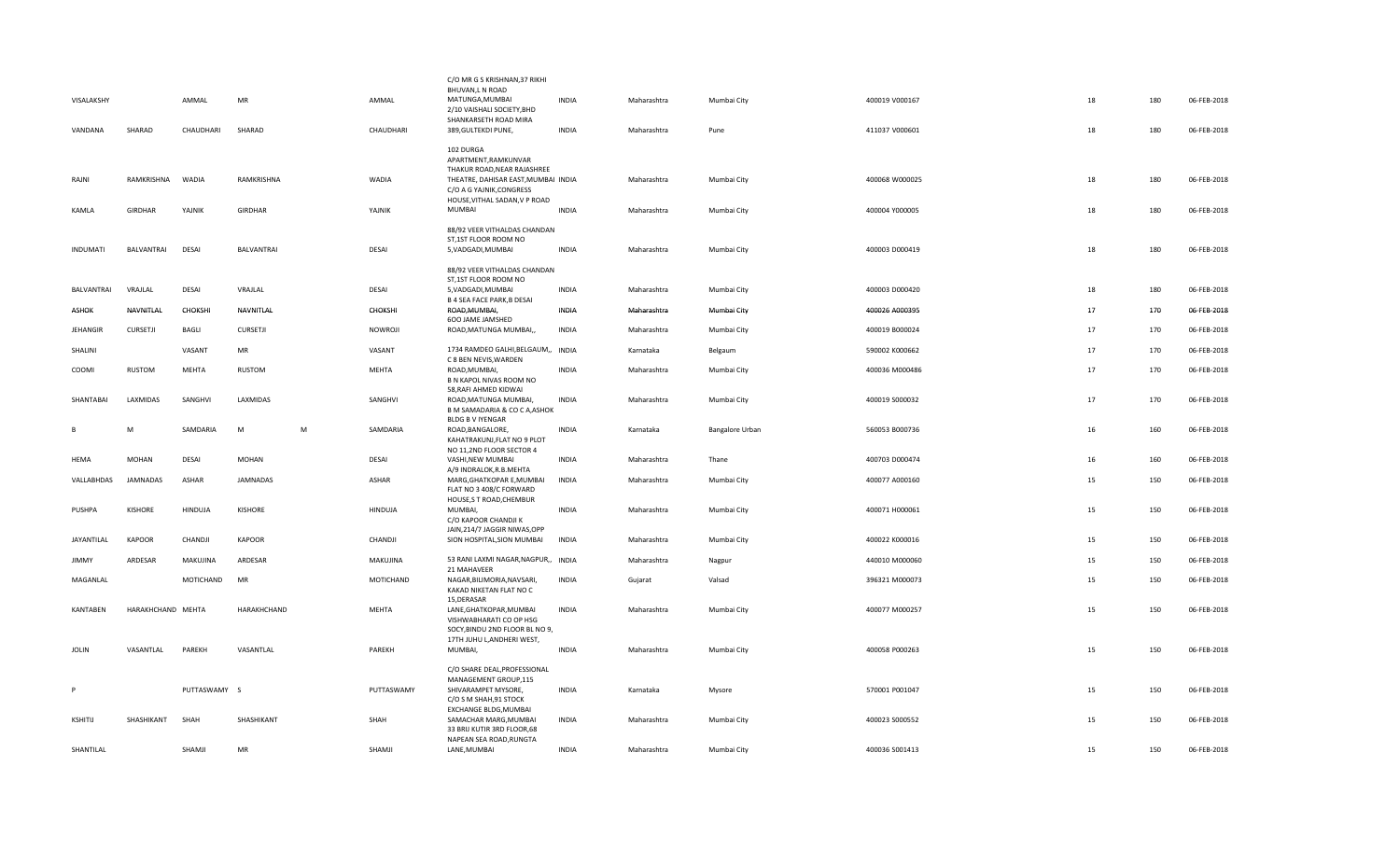| SUNIL                | SHYAMSUNDER HARLALKA |                | SHYAM           | SUNDER       | A/20, KALPITA ENCLAVE, SAHAR<br>ROAD, KOLDONGRI ANDHERI<br>EAST, MUMBAI<br>KUBAL NIWAS BLOCK NO                   | <b>INDIA</b> | Maharashtra | Mumbai City | 400069 S002328 | 15     | 150 | 06-FEB-2018 |
|----------------------|----------------------|----------------|-----------------|--------------|-------------------------------------------------------------------------------------------------------------------|--------------|-------------|-------------|----------------|--------|-----|-------------|
| SHANTABAI            | SADASHIV             | <b>TORNE</b>   | SADASHIV        | <b>TORNE</b> | 3, GOKHALE ROAD NORTH<br>DADAR, MUMBAI,<br>JEEVAN PARAG, OPP MUNICIPAL<br>WARD OFFICE ROAD NO                     | <b>INDIA</b> | Maharashtra | Mumbai City | 400028 T000216 | 15     | 150 | 06-FEB-2018 |
| DALAL                | SNEHLATA             | RAMNIKLAL      | SNEHLATA        | RAMNIKLAL    | 2, PRABHAT COLONY SANTACRUZ<br>EAST, MUMBAI                                                                       | <b>INDIA</b> | Maharashtra | Mumbai City | 400055 D000804 | 13     | 130 | 06-FEB-2018 |
| AVABAI               | <b>BEHRAM</b>        | <b>CHINOY</b>  | BEHRAM          | CHINOY       | DHUN VILLA, 64 SARDAR PATEL<br>ROAD, SECUNDERABAD,<br>14/A 15 GOVT QUARTERS, HAJI                                 | <b>INDIA</b> | Telangana   | Hyderabad   | 500003 C000061 | 12     | 120 | 06-FEB-2018 |
| SHARAD               | LAXMAN               | DESHPANDE      | LAXMAN          | DESHPANDE    | ALI, MUMBAI,<br>9 OMKARESHWAR HSG<br>SOCY, SAHAKAR NAGAR NO                                                       | <b>INDIA</b> | Maharashtra | Mumbai City | 400034 D000456 | 12     | 120 | 06-FEB-2018 |
| <b>DILIP</b>         | SADASHIV             | GORE           | SADASHIV        | GORE         | 1, PUNE,                                                                                                          | <b>INDIA</b> | Maharashtra | Pune        | 411009 G000271 | 12     | 120 | 06-FEB-2018 |
| VIDYADHAR            | VINAYAK              | <b>JOSHI</b>   | VINAYAK         | <b>JOSHI</b> | SARAH LODGE, 48 SHIVAJI<br>PARK, KELUSKAR ROAD, MUMBAI INDIA                                                      |              | Maharashtra | Mumbai City | 400028 J000282 | 12     | 120 | 06-FEB-2018 |
| DILAARA              | GUSTAD               | <b>MEHTA</b>   | GUSTAD          | MEHTA        | A 3/3 CENTURY RAYON COLONY, P<br>O SHAHAD, DIST THANE,                                                            | <b>INDIA</b> | Maharashtra | Thane       | 421103 M000366 | 12     | 120 | 06-FEB-2018 |
| GUSTAD               | <b>BURJORJI</b>      | <b>MEHTA</b>   | <b>BURJORJI</b> | MEHTA        | A2/11 CENTURY RAYON COLONY, P<br>O SHAHAD, DIST THANE,                                                            | <b>INDIA</b> | Maharashtra | Thane       | 421103 M000447 | 12     | 120 | 06-FEB-2018 |
| PILOO                | <b>GUSTAD</b>        | MEHTA          | GUSTAD          | MEHTA        | A2/11 CENTURY RAYON COLONY, P<br>O SHAHAD, DIST THANE,                                                            | <b>INDIA</b> | Maharashtra | Thane       | 421103 M000448 | 12     | 120 | 06-FEB-2018 |
| PILOO                | <b>GUSTAD</b>        | MEHTA          | GUSTAD          | MEHTA        | A2/11 CENTURY RAYON COLONY, P<br>O SHAHAD, DIST THANE,                                                            | <b>INDIA</b> | Maharashtra | Thane       | 421103 M000449 | 12     | 120 | 06-FEB-2018 |
| DILAARA              | GUSTAD               | MEHTA          | GUSTAD          | MEHTA        | A2/11 CENTURY RAYON COLONY, P<br>O SHAHAD, DIST THANE,<br>105 GOKUL VIEW 1ST FLOOR B<br>WING, OPP GOKUL TOWER     | <b>INDIA</b> | Maharashtra | Thane       | 421103 M000450 | 12     | 120 | 06-FEB-2018 |
| MORARJI              |                      | VASANJI        | MR              | VASANJI      | THAKUR COMPLEX, KANDIVALI E<br>MUMBAI,                                                                            | <b>INDIA</b> | Maharashtra | Mumbai City | 400101 M000895 | 12     | 120 | 06-FEB-2018 |
|                      |                      |                |                 |              | C/O D R PARMAR,C 17 SUMAN<br>APARTMENT 4TH FLOOR, SHANKAR                                                         |              |             |             |                |        |     |             |
| KANTABEN             | DAHYABHAI            | PARMAR         | DAHYABHAI       | PARMAR       | LANE, KANDIVLI WEST, MUMBAI<br>46/179 SRINIVAS, GARODIA                                                           | <b>INDIA</b> | Maharashtra | Mumbai City | 400067 P000168 | 12     | 120 | 06-FEB-2018 |
| T                    |                      | SIVARAMAN      | MR              | SIVARAMAN    | NAGAR, MUMBAI,<br>LA BELLA CO OP HOUSING SOCIETY                                                                  | <b>INDIA</b> | Maharashtra | Mumbai City | 400077 S001245 | 12     | 120 | 06-FEB-2018 |
| DHANSUKHLAL NAGINDAS |                      | SOLANKI        | NAGINDAS        | SOLANKI      | LTD, PLOT NO 75/1 AZAD<br>ROAD, ANDHERI EAST MUMBAI,                                                              | <b>INDIA</b> | Maharashtra | Mumbai City | 400069 S001265 | 12     | 120 | 06-FEB-2018 |
|                      |                      |                |                 |              | BANOO MANSION A BLOCK, 4TH                                                                                        |              |             |             |                |        |     |             |
| SAM                  | PHIROZE              | <b>DRIVER</b>  | PHIROZE         | DRIVER       | FLOOR, CUMBALLA HILL, MUMBAI INDIA                                                                                |              | Maharashtra | Mumbai City | 400036 S002053 | 12     | 120 | 06-FEB-2018 |
| AMRISH               | KISHANLAL            | BHAYANI        | MR              | BHAYANI      | 3A/10 BAJ APARTMENTS, SAIBABA<br>NAGAR BORIVLI WEST, MUMBAI, INDIA                                                |              | Maharashtra | Mumbai City | 400092 B000301 | 12     | 120 | 06-FEB-2018 |
| ARUNA                | KISHANLAL            | BHAYANI        | MR              | BHAYANI      | 3A/10 BAJ APARTMENTS, SAIBABA<br>NAGAR, BORIVLI WEST MUMBAI, INDIA<br>13 WARDEN COURT 2ND<br>FLOOR, AUGUST KRANTI |              | Maharashtra | Mumbai City | 400092 B000302 | $12\,$ | 120 | 06-FEB-2018 |
| JAYANTILAL           | CHUNILAL             | <b>JHAVERI</b> | CHUNILAL        | JHAVERI      | MARG, GOWALIA TANK<br>ROAD, MUMBAI                                                                                | <b>INDIA</b> | Maharashtra | Mumbai City | 400036 J000183 | 11     | 110 | 06-FEB-2018 |
| KARSONDAS            | RATANSHI             | <b>JOSHI</b>   | RATANSHI        | <b>JOSHI</b> | RATANSHI KHIMJI<br>BUILDING, JAWAHAR BLDG OPP<br>STATION, GHATKOPAR, MUMBAI                                       | <b>INDIA</b> | Maharashtra | Mumbai City | 400077 J000273 | 11     | 110 | 06-FEB-2018 |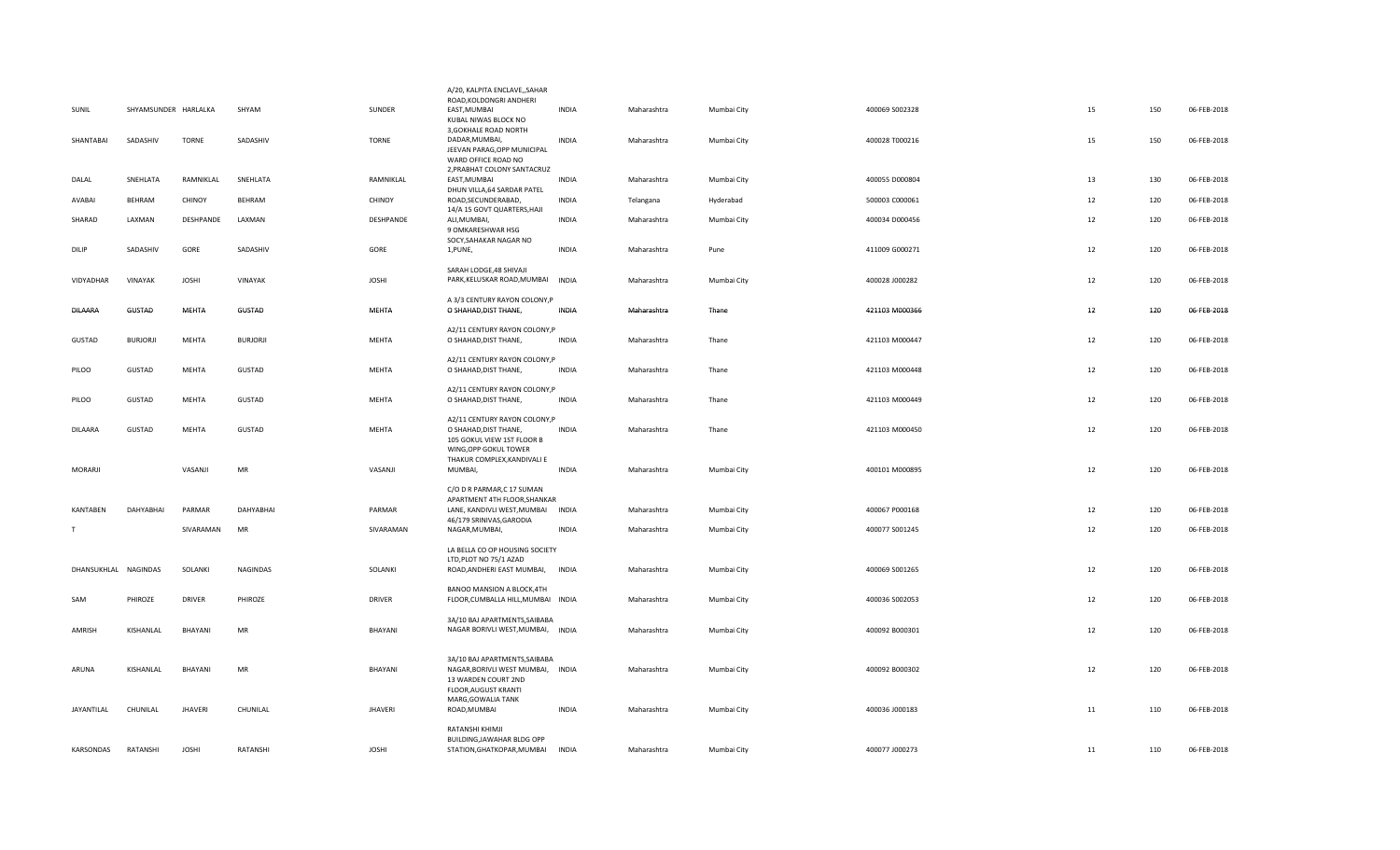|                         |                               |              |               |              |             | JEEVAN ASHA 3RD FLOOR,60 A<br>PEDDAR ROAD, BEHIND ALPANA                                          |              |             |                        |                |                     |              |     |             |
|-------------------------|-------------------------------|--------------|---------------|--------------|-------------|---------------------------------------------------------------------------------------------------|--------------|-------------|------------------------|----------------|---------------------|--------------|-----|-------------|
| <b>DINESH</b>           | CHANDULAL                     | KAJI         | CHANDULAL     |              | KAJI        | MUMBAI,                                                                                           | <b>INDIA</b> | Maharashtra | Mumbai City            | 400026 K000022 |                     | 11           | 110 | 06-FEB-2018 |
| PILOO                   | SAPAL                         | MEHTA        | SAPAL         |              | MEHTA       | SANJANA MANSION,1 CARTER<br>ROAD, BANDRA, MUMBAI                                                  | <b>INDIA</b> | Maharashtra | Mumbai City            | 400050 P000777 |                     | 10           | 100 | 06-FEB-2018 |
|                         |                               |              |               |              |             | GANGA VIHAR, 1ST FLOOR ROOM                                                                       |              |             |                        |                |                     |              |     |             |
| BHANUMATI               | KANTILAL                      | SHAH         | KANTILAL      |              | SHAH        | 11, ROKADIA LANE, BORIVLI W<br>BADDUR LANE, TQ                                                    | <b>INDIA</b> | Maharashtra | Mumbai City            | 400092 S001197 |                     | 10           | 100 | 06-FEB-2018 |
|                         | VISHWANATH SHANKARAPPA BADDUR |              | SHANKARAPPA   | $\mathsf{S}$ | BADDUR      | JAMAKHANDI,, BANHATTI<br>13/14 HAKOBA HOUSE, NEAR<br>SHRIKRISHNA NAGAR P O, BORIVLI               | <b>INDIA</b> | Karnataka   | Bijapur                | 587311         | 12010600-00412899-0 | 10           | 100 | 06-FEB-2018 |
| ASHOK                   |                               | MORARJI      | MR            |              | MORARJI     | EAST MUMBAI,<br>49 JAWAHAR NAGAR ROAD NO                                                          | <b>INDIA</b> | Maharashtra | Mumbai City            | 400066 A000275 |                     | $\mathbf{q}$ | 90  | 06-FEB-2018 |
| BEENA                   | $\overline{A}$                | SHAH         | $\mathsf{A}$  |              | SHAH        | 6,2ND FLOOR VIPUL NIVAS<br>GOREGAON W, MUMBAI,                                                    | <b>INDIA</b> | Maharashtra | Mumbai City            | 400062 B000744 |                     | - Q          | 90  | 06-FEB-2018 |
|                         |                               |              |               |              |             | VARMA VILLA<br>MAGANWADI, VITHALBHAI PATEL                                                        |              |             |                        |                |                     |              |     |             |
| JAYANTILAL              | KESHAVLAL                     | CHITLIA      | KESHAVLAL     |              | CHITLIA     | ROAD, VILE PARLE WEST, MUMBAI INDIA<br>C/O PROGRESSIVE                                            |              | Maharashtra | Mumbai City            | 400056 J000382 |                     | 9            | 90  | 06-FEB-2018 |
| JAYSHREE                |                               | KULKARNI     | MR            |              | KULKARNI    | INVESTMENT, BESEMENT DATAR<br>APT, VAKILWADI NASIK,<br>49 JAWAHAR NAGAR ROAD NO                   | <b>INDIA</b> | Maharashtra | Nashik                 | 422001 J000551 |                     | -9           | 90  | 06-FEB-2018 |
| KAVITA                  | $\mathsf{A}$                  | SHAH         | $\mathsf{A}$  |              | SHAH        | 6, VIPUL NIVAS 2ND FLOOR<br>GOREGAON W, MUMBAI,<br>B-46 I I T CAMPUS, POWAI                       | <b>INDIA</b> | Maharashtra | Mumbai City            | 400062 K000989 |                     | $\mathbf{q}$ | 90  | 06-FEB-2018 |
| HARIHAR                 |                               | MATHUR       | MR            |              | MATHUR      | MUMBAI,,                                                                                          | <b>INDIA</b> | Maharashtra | Mumbai City            | 400076 M000035 |                     | $\mathbf{q}$ | 90  | 06-FEB-2018 |
|                         |                               |              |               |              |             | 320 KOREGAON PARK, RIVER VIEW                                                                     |              |             |                        |                |                     |              |     |             |
| NALINI                  | <b>HEMANT</b>                 | MATANI       | HEMANT        |              | MATANI      | BLDG NO 4 FLAT NO 2, PUNE,                                                                        | <b>INDIA</b> | Maharashtra | Pune                   | 411001 M000117 |                     | - q          | 90  | 06-FEB-2018 |
| NEMCHAND                |                               | SAKERCHAND   | MR            |              | SAKERCHAND  | FLAT NO 9 VINOD, RAGHAVJI<br>ROAD, GOWALIA TANK, MUMBAI<br>MR PAKYANATHAN SILAS ISAAC,10          | <b>INDIA</b> | Maharashtra | Mumbai City            | 400026 N000242 |                     | $\alpha$     | 90  | 06-FEB-2018 |
| PAKYANATHAN SILAS       |                               | <b>ISAAC</b> | ABRAHAM       |              | PAKYANATHAN | STELLA HOUSE PLOT 4, STATION<br>ROAD GOVANDI,<br>YOGESHWARA,F 236/3 TARABAI                       | <b>INDIA</b> | Maharashtra | Mumbai City            | 400088 P001314 |                     | $\mathbf{q}$ | 90  | 06-FEB-2018 |
| BALKRISHNA              | YESHWANT                      | RAJADHYAX    | YESHWANT      |              | ANANT       | PARK, KOLHAPUR,<br>C/O MRS A C KALUSKAR, 303 RAJ                                                  | <b>INDIA</b> | Maharashtra | Kolhapur               | 416003 R000015 |                     | $\mathbf{q}$ | 90  | 06-FEB-2018 |
|                         |                               |              |               |              |             | TOWER WESTERN EXPRESS<br>HIGHWA, GHARTANPADA NO 2                                                 |              |             |                        |                |                     |              |     |             |
| BHALCHANDRA YESHWANT    |                               | SAMEL        | YESHWANT      |              | VISHWANATH  | DAHISAR EAST MUMBAI,<br>VASANT 9TH ROAD, KHAR                                                     | <b>INDIA</b> | Maharashtra | Mumbai City            | 400068 S000026 |                     | - q          | 90  | 06-FEB-2018 |
| SURESHCHANDR/ CHIMANLAL |                               | SHETH        | CHIMANLAL     |              | SHETH       | MUMBAI,,                                                                                          | <b>INDIA</b> | Maharashtra | Mumbai City            | 400052 S000423 |                     | $\mathbf{q}$ | 90  | 06-FEB-2018 |
|                         |                               |              |               |              |             | 518 DARSHANA APTS, 90 FEET<br>ROAD SANE GURUJI                                                    |              |             |                        |                |                     |              |     |             |
| SHAILAJA                | <b>DEVIDAS</b>                | KULKARNI     | DEVIDAS       |              | KULKARNI    | NAGAR, MULUND EAST, MUMBAI<br>PANNALAL TERRACE ROOM NO                                            | <b>INDIA</b> | Maharashtra | Mumbai City            | 400081 S001737 |                     | $\mathbf{q}$ | 90  | 06-FEB-2018 |
| JAGANATH                | KISANLAL                      | VYAS         | KISANLAL      |              | VYAS        | 12,64 KUARI ROAD, MALAD<br>EAST, MUMBAI<br>ATITHI CO-OP HSG SOC, BEHIND<br><b>BORAWKE COLLEGE</b> | <b>INDIA</b> | Maharashtra | Mumbai City            | 400064 V000207 |                     | q            | 90  | 06-FEB-2018 |
|                         |                               |              |               |              |             | SHRIRAMPUR, DIST                                                                                  |              |             |                        |                |                     |              |     |             |
| VISHNU                  | BHARAT                        | PRABHU       | <b>BHARAT</b> |              | PRABHU      | AHMEDNAGAR,                                                                                       | <b>INDIA</b> | Maharashtra | Ahmednagar             | 413709 V000248 |                     | 9            | 90  | 06-FEB-2018 |
| VASANT                  | PRALHAD                       | MAHAPURE     | PRALHAD       |              | MAHAPURE    | SARASWATI COLONY, WARD NO<br>7, AT AND P O SHRIRAMPUR, DIST<br>AHMEDNAGAR                         | <b>INDIA</b> | Maharashtra | Ahmednagar             | 413709 V000258 |                     | 9            | 90  | 06-FEB-2018 |
| PALLAVI                 | RAMIT                         | KHANDWALA    | RAMIT         |              | KHANDWALA   | 59 VAKDA PIPE LINE<br>KHANDWALLA BUNGAL, TULSIPIPE<br>ROAD SANTACRUZ EAST, MUMBAI, INDIA          |              | Maharashtra | Mumbai City            | 400055 K000442 |                     | $\mathbf{R}$ | 80  | 06-FEB-2018 |
| KUNDOTH                 | KUNJAN                        | KRISHNAN     | KUNDOTH       | KUNJAN       | KRISH       | INCOME TAX OFFICER, CENTRAL<br>REVENUES BLDG, QUEENS<br>ROAD, BANGALORE                           | <b>INDIA</b> | Karnataka   | <b>Bangalore Urban</b> | 560001 K000601 |                     |              | 80  | 06-FEB-2018 |
|                         |                               |              |               |              |             | 7213 PINJAR                                                                                       |              |             |                        |                |                     |              |     |             |
| OMPRAKASH               |                               | MUNDADA      | MR            |              | MUNDADA     | GALLI, AHMEDNAGAR,,                                                                               | <b>INDIA</b> | Maharashtra | Ahmednagar             | 414001 M000843 |                     |              | 80  | 06-FEB-2018 |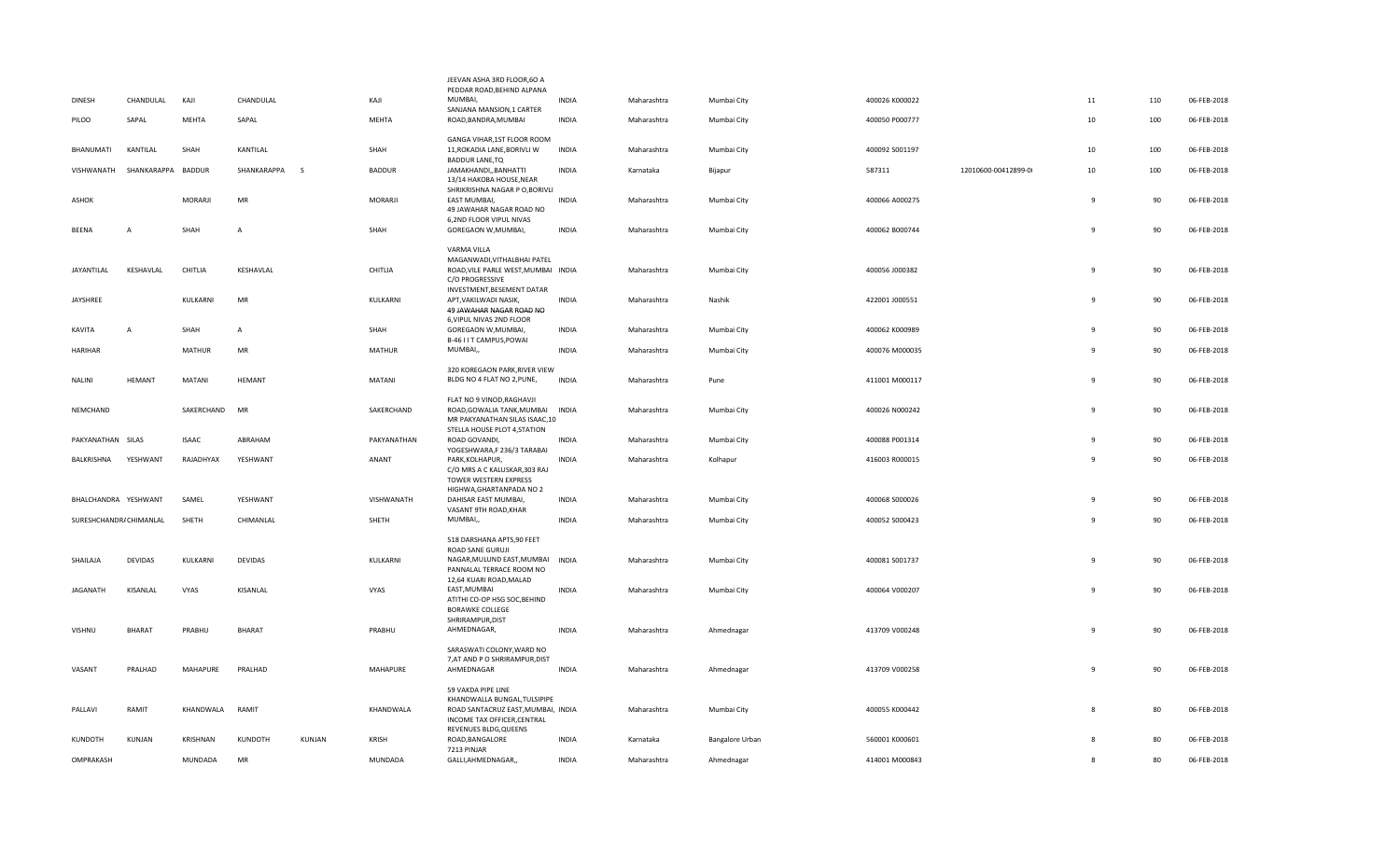|   |                       |                      |                      |                |          |              | SWAMI VIVEKANAND                                                            |              |             |             |                |    |    |             |
|---|-----------------------|----------------------|----------------------|----------------|----------|--------------|-----------------------------------------------------------------------------|--------------|-------------|-------------|----------------|----|----|-------------|
|   | MALATI                | PRABHAKAR            | SARNAIK              | PRABHAKAR      |          | SARNAIK      | ROAD, BANDRA MUMBAI,<br>JAI CO OP HSG SOCIETY, 384                          | <b>INDIA</b> | Maharashtra | Mumbai City | 400050 S000022 | -8 | 80 | 06-FEB-2018 |
|   | NAMDAR                | DARASHAH             | SANJANA              | DARASHAH       |          | SANJANA      | BHAVANI PETH, POONA,<br>JAI CO OP HSG SOCIETY, 384                          | <b>INDIA</b> | Maharashtra | Pune        | 411002 S000193 |    | 80 | 06-FEB-2018 |
|   | KATIE                 | NAMDAR               | SANJANA              | <b>NAMDAR</b>  |          | SANJANA      | BHAVANI PETH, POONA,<br>44 SEA QUEEN, JUHU TARA                             | <b>INDIA</b> | Maharashtra | Pune        | 411002 S000194 |    | 80 | 06-FEB-2018 |
|   | URMILA                | RAMESHWARDAS AGRAWAL |                      | RAMESHWARDAS   |          | CHANSUK      | ROAD, SANTACRUZ WEST<br>MUMBAI,                                             | <b>INDIA</b> | Maharashtra | Mumbai City | 400049 A000028 |    | 60 | 06-FEB-2018 |
|   |                       |                      |                      |                |          |              | C/O V S KOCHARGAONKAR, AKHIL<br>CO OP HSG SOCY LTD, BLDG 3                  |              |             |             |                |    |    |             |
|   | VIMAL                 | VASANT               | ALEKAR               | VASANT         |          | ALEKAR       | FLA,179 KARVE ROAD, PUNE,<br>EVERSWEET APARTMENT, FLAT B-                   | <b>INDIA</b> | Maharashtra | Pune        | 411038 A000081 | -6 | 60 | 06-FEB-2018 |
|   | DHARAMSENGH GIANSINGH |                      | ARNEJA               | GIANSINGH      |          | ARNEJA       | 20, FOUR BUNGLOW J P ROA,<br>ANDHERI W, MUM,,<br>105 GOKUL VIEW 1ST FLOOR B | <b>INDIA</b> | Maharashtra | Mumbai City | 400058 A000154 |    | 60 | 06-FEB-2018 |
|   |                       |                      |                      |                |          |              | WING, OPP GOKUL TOWER<br>THAKUR COMPLEX, KANDIVALI E                        |              |             |             |                |    |    |             |
|   | <b>ASHOK</b>          |                      | MORARJI              | MR             |          | MORARJI      | MUMBAI,                                                                     | <b>INDIA</b> | Maharashtra | Mumbai City | 400101 A000209 |    | 60 | 06-FEB-2018 |
|   | SUNANDA               | MADHAV               | BHAVE                | MADHAV         |          | BHAVE        | SMITA LALLUBHAI PARK, ANDHERI<br>WEST MUMBAI,,                              | <b>INDIA</b> | Maharashtra |             | 400058 B000210 |    | 60 | 06-FEB-2018 |
|   |                       |                      |                      |                |          |              |                                                                             |              |             | Mumbai City |                |    |    |             |
|   |                       |                      |                      |                |          |              | OFF MATHURADAS<br>ROAD, LAXMICHAND CHAWL R NO                               |              |             |             |                |    |    |             |
|   | VALLABHDAS            | DAYALAL              | BHADRESHWARA DAYALAL |                |          | BHADRESHWARA | 8, KANDIVALI WEST, MUMBAI                                                   | <b>INDIA</b> | Maharashtra | Mumbai City | 400067 B000237 |    | 60 | 06-FEB-2018 |
|   | KISHAN                | PURSHOTTAM           | <b>BHATT</b>         | PURSHOTTAM     |          | BHATT        | HARIVIJAY CHOGLE CHAWL,L T<br>ROAD, BORIVLI WEST, MUMBAI                    | <b>INDIA</b> | Maharashtra | Mumbai City | 400092 B000296 |    | 60 | 06-FEB-2018 |
|   |                       |                      |                      |                |          |              | 23 BHARDAWADI, 27/B SAUJANYA<br>APARTME, NEAR MUNICIPAL<br>GARDEN, ANDHERI  |              |             |             |                |    |    |             |
|   | LILAVATI              | AMRATLAL             | BULSARA              | AMRATLAL       |          | BULSARA      | WEST, MUMBAI,                                                               | <b>INDIA</b> | Maharashtra | Mumbai City | 400058 B000515 | -6 | 60 | 06-FEB-2018 |
|   |                       |                      |                      |                |          |              | 10/312 SHASTRI<br>NAGAR, GOREGAON                                           |              |             |             |                |    |    |             |
|   | <b>HARISH</b>         | KUMAR                | CHAINANI             | KUMAR          |          | CHAINANI     | WEST, MUMBAI,<br>10/312 SHASTRI<br>NAGAR, GOREGAON                          | <b>INDIA</b> | Maharashtra | Mumbai City | 400062 C000106 |    | 60 | 06-FEB-2018 |
|   | VEENA                 |                      | CHAINANI             | MR             |          | CHAINANI     | WEST, MUMBAI,                                                               | <b>INDIA</b> | Maharashtra | Mumbai City | 400062 C000107 |    | 60 | 06-FEB-2018 |
|   |                       |                      |                      |                |          |              | 10/312 SHASTRI<br>NAGAR, GOREGAON                                           |              |             |             |                |    |    |             |
|   | VEENA                 |                      | CHENANI              | MR             |          | CHENANI      | WEST, MUMBAI,<br>10/312 SHASTRI                                             | <b>INDIA</b> | Maharashtra | Mumbai City | 400104 C000124 |    | 60 | 06-FEB-2018 |
|   |                       |                      |                      |                |          |              | NAGAR, GOREGAON                                                             |              |             |             |                |    |    |             |
|   | VEENA                 | <b>HARISH</b>        | CHAINANI             | HARISH         |          | CHAINANI     | WEST, MUMBAI,<br>MEGHDOOT B/39, SAHAR<br>ROAD, KOLDONGRI, ANDHERI EAST      | <b>INDIA</b> | Maharashtra | Mumbai City | 400062 C000126 |    | 60 | 06-FEB-2018 |
| N |                       |                      | DESAI                | B              |          | DESAI        | <b>MUMBAI</b>                                                               | <b>INDIA</b> | Maharashtra | Mumbai City | 400069 D000429 |    | 60 | 06-FEB-2018 |
|   | BHANUMATI             | <b>BAHADUR</b>       | DESAI                | <b>BAHADUR</b> |          | DESAI        | AARTI C 14 OLD NAGARDAS<br>ROAD, ANDHERI E MUMBAI,                          | <b>INDIA</b> | Maharashtra | Mumbai City | 400069 D000435 | -6 | 60 | 06-FEB-2018 |
|   | <b>BAHADUR</b>        | MOHANLAL             | <b>DESAI</b>         | MOHANLAL       |          | DESAI        | AARTI C 14, OLD NAGARDAS<br>ROAD, ANDHERI E, MUMBAI<br>SAMADHAN G IV, SWAMI | <b>INDIA</b> | Maharashtra | Mumbai City | 400069 D000436 |    | 60 | 06-FEB-2018 |
|   | MINAL                 | <b>MOHAN</b>         | DESHPANDE            | <b>MOHAN</b>   |          | DESHPANDE    | NITYANAND MARG, ANDHERI<br>EAST, MUMBAI                                     | <b>INDIA</b> | Maharashtra | Mumbai City | 400069 D000442 | -6 | 60 | 06-FEB-2018 |
|   |                       |                      |                      |                |          |              | FLAT NO 102 MISTRY APARTMENT<br><b>B, PARASI PANCHAYAT ROAD,</b>            |              |             |             |                |    |    |             |
|   | MEDHA                 | SANJIV               | DESHMUKH             | SANJIV         |          | DESHMUKH     | PUMP HOUSE, ANDHERI EAST,<br>MUMBAI,                                        | <b>INDIA</b> | Maharashtra | Mumbai City | 400069 D000486 |    | 60 | 06-FEB-2018 |
|   |                       |                      |                      |                |          |              | 12/93 UNNAD NAGAR 3,OPP M G                                                 |              |             |             |                |    |    |             |
|   | SUNIL                 | SHANKAR              | DHUME                | SHANKAR        |          | DHUME        | ROAD, GOREGAON W, MUMBAI<br>ABDUL REHMAN BUILDING, 22 D<br>NAVAPADA BANDRA  | <b>INDIA</b> | Maharashtra | Mumbai City | 400062 D000574 |    | 60 | 06-FEB-2018 |
|   | FRANKY                | MARIYND              | SOUZA                | <b>JOHN</b>    | ANTHONYD | SOUZA        | EAST, MUMBAI,                                                               | <b>INDIA</b> | Maharashtra | Mumbai City | 400050 D000737 | -6 | 60 | 06-FEB-2018 |

SHRI SAI ASHIRWAD 1ST FLOOR,10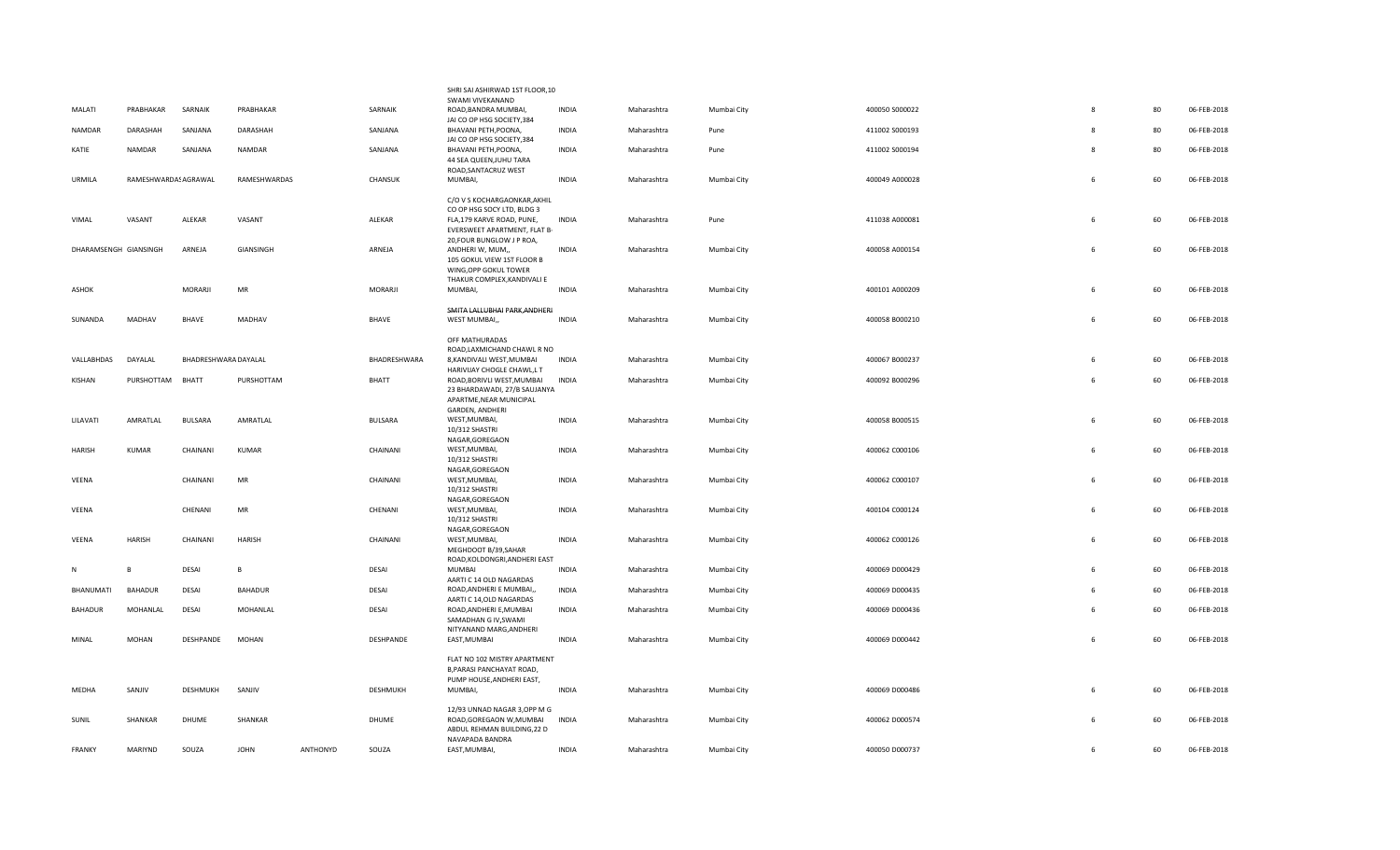| SUDHA                | ANAND              | <b>GERSAPPA</b> | ANAND           |         | GERSAPPA       | LAXMI NIWAS, PARK ROAD, VILE<br>PARLE EAST, MUMBAI<br>102 SARJAN RAYANI                   | <b>INDIA</b> | Maharashtra | Mumbai City | 400057 G000184 | -6  | 60 | 06-FEB-2018 |
|----------------------|--------------------|-----------------|-----------------|---------|----------------|-------------------------------------------------------------------------------------------|--------------|-------------|-------------|----------------|-----|----|-------------|
| REKHA                | <b>BIPIN</b>       | <b>GORODIA</b>  | <b>BIPIN</b>    |         | <b>GORODIA</b> | NAGAR, SHIMPOLI ROAD, BORIVALI<br>(W) MUMBAI,                                             | <b>INDIA</b> | Maharashtra | Mumbai City | 400092 G000283 |     | 60 | 06-FEB-2018 |
|                      |                    |                 |                 |         |                | VASUDHA APPARTMENT BLOCK<br>C1F,P O DESH BANDHU                                           |              |             |             |                |     |    |             |
| GOPAL                | <b>KUMAR</b>       | AGARWAL         | GIRDHARILAL     |         | AGARWAL        | NAGAR, CALCUTTA,<br>X083/14 GODREJ STATION SIDE                                           | <b>INDIA</b> | West Bengal | Kolkata     | 700059 G000651 |     | 60 | 06-FEB-2018 |
| GARSHASP             | <b>AFLATOON</b>    | <b>IRANI</b>    | <b>AFLATOON</b> |         | IRANI          | COLONY, PIROJSHAW<br>NAGAR, VIKHROLI EAST, MUMBAI                                         | <b>INDIA</b> | Maharashtra | Mumbai City | 400079 1000019 | -6  | 60 | 06-FEB-2018 |
|                      |                    |                 |                 |         |                | X-83/14 GODREJ STATION SIDE<br>COLONY, PIROJSHAW                                          |              |             |             |                |     |    |             |
| GARSHASP             | <b>AFLATOON</b>    | <b>IRANI</b>    | <b>AFLATOON</b> |         | <b>IRANI</b>   | NAGAR, VIKHROLI E, MUMBAI<br>X-83/14 GODREJ STATION SIDE                                  | <b>INDIA</b> | Maharashtra | Mumbai City | 400079 1000022 |     | 60 | 06-FEB-2018 |
| GARSHASP             | <b>AFLATOON</b>    | <b>IRANI</b>    | <b>AFLATOON</b> |         | <b>IRANI</b>   | COLONY, PIROJSHAW<br>NAGAR, VIKHROLI E, MUMBAI<br>3 DEVI KRUPA, NEAR S K PATIL            | <b>INDIA</b> | Maharashtra | Mumbai City | 400079 1000023 |     | 60 | 06-FEB-2018 |
| <b>JYOTSNA</b>       |                    | <b>BAPULAL</b>  | <b>MR</b>       |         | BAPULAL        | HOSPITAL, DAFTARY ROAD MALAD<br>EAST, MUMBAI                                              | <b>INDIA</b> | Maharashtra | Mumbai City | 400064 J000344 | -6  | 60 | 06-FEB-2018 |
|                      |                    |                 |                 |         |                | LAXMI NIVAS NAINANAND<br>SOCIETY, ANAND                                                   |              |             |             |                |     |    |             |
| VIJAYSING            | LALJI              | KHONA           | LALI            |         | KHONA          | NAGAR, SENHAGAD ROAD, PUNE<br>23 HARESH BHUWAN, 30TH ROAD<br>NEAR BANDRA TALKIES, BANDRA  | <b>INDIA</b> | Maharashtra | Pune        | 411051 K000445 |     | 60 | 06-FEB-2018 |
| SHANTAPRASAD DEVIDAS |                    | <b>KOWSHIK</b>  | <b>DEVIDAS</b>  |         | <b>KOWSHIK</b> | MUMBAI,<br>36/3 VRINDAVAN                                                                 | <b>INDIA</b> | Maharashtra | Mumbai City | 400050 K000542 |     | 60 | 06-FEB-2018 |
| <b>KAUSHIK</b>       | M                  | SHAH            | MURLIDHAR       |         | SHAH           | SOCIETY, SHAHKARSHETH<br>ROAD, PUNE<br>271 MAHATMA GANDHI                                 | <b>INDIA</b> | Maharashtra | Pune        | 411037 K001509 |     | 60 | 06-FEB-2018 |
| MARIYAMBAI           |                    | FIDAHUSEN       | MR              |         | FIDAHUSEN      | ROAD, POONA,,                                                                             | <b>INDIA</b> | Maharashtra | Pune        | 411001 M000016 | -6  | 60 | 06-FEB-2018 |
|                      |                    |                 |                 |         |                | KANJI MISTRY CHAWL NO 2,2ND<br>FLOOR SANGHAVI ESTATE, NEAR<br>SHREYAS TALKIES, GHATKOPAR  |              |             |             |                |     |    |             |
| SAVITA               | ANANTRAI           | <b>MANIAR</b>   | ANANTRAI        |         | MANIAR         | WEST, MUMBAI                                                                              | <b>INDIA</b> | Maharashtra | Mumbai City | 400086 M000114 | 6   | 60 | 06-FEB-2018 |
|                      |                    |                 |                 |         |                | KANJI MISTRY CHAWL NO 2, 2ND<br>FLOOR, SANGHAVI ESTATE, NEAR<br>SHREYAS TALKIE, GHATKOPAR |              |             |             |                |     |    |             |
| ANANTRAI             | TRIKAMJI           | <b>MANIAR</b>   | TRIKAMJI        |         | MANIAR         | WEST, MUMBAI,<br>B/302 MRUD KISHORE, DATTA                                                | <b>INDIA</b> | Maharashtra | Mumbai City | 400086 M000118 | -6  | 60 | 06-FEB-2018 |
|                      |                    |                 |                 |         |                | PADA PHATAK, B/H GOKUL<br>SHOPPING CENTRE, BORIVALI W                                     |              |             |             |                |     |    |             |
| MANHARLAL            | MATHURADAS MADHANI |                 | MATHURADAS      |         | MADHANI        | <b>MUMBAI</b><br>SANJANA MANSION,1 CARTER                                                 | <b>INDIA</b> | Maharashtra | Mumbai City | 400092 M000206 | -6  | 60 | 06-FEB-2018 |
| PILOO                | SAPAL              | MEHTA           | SAPAL           |         | MEHTA          | RD, BANDRA MUMBAI,                                                                        | <b>INDIA</b> | Maharashtra | Mumbai City | 400050 M000235 |     | 60 | 06-FEB-2018 |
|                      |                    |                 |                 |         |                | VASANT APT 2ND FLOOR BLOCK<br>NO 10, SHIMPOLI ROAD KASTUR                                 |              |             |             |                |     |    |             |
| RAJAN                | В                  | MHAMBREY        | $\overline{B}$  |         | MHAMBREY       | PARK, BORIVALI W MUMBAI,<br>702, WESTEND BUILDING, SECTOR<br>19, PLOT NO.10, NERUL, NAVI  | <b>INDIA</b> | Maharashtra | Mumbai City | 400092 M000541 | - 6 | 60 | 06-FEB-2018 |
| BHOJA                | RAJA               | MULKI           | RAJA            |         | MULKI          | MUMBAI<br>45/1758 C G S COLONY, SECTOR<br>NO 7 S M PLOT, ANTOP                            | <b>INDIA</b> | Maharashtra | Thane       | 416544 M000820 |     | 60 | 06-FEB-2018 |
| RAVINDRANATH DATTA   |                    | <b>NAIK</b>     | DATTA           |         | <b>NAIK</b>    | HILL, MUMBAI<br>D-10 SAIDHAM, SODAWALA                                                    | <b>INDIA</b> | Maharashtra | Mumbai City | 400037 N000160 |     | 60 | 06-FEB-2018 |
| SMT                  | NEELAH             | SHAH            | NEELAH          |         | SHAH           | LANE, BORIVALI [W], MUMBAI<br>C/O S G PRABHUDESAI, 10/12<br>PRABHUDESAI                   | <b>INDIA</b> | Maharashtra | Mumbai City | 400092 N000821 |     | 60 | 06-FEB-2018 |
| SHARAD               | SHANKAR            | PARCHURE        | SHANKAR         | SITARAM | PARC           | WADA, NAGARPALIKA<br>LANE, ICHALKARNJI<br>WESTER RAILWAY QUARTERS                         | <b>INDIA</b> | Maharashtra | Kolhapur    | 416115 P000039 |     | 60 | 06-FEB-2018 |
| CHINTAMAN            | KEDARNATH          | PANDEY          | KEDARNATH       |         | PANDEY         | 183/11,S V ROAD, BANDRA<br>WEST, MUMBAI                                                   | <b>INDIA</b> | Maharashtra | Mumbai City | 400050 P000343 | -6  | 60 | 06-FEB-2018 |
|                      |                    |                 |                 |         |                |                                                                                           |              |             |             |                |     |    |             |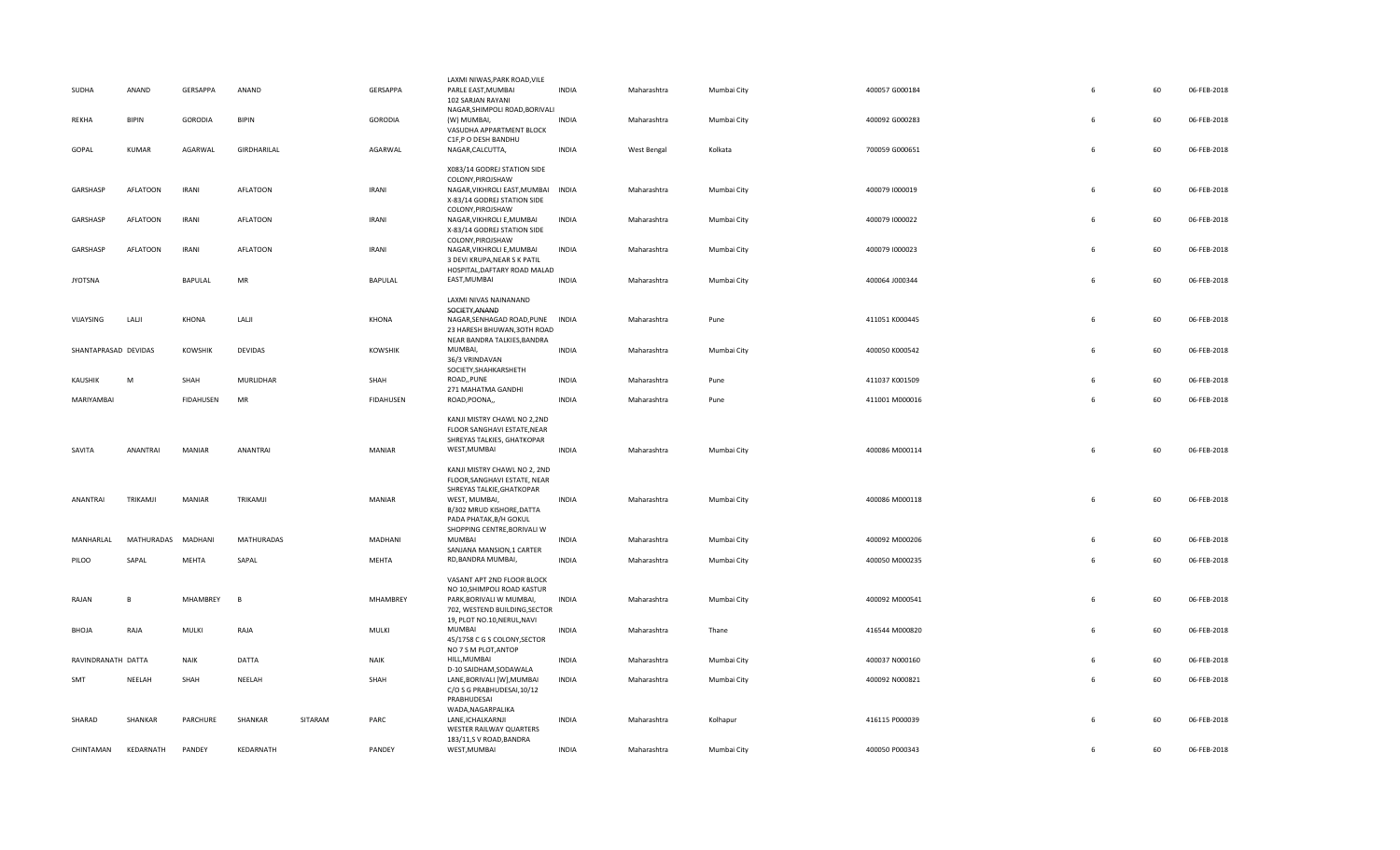|                         |                  |                      |                   |   |               | B 2/12 PANCHAVATI                                         |              |             |             |                |    |    |             |
|-------------------------|------------------|----------------------|-------------------|---|---------------|-----------------------------------------------------------|--------------|-------------|-------------|----------------|----|----|-------------|
|                         |                  |                      |                   |   |               | APARTMENTS, JUHU LANE                                     |              |             |             |                |    |    |             |
| MADHU                   | VASANT           | PATIL                | VASANT            |   | PATIL         | ANDHERI WEST, MUMBAI,                                     | <b>INDIA</b> | Maharashtra | Mumbai City | 400058 P000489 | 6  | 60 | 06-FEB-2018 |
|                         |                  |                      |                   |   |               | <b>B 2/12 PANCHAVATI</b>                                  |              |             |             |                |    |    |             |
| MADHAVI                 | MADHU            | PATIL                | MADHU             |   | PATIL         | APARTMENTS, JUHU LANE<br>ANDHERI WEST, MUMBAI,            | <b>INDIA</b> |             |             | 400058 P000490 | -6 | 60 | 06-FEB-2018 |
|                         |                  |                      |                   |   |               | JEEVAA TARA BUILDING BLOCK 27                             |              | Maharashtra | Mumbai City |                |    |    |             |
|                         |                  |                      |                   |   |               | 2ND FL, AZAD ROAD, VILE PARLE                             |              |             |             |                |    |    |             |
| TAHERBHOY               | <b>ESOOFALLY</b> | RANGWALLA            | ESOOFALLY         |   | RANGWALLA     | EAST MUMBAI,                                              | <b>INDIA</b> | Maharashtra | Mumbai City | 400057 R000050 |    | 60 | 06-FEB-2018 |
|                         |                  |                      |                   |   |               | 403 ARADHANA, A 14                                        |              |             |             |                |    |    |             |
|                         |                  |                      |                   |   |               | GOKULDHAM, GOREGAON                                       |              |             |             |                |    |    |             |
| THANMAL                 |                  | RATHI                | MR                |   | RATHI         | EAST, MUMBAI                                              | <b>INDIA</b> | Maharashtra | Mumbai City | 400063 R000098 | -6 | 60 | 06-FEB-2018 |
| RUBABBAI                |                  | <b>FIDAHUSAIN</b>    | <b>FIDAHUSAIN</b> | M | WAHEDAL       | 271 M G ROAD, POONA,,                                     | <b>INDIA</b> | Maharashtra | Pune        | 411001 R000176 | -6 | 60 | 06-FEB-2018 |
| SAKINABAI               |                  | FIDAHUSAIN           | FIDAHUSAIN        | M | WAHEDAL       | 271 M G ROAD, POONA,,                                     | <b>INDIA</b> | Maharashtra | Pune        | 411001 S000020 | -6 | 60 | 06-FEB-2018 |
|                         |                  |                      |                   |   |               |                                                           |              |             |             |                |    |    |             |
|                         |                  |                      |                   |   |               | SAVITA SADAN 2ND FLOOR BL                                 |              |             |             |                |    |    |             |
|                         |                  |                      |                   |   |               | 5, NR VAIBHAV HOTEL, ANDHERI                              |              |             |             |                |    |    |             |
|                         |                  |                      |                   |   |               | SAHAR ROAD, ANDHERI EAST,                                 |              |             |             |                |    |    |             |
| SAVITAGAURI             | BALDEVDAS        | SHAH                 | BALDEVDAS         |   | SHAH          | MUMBAI,                                                   | <b>INDIA</b> | Maharashtra | Mumbai City | 400069 S000379 | 6  | 60 | 06-FEB-2018 |
|                         |                  |                      |                   |   |               |                                                           |              |             |             |                |    |    |             |
|                         |                  |                      |                   |   |               | SAVITA SADAN 2ND FLOOR BL                                 |              |             |             |                |    |    |             |
|                         |                  |                      |                   |   |               | 5, NR VAIBHAV HOTEL, ANDHERI                              |              |             |             |                |    |    |             |
|                         |                  |                      |                   |   |               | SAHAR ROAD, ANDHERI EAST,                                 |              |             |             |                |    |    |             |
| SAVITAGAURI             | BALDEVDAS        | SHAH                 | BALDEVDAS         |   | SHAH          | MUMBAI,                                                   | <b>INDIA</b> | Maharashtra | Mumbai City | 400069 S000395 | 6  | 60 | 06-FEB-2018 |
|                         |                  |                      |                   |   |               | 1/26 VASUDEO NAGAR, PARSI<br>PUNCHAYET ROAD, ANDHERI EAST |              |             |             |                |    |    |             |
| KUNDAPUR                | NARENDRA         | SHENOY               | NARENDRA          |   | SHENOY        | MUMBAI,                                                   | <b>INDIA</b> | Maharashtra | Mumbai City | 400069 S000397 |    | 60 | 06-FEB-2018 |
|                         |                  |                      |                   |   |               | 1/26 VASUDEO NAGAR, PARSI                                 |              |             |             |                |    |    |             |
|                         |                  |                      |                   |   |               | PUNCHAYET ROAD, ANDHERI                                   |              |             |             |                |    |    |             |
| ANNAPURNA               | NARENDRA         | SHENOY               | NARENDRA          |   | SHENOY        | EAST, MUMBAI                                              | <b>INDIA</b> | Maharashtra | Mumbai City | 400069 S000414 | 6  | 60 | 06-FEB-2018 |
|                         |                  |                      |                   |   |               | 1/26 VASUDEV NAGAR, P P                                   |              |             |             |                |    |    |             |
| ARCHANA                 | ANANT            | SHIRODKAR            | ANANT             |   | SHIRODKAR     | ROAD, ANDHERI EAST, MUMBAI                                | <b>INDIA</b> | Maharashtra | Mumbai City | 400069 S000667 | -6 | 60 | 06-FEB-2018 |
|                         |                  |                      |                   |   |               |                                                           |              |             |             |                |    |    |             |
|                         |                  |                      |                   |   |               | 3/7 SARASWAT SUBURBAN CO OP                               |              |             |             |                |    |    |             |
|                         |                  |                      |                   |   |               | HSG SOC, TALMIKI                                          |              |             |             |                |    |    |             |
| ARUNA                   | MAHESHWAR        | SHARMA               | MAHESHWAR         |   | SHARMA        | ROAD, SANTACRUZ WEST, MUMBAI INDIA                        |              | Maharashtra | Mumbai City | 400054 S000754 | 6  | 60 | 06-FEB-2018 |
|                         |                  |                      |                   |   |               |                                                           |              |             |             |                |    |    |             |
|                         |                  |                      |                   |   |               | 3/7 SARASWAT SUBURBAN CO OP                               |              |             |             |                |    |    |             |
|                         |                  |                      |                   |   |               | HSG SOCY, TALMIKI                                         |              |             |             |                |    |    |             |
| MAHESHWAR               | <b>DIWAKER</b>   | SHARMA               | DIWAKER           |   | SHARMA        | ROAD, SANTACRUZ WEST, MUMBAI INDIA                        |              | Maharashtra | Mumbai City | 400054 S000755 |    | 60 | 06-FEB-2018 |
|                         |                  |                      |                   |   |               | C 3 H 12 MAHAVIR SOCIETY, UST<br>FLOOR, SHANKAR LANE,     |              |             |             |                |    |    |             |
| KUSUM                   | RAMESH           | SHAH                 | RAMESH            |   | SHAH          | KANDIWALI WEST, MUMBAI,                                   | <b>INDIA</b> | Maharashtra | Mumbai City | 400067 S000807 | 6  | 60 | 06-FEB-2018 |
|                         |                  |                      |                   |   |               | ARTI 7 A,OLD NAGARDAS                                     |              |             |             |                |    |    |             |
| SURESHCHANDR/ CHIMANLAL |                  | SHAH                 | CHIMANLAL         |   | SHAH          | ROAD, ANDHERI EAST, MUMBAI                                | <b>INDIA</b> | Maharashtra | Mumbai City | 400069 S000992 | 6  | 60 | 06-FEB-2018 |
|                         |                  |                      |                   |   |               |                                                           |              |             |             |                |    |    |             |
|                         |                  |                      |                   |   |               | SUKH SHANTI 1ST FLOOR,65/6                                |              |             |             |                |    |    |             |
|                         |                  |                      |                   |   |               | NUTAN LAXMI SOCIETY, N S ROAD                             |              |             |             |                |    |    |             |
| <b>TRICHUR</b>          | KRISHNAN         | SUBRAMANIAM KRISHNAN |                   |   | SUBRAMANIAM   | NO 8 JUHU SCHEME, MUMBAI                                  | <b>INDIA</b> | Maharashtra | Mumbai City | 400049 T000250 |    | 60 | 06-FEB-2018 |
|                         |                  |                      |                   |   |               | 15 GAUTAM, V M ROAD, VILE                                 |              |             |             |                |    |    |             |
| VIJAY                   | DAMODAR          | <b>TRIVEDI</b>       | DAMODAR           |   | TRIVEDI       | PARLE WEST, MUMBAI                                        | <b>INDIA</b> | Maharashtra | Mumbai City | 400056 T000257 | -6 | 60 | 06-FEB-2018 |
|                         |                  |                      |                   |   |               | A 20 CUSROW BAUG, COLABA                                  |              |             |             |                |    |    |             |
| <b>BANOO</b>            | <b>MINOO</b>     | UNVALA               | <b>MINOO</b>      |   | <b>UNVALA</b> | CAUSEWAY, MUMBAI,                                         | <b>INDIA</b> | Maharashtra | Mumbai City | 400039 U000056 |    | 60 | 06-FEB-2018 |
|                         |                  |                      |                   |   |               | VIRESHWAR DARSHAN, BLDG NO 5                              |              |             |             |                |    |    |             |
|                         |                  |                      |                   |   |               | 1ST FLR, GANGARAM BHAVAN,                                 |              |             |             |                |    |    |             |
| <b>USHA</b>             | KRISHNALAL       | DALAL                | KRISHNALAL        |   | DALAL         | INDULKAR MARG, VILE PARLE E,<br>MUMBAI,                   | <b>INDIA</b> |             | Mumbai City | 400057 U000096 | -6 | 60 | 06-FEB-2018 |
|                         |                  |                      |                   |   |               |                                                           |              | Maharashtra |             |                |    |    |             |
|                         |                  |                      |                   |   |               | 34 GURUCHHAYA CO OP SOCY, 5TH                             |              |             |             |                |    |    |             |
|                         |                  |                      |                   |   |               | FLOOR FLAT NO 58, MANISH                                  |              |             |             |                |    |    |             |
| SARLA                   | R                | VAKIL                | $\mathsf{R}$      |   | VAKIL         | NAGAR ANDHERI WEST, MUMBAI INDIA                          |              | Maharashtra | Mumbai City | 400058 V000098 | 6  | 60 | 06-FEB-2018 |
|                         |                  |                      |                   |   |               |                                                           |              |             |             |                |    |    |             |
|                         |                  |                      |                   |   |               | 34 GURUCHHAYA CO OP SOCY, 5TH                             |              |             |             |                |    |    |             |
|                         |                  |                      |                   |   |               | FLOOR FLAT NO 58, MANISH                                  |              |             |             |                |    |    |             |
| KUNAL                   | $\mathsf{R}$     | VAKIL                | $\mathsf{R}$      |   | VAKIL         | NAGAR ANDHERI WEST, MUMBAI INDIA                          |              | Maharashtra | Mumbai City | 400058 V000099 | -6 | 60 | 06-FEB-2018 |
|                         |                  |                      |                   |   |               |                                                           |              |             |             |                |    |    |             |
|                         |                  |                      |                   |   |               | 34 GURUCHHAYA CO OP SOCY, 5TH                             |              |             |             |                |    |    |             |
|                         |                  |                      |                   |   |               | FLOOR FLAT NO 58, MANISH                                  |              |             |             |                |    |    |             |
| KUNAL                   | R                | VAKIL                | $\mathsf{R}$      |   | VAKIL         | NAGAR ANDHERI WEST, MUMBAI INDIA                          |              | Maharashtra | Mumbai City | 400058 V000100 | -6 | 60 | 06-FEB-2018 |
|                         |                  |                      |                   |   |               |                                                           |              |             |             |                |    |    |             |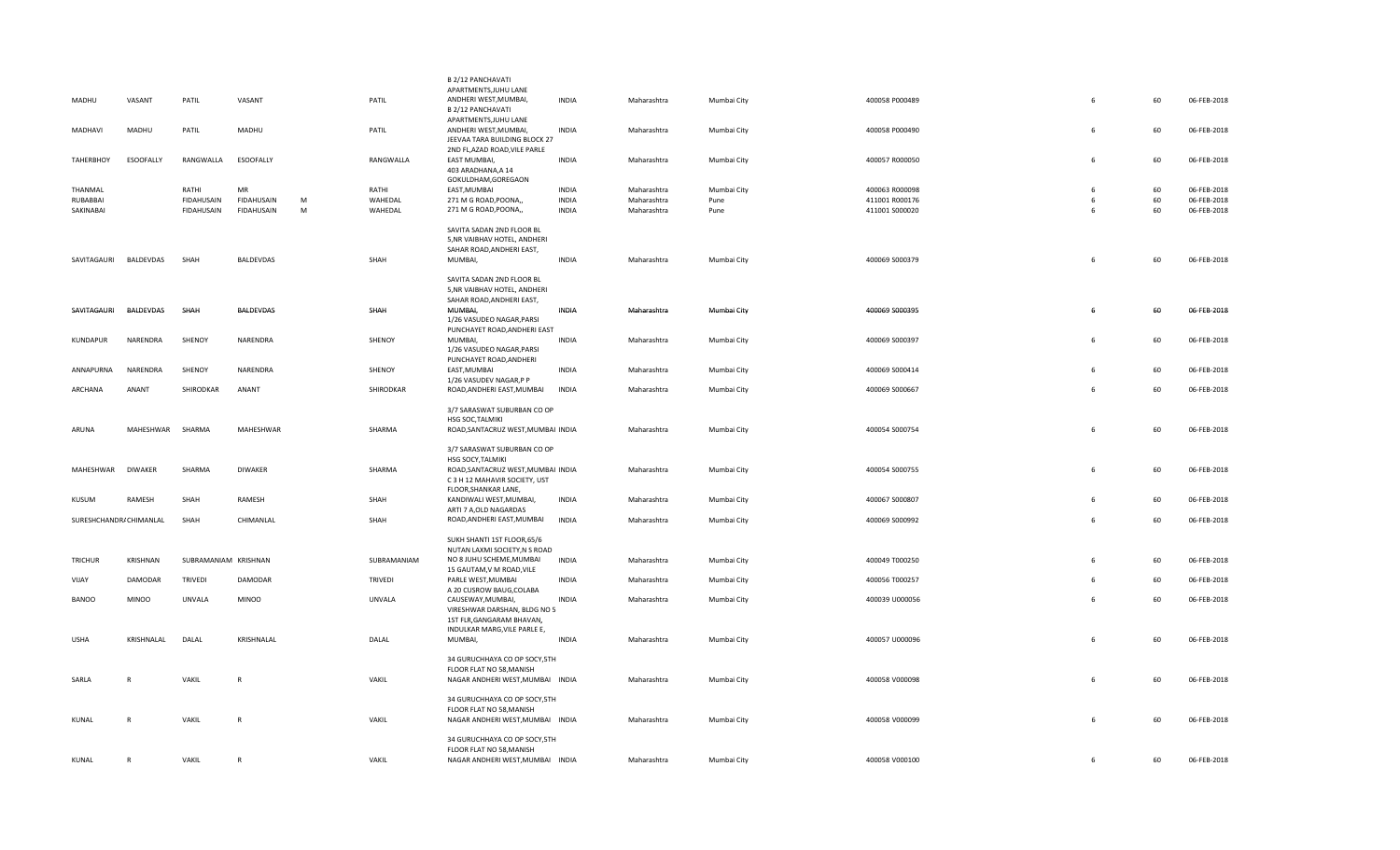|              |                       |                   |               |                |            |               | FLOOR FLAT NO 58, MANISH                                                             |              |             |                 |                |                         |                 |             |
|--------------|-----------------------|-------------------|---------------|----------------|------------|---------------|--------------------------------------------------------------------------------------|--------------|-------------|-----------------|----------------|-------------------------|-----------------|-------------|
|              | RAJEN                 | C                 | VAKIL         | $\mathsf{C}$   |            | VAKIL         | NAGAR ANDHERI WEST, MUMBAI INDIA<br>SCINDIA COLONY FLAT NO F/49-                     |              | Maharashtra | Mumbai City     | 400058 V000101 | 6                       | 60              | 06-FEB-2018 |
|              | SOHINI                | SHIRISH           | VAKIL         | SHIRISH        |            | VAKIL         | 50,2ND FLOOR SIR N V<br>ROAD, ANDHERI E, MUMBAI<br>701 CUMBALLA CREST, PEDDER        | <b>INDIA</b> | Maharashtra | Mumbai City     | 400069 V000103 | 6                       | 60              | 06-FEB-2018 |
|              | PILLOO                | JAL               | WADIA         | JAL            |            | WADIA         | ROAD, MUMBAI,                                                                        | <b>INDIA</b> | Maharashtra | Mumbai City     | 400036 W000034 | 6                       | 60              | 06-FEB-2018 |
|              | SHRIDHAR              | APPA              | <b>HARDAS</b> | APPA           |            | <b>HARDAS</b> | MURLIDHAR BHAVAN, HOUSE NO<br>4445 PANCHAVATI, NASIK,                                | <b>INDIA</b> | Maharashtra | Nashik          | 422003 W000061 | 6                       | 60              | 06-FEB-2018 |
|              |                       |                   |               |                |            |               | AT DHAMORI KHURD, POST LASUR<br>STATION, TAL GANGAPUR DIST                           |              |             |                 |                |                         |                 |             |
|              | YESHWANT              | GENUJI            | RANVILE       | ${\sf MR}$     |            | RANVILE       | AURANGABAD,                                                                          | <b>INDIA</b> | Maharashtra | Aurangabad      | 423702 W000102 | 6                       | 60              | 06-FEB-2018 |
|              |                       |                   |               |                |            |               | 3RD FLOOR MADHU<br>KUNJ, NAOROJI CROSS                                               |              |             |                 |                |                         |                 |             |
|              | SMITA                 | NAUTAMLAL         | MEHTA         | NAUTAMLAL      |            | MEHTA         | LANE, GHATKOPAR WEST, MUMBAI INDIA<br>FACTORY LANE CORNER, TILAK                     |              | Maharashtra | Mumbai City     | 400086 M000464 | 5                       | 50              | 06-FEB-2018 |
|              | <b>BHAVNA</b>         |                   | PANDYA        | KULVANTRAY     |            | PANDYA        | ROAD BORIVLI WEST, MUMBAI,<br>A-9 INDRALOK, R B MEHTA                                | <b>INDIA</b> | Maharashtra | Mumbai City     | 400092 B000637 | $\overline{4}$          | 40              | 06-FEB-2018 |
|              | VALLABHDAS            | <b>JAMNADAS</b>   | ASHAR         | JAMNADAS       |            | ASHAR         | NAGAR, GHATKOPER<br>EAST, MUMBAI                                                     | <b>INDIA</b> | Maharashtra | Mumbai City     | 400077 A000170 | $\mathbf{3}$            | 30              | 06-FEB-2018 |
|              |                       |                   |               |                |            |               | C/O LALIT KUMAR AGARWAL, 7 SRI                                                       |              |             |                 |                |                         |                 |             |
|              | ASHA                  | DEVI              | AGARWAL       | $\blacksquare$ | К          | AGARWAL       | ARBIND ROAD PO<br>SALKIA, BANDHAGHAT HOWRAH, INDIA                                   |              | West Bengal | Howrah          | 711106 A000766 | $\overline{3}$          | 30              | 06-FEB-2018 |
|              |                       |                   |               |                |            |               | SADHANA, VADOWLI                                                                     |              |             |                 |                |                         |                 |             |
|              | BHANUMATI             |                   | EASHWARAN     | <b>MR</b>      |            | EASHWARAN     | SECTION, AMBERNATH,                                                                  | <b>INDIA</b> | Maharashtra | Thane           | 421501 B000276 | $\overline{3}$          | 30              | 06-FEB-2018 |
|              | CHANDRAKANT AVENINDRA |                   | <b>DOSHI</b>  | AVENINDRA      |            | DOSHI         | GOPAL PURI 502, DOULATNAGAR S<br>V ROAD, BORIVLI EAST, MUMBAI                        | <b>INDIA</b> | Maharashtra | Mumbai City     | 400092 D000670 | $\overline{3}$          | 30              | 06-FEB-2018 |
|              | ANJANA                | CHANDRAKANT DOSHI |               | CHANDRAKANT    |            | DOSHI         | GOPAL PURI 502, DOULATNAGAR S<br>V ROAD, BORIVLI EAST, MUMBAI INDIA<br>N-89/2, TELCO |              | Maharashtra | Mumbai City     | 400092 D000671 | $\overline{3}$          | 30              | 06-FEB-2018 |
|              | DEEPAK                |                   | SHARMA        | MR             |            | SHARMA        | COLONY, JAMSHEDPUR,<br>C/O ANIL NEMANI SHARE & STOCK                                 | <b>INDIA</b> | Jharkhand   | Purba Singhbhum | 831004 D001241 | $\overline{\mathbf{3}}$ | 30              | 06-FEB-2018 |
|              | DHANPAL               |                   | RANAWAT       | MR             |            | RANAWAT       | SERVIC, 107 BHAVANI PETH<br>GROUND FLOOR, PUNE,                                      | <b>INDIA</b> | Maharashtra | Pune            | 411042 D001257 | $\overline{3}$          | 30              | 06-FEB-2018 |
|              |                       |                   |               |                |            |               | PRERANA CO OP HSG SOC, 105 B<br>1ST FLO, BEHIND SHIMPOLI                             |              |             |                 |                |                         |                 |             |
|              | ARUN                  |                   | GAUBA         | $\sf MR$       |            | GAUBA         | VILLAGE, BORIVLI WES, MUMBAI, INDIA                                                  |              | Maharashtra | Mumbai City     | 400092 G000099 | $\overline{\mathbf{3}}$ | 30              | 06-FEB-2018 |
|              |                       |                   |               |                |            |               | YASHAWANT NIWAS R NO 2, VIJAY<br>NAGAR, NEAR AYRE                                    |              |             |                 |                |                         |                 |             |
|              | PRADNYA               | VITTHAL           | GAWADE        | VITTHAL        |            | GAWADE        | GRAMPANCHAYAT, DOMBIVLI EA,, INDIA                                                   |              | Maharashtra | Thane           | 421201 G000107 | $\mathbf{3}$            | 30              | 06-FEB-2018 |
|              |                       |                   |               |                |            |               | C/O TRIVDI TRADERS, 9 CHANDU<br>BHAI COMPLEX,, GOKUL GALLI,                          |              |             |                 |                |                         |                 |             |
|              | <b>GIRISH</b>         | CHANDRA           | AMBANI        | AMICHAND       |            | AMBANI        | P.O. CHANDRAPUR, CHANDRAPUR INDIA<br>NO 22/1 2ND LANE, APPU STREET                   |              | Maharashtra | Chandrapur      | 442402 G000642 | $\overline{\mathbf{3}}$ | 30              | 06-FEB-2018 |
|              | GAUTAM                | CHAND             | CHORADIA      | PARASMAL       |            | CHORADIA      | MYLAPORE, MADRAS,                                                                    | <b>INDIA</b> | Tamil Nadu  | Chennai         | 600004 G000647 | $\overline{\mathbf{3}}$ | 30              | 06-FEB-2018 |
|              | RAM                   |                   | RAJ           | $\sf MR$       |            | RAJ           | 23-6-868 SHA-ALI-<br>BANDA, HYDERABAD,,                                              | <b>INDIA</b> | Telangana   | Hyderabad       | 500265 H000463 | $\overline{\mathbf{3}}$ | 30              | 06-FEB-2018 |
|              |                       |                   |               |                |            |               | 12 WEST MADA CHURCH STREET R<br>C C TRU, ROOM NO 6                                   |              |             |                 |                |                         |                 |             |
|              | <b>JIVRAJ</b>         | D                 | SHAH          | D              |            | SHAH          | ROYAPURAM, MADRAS,                                                                   | <b>INDIA</b> | Tamil Nadu  | Chennai         | 600013 J000544 | $\overline{3}$          | 30 <sup>°</sup> | 06-FEB-2018 |
|              |                       |                   |               |                |            |               | PLOT 11 CHAINNANNATHOTA OLD<br>ALWAL, SECUNDERABAD, ANDHRA                           |              |             |                 |                |                         |                 |             |
| J            |                       | SRINIVAS          | RAO           | $\perp$        | NARSING    | RAO           | PRADESH,                                                                             | <b>INDIA</b> | Telangana   | Hyderabad       | 500010 J000587 | $\overline{\mathbf{3}}$ | 30              | 06-FEB-2018 |
|              |                       |                   |               |                |            |               | PLOT 11 CHINNAMMATHOTA OLD<br>ALWAL, SECUNDERABAD, ANDHRA                            |              |             |                 |                |                         |                 |             |
| $\mathbf{I}$ |                       |                   | SWARNA        | $\mathsf{V}$   | THIRUPATHI | <b>RAO</b>    | PRADESH,                                                                             | <b>INDIA</b> | Telangana   | Hyderabad       | 500010 J000588 | $\overline{3}$          | 30              | 06-FEB-2018 |

34 GURUCHHAYA CO OP SOCY,5TH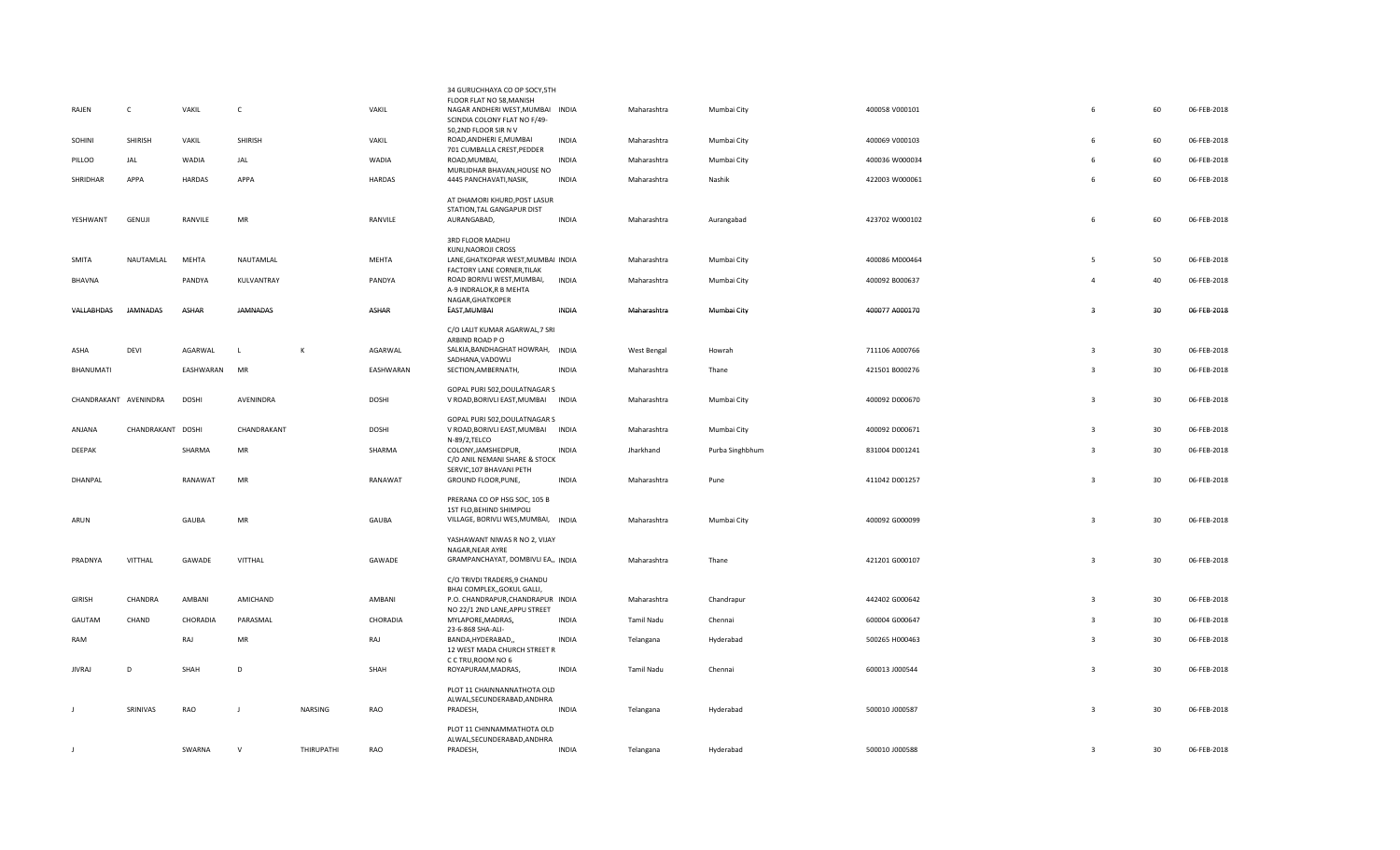|                 |                        | SWARNA          | J              | SRINIVAS | RAO             | PLOT 11 CHINNANNA THOTA, OLD<br>ALWAL, SECUNDERABAD,                                                             | <b>INDIA</b> | Telangana   | Hyderabad         | 500010 J000789 | $\overline{\mathbf{3}}$ | 30   | 06-FEB-2018 |
|-----------------|------------------------|-----------------|----------------|----------|-----------------|------------------------------------------------------------------------------------------------------------------|--------------|-------------|-------------------|----------------|-------------------------|------|-------------|
| $\mathbf{J}$    | SRINIVAS               | RAO             | J              | NARSING  | RAO             | PLOT 11 CHINNANNA THOTA, OLD<br>ALWAL, SECUNDERABAD,                                                             | <b>INDIA</b> | Telangana   | Hyderabad         | 500010 J000790 | $\overline{3}$          | 30   | 06-FEB-2018 |
| J               |                        | ARAVIND         | J              | SRINIVAS | RAO             | PLOT 11 CHINNANNA THOTA, OLD<br>ALWAL, SECUNDERABAD,                                                             | <b>INDIA</b> | Telangana   | Hyderabad         | 500010 J000791 | $\overline{\mathbf{3}}$ | 30   | 06-FEB-2018 |
| <b>J</b>        |                        | ARAVIND         | $\mathbf{J}$   | SRINIVAS | RAO             | PLOT 11 CHINNANNATHOTA, OLD<br>ALWAL, SECUNDERABAD AP,                                                           | <b>INDIA</b> | Telangana   | Hyderabad         | 500010 J000802 | $\overline{3}$          | 30   | 06-FEB-2018 |
| $\mathsf{J}$    |                        | SWARNA          | J              | SRINIVAS | RAO             | PLOT 11 CHINNANNATHOTA, OLD<br>ALWAL, SECUNDERABAD AP,                                                           | <b>INDIA</b> | Telangana   | Hyderabad         | 500010 J000803 | $\overline{\mathbf{3}}$ | 30   | 06-FEB-2018 |
| J               |                        | SWARNA          | IJ             | SRINIVAS | RAO             | PLOT 11 CHINNANNATHOTA, OLD<br>ALWAL, SECUNDERABAD,                                                              | <b>INDIA</b> | Telangana   | Hyderabad         | 500010 J000804 | $\overline{\mathbf{3}}$ | 30   | 06-FEB-2018 |
| J               | SRINIVAS               | RAO             | J              | NARSING  | RAO             | PLOT 11 CHINNANNATHOTA, OLD<br>ALWAL, SECUNDERABAD,                                                              | <b>INDIA</b> | Telangana   | Hyderabad         | 500010 J000805 | $\overline{3}$          | 30   | 06-FEB-2018 |
| ال              |                        | SWARNA          | $\overline{1}$ | SRINIVAS | RAO             | PLOT 11 CHINNANNATHOTA, OLD<br>ALWAL, SECUNDERABAD,                                                              | <b>INDIA</b> | Telangana   | Hyderabad         | 500010 J000806 | $\overline{\mathbf{3}}$ | 30   | 06-FEB-2018 |
| J               |                        | ARAVIND         | $\Box$         | SRINIVAS | RAO             | PLOT 11 CHINNANNATHOTA, OLD<br>ALWAL, SECUNDERABAD,<br>KHAJURIA BUNGALOW,155                                     | <b>INDIA</b> | Telangana   | Hyderabad         | 500010 J000807 | $\overline{\mathbf{3}}$ | 30   | 06-FEB-2018 |
| KARSANDAS       |                        | <b>JIVANDAS</b> | MR             |          | <b>JIVANDAS</b> | KHAJURIA ROAD, KANDIVALI<br>WEST, MUMBAI                                                                         | <b>INDIA</b> | Maharashtra | Mumbai City       | 400067 K000216 | $\overline{3}$          | 30   | 06-FEB-2018 |
| DEEPAK          | <b>DEVIDAS</b>         | KULKARNI        | <b>DEVIDAS</b> |          | KULKARNI        | 518 DARSHANA APARTMENT,90<br>FEET ROAD SANE GURUJI<br>NAGAR, MULUND EAST, MUMBAI                                 | <b>INDIA</b> | Maharashtra | Mumbai City       | 400081 K000653 | $\overline{3}$          | 30   | 06-FEB-2018 |
| SHAILAJA        | <b>DEVIDAS</b>         | KULKARNI        | <b>DEVIDAS</b> |          | KULKARNI        | 518 DARSHANA APTS, 90 FEET<br>ROAD SANE GURUJI<br>NAGAR, MULUND EAST, MUMBAI INDIA                               |              | Maharashtra | Mumbai City       | 400081 K000654 | $\overline{\mathbf{3}}$ | 30   | 06-FEB-2018 |
| KULDIP          | D                      | GAUTAM          | <b>DURGA</b>   |          | GAUTAM          | AT/PO GOAUDABA, VIA<br>THELAMARA,, SONITPUR<br>A 9 GAUTAM NAGAR 2ND                                              | <b>INDIA</b> | Assam       | Sonitpur          | 784149 K001555 | $\overline{\mathbf{3}}$ | 30   | 06-FEB-2018 |
| AJIT            | JAYANTILAL             | MODI            | JAYANTILAL     |          | MODI            | FLOOR, TILAK ROAD BORIVLI<br>WEST, MUMBAI,<br>A 9 GAUTAM NAGAR 2ND                                               | <b>INDIA</b> | Maharashtra | Mumbai City       | 400092 M000713 | $\overline{\mathbf{3}}$ | 30   | 06-FEB-2018 |
| <b>BHAVNA</b>   | AJIT                   | <b>MODI</b>     | AJIT           |          | MODI            | FLOOR, TILAK ROAD BORIVLI<br>WEST, MUMBAI,<br>A 9 GAUTAM NAGAR 2ND                                               | <b>INDIA</b> | Maharashtra | Mumbai City       | 400092 M000714 | $\overline{3}$          | 30   | 06-FEB-2018 |
| <b>GOMTIBEN</b> | JAYANTILAL             | <b>MODI</b>     | JAYANTILAL     |          | MODI            | FLOOR, TILAK ROAD BORIVLI<br>WEST, MUMBAI,                                                                       | <b>INDIA</b> | Maharashtra | Mumbai City       | 400092 M000715 | $\overline{3}$          | 30   | 06-FEB-2018 |
| MADHU           |                        | SINGHANIA       | <b>BIMAL</b>   |          | SINGHANIA       | EC 207 2ND FLOOR, SECTOR 1 SALT<br>LAKE CITY, CALCUTTA,<br>6 PRATIBHA COOP HSG SOC<br>LTD, NEAR M S E B CONSUMER | <b>INDIA</b> | West Bengal | South 24 Parganas | 700064 M001260 | $\overline{\mathbf{3}}$ | 30   | 06-FEB-2018 |
| MANDAN          | ASHOK                  | AMDEKAR         | <b>ASHOK</b>   |          | AMDEKAR         | SERVISING CENT, AGARKAR<br>ROAD, DOMBIVALI EAST<br>A-7 MUKTANAND CO-OP HSG                                       | <b>INDIA</b> | Maharashtra | Thane             | 421201 M001263 | $\overline{3}$          | 30   | 06-FEB-2018 |
| MEERA           | $\mathsf{R}$           | MANGUDKAR       |                |          | MANGUDKAR       | SOC, HALL ROAD KURLA<br>(W), MUMBAI-70,                                                                          | <b>INDIA</b> | Maharashtra | Mumbai City       | 400070 M001442 | $\overline{3}$          | 30   | 06-FEB-2018 |
| SUNDARKANT      | MADHAV                 | NAGARKAR        | MADHAV         |          | NAGARKAR        | SHRIRAM NIWAS ROOM NO<br>2, KOPRI VILLAGE, THANE,                                                                | <b>INDIA</b> | Maharashtra | Thane             | 400603 N000056 | $\overline{\mathbf{3}}$ | 30   | 06-FEB-2018 |
| SADHANA         | MANSUKHLAL             | <b>NAHAR</b>    | MANSUKHLAL     |          | <b>NAHAR</b>    | SHREE, STATION<br>ROAD, AHMEDNAGAR,                                                                              | <b>INDIA</b> | Maharashtra | Ahmednagar        | 414001 N000129 | $\overline{3}$          | 30   | 06-FEB-2018 |
| DR              | DILEEPMAHADEC NADKARNI |                 | DILEEPMAHADEO  |          | NADKARNI        | B-406 K K TOWER, G D AMBEKAR<br>MARG PAREL, MUMBAI,                                                              | <b>INDIA</b> | Maharashtra | Mumbai City       | 400012 N000155 | $\overline{\mathbf{3}}$ | 30   | 06-FEB-2018 |
| DR              | DILEEPMAHADEC NADKARNI |                 | DILEEPMAHADEO  |          | NADKARNI        | B-406 K K TOWER, G D AMBEKAR<br>MARG PAREL, MUMBAI,                                                              | <b>INDIA</b> | Maharashtra | Mumbai City       | 400012 N000155 | 294                     | 2940 | 06-FEB-2018 |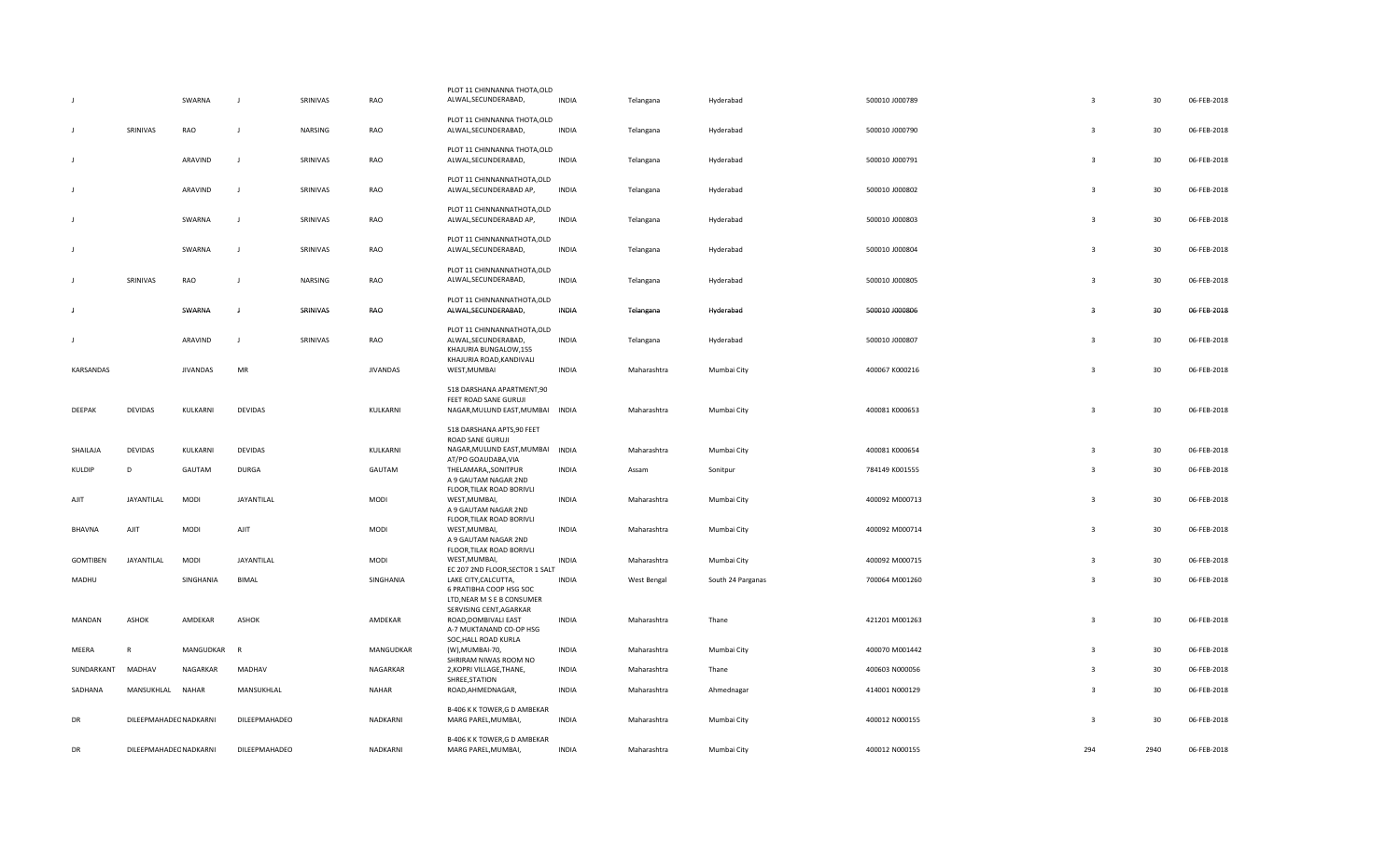|              |                      |                      |               |              |              | C/O N P SANGHRAJKA 17 ANIL<br>APARTMENT, 18/20 JAGDUSHA<br>NAGAR, GOLIBAR ROAD                                                 |              |                   |                   |                |                         |    |             |
|--------------|----------------------|----------------------|---------------|--------------|--------------|--------------------------------------------------------------------------------------------------------------------------------|--------------|-------------------|-------------------|----------------|-------------------------|----|-------------|
| NATVARLAL    | NYALCHAND            | SANGHRAJKA NYALCHAND |               |              | SANGHRAJKA   | GHATKOPAR, MUMBAI<br>C/O N P SANGHRAJKA 17 ANIL<br>APARTMENT, 18/20 JAGDUSHA<br>NAGAR, GOLIBAR ROAD                            | <b>INDIA</b> | Maharashtra       | Mumbai City       | 400086 S000040 | $\overline{\mathbf{3}}$ | 30 | 06-FEB-2018 |
| NITINKUMAR   | NYALCHAND            | SANGHRAJKA           | NYALCHAND     |              | SANGHRAJKA   | GHATKOPAR, MUMBAI<br>A/4 ABHINAV APARTMENT,<br>KAMAL WADI, CHHATRAPATI<br>SHIVAJI MARG, BEHIND BOHRA<br>COLONY, KANDIWALI WEST | <b>INDIA</b> | Maharashtra       | Mumbai City       | 400086 S000041 | $\mathbf{3}$            | 30 | 06-FEB-2018 |
| JAYASHREE    | AMRITLAL             | SHAH                 | AMRITLAL      |              | SHAH         | <b>MUMBAI</b><br>C/O DR SUMAN KANT<br>JHA, RAJENDRA PATH NORTH SK                                                              | <b>INDIA</b> | Maharashtra       | Mumbai City       | 400067 S000772 | $\overline{\mathbf{3}}$ | 30 | 06-FEB-2018 |
| SUDESH       | KUMAR                | <b>BHAGAT</b>        | RAJKISHORE    |              | BHAGAT       | PURI, PATNA,<br>8 PONNAPPA CHETTY                                                                                              | <b>INDIA</b> | Bihar             | Patna             | 800013 S001800 | $\overline{\mathbf{3}}$ | 30 | 06-FEB-2018 |
| SENTHILVELAN |                      | K                    | $\mathsf{N}$  | RKUMARA      | GURU         | STREET, PARK TOWN, MADRAS,<br>C/O SUNRISE SPARES COMPANY<br>PVT LTD, 1ST FLOOR SUIT NO                                         | <b>INDIA</b> | Tamil Nadu        | Chennai           | 600003 S001982 | $\overline{\mathbf{3}}$ | 30 | 06-FEB-2018 |
| SHOVA        |                      | BAGRI                | SANTOSH       | <b>KUMAR</b> | BAGRI        | 28/4, CALCUTTA,                                                                                                                | <b>INDIA</b> | West Bengal       | Kolkata           | 700001 S002067 | $\overline{3}$          | 30 | 06-FEB-2018 |
|              |                      |                      |               |              |              | STATE BANK OF INDIA, AGARPARA<br>TEXMECO AREA                                                                                  |              |                   |                   |                |                         |    |             |
| SUSHIL       | $\mathsf{KR}\xspace$ | PATRA                | PANCHANAN     |              | PATRA        | BRANCH, BELGHARIA CALCUTTA, INDIA<br>156/41 B T ROAD, NORTHERN                                                                 |              | West Bengal       | North 24 Parganas | 700056 S002326 | $\overline{3}$          | 30 | 06-FEB-2018 |
| SUJATA       |                      | BANKA                | OM            | PRAKASH      | BANKA        | PARK DUNLOP, CALCUTTA,<br>SECTOR NO 2-B-4 FLAT NO<br>42, SHANTI NAGAR P O MIRA                                                 | <b>INDIA</b> | West Bengal       | Kolkata           | 700035 S002343 | $\overline{3}$          | 30 | 06-FEB-2018 |
| SULOCHANA    | <b>V</b>             | <b>BAGADIA</b>       | VIJAY         |              | BAGADIA      | EAST, MUMBAI,                                                                                                                  | <b>INDIA</b> | Maharashtra       | Thane             | 401104 S002362 | $\overline{\mathbf{3}}$ | 30 | 06-FEB-2018 |
|              |                      |                      | <b>GIRISH</b> | CHANDRA      |              | PARAM COLLECTION,,9<br>CHANDUBHAI COMPLEX, GOKUL<br>GALLI,, CHANDRAPUR M S                                                     | <b>INDIA</b> |                   |                   |                | $\overline{\mathbf{3}}$ | 30 | 06-FEB-2018 |
| SAROJ        |                      | AMBANI               |               |              | AMBAN        |                                                                                                                                |              | Maharashtra       | Chandrapur        | 442402 S002441 |                         |    |             |
|              |                      |                      |               |              |              | B/6 SAMARPAN CO OP<br>SOCIETY, SHIMPOLI ROAD NR<br>GOKHALE HIGH SCHOOL, RAIYANI                                                |              |                   |                   |                |                         |    |             |
| URMILA       | MADHUSUDAN TRIVEDI   |                      | MADHUSUDAN    |              | TRIVEDI      | GRAM BORIVLI W, MUMBAI<br>K WORAH & CO<br>BUILDING, FATEHPUR LANE PO                                                           | <b>INDIA</b> | Maharashtra       | Mumbai City       | 400092 T000240 | $\overline{\mathbf{3}}$ | 30 | 06-FEB-2018 |
| <b>TAPAN</b> |                      | <b>BOLE</b>          | JAYANTILAL    |              | BOLE         | JHARIA, DIST DHANBAD,<br>54/4 PALWELS ROAD SRIPURAM<br>COLONY, SAINT THOMAS                                                    | <b>INDIA</b> | Jharkhand         | Dhanbad           | 828111 T000351 | $\overline{\mathbf{3}}$ | 30 | 06-FEB-2018 |
| T            | $\mathbf{L}$         | SEETHARAM            | T             | $\mathbf{L}$ | NARASIMMIAH  | MOUNT, MADRAS,<br>23-6-868, SHA-ALI-                                                                                           | <b>INDIA</b> | Tamil Nadu        | Chennai           | 600016 T000413 | $\overline{3}$          | 30 | 06-FEB-2018 |
| $\mathbf{U}$ | SRINIVAS             | RAO                  | $\cup$        | NARSINGH     | RAO          | BANDA, HYDERABAD,<br>SARASWATI COLONY WARD NO<br>7, SHRIRAMPUR, DIST                                                           | <b>INDIA</b> | Telangana         | Hyderabad         | 500265 U000138 | $\overline{3}$          | 30 | 06-FEB-2018 |
| VASANT       | PRALHAD              | MAHAPURE             | PRALHAD       |              | MAHAPURE     | AHMEDNAGAR,                                                                                                                    | <b>INDIA</b> | Maharashtra       | Ahmednagar        | 413709 W000088 | $\overline{3}$          | 30 | 06-FEB-2018 |
| SAKHARAM     | SHAMJI               | <b>NIKAM</b>         | SHAMJI        |              | <b>NIKAM</b> | TRACTOR DEPT, SHREEPUR FARM, P<br>O SHREEPUR, DIST SHOLAPUR<br>DR AMBEDKAR HOUSING                                             | <b>INDIA</b> | Maharashtra       | Solapur           | 413112 W000094 | $\overline{\mathbf{3}}$ | 30 | 06-FEB-2018 |
| SADASHIV     | <b>NATHOBA</b>       | RANPISE              | NATHOBA       |              | RANPISE      | SOCIETY, HOUSE NO 212<br>YERWADA, POONA,                                                                                       | <b>INDIA</b> | Maharashtra       | Pune              | 411003 W000103 | $\overline{\mathbf{3}}$ | 30 | 06-FEB-2018 |
|              |                      |                      |               |              |              |                                                                                                                                |              |                   |                   |                |                         |    |             |
|              |                      |                      |               |              |              | C/O TRIVEDI TRADERS, 9 CHANDU<br>BHAI COMPLEX, GOPAL                                                                           |              |                   |                   |                |                         |    |             |
| GESH         | KUMAR                | AMBANI               | KUMAR         |              | AMBANI       | GALLI, CHANDRAPUR<br>114/1 S C M ROAD, PO SHEDRA                                                                               | <b>INDIA</b> | Maharashtra       | Chandrapur        | 442402 Y000117 | $\overline{3}$          | 30 | 06-FEB-2018 |
| VIJAY        | KUMAR                | AGARWALA             | <b>DWARKA</b> | PRASAD       | AGARWA       | PHULY, DIST HOOGHLY WB,<br>C/O SHRI Y G KAMAT, FLAT NO 2<br>DURGA APARTMENTS, MALI                                             | <b>INDIA</b> | West Bengal       | Hooghly           | 712223 V000547 | $\overline{\mathbf{3}}$ | 30 | 06-FEB-2018 |
| VISHNU       | <b>BHARAT</b>        | PRABHU               | <b>BHARAT</b> |              | PRABHU       | COLONY KOLHAPUR,                                                                                                               | <b>INDIA</b> | Maharashtra       | Kolhapur          | 416008 W000098 | $\overline{2}$          | 20 | 06-FEB-2018 |
| SURESH       | <b>KUMAR</b>         | BHAIYA               | <b>KUMAR</b>  |              | BHAIYA       | NO 74 MARSHALL<br>ROAD, EGMORE, MADRAS,                                                                                        | <b>INDIA</b> | <b>Tamil Nadu</b> | Chennai           | 600008 B000414 | <sup>1</sup>            | 10 | 06-FEB-2018 |
|              |                      |                      |               |              |              |                                                                                                                                |              |                   |                   |                |                         |    |             |